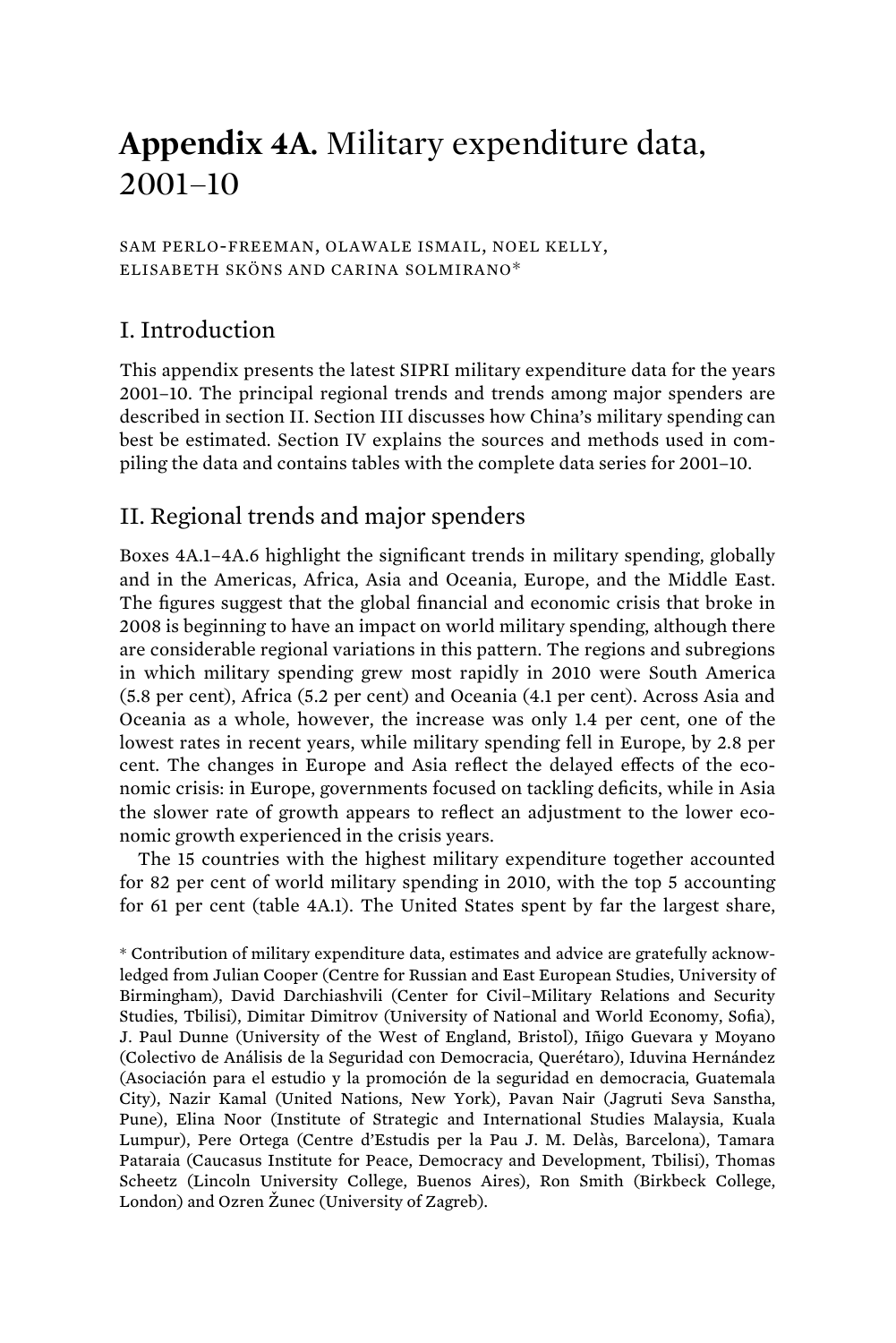#### **Box 4A.1.** World trends in military expenditure, 2010

- Estimated total world military expenditure in 2010 was \$1630 billion (at current prices).
- Spending in 2010 was 1.3 per cent higher in real terms than in 2009 and 50 per cent higher than in 2001.
- The USA's real-terms increase of 2.8 per cent accounted for \$18.5 billion of the global total increase of \$19.6 billion (in constant 2009 prices).
- Military spending in the rest of the world (i.e. excluding the USA) increased by 0.1 per cent in real terms in 2010.
- The region or subregion with the fastest real-terms increase in 2010 was South America, at 5.8 per cent.
- Military spending fell in only one region in 2010: in Europe it fell by 2.8 per cent in real terms. There were also a fall in the subregion of Central and South Asia.
- The effects of the global financial crisis and economic recession on world military expenditure began to be felt in 2010 with slower growth or falls in several regions.

43 per cent, far more than China in second place, which in turn spent twice as much as the United Kingdom, in third place. For the first time since 2007, a new country entered the top 15: Turkey replaced Spain in 15th place, in part due to an appreciation of the Turkish lira in relation to the US dollar and despite a slight real-terms fall in its spending in 2010. Otherwise, there were only slight changes in the rankings, with European countries tending to continue to slip down the rankings in comparison with rising developing-world countries.

In contrast to 2009, when all but two of the top 15 increased their military spending, eight of the top 15 in 2010 decreased their spending. India, South Korea, Russia and the UK reversed—at least temporarily—the long-term increasing trend in their military spending in 2010, while France, Germany, Italy and Turkey continued the generally downward trend in their spending. The increases by the USA and China—while still significant—were also lower than in recent years. This partly reflected delayed effects of the global economic recession which, while not leading to major cuts in world military spending, at least caused a pause in its rapid growth as countries addressed budget deficits or adjusted spending to slower rates of economic growth. However, Australia, Brazil, Canada and Saudi Arabia all made substantial increases, in line with recent trends, and Japan slightly increased its spending, reversing recent trends.

The share of their gross domestic products (GDPs) that the major spenders devoted to military spending (the military burden) varies considerably, from just 1.0 per cent in the case of Japan to 10.4 per cent for Saudi Arabia. However, only four of the top 15 spenders—South Korea, Russia, Saudi Arabia and the USA—have military burdens above the global average of 2.6 per cent.

The rankings discussed above refer to figures for military expenditure converted into US dollars at market exchange rates (MERs). These rates are determined by the supply of and demand for currencies used in international transactions and do not always accurately reflect differences in price levels between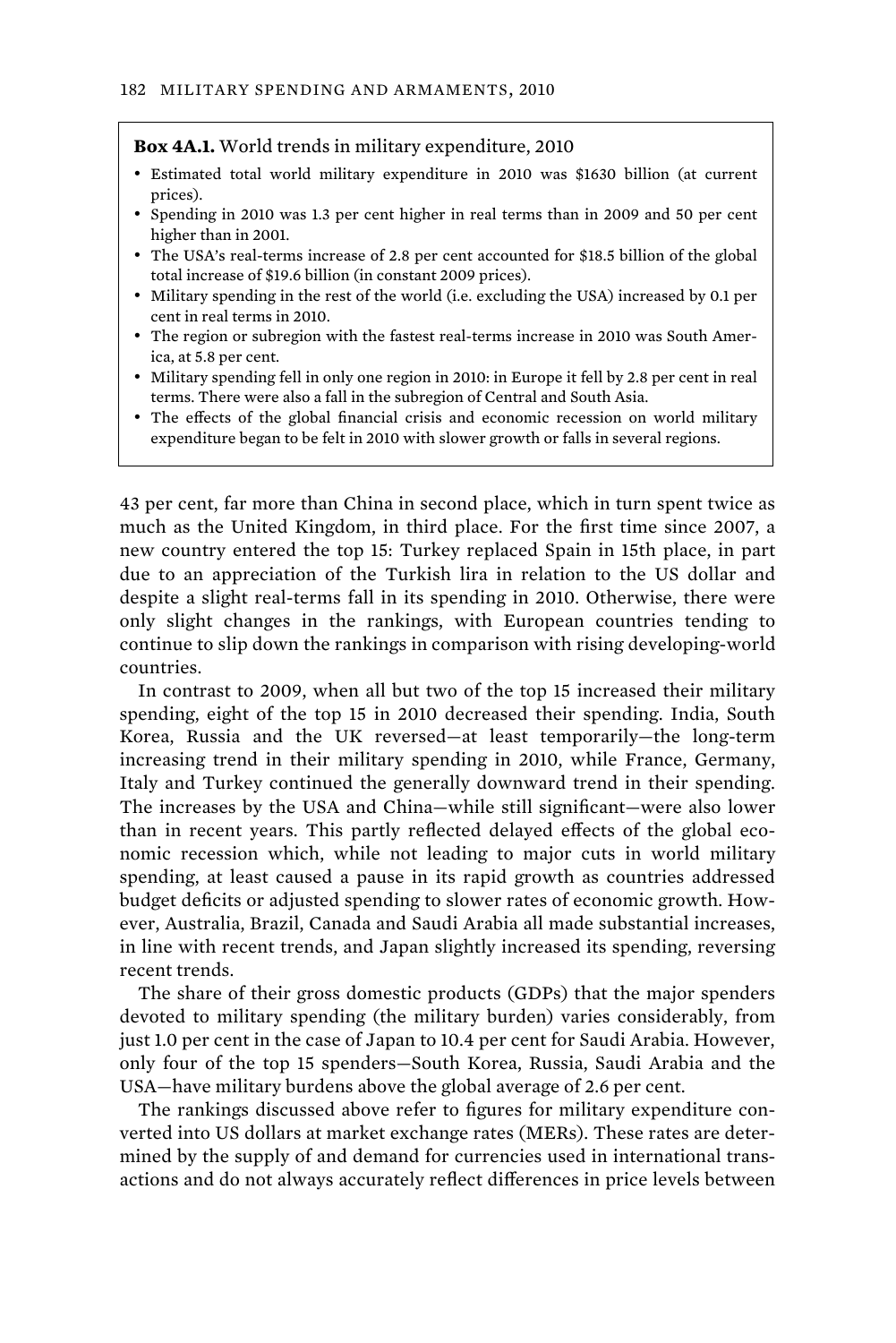| Spending figures are in US\$, at current prices and exchange rates. Countries are ranked |
|------------------------------------------------------------------------------------------|
| according to military spending calculated using market exchange rates (MER). Figures for |
| military spending calculated using purchasing power parity (PPP) exchange rates are also |
| given.                                                                                   |

|                | Rank Country              | Spending<br>(\$b., MER) | Change,<br>$2001 - 10$ (%) | Share of GDP<br>$(\%$ , estimate) <sup><i>a</i></sup> | World<br>share $(\%)$ | Spending<br>$($b., PPP)^b$ |
|----------------|---------------------------|-------------------------|----------------------------|-------------------------------------------------------|-----------------------|----------------------------|
| 1              | <b>United States</b>      | 698                     | 81.3                       | 4.8                                                   | 43                    | 698                        |
| $\overline{2}$ | China                     | $[119]$                 | 189                        | $\left[2.1\right]$                                    | $[7.3]$               | $[210]$                    |
| 3              | United Kingdom            | 59.6                    | 21.9                       | 2.7                                                   | 3.7                   | 57.6                       |
| $\overline{4}$ | France                    | 59.3                    | 3.3                        | 2.3                                                   | 3.6                   | 49.8                       |
| 5              | Russia                    | $[58.7]$                | 82.4                       | [4.0]                                                 | $\left[3.6\right]$    | $[88.2]$                   |
|                | Sub-total top 5           | 995                     |                            |                                                       | 61                    |                            |
| 6              | Japan                     | 54.5                    | $-1.7$                     | 1.0                                                   | 3.3                   | 43.6                       |
| 7              | Saudi Arabia <sup>c</sup> | 45.2                    | 63.0                       | 10.4                                                  | 2.8                   | 64.6                       |
| 8              | Germany                   | $[45.2]$                | $-2.7$                     | $\lceil 1.3 \rceil$                                   | $[2.8]$               | $[40.0]$                   |
| 9              | India                     | 41.3                    | 54.3                       | 2.7                                                   | 2.5                   | 116                        |
| 10             | Italy                     | $[37.0]$                | $-5.8$                     | $\lceil 1.8 \rceil$                                   | [2.3]                 | $[32.2]$                   |
|                | Sub-total top 10          | 1218                    |                            |                                                       | 75                    |                            |
| 11             | Brazil                    | 33.5                    | 29.6                       | 1.6                                                   | 2.1                   | 36.2                       |
| 12             | South Korea               | 27.6                    | 45.2                       | 2.8                                                   | 1.7                   | 40.8                       |
| 13             | Australia                 | 24.0                    | 48.9                       | 2.0                                                   | 1.5                   | 17.3                       |
| 14             | Canada                    | [22.8]                  | 51.8                       | $\left[1.5\right]$                                    | $\left[1.4\right]$    | $\left[19.4\right]$        |
| 15             | Turkey                    | $[17.5]$                | $-12.2$                    | $\left[2.4\right]$                                    | $\left[1.1\right]$    | $\left[23.9\right]$        |
|                | Sub-total top 15          | 1344                    |                            |                                                       | 82                    |                            |
| World          |                           | 1630                    | 50.3                       | 2.6                                                   | 100                   |                            |

**Table 4A.1.** The 15 countries with the highest military expenditure in 2010

 $[$ ] = estimated figure; GDP = gross domestic product.

*a* The figures for national military expenditure as a share of GDP are based on estimates for 2010 GDP from the IMF *World Economic Outlook*, October 2010.

*b* The figures for military expenditure at PPP exchange rates are estimates based on the ratio of PPP to MER-based GDP projections for 2010 implicit in the International Monetary Fund's *World Economic Outlook*. Thus, military expenditure figures at MER rates have been multiplied by the same ratio to obtain the PPP estimates.

*c* The figures for Saudi Arabia include expenditure on public order and safety and might be slight overestimates.

*Sources*: SIPRI Military Expenditure Database, <http://www.sipri.org/databases/milex/>; and International Monetary Fund, *World Economic Outlook* database, Oct. 2010, <http://www.imf. org/external/pubs/ft/weo/2010/02/weodata/index.aspx>.

countries. An alternative is to use exchange rates based on GDP-based purchasing power parity (PPP), which seek to control for differences in price levels in order to provide a measure of the real purchasing power of the GDP of each country. The right-hand column of table 4A.1 presents military spending figures converted using estimated PPP rates.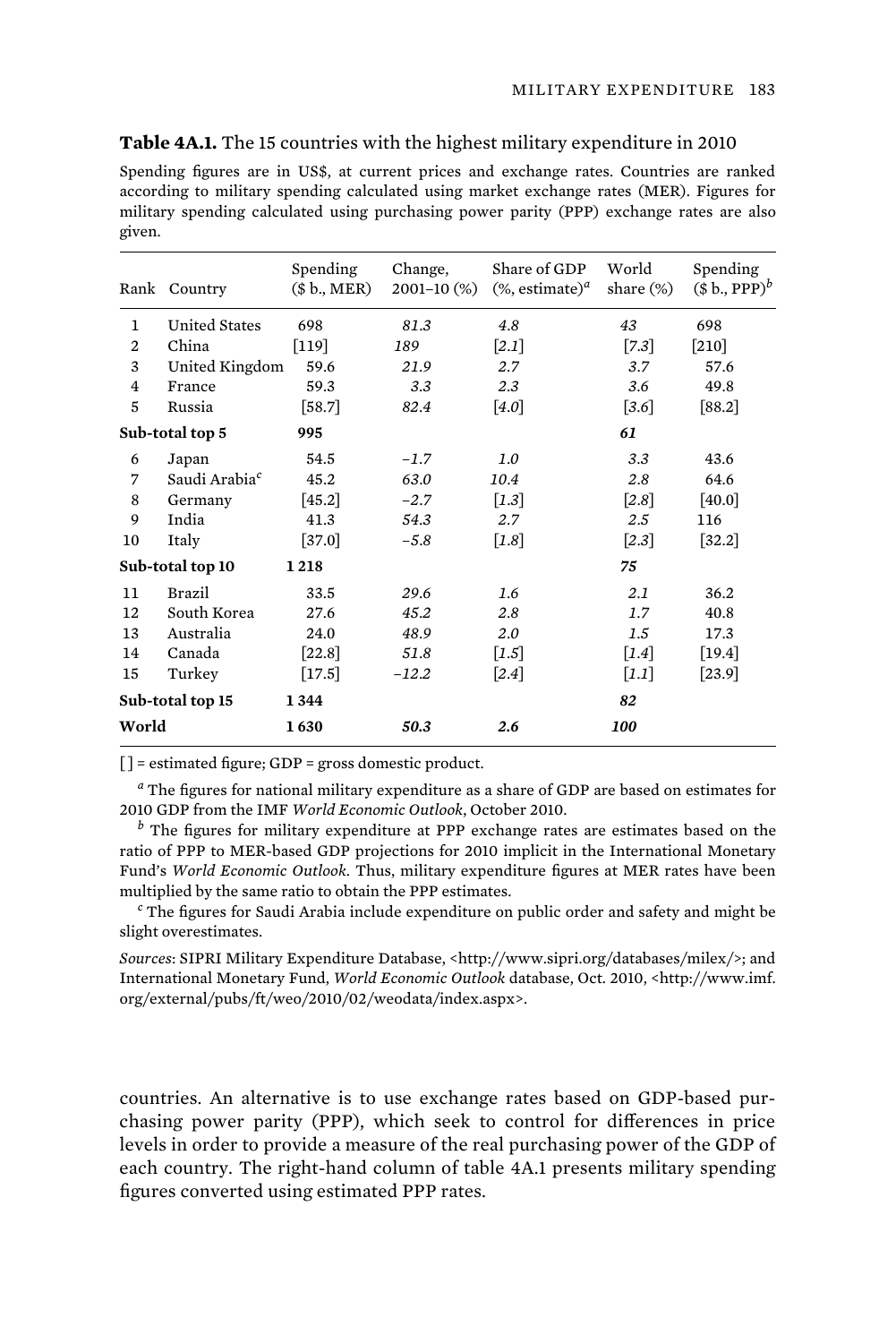#### **Box 4A.2.** Trends in military spending in Africa, 2010

- Estimated total military expenditure in Africa in 2010 was \$30.1 billion (\$10.6 billion in North Africa and \$19.5 billion in sub-Saharan Africa).
- Spending in 2010 was 5.2 per cent higher in real terms than in 2009 (5.6 per cent in North Africa and 4.9 per cent in sub-Saharan Africa) and 64 per cent higher than in 2001 (69 per cent in North Africa and 61 per cent in sub-Saharan Africa).
- Four of the continent's five top spenders—Algeria, Angola, Morocco and Nigeria accounted for the bulk of the increase, while spending in the fifth—South Africa—fell slightly in real terms.
- Angola's real-terms increase of 19 per cent (\$609 million in 2009 prices) was the major determinant of the trend in Africa. This was partly offset by another large fall in Chad from the oil-fuelled heights of 2008.
- The increases in Algeria, Angola and Nigeria and the decrease in Chad were influenced by corresponding trends in oil and gas revenues.

*Note*: Estimates for Africa and its subregions in 2010 are uncertain due to missing data for some countries.

## **Box 4A.3.** Trends in military spending in the Americas, 2010

- Estimated total military expenditure in the Americas in 2010 was \$791 billion (\$6.5 billion in Central America and the Caribbean, \$721 billion in North America, and \$63.3 billion in South America).
- Spending in 2010 was 3.0 per cent higher in real terms than in 2009 (1.9 per cent in Central America and the Caribbean, 2.8 per cent in North America and 5.8 per cent in South America) and 76 per cent higher than in 2000 (28 per cent in Central America and the Caribbean, 80 per cent in North America and 42 per cent in South America).
- The bulk of the real-terms increase of \$3.0 billion in South America was due to the 9.3 per cent (\$2.4 billion in 2009 prices) increase in Brazil's spending.
- However, military spending increased significantly in 7 of the 10 South American countries for which data is available. The largest relative increases were in Paraguay (16 per cent) and Peru (16 per cent).
- As in 2009, the largest percentage decrease was in Venezuela, where spending fell by 27 per cent. Bolivia and Uruguay also cut spending.

Although the same 15 countries were the top spenders in both MER and PPP terms in 2010, the PPP rates give a different picture of the top 15.<sup>1</sup> The USA and China are clearly the top 2 spenders in both cases, but the ratio between US and Chinese military spending in PPP terms was 3.3 :1, compared to 5.9 :1 in MER terms. The next three biggest spenders in PPP terms were India, Russia and Saudi Arabia. In general, the effect of using PPP rates is to increase the relative size of expenditure figures of developing and transition economies.

PPP rates have some advantages over MERs in general price calculations, and they can successfully measure what alternative volume of goods and services could be bought within the country in question if military expenditure were used for other purposes. However, they are not a better measure of the

 $<sup>1</sup>$  Iran should almost certainly be in the top 15 measured by PPP, in place of Australia, but data for</sup> Iran's military spending in 2010 was unavailable.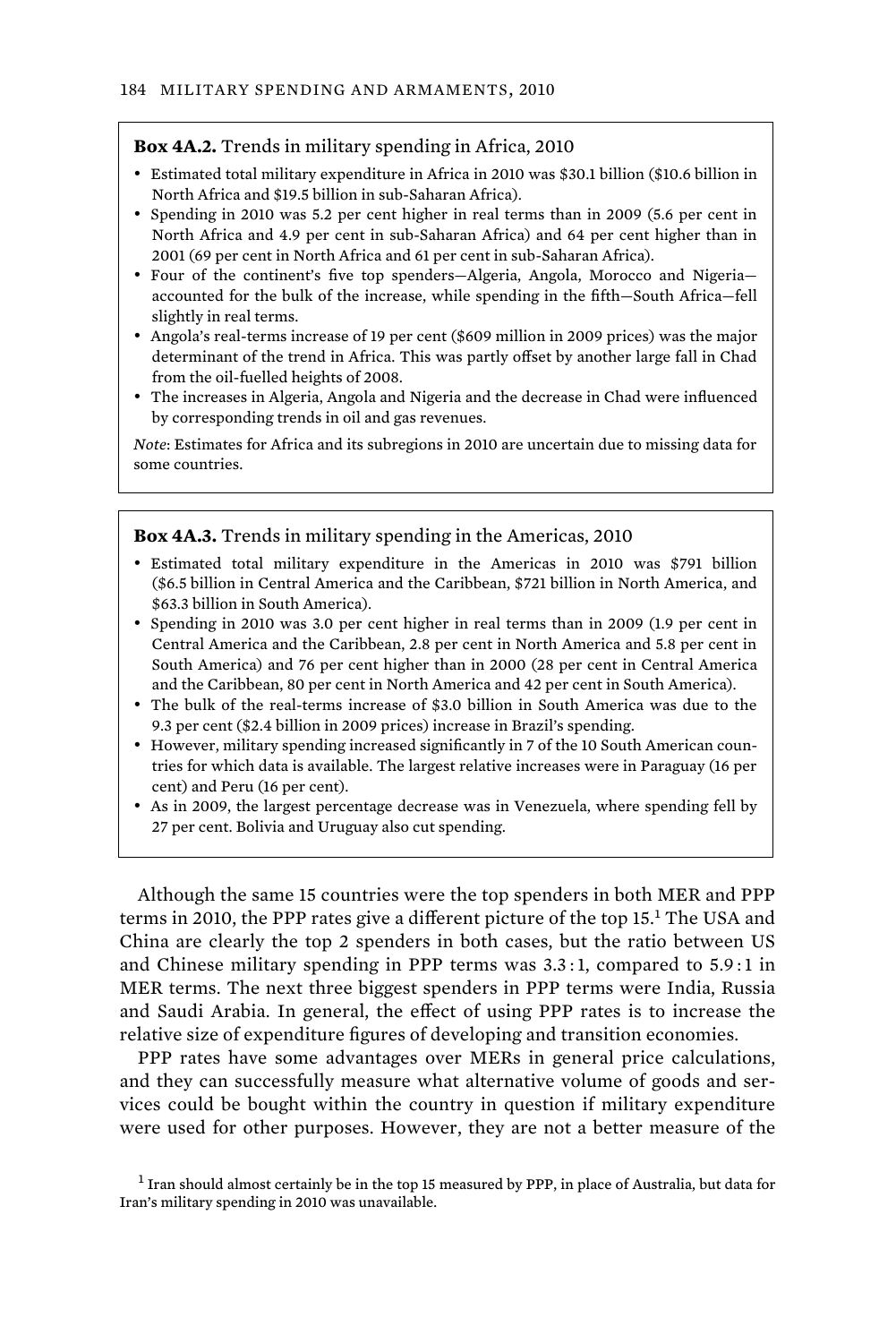# **Box 4A.4.** Trends in military spending in Asia and Oceania, 2010

- Estimated total military expenditure in Asia and Oceania in 2010 was \$317 billion (\$52.1 billion in Central and South Asia, \$211 billion in East Asia, \$25.7 billion in Oceania, and \$28.7 billion in South East Asia).
- Spending in 2010 was 1.4 per cent higher in real terms than in 2009 (a fall of 2.2 per cent in Central and South Asia, and increases of 2.1 per cent in East Asia, 4.2 per cent in Oceania and 0.7 per cent in South East Asia) and 64 per cent higher than in 2001 (50 per cent in Central and South Asia, 70 per cent in East Asia, 46 per cent in Oceania, and 60 per cent in South East Asia).
- The growth rate in the region as a whole and in the Asian subregions in 2010 was much slower than in previous years, and the fall in Central and South Asia was the first in a decade. The largest absolute increases in 2010 were by China (\$4.2 billion in 2009 prices) and Indonesia (\$1.3 billion). The largest absolute fall was by India (\$1.0 billion).
- The largest relative increases were in Indonesia (28 per cent), Mongolia (26 per cent), the Philippines (12 per cent) and Bangladesh (11 per cent). The largest falls were in Timor-Leste (51 per cent), Sri Lanka (14 per cent) and Thailand (12 per cent).

relative costs of military goods and services such as advanced weapon technology. For example, using PPP rates, India's military spending is double that of the UK or France, but few analysts would suggest that India is acquiring double the value of military resources of the traditional European powers. In fact, military spending figures, whatever exchange rate is used, do not directly measure military capability, as this depends also on factors such as prices, industrial efficiency, military organization and doctrine, and capacity for technological absorption. In addition, PPP rates, as estimates, are less reliable than MERs. For these reasons, SIPRI uses MERs to convert military expenditure data into US dollars, despite their limitations, as the simplest and most objective measure for comparing international spending levels.<sup>2</sup>

# III. Estimating China's military spending

In its estimates of Chinese military expenditure, SIPRI seeks to take into account a number of sources of military expenditure outside the official defence budget. These include funding from other central government ministries (some of which is publicly available, some of which is not), local government and internal People's Liberation Army (PLA) sources.

SIPRI's estimate of China's military spending is based on a methodology used in a study by Shaoguang Wang published in SIPRI Yearbook 1999.<sup>3</sup> SIPRI has now updated its estimates for China for the years 1997–2010 using data from various editions of the China Public Finance Yearbook, the China Statistical Yearbook and other official publications, while maintaining the key elements of Wang's approach to estimation. This has allowed previous estimates

 $2$  On the issues involved in international comparison and currency conversion and the use of PPP rates see Ward, M., 'International comparisons of military expenditures: issues and challenges of using purchasing power parities', *SIPRI Yearbook 2006*. <sup>3</sup>

Wang, S., 'The military expenditure of China, 1989–98', *SIPRI Yearbook 1999*.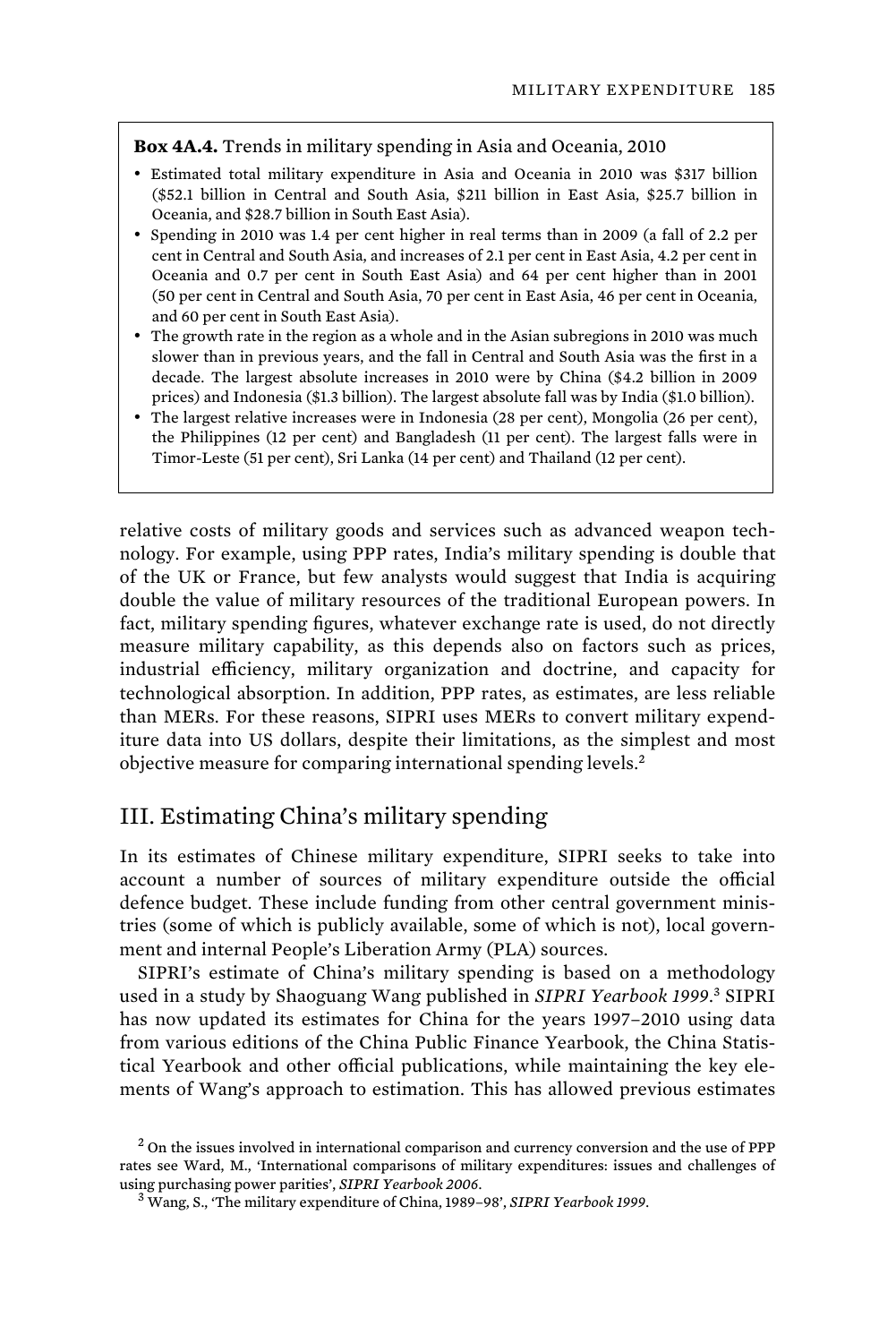#### **Box 4A.5.** Trends in military spending in Europe, 2010

- Estimated total military expenditure in Europe in 2010 was \$382 billion (\$65.5 billion in Eastern Europe, and \$316 billion in Western and Central Europe).
- Spending in 2010 was 2.8 per cent lower in real terms than in 2009 (1.3 per cent in Eastern Europe and 3.0 per cent in Western and Central Europe) but 11.9 per cent higher than in 2001 (88 per cent in Eastern Europe and 4.1 per cent in Western and Central Europe).
- The falls show that the global financial and economic crisis is beginning to have an effect on military spending in Europe.
- While most major spenders (i.e. those in the top 15 worldwide) made relatively small cuts, there were large falls in many smaller Central and East European countries such as Bulgaria (28 per cent), Latvia (26 per cent), Georgia (25 per cent), Moldova (24 per cent) and Estonia (23 per cent). Spending in Albania, Greece, Hungary, Lithuania and Slovakia also fell by more than 10 per cent.
- Further cuts are expected in most of Western and Central Europe in 2011 and subsequent years, although these are likely to remain relatively modest in the major spending countries.

of some elements of the total figure for Chinese military spending to be replaced with actual expenditure data and some other estimates to be improved. However, the previous methodology, in terms of the items included in the total and the approach to estimating those items for which actual expenditure data is not available, remains largely unchanged.

This exercise has led to a small but significant increase in SIPRI's estimates for Chinese military spending, largely due to the systematic inclusion of local government spending on the PLA and increased estimates for extra-budgetary spending on research, development, technology and evaluation (RDT&E).

The seven items outside the official defence budget that are included in the estimate are as follows.<sup>4</sup>

1. *Central and local government spending on the paramilitary People's Armed Police (PAP)*. Official expenditure figures for these are used up to 2008, while for 2009–10 this item is assumed to have increased in line with the official defence budget.

2. *Soldiers' demobilization and retirement payments from the Ministry of Civil Affairs*. These figures are estimated as for item 1 above.

3. *Subsidies to the arms industry*. While Wang used official figures for 'subsidies to productive loss-making industries', these are no longer disaggregated. This item is therefore estimated based on an assumption of a constant share of overall subsidies to loss-making industries. For 2009–10 the average rate of decline over the previous three years is used as an estimate.

<sup>&</sup>lt;sup>4</sup> Also previously included were estimates for PLA revenues from arms exports, which were a very small element of the total. These have been deleted on the grounds that there is a risk of double counting, as these revenues may be used, for example, to fund arms imports. This is the one substantive departure from Wang's methodology.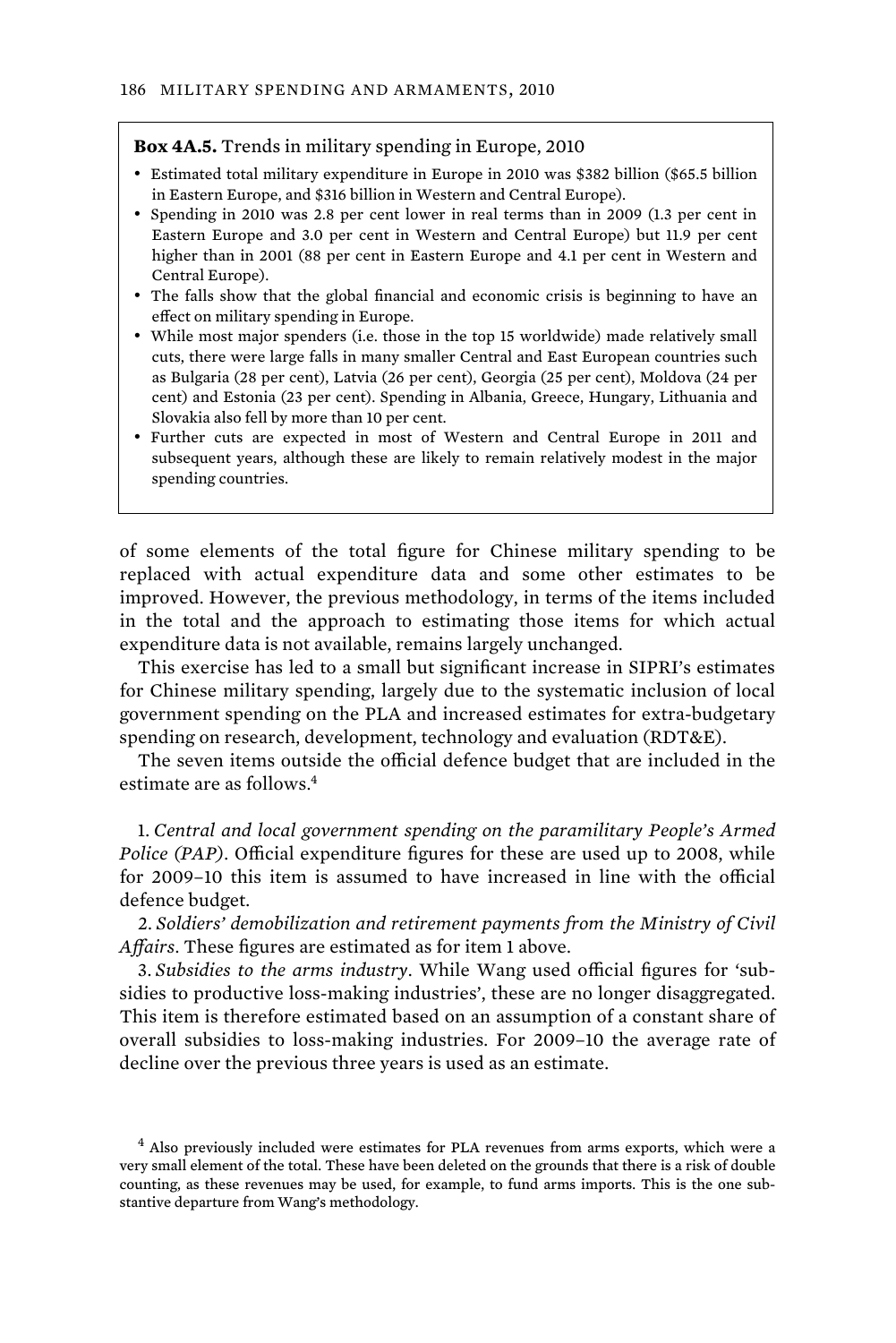## **Box 4A.6.** Trends in military spending in the Middle East, 2010

- Estimated total military expenditure in the Middle East in 2010 was \$111 billion.
- Spending in 2010 was 2.5 per cent higher in real terms than in 2009 and 35 per cent higher than in 2001.
- Most of this increase since 2001 occurred during the period 2002–2007, since when spending has changed little.
- The largest absolute increase in the Middle East in 2010 was in Saudi Arabia (\$1.6 billion in 2009 prices), while the largest relative increases were in Iraq (12 per cent) and Lebanon (9.7 per cent). The largest fall was in Oman (9.8 per cent).
- Military expenditure estimates in the Middle East for 2009 and 2010 are subject to considerable uncertainty due to missing data for some countries.
- The most important country for which data was missing in 2009 and 2010 was Iran. According to a media report, the budget for the Iranian armed forces increased by 20 per cent to 90 trillion rials (\$9 billion), while that for the Revolutionary Guard Corps was 58 billion rials (\$5.8 billion). However, SIPRI has been unable to verify these figures or compare them with previous data from other sources.

4. *Additional military RDT&E funding by civilian government ministries*. These estimates are based on the growth in the relevant general research and development (R&D) and science and technology budget lines as used by Wang, or the rate of growth of the nearest equivalent when reporting systems have changed. Estimates for 2009–10 are based on the rate of growth of the defence budget.

5. *Additional military construction expenses*. These are estimated, following Wang, at 4 per cent of the capital construction budget up to 2006 and are assumed to have increased in line with the PLA budget since then, as the capital construction expenditure series is no longer published.

6. *Chinese arms imports*. These estimates have not been changed and are assumed to have followed the rate of change of China's arms imports and exports as measured by the SIPRI trend indicator value (TIV).<sup>5</sup>

7. *Revenue from residual military-owned enterprises*. These are unchanged and are assumed to have declined steadily since 1999, as a policy of divestment from such activities has been followed.

The resulting SIPRI estimates for total Chinese military spending are a little over 50 per cent higher than the official defence budget for most recent years. SIPRI's current estimate for R&D spending is quite high, suggesting a share of R&D in overall military spending close to that of the USA, and considerably higher than that of major European arms producers. This is due to the rapid increase in recent years of the general budget for R&D, which has been even faster than that of the economy as a whole or the official defence budget.

While details of some elements of Chinese military spending outside the official defence budget are publicly available (such as the PAP budget), others most importantly R&D spending—are not, and can at present only be the

<sup>&</sup>lt;sup>5</sup> For the definition of the TIV see appendix 6A in this volume.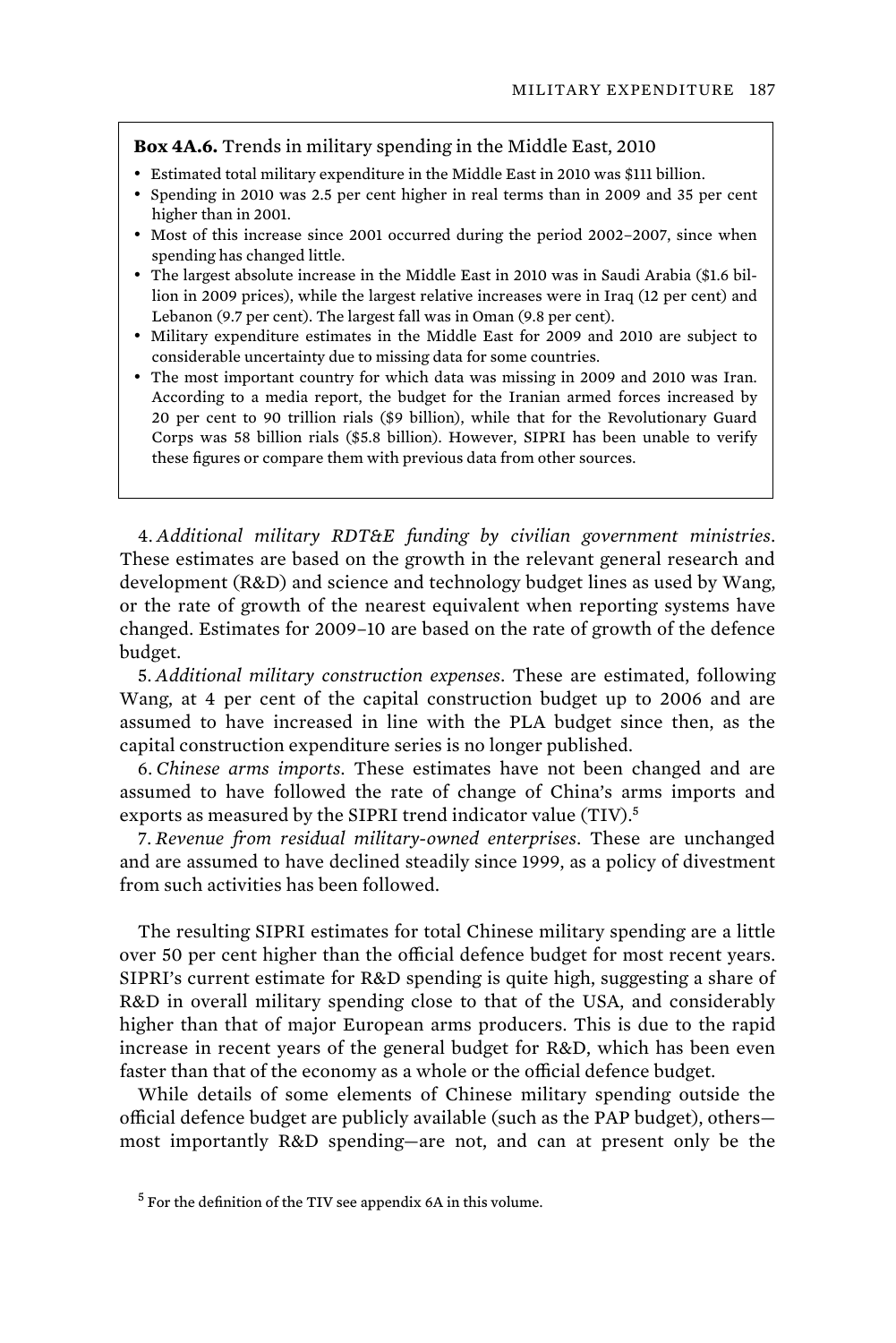subject of educated guesswork. Further research based on publicly available Chinese-language sources could provide improved estimates, but without greater transparency on the part of the Chinese Government, a completely accurate figure is not possible.

# IV. Tables of military expenditure

Table 4A.2 presents military expenditure by region, by certain international organizations and by income group for the period 2001–10. It also presents time series for spending per capita and spending as a proportion of global GDP. Military expenditure by individual countries is presented in table 4A.3 in local currency at current prices for the period 2001–10 and in table 4A.4 in US dollars at constant (2009) prices and exchange rates for the period 2001–10 and for 2010 in current US dollars. Table 4A.5 presents military expenditure for the period 2001–2009 as a percentage of countries' GDPs. Notes and explanations of the conventions used appear below table 4A.5.

Conversion to constant US dollars has been made using market exchange rates for all countries. As the base year for conversion to constant US dollars has been changed to 2009, the figures in table 4A.4 are substantially different from those in *SIPRI Yearbook 2010*, where the base year 2008 was used. The effects of the change of base year are twofold. First, as is usually the case, adopting a later base year tends to increase most figures due to the effects of inflation between 2008 and 2009. Second, there were significant exchange rate changes between 2008 and 2009, with the dollar generally rising. This has reduced the relative size of the constant dollar figures of those countries whose currency has fallen against the dollar. Conversely, the fall of the dollar against most currencies in 2010 means that the current dollar figures for 2010 shown in the right-hand columns of tables 4A.2 and 4A.4 are generally significantly higher than the constant (2009) dollar figures for the same year. This includes the figure for the world total in table 4A.2.

The data in local currency at current prices is presented on a financial year basis, while all other data is presented on a calendar year basis. Those countries with financial years that do not coincide with calendar years are indicated in table 4A.3. In all but one such case, the current price local currency figure shown for a given year is for the financial year beginning in that calendar year. For example, the local currency figure for a financial year running from 1 July 2008 to 30 June 2009 is shown in the table as being for 2008. The exception is the USA, where each figure is for the financial year beginning on 1 October of the year previous to that indicated. A few countries have changed their financial year during the period 2001–10. These cases are indicated in footnotes.

Military expenditure data from different editions of the SIPRI Yearbook should not be combined because the data series are continuously revised and updated. This is true in particular for the most recent years as figures for budget allocations are replaced by figures for actual expenditure. In some cases entire series are revised as new and better data becomes available. Revisions in constant dollar series can also be caused by significant revisions in the eco-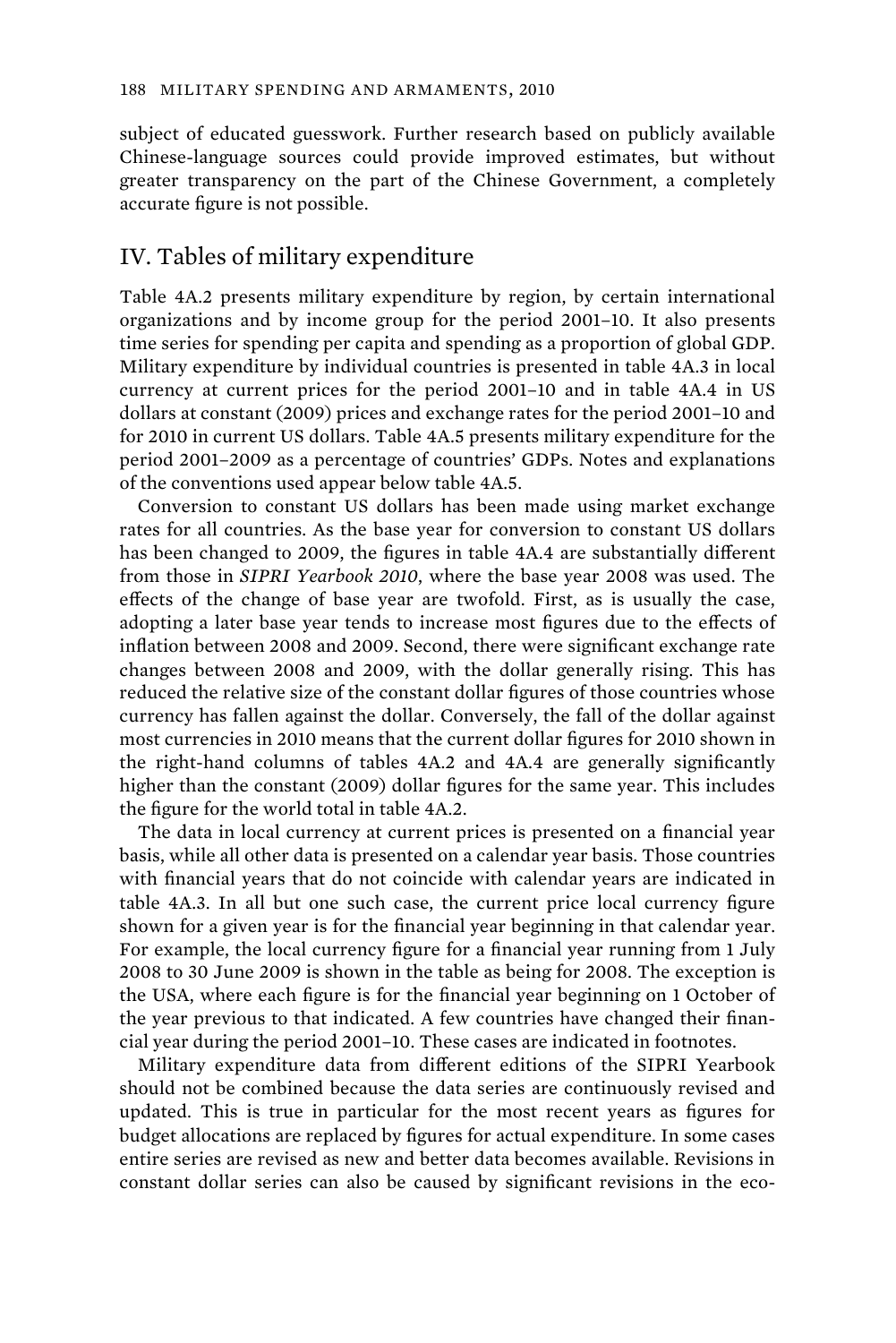nomic data used for these calculations. The SIPRI Military Expenditure Database, accessible at <http://www.sipri.org/databases/milex/>, includes consistent series dating back to 1988 for most countries. Data for the years 1950–87 published in previous editions of the SIPRI Yearbook—cannot always be combined with the post-1987 data since SIPRI conducted a major review of the data for many countries for the period beginning in 1988.

# **The purpose of the data**

The main purpose of the data on military expenditure is to provide an easily identifiable measure of the scale of resources absorbed by the military. Military expenditure is an 'input' measure, which is not directly related to the 'output' of military activities, such as military capability or military security. Long- and short-term changes in military spending may be signs of a change in military output, but interpretations of this type should be made with caution.

The purpose of the specific tables are as follows. The country data on military expenditure in local currency at current prices (table 4A.3) is the original data for all the other tables. This is provided to contribute to transparency and to enable comparison with data reported in government sources and elsewhere. Data in constant dollars is provided to allow for comparison over time for individual countries (table 4A.4) and for regions, organizations and income groups, as well as for the world total (table 4A.2). Data in current dollars for the most recent year (here 2010) is provided for the purpose of international comparison across countries (table 4A.4) and across regions (table 4A.2). The current dollar figures also facilitate comparison with other economic indicators, which are often expressed in current dollar terms. Data on military expenditure as a share of GDP is provided (in table 4A.5) as an indicator of the proportion of a country's resources used for military activities, that is, as an indicator of the economic burden of military expenditure, also called the 'defence burden' or the 'military burden'.

# **The coverage of the data**

The military expenditure data in tables 4A.2–4A.5 covers 165 countries for the 10-year period 2001–10. Total military expenditure figures are calculated for three types of country groupings—geographical region, international organization and country income group (categorized by gross national income per capita). The coverage of each of these groupings is provided in the notes to table 4A.2.

## *The definition of military expenditure*

The guideline definition of military expenditure used by SIPRI includes expenditure on the following actors and activities: (*a*) the armed forces, including peacekeeping forces; (*b*) defence ministries and other government agencies engaged in defence projects; (*c*) paramilitary forces, when judged to be trained and equipped for military operations; and (*d*) military space activ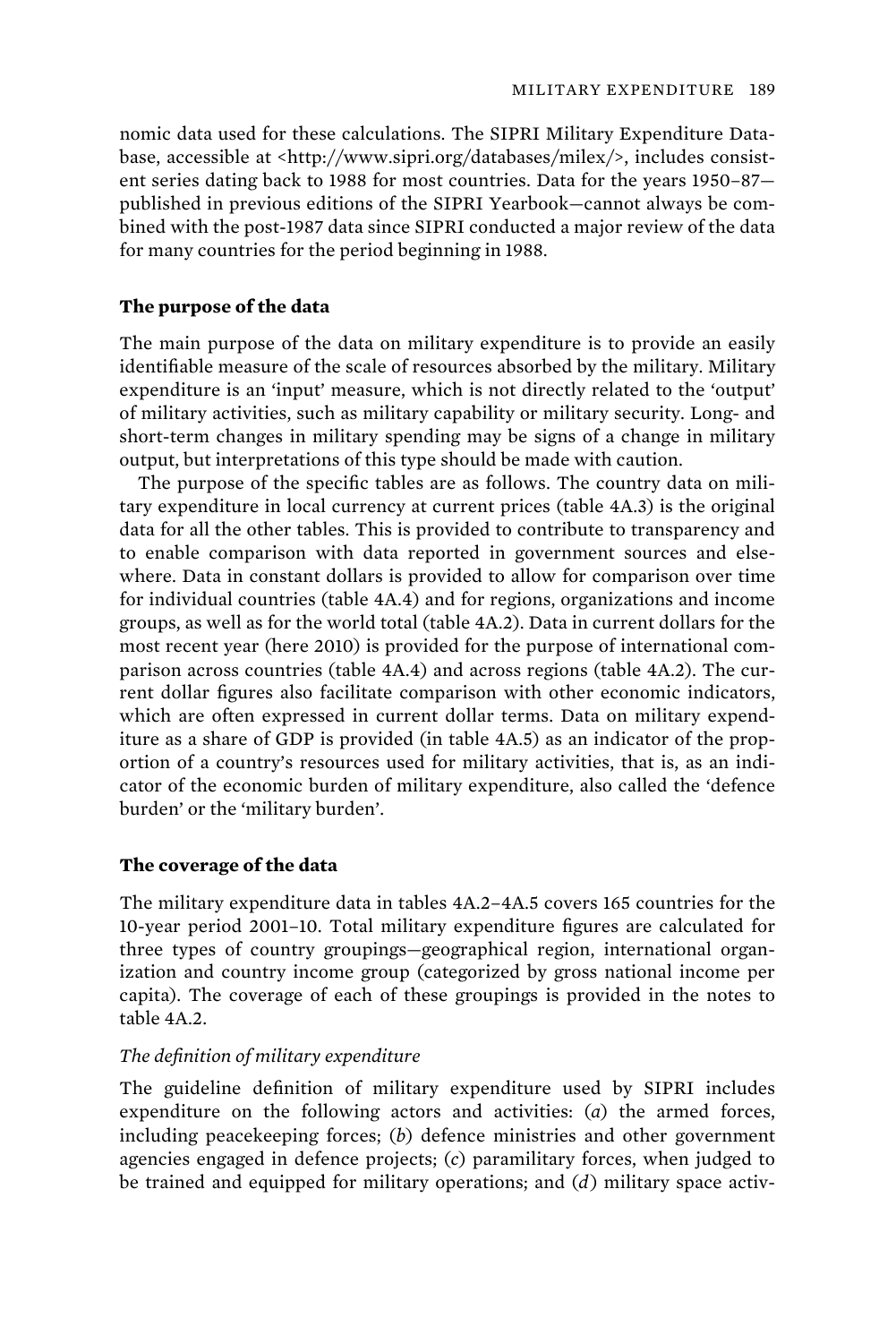ities. It includes all current and capital expenditure on: (*a*) military and civil personnel, including retirement pensions of military personnel and social services for personnel; (*b*) operations and maintenance; (*c*) procurement; (*d*) military research and development; and (*e*) military aid (in the military expenditure of the donor country). It does not include civil defence and current expenditure for past military activities, such as for veterans' benefits, demobilization, conversion and weapon destruction. While this definition serves as a guideline, in practice it is often difficult to adhere to due to data limitations.

# **The limitations of the data**

There are three main types of limitations of the data: reliability, validity and comparability.

The main problems of reliability are due to the less than comprehensive coverage of official military expenditure data, the lack of detailed information on military expenditure and the lack of data on actual, rather than budgeted, military expenditure. In many countries the official data covers only a part of total military expenditure. Important items can be hidden under non-military budget headings or can even be financed entirely outside the government budget. Many such extra-budgetary and off-budget mechanisms are employed in practice.<sup>6</sup>

The validity of expenditure data depends on the purpose for which it is used. Since expenditure data is a measure of monetary input, its most valid use is as an indicator of the economic resources consumed for military purposes. For the same reason, its utility as an indicator of military strength or capability is limited. While military expenditure does have an impact on military capability, so do many other factors such as the balance between personnel and equipment, the technological level of military equipment, and the state of maintenance and repair, as well as the overall security environment in which the armed forces are to be employed.

The comparability of the data is limited by two different types of factor: the varying coverage (or definition) of the data and the method of currency conversion. The coverage of official data on military expenditure varies significantly between countries and over time for the same country. For the conversion into a common currency, the choice of exchange rate makes a great difference in cross-country comparisons (as discussed in section II). This is a general problem in international comparisons of economic data and is not specific to military expenditure. However, since international comparison of military expenditure is often a sensitive issue, it is important to bear in mind that the interpretation of cross-country comparisons of military expenditure is greatly influenced by the choice of exchange rate.<sup>7</sup>

<sup>6</sup> For an overview of such mechanisms see Hendrickson, D. and Ball, N., *Off-budget Military Expenditure and Revenue: Issues and Policy Perspectives for Donors*, Conflict, Security and Development Group (CSDG) Occasional Papers no. 1 (King's College: London, Jan. 2002). <sup>7</sup>

 $\sigma$  For comprehensive overviews of the conceptual problems and sources of uncertainty involved in military expenditure data sets see e.g. Brzoska, M., 'World military expenditures', eds K. Hartley and T. Sandler, *Handbook of Defense Economics*, vol. 1 (North-Holland: Amsterdam, 1995); and Ball,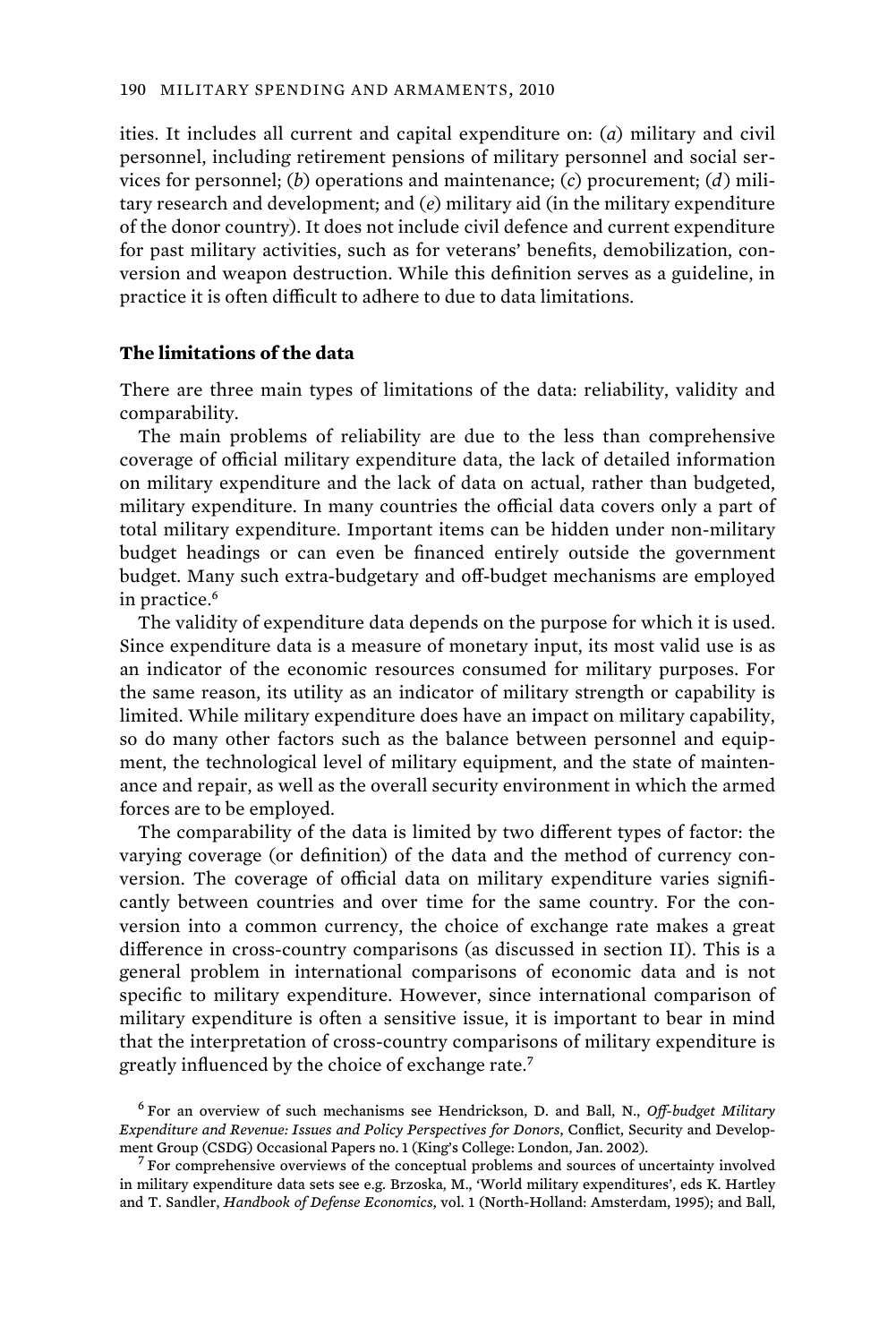## **Methods**

SIPRI data is based on open sources and reflects the official data reported by governments. However, the official data does not always conform to the SIPRI definition of military expenditure. Nor is it always possible to recalculate data according to the definition, since this would require detailed information about what is included in the official defence budgets and about extra-budgetary and off-budget military expenditure items. In many cases SIPRI is confined to using the data provided by governments, regardless of definition. If several data series are available, which is often the case, SIPRI chooses the data series that corresponds most closely to the SIPRI definition of military expenditure. Nevertheless, priority is given to choosing a uniform time series for each country, in order to achieve consistency over time, rather than to adjusting the figures for individual years according to a common definition. In addition, estimates have to be made in specific cases.

## *Estimation*

Estimates of military expenditure are predominantly made when the coverage of official data diverges significantly from the SIPRI definition or when no complete consistent time series is available. In the first case, estimates are made on the basis of an analysis of primarily official government budget and expenditure accounts. The most comprehensive estimates of this type are for China and Russia, which have been presented in detail in previous editions of the SIPRI Yearbook.<sup>8</sup> In the second case, when only incomplete times series are available, the figures from the data series which corresponds most closely to the SIPRI definition are used for the years covered by that series. Figures for the missing years are then estimated by applying the percentage change between years in an alternative series to the data in the first series, in order to achieve consistency over time.

All estimates are based on official government data or other empirical evidence from open sources. Thus, no estimates are made for countries that do not release any official data, and no figures are displayed for these countries.

SIPRI estimates are presented in square brackets in the tables. Round brackets are used when data is uncertain for reasons beyond SIPRI's control, for example, when the data is based on a source of uncertain reliability and in cases when data expressed in constant dollars or as shares of GDP is uncertain due to uncertain economic data.

The data for the most recent years includes two types of estimate, which apply to all countries. First, figures for the most recent years are for adopted budget, budget estimates or revised estimates, the majority of which will be revised in subsequent years. Second, in table 4A.4 the deflator used for the final

N., 'Measuring third world security expenditure: a research note', *World Development*, vol. 12, no. 2 (Feb. 1984). On African countries see Omitoogun, W., *Military Expenditure Data in Africa: A Survey of Cameroon, Ethiopia, Ghana, Kenya, Nigeria and Uganda*, SIPRI Research Report no. 17 (Oxford University Press: Oxford, 2003). <sup>8</sup>

Cooper, J., 'The military expenditure of the USSR and the Russian Federation, 1987–97', *SIPRI Yearbook 1998*; and Wang (note 3). On China see also section III above.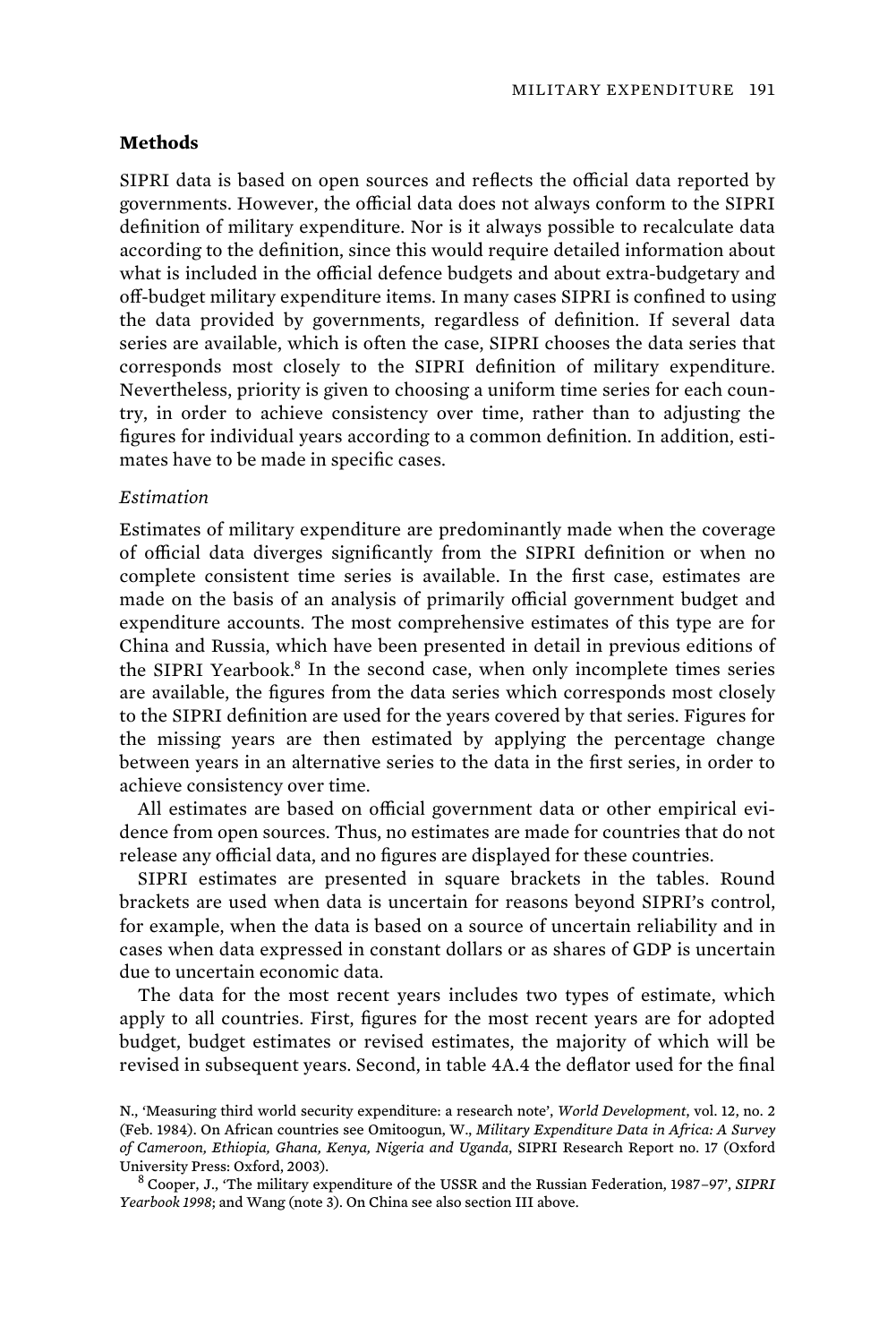year in the series is an estimate based on part of a year or as provided by the International Monetary Fund (IMF). Unless exceptional uncertainty is involved, these estimates are not bracketed.

The totals for the world, regions, organizations and income groups in table 4A.2 are estimates because data is not available for all countries in all years. In cases where data for a country is missing at the beginning or end of the series, these estimates are made on the assumption that the rate of change for that country is the same as the average for the region to which it belongs. In cases where data is missing in the middle of the series, the estimates are made on the assumption of an even trend between the end values. When no estimate can be made, countries are excluded from all totals.

## *Calculations*

The original country data is provided in local currency at current prices (table 4A.3). This is shown on a financial year basis, in contrast to previous editions of the SIPRI Yearbook, when these figures were shown on a calendar year basis. This change has been made to allow a direct comparison between SIPRI data and primary source documents, such as national budgets.

Figures in constant US dollars and as a share of GDP (tables 4A.4 and 4A.5) are displayed on a calendar year basis, which makes it necessary to convert financial year figures to calendar year figures for those countries where their financial and calendar years differ. These calculations are made on the assumption of an even rate of expenditure throughout the financial year. Local currency data is then converted to US dollars at constant prices and exchange rates (table 4A.3) using the national consumer prices index (CPI) for the respective country and the annual average market exchange rate. The use of CPIs as deflators means that the trend in the SIPRI military expenditure for each country (in constant dollars) reflects the real change in its purchasing power for country-typical baskets of civilian consumer goods.<sup>9</sup>

#### **Sources**

The sources for military expenditure data are, in order of priority: (*a*) primary sources, that is, official data provided by national governments, either in their official publications or in response to questionnaires; (*b*) secondary sources which quote primary data; and (*c*) other secondary sources.

The first category consists of national budget documents, defence white papers and public finance statistics as well as responses to a SIPRI questionnaire that is sent out annually to the finance and defence ministries, central banks, and national statistical offices of the countries in the SIPRI Military Expenditure Database (see appendix 4B). It also includes government responses to questionnaires about military expenditure sent out by the United

<sup>&</sup>lt;sup>9</sup> A military-specific deflator is a more appropriate choice for the purpose of measuring purchasing power in terms of the amount of military personnel, goods and services that could be bought for the military expenditure. However, military-specific deflators are not available for most countries.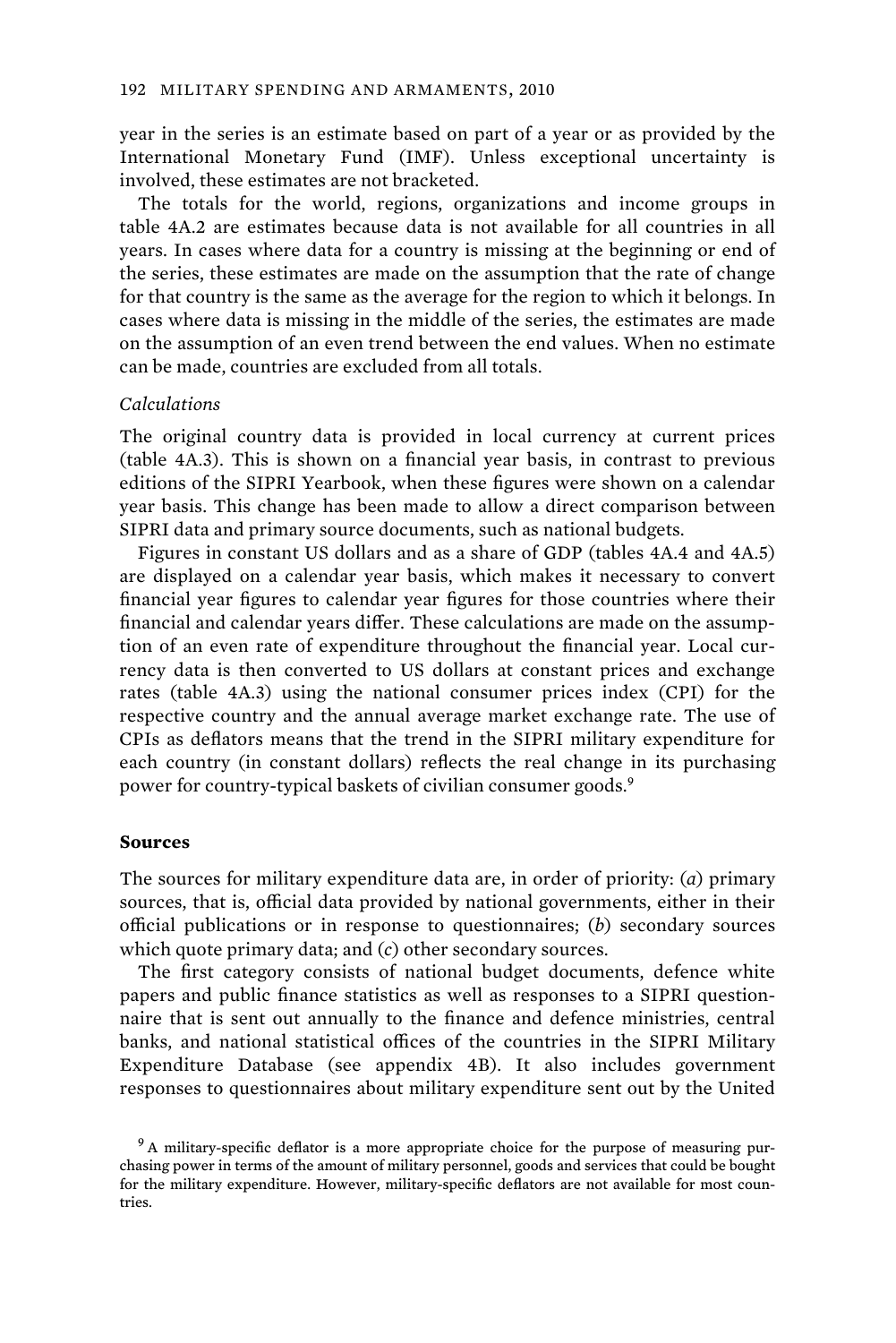Nations and, if made available by the countries themselves, the Organization for Security and Co-operation in Europe (OSCE).

The second category includes international statistics, such as those of the North Atlantic Treaty Organization (NATO) and the IMF. The data for the 16 pre-1999 NATO member states has traditionally been taken from military expenditure statistics published in a number of NATO sources. The introduction by NATO of a new definition of military expenditure in 2005 has made it necessary to rely on other sources for some NATO countries for the most recent years. The data for many developing countries is taken from the IMF's Government Finance Statistics Yearbook, which provides a defence heading for most IMF member countries, and from country reports by IMF staff. This category also includes publications of other organizations that provide references to the primary sources used, such as the Country Reports of the Economist Intelligence Unit.

The third category of sources consists of specialist journals and newspapers.

The main sources for economic data are the publications of the IMF: *International Financial Statistics*, *World Economic Outlook* and country reports by IMF staff.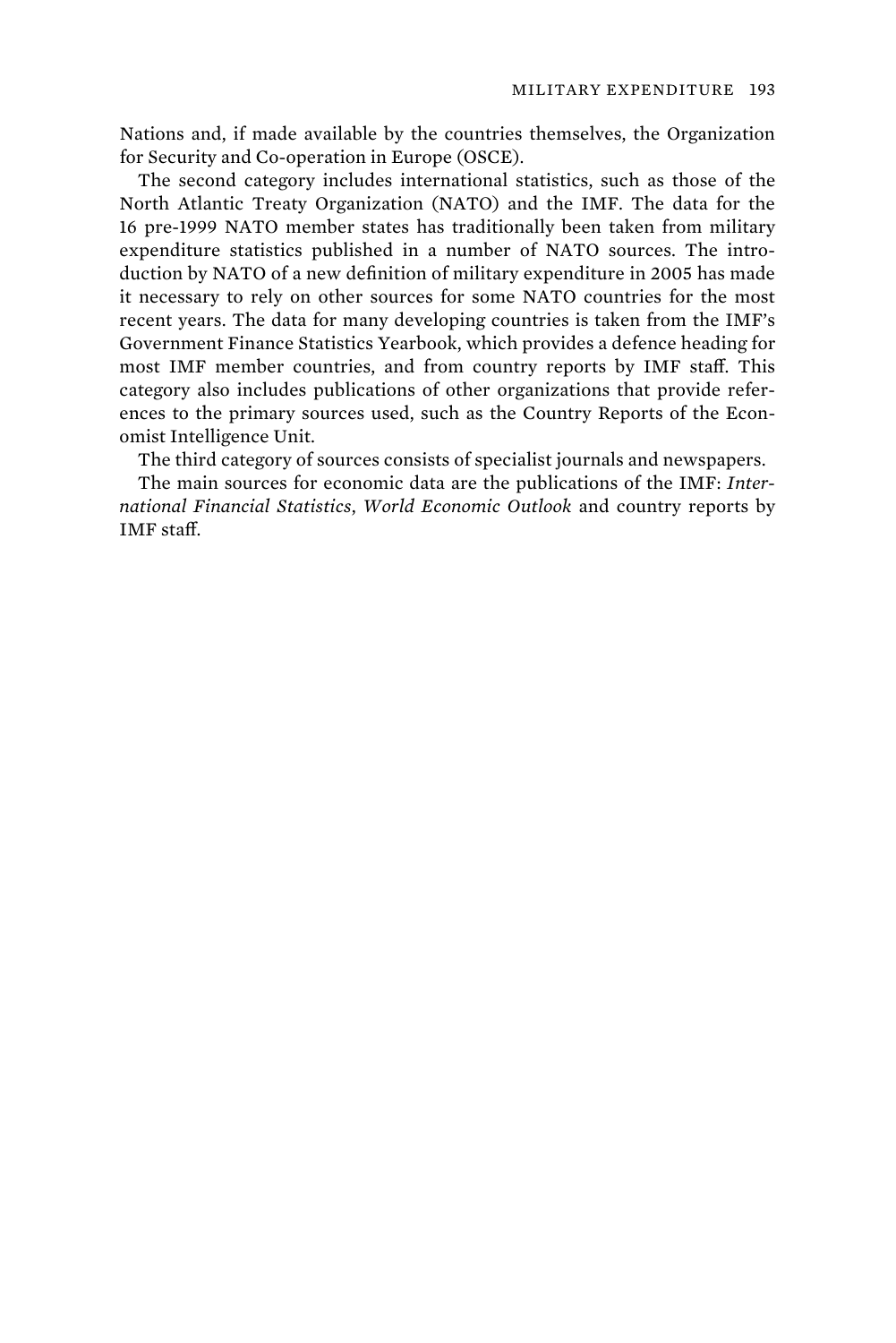| $-2$<br>I<br>$\frac{1}{2}$<br>j<br>$-26 + 0.0$<br>$\ddotsc$<br>$\ddot{\phantom{0}}$ | .<br>ז<br>י<br> <br> <br> <br>$100 \text{ m}$ in $\Omega$<br>֖֖֚֚֚֘֝֬֝<br>֧֚֝<br>֧֚֚֚֚֝<br>tor 2001-10 and, in the righ-<br>$\ddot{ }$<br>b. at constant | יי הודה הי<br>r not alurare add un to total e because of the conventions of r |
|-------------------------------------------------------------------------------------|----------------------------------------------------------------------------------------------------------------------------------------------------------|-------------------------------------------------------------------------------|
| $1 - 4 - 7$<br>able.                                                                | gures are                                                                                                                                                |                                                                               |

| Table 4A.2. Military expenditure by region, by international organization and by income group, 2001-10                                                                                                                                 |                                                                                       |                                                                                                              |                                                                                       |                                                            |                                                         |                                                         |                                                                  |                                                                                                          |                                                  |                                                                                                                                          |                                                                                                                                                                                                                                                                                                                |
|----------------------------------------------------------------------------------------------------------------------------------------------------------------------------------------------------------------------------------------|---------------------------------------------------------------------------------------|--------------------------------------------------------------------------------------------------------------|---------------------------------------------------------------------------------------|------------------------------------------------------------|---------------------------------------------------------|---------------------------------------------------------|------------------------------------------------------------------|----------------------------------------------------------------------------------------------------------|--------------------------------------------------|------------------------------------------------------------------------------------------------------------------------------------------|----------------------------------------------------------------------------------------------------------------------------------------------------------------------------------------------------------------------------------------------------------------------------------------------------------------|
| Figures are in US \$b. at constant (2009) prices and exchange rates for 2001-10 and, in the right-most column, marked *, in current US\$ b. for 2010. Figures<br>do not always add up to totals because of the conventions of rounding |                                                                                       |                                                                                                              |                                                                                       |                                                            |                                                         |                                                         |                                                                  |                                                                                                          |                                                  |                                                                                                                                          |                                                                                                                                                                                                                                                                                                                |
|                                                                                                                                                                                                                                        | 2001                                                                                  | 2002                                                                                                         | 2003                                                                                  | 2004                                                       | 2005                                                    | 2006                                                    | 2007                                                             | 2008                                                                                                     | 2009                                             | 2010                                                                                                                                     | 2010*                                                                                                                                                                                                                                                                                                          |
| World total                                                                                                                                                                                                                            | 1044                                                                                  | 1107                                                                                                         | 1177                                                                                  | 1243                                                       |                                                         |                                                         |                                                                  | 1457                                                                                                     | 1549                                             | 1569                                                                                                                                     | 1630                                                                                                                                                                                                                                                                                                           |
|                                                                                                                                                                                                                                        |                                                                                       | 425<br>682                                                                                                   |                                                                                       |                                                            | 294<br>553<br>741                                       | 1334<br>562<br>772                                      | $381$<br>$576$<br>$805$                                          |                                                                                                          |                                                  | 687                                                                                                                                      |                                                                                                                                                                                                                                                                                                                |
| United States<br>Rest of the world                                                                                                                                                                                                     | 379<br>665                                                                            |                                                                                                              | 484<br>693                                                                            | 528<br>715                                                 |                                                         |                                                         |                                                                  | 619<br>838                                                                                               | 669<br>880                                       | 881                                                                                                                                      | 698<br>932                                                                                                                                                                                                                                                                                                     |
| Geographical regions                                                                                                                                                                                                                   |                                                                                       |                                                                                                              |                                                                                       |                                                            |                                                         |                                                         |                                                                  |                                                                                                          |                                                  |                                                                                                                                          |                                                                                                                                                                                                                                                                                                                |
| Africa                                                                                                                                                                                                                                 |                                                                                       |                                                                                                              |                                                                                       |                                                            |                                                         |                                                         |                                                                  |                                                                                                          |                                                  |                                                                                                                                          |                                                                                                                                                                                                                                                                                                                |
| North Africa<br>Sub-Saharan Africa                                                                                                                                                                                                     |                                                                                       |                                                                                                              |                                                                                       |                                                            |                                                         |                                                         |                                                                  |                                                                                                          |                                                  |                                                                                                                                          |                                                                                                                                                                                                                                                                                                                |
|                                                                                                                                                                                                                                        | $17.4$<br>$6.2$<br>$11.2$<br>$436$<br>$4.6$                                           | $\begin{array}{r} 18.4 \\ 6.3 \\ 12.1 \\ 482 \\ 4.5 \end{array}$                                             | $\begin{array}{c} 18.3 \\ 6.5 \\ 1.1.8 \\ 537 \\ 4.3 \end{array}$                     | $20.5$<br>7.1 $3.5$<br>583 $4.0$                           | $21.4$<br>$7.3$<br>$14.0$<br>$4.3$<br>$4.3$             | $22.3$<br>$7.4$<br>$14.9$<br>$4.6$<br>$4.6$             | $(23.2)$<br>$8.0$<br>$(15.2)$<br>$644$<br>$5.1$                  | $(25.6)$<br>$9.4$<br>$(16.2)$<br>$5.3$<br>$5.3$                                                          | $(27.1)$<br>$(10.0)$<br>$(17.1)$<br>$746$<br>5.8 | (28.5)<br>(10.6)<br>(17.69<br>768<br>5                                                                                                   | 30.9<br>(30.5)<br>(30.5)                                                                                                                                                                                                                                                                                       |
| Americas<br>Central America and                                                                                                                                                                                                        |                                                                                       |                                                                                                              |                                                                                       |                                                            |                                                         |                                                         |                                                                  |                                                                                                          |                                                  |                                                                                                                                          |                                                                                                                                                                                                                                                                                                                |
|                                                                                                                                                                                                                                        |                                                                                       |                                                                                                              |                                                                                       |                                                            |                                                         |                                                         |                                                                  |                                                                                                          |                                                  |                                                                                                                                          | 6.5                                                                                                                                                                                                                                                                                                            |
| the Caribbean                                                                                                                                                                                                                          |                                                                                       |                                                                                                              |                                                                                       |                                                            |                                                         |                                                         |                                                                  |                                                                                                          |                                                  |                                                                                                                                          |                                                                                                                                                                                                                                                                                                                |
| North America<br>South America                                                                                                                                                                                                         |                                                                                       | 439                                                                                                          |                                                                                       |                                                            |                                                         |                                                         |                                                                  |                                                                                                          |                                                  |                                                                                                                                          |                                                                                                                                                                                                                                                                                                                |
|                                                                                                                                                                                                                                        |                                                                                       |                                                                                                              |                                                                                       |                                                            |                                                         |                                                         |                                                                  |                                                                                                          |                                                  |                                                                                                                                          |                                                                                                                                                                                                                                                                                                                |
| Asia and Oceania                                                                                                                                                                                                                       |                                                                                       |                                                                                                              |                                                                                       |                                                            |                                                         |                                                         |                                                                  |                                                                                                          |                                                  |                                                                                                                                          |                                                                                                                                                                                                                                                                                                                |
| Central and South Asia                                                                                                                                                                                                                 |                                                                                       |                                                                                                              |                                                                                       |                                                            |                                                         |                                                         |                                                                  |                                                                                                          |                                                  |                                                                                                                                          |                                                                                                                                                                                                                                                                                                                |
| East Asia                                                                                                                                                                                                                              | $392$ $179.8$ $179.8$ $179.7$ $179.7$ $179.7$ $179.7$ $179.7$ $179.7$ $179.2$ $179.2$ | $\begin{array}{c} 38.3 \\ 186 \\ 29.9 \\ 121 \\ 15.0 \\ 18.1 \\ 18.3 \\ 34.8 \\ 73.7 \\ 73.7 \\ \end{array}$ | $498$<br>$35.7$<br>$36.7$<br>$36.3$<br>$36.3$<br>$36.2$<br>$36.2$<br>$36.2$<br>$76.2$ | 542<br>37.4<br>305 34.9<br>11 5.9<br>12 5.9<br>30.9<br>314 | 568<br>41.1<br>41.3 6.7<br>14.4<br>16.4<br>51.1<br>51.1 | 577<br>44.3<br>42.3 57.3<br>57.3 54.3 59.9<br>57.3 59.9 | 593<br>46.2<br>48.3 36.4<br>59.3 4<br>59.3 4<br>59.5 4<br>59.3 4 | $637$<br>$49.4$<br>$40.8$<br>$40.8$<br>$175$<br>$19.4$<br>$78.5$<br>$78.5$<br>$78.5$<br>$78.5$<br>$78.5$ |                                                  | 707<br>54.8<br>59 44.8<br>59 5 7 7 8 7 7 8 9 7 7 7 9 9 7 7 9 7 7 9 7 7 9 7 7 8 9 7 7 9 7 7 9 7 7 9 9 7 7 9 9 9 7 7 9 9 9 7 9 9 9 9 9 7 9 | $\begin{array}{cccc}\n721 & 0.33 & 0.33 \\ 723 & 0.33 & 0.33 \\ 724 & 0.33 & 0.33 \\ 725 & 0.33 & 0.33 \\ 725 & 0.33 & 0.33 \\ 725 & 0.33 & 0.33 \\ 725 & 0.33 & 0.33 \\ 725 & 0.33 & 0.33 \\ 725 & 0.33 & 0.33 \\ 85 & 0.33 & 0.33 \\ 85 & 0.33 & 0.33 \\ 9 & 0.33 & 0.33 \\ 1 & 0.33 & 0.33 \\ 1 & 0.33 & 0$ |
| Oceania                                                                                                                                                                                                                                |                                                                                       |                                                                                                              |                                                                                       |                                                            |                                                         |                                                         |                                                                  |                                                                                                          |                                                  |                                                                                                                                          |                                                                                                                                                                                                                                                                                                                |
| South East Asia                                                                                                                                                                                                                        |                                                                                       |                                                                                                              |                                                                                       |                                                            |                                                         |                                                         |                                                                  |                                                                                                          |                                                  |                                                                                                                                          |                                                                                                                                                                                                                                                                                                                |
| Europe                                                                                                                                                                                                                                 |                                                                                       |                                                                                                              |                                                                                       |                                                            |                                                         |                                                         |                                                                  |                                                                                                          |                                                  |                                                                                                                                          |                                                                                                                                                                                                                                                                                                                |
| Eastern Europe                                                                                                                                                                                                                         |                                                                                       |                                                                                                              |                                                                                       |                                                            |                                                         |                                                         |                                                                  |                                                                                                          |                                                  |                                                                                                                                          |                                                                                                                                                                                                                                                                                                                |
| оре<br>Western and Central Eur                                                                                                                                                                                                         |                                                                                       |                                                                                                              |                                                                                       |                                                            |                                                         |                                                         |                                                                  |                                                                                                          |                                                  |                                                                                                                                          |                                                                                                                                                                                                                                                                                                                |
| Middle East                                                                                                                                                                                                                            |                                                                                       |                                                                                                              |                                                                                       | 80.9                                                       | 89.5                                                    |                                                         | $\Xi$                                                            | 101                                                                                                      |                                                  |                                                                                                                                          |                                                                                                                                                                                                                                                                                                                |
| Organizations                                                                                                                                                                                                                          |                                                                                       |                                                                                                              |                                                                                       |                                                            |                                                         |                                                         |                                                                  |                                                                                                          |                                                  |                                                                                                                                          |                                                                                                                                                                                                                                                                                                                |
| African Union                                                                                                                                                                                                                          |                                                                                       |                                                                                                              |                                                                                       |                                                            |                                                         |                                                         |                                                                  |                                                                                                          |                                                  |                                                                                                                                          |                                                                                                                                                                                                                                                                                                                |
| Arab League                                                                                                                                                                                                                            | 19.1<br>61.8<br>16.1                                                                  | 20.5<br>58.7<br>18.1                                                                                         | $20.5$<br>$60.3$<br>$20.2$                                                            | $22.5$<br>$6.2$<br>$19.9$                                  | 23.2<br>20.6<br>20.6                                    | 24.2<br>76.5<br>21.1                                    | $(25.1)$<br>84.5<br>24.3                                         | $(26.9)$<br>90.0<br>24.5                                                                                 | $(28.0)$<br>93.1<br>25.5                         | $(29.3)$<br>95.5<br>25.7                                                                                                                 | $\begin{array}{c} (31.4) \\ 100.0 \\ 28.7 \end{array}$                                                                                                                                                                                                                                                         |
| <b>ASEAN</b>                                                                                                                                                                                                                           |                                                                                       |                                                                                                              |                                                                                       |                                                            |                                                         |                                                         |                                                                  |                                                                                                          |                                                  |                                                                                                                                          |                                                                                                                                                                                                                                                                                                                |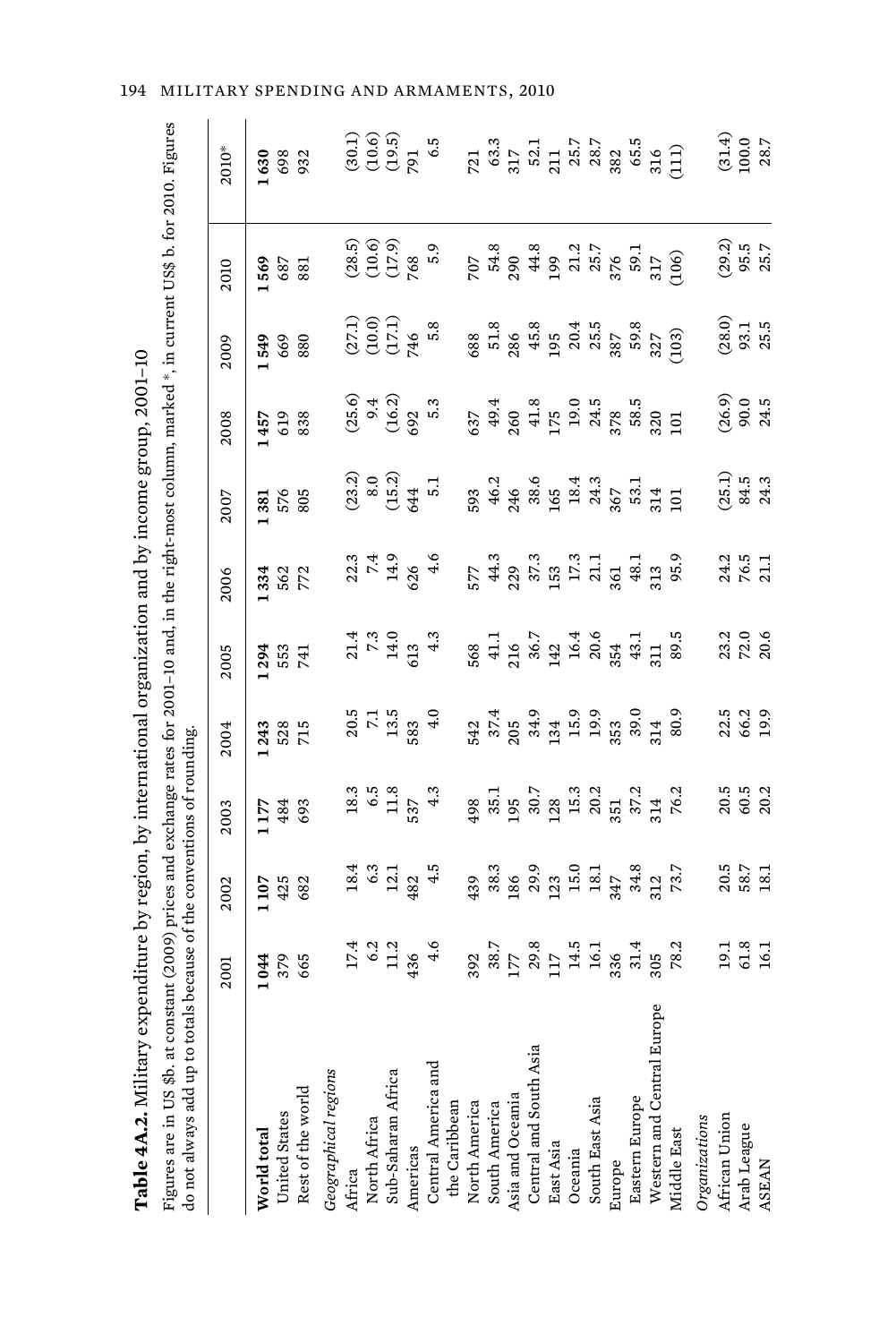| CIS                                                                                                                                                                                                                                                                                                                                                                                                                                                                                      | 32.2                                                |                                                         |                                                                                                                                                                                                                                           | 40.1                                                                                                                                                                                                                                                                                                     | 44.5                                                        | 49.6                                                                                                                                                                     | 55.1                                                       |                                                                                                                                                                                                                                                                               |                                                                                                       |                                                                                                                           | 67.2       |
|------------------------------------------------------------------------------------------------------------------------------------------------------------------------------------------------------------------------------------------------------------------------------------------------------------------------------------------------------------------------------------------------------------------------------------------------------------------------------------------|-----------------------------------------------------|---------------------------------------------------------|-------------------------------------------------------------------------------------------------------------------------------------------------------------------------------------------------------------------------------------------|----------------------------------------------------------------------------------------------------------------------------------------------------------------------------------------------------------------------------------------------------------------------------------------------------------|-------------------------------------------------------------|--------------------------------------------------------------------------------------------------------------------------------------------------------------------------|------------------------------------------------------------|-------------------------------------------------------------------------------------------------------------------------------------------------------------------------------------------------------------------------------------------------------------------------------|-------------------------------------------------------------------------------------------------------|---------------------------------------------------------------------------------------------------------------------------|------------|
| CSTO                                                                                                                                                                                                                                                                                                                                                                                                                                                                                     | $\vdots$                                            | 35.7<br>33.1                                            | 38.3<br>35.3                                                                                                                                                                                                                              |                                                                                                                                                                                                                                                                                                          | 40.4                                                        |                                                                                                                                                                          |                                                            |                                                                                                                                                                                                                                                                               |                                                                                                       | 55.4                                                                                                                      |            |
| East African Community                                                                                                                                                                                                                                                                                                                                                                                                                                                                   |                                                     | $0.9$<br>$2.62$<br>$42.3$                               | $0.9$<br>$-1.9$<br>$26$<br>$-4.3$<br>$-7.8$<br>$-7.8$<br>$-7.8$<br>$-7.8$<br>$-7.8$<br>$-7.8$<br>$-7.8$<br>$-7.8$<br>$-7.8$<br>$-7.8$<br>$-7.8$<br>$-7.8$<br>$-7.8$<br>$-7.8$<br>$-7.8$<br>$-7.8$<br>$-7.8$<br>$-7.8$<br>$-7.8$<br>$-7.8$ | 86.8<br>80.9<br>80.9<br>80.9<br>80.9<br>80.9<br>80.9<br>80.9<br>80.9<br>80.9<br>80.9<br>80.9<br>80.9<br>80.9<br>80.9<br>80.9<br>80.9<br>80.9<br>80.9<br>80.9<br>80.9<br>80.9<br>80.9<br>80.9<br>80.9<br>80.9<br>80.9<br>80.9<br>80.9<br>80.9<br>80.9<br>80.9<br>80.9<br>80.9<br>80.9<br>80.9<br>80.9<br> | 1.8                                                         | $44.5$<br>$1.3$<br>$2.8$<br>$3.5$<br>$3.5$<br>$3.5$<br>$3.5$<br>$3.5$<br>$3.5$<br>$3.5$<br>$3.5$<br>$3.5$<br>$3.5$<br>$3.5$<br>$3.5$<br>$3.5$<br>$3.5$<br>$3.5$<br>$3.5$ | $\frac{48.7}{1.2}$<br>288                                  | $\begin{array}{cccc} 66.95\\ 66.7\\ 35.7\\ 26.9\\ 26.9\\ 36.9\\ 26.9\\ 26.9\\ 26.9\\ 26.9\\ 26.9\\ 26.9\\ 26.9\\ 26.9\\ 26.9\\ 26.9\\ 26.9\\ 26.9\\ 27.7\\ 27.7\\ 28.5\\ 29.1\\ 29.1\\ 20.1\\ 27.7\\ 28.5\\ 29.2\\ 20.2\\ 20.3\\ 21.4\\ 25.7\\ 26.9\\ 27.7\\ 28.9\\ 29.2\\ 2$ | $\begin{array}{cccc}\n61.8\\ 56.0\\ 56.1\\ 12.7\\ 298\\ 709\\ 69.8\\ 709\\ 71\\ 72\\ 8\\ \end{array}$ | (1.3)                                                                                                                     |            |
| <b>ECOWAS</b>                                                                                                                                                                                                                                                                                                                                                                                                                                                                            | $0.9$<br>1.9                                        |                                                         |                                                                                                                                                                                                                                           |                                                                                                                                                                                                                                                                                                          |                                                             |                                                                                                                                                                          |                                                            |                                                                                                                                                                                                                                                                               |                                                                                                       | 3.0                                                                                                                       |            |
| European Union                                                                                                                                                                                                                                                                                                                                                                                                                                                                           | 257                                                 |                                                         |                                                                                                                                                                                                                                           |                                                                                                                                                                                                                                                                                                          | 280                                                         |                                                                                                                                                                          |                                                            |                                                                                                                                                                                                                                                                               |                                                                                                       | 288                                                                                                                       |            |
| Gulf Cooperation Council                                                                                                                                                                                                                                                                                                                                                                                                                                                                 | 46.0                                                |                                                         |                                                                                                                                                                                                                                           |                                                                                                                                                                                                                                                                                                          | 52.7                                                        |                                                                                                                                                                          |                                                            |                                                                                                                                                                                                                                                                               |                                                                                                       |                                                                                                                           |            |
| NATO                                                                                                                                                                                                                                                                                                                                                                                                                                                                                     | 669                                                 | 724                                                     |                                                                                                                                                                                                                                           |                                                                                                                                                                                                                                                                                                          | 858                                                         |                                                                                                                                                                          |                                                            |                                                                                                                                                                                                                                                                               |                                                                                                       |                                                                                                                           |            |
| NATO Europe                                                                                                                                                                                                                                                                                                                                                                                                                                                                              | $277$<br>$776$<br>$729$<br>$5.6$<br>$5.6$<br>$69.0$ | <b>285</b><br>831                                       |                                                                                                                                                                                                                                           |                                                                                                                                                                                                                                                                                                          | $290$<br>$962$<br>$75.8$<br>$923$<br>$7.5$<br>$102$         |                                                                                                                                                                          | $64.5$ $886$ $893$ $893$ $893$ $893$ $893$ $893$ $76$ $76$ |                                                                                                                                                                                                                                                                               |                                                                                                       | $\begin{array}{r} 70.5 \\ 1\,005 \\ 298 \\ 1\,119 \\ 95.1 \\ 108 \\ 96. \\ 169 \\ 108 \\ 109 \\ \end{array}$              |            |
| OECD                                                                                                                                                                                                                                                                                                                                                                                                                                                                                     |                                                     |                                                         |                                                                                                                                                                                                                                           |                                                                                                                                                                                                                                                                                                          |                                                             |                                                                                                                                                                          |                                                            |                                                                                                                                                                                                                                                                               |                                                                                                       |                                                                                                                           |            |
| OPEC                                                                                                                                                                                                                                                                                                                                                                                                                                                                                     |                                                     | $7874$<br>$787$<br>$586$<br>$78.6$                      |                                                                                                                                                                                                                                           |                                                                                                                                                                                                                                                                                                          |                                                             |                                                                                                                                                                          |                                                            |                                                                                                                                                                                                                                                                               |                                                                                                       |                                                                                                                           |            |
|                                                                                                                                                                                                                                                                                                                                                                                                                                                                                          |                                                     |                                                         |                                                                                                                                                                                                                                           |                                                                                                                                                                                                                                                                                                          |                                                             |                                                                                                                                                                          |                                                            |                                                                                                                                                                                                                                                                               |                                                                                                       |                                                                                                                           |            |
| OSCE<br>SADC                                                                                                                                                                                                                                                                                                                                                                                                                                                                             |                                                     |                                                         |                                                                                                                                                                                                                                           |                                                                                                                                                                                                                                                                                                          |                                                             |                                                                                                                                                                          |                                                            |                                                                                                                                                                                                                                                                               |                                                                                                       |                                                                                                                           |            |
| SCO                                                                                                                                                                                                                                                                                                                                                                                                                                                                                      |                                                     |                                                         |                                                                                                                                                                                                                                           |                                                                                                                                                                                                                                                                                                          |                                                             |                                                                                                                                                                          |                                                            |                                                                                                                                                                                                                                                                               |                                                                                                       |                                                                                                                           |            |
| UNASUR                                                                                                                                                                                                                                                                                                                                                                                                                                                                                   |                                                     | $\ddot{\cdot}$                                          |                                                                                                                                                                                                                                           |                                                                                                                                                                                                                                                                                                          |                                                             |                                                                                                                                                                          |                                                            | 49.4                                                                                                                                                                                                                                                                          | 51.8                                                                                                  | 54.8                                                                                                                      | 63.3       |
| Income group                                                                                                                                                                                                                                                                                                                                                                                                                                                                             |                                                     |                                                         |                                                                                                                                                                                                                                           |                                                                                                                                                                                                                                                                                                          |                                                             |                                                                                                                                                                          |                                                            |                                                                                                                                                                                                                                                                               |                                                                                                       |                                                                                                                           |            |
| $_{\text{Low}}$                                                                                                                                                                                                                                                                                                                                                                                                                                                                          | $\overline{z}$                                      |                                                         |                                                                                                                                                                                                                                           |                                                                                                                                                                                                                                                                                                          |                                                             |                                                                                                                                                                          |                                                            |                                                                                                                                                                                                                                                                               |                                                                                                       |                                                                                                                           | 10.4       |
| Lower middle                                                                                                                                                                                                                                                                                                                                                                                                                                                                             |                                                     | $\begin{array}{r} 7.4 \\ 108 \\ 116 \\ 876 \end{array}$ | $\begin{array}{c} 7.5 \\ 116 \\ 114 \end{array}$                                                                                                                                                                                          | 7.6<br>128<br>117<br>990                                                                                                                                                                                                                                                                                 | $\begin{array}{r} 7.9 \\ 141 \\ 125 \\ 1 \ 020 \end{array}$ | $\begin{array}{c} 8.4 \\ 155 \\ 134 \end{array}$                                                                                                                         | $\begin{array}{c} 9.6 \\ 169 \\ 140 \end{array}$           | $\begin{array}{r} 9.8 \\ 182 \\ 150 \\ 1115 \end{array}$                                                                                                                                                                                                                      | $\begin{array}{c} 10.0 \\ 203 \\ 156 \end{array}$                                                     | $\begin{array}{c} 10.1 \\ 209 \\ 158 \end{array}$                                                                         | 226<br>177 |
| Upper middle                                                                                                                                                                                                                                                                                                                                                                                                                                                                             | $\begin{array}{c} 102 \\ 112 \end{array}$           |                                                         |                                                                                                                                                                                                                                           |                                                                                                                                                                                                                                                                                                          |                                                             |                                                                                                                                                                          |                                                            |                                                                                                                                                                                                                                                                               |                                                                                                       |                                                                                                                           |            |
| High                                                                                                                                                                                                                                                                                                                                                                                                                                                                                     | 824                                                 |                                                         | 940                                                                                                                                                                                                                                       |                                                                                                                                                                                                                                                                                                          |                                                             | 1036                                                                                                                                                                     | 1063                                                       |                                                                                                                                                                                                                                                                               | 1180                                                                                                  | 1192                                                                                                                      | 219        |
| World military spending pe                                                                                                                                                                                                                                                                                                                                                                                                                                                               | r capita (US\$)                                     |                                                         |                                                                                                                                                                                                                                           |                                                                                                                                                                                                                                                                                                          |                                                             |                                                                                                                                                                          |                                                            |                                                                                                                                                                                                                                                                               |                                                                                                       |                                                                                                                           |            |
|                                                                                                                                                                                                                                                                                                                                                                                                                                                                                          | 121                                                 | 127                                                     | 145                                                                                                                                                                                                                                       | 161                                                                                                                                                                                                                                                                                                      | 172                                                         | 182                                                                                                                                                                      | 200                                                        | 222                                                                                                                                                                                                                                                                           | 227                                                                                                   | 236                                                                                                                       |            |
| World military burden (world military spending as a % of world gross domestic product, in current prices)                                                                                                                                                                                                                                                                                                                                                                                |                                                     |                                                         |                                                                                                                                                                                                                                           |                                                                                                                                                                                                                                                                                                          |                                                             |                                                                                                                                                                          |                                                            |                                                                                                                                                                                                                                                                               |                                                                                                       |                                                                                                                           |            |
|                                                                                                                                                                                                                                                                                                                                                                                                                                                                                          | 2.3                                                 | 2.4                                                     | 2.4                                                                                                                                                                                                                                       | 2.4                                                                                                                                                                                                                                                                                                      | 2.4                                                         | 2.4                                                                                                                                                                      | 2.4                                                        | 2.4                                                                                                                                                                                                                                                                           | 2.7                                                                                                   | 2.6                                                                                                                       |            |
| $( ) =$ total based on country                                                                                                                                                                                                                                                                                                                                                                                                                                                           |                                                     |                                                         |                                                                                                                                                                                                                                           |                                                                                                                                                                                                                                                                                                          |                                                             |                                                                                                                                                                          |                                                            |                                                                                                                                                                                                                                                                               |                                                                                                       | data accounting for less than 90% of the regional total; = available data account for less than 60% of the regional total |            |
| Notes: The world total and the totals for regions, organizations and income groups in table 4A.2 are estimates, based on data in table 4A.4. When military<br>expenditure is the same as that for the region to which it belongs. When no estimates can be made, countries are excluded from the totals. The countries<br>expenditure data for a country is missing for a few years, estimates are made, most often on the assumption that the rate of change in that country's military |                                                     |                                                         |                                                                                                                                                                                                                                           |                                                                                                                                                                                                                                                                                                          |                                                             |                                                                                                                                                                          |                                                            |                                                                                                                                                                                                                                                                               |                                                                                                       |                                                                                                                           |            |
| excluded from all totals in                                                                                                                                                                                                                                                                                                                                                                                                                                                              |                                                     |                                                         |                                                                                                                                                                                                                                           |                                                                                                                                                                                                                                                                                                          |                                                             |                                                                                                                                                                          |                                                            |                                                                                                                                                                                                                                                                               |                                                                                                       | table 4A.2 are Cuba, Equatorial Guinea, Guyana, Haiti, North Korea, Myanmar, Somalia, Trinidad and Tobago, and Zimbabwe.  |            |

MILITARY EXPENDITURE 195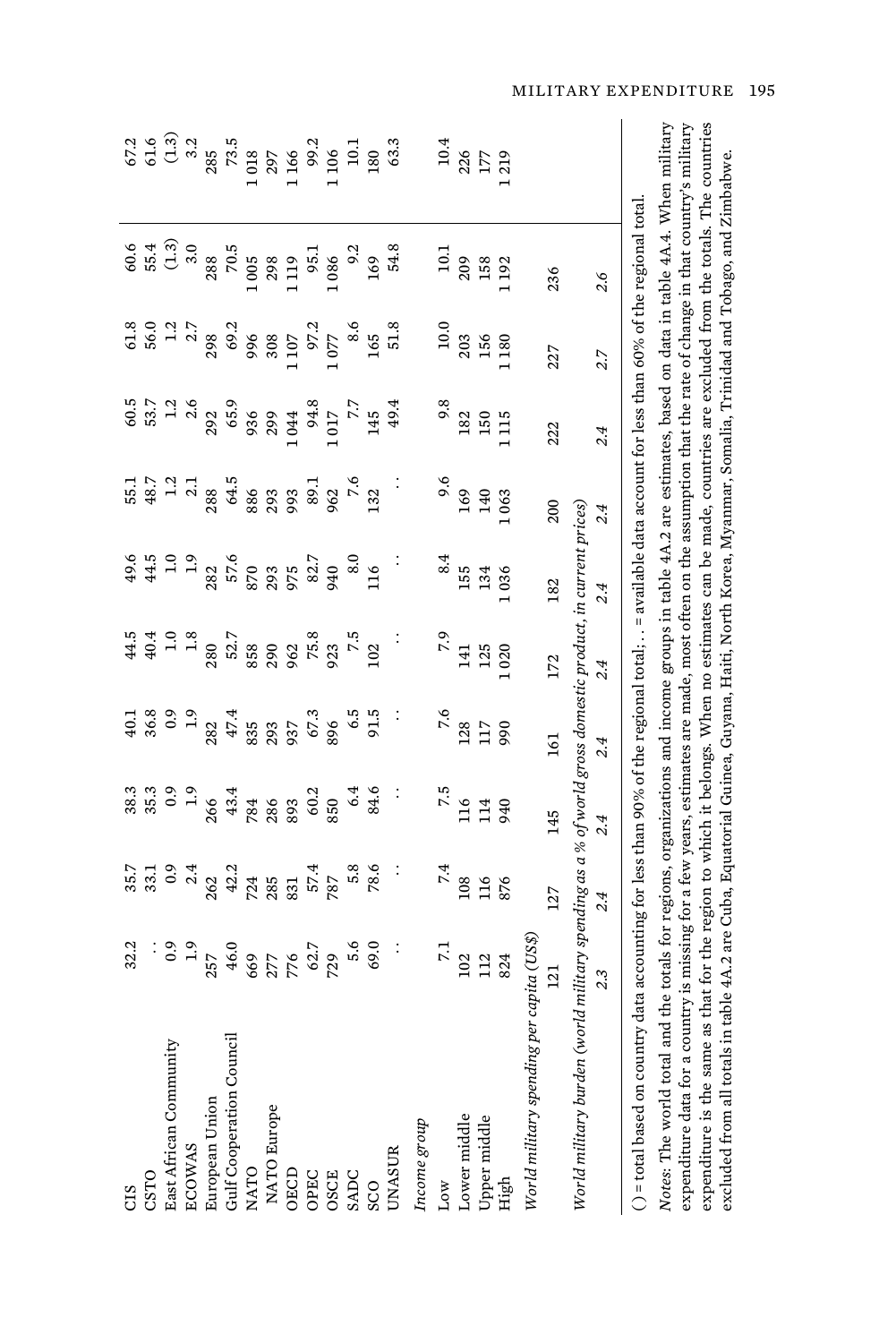| Totals for regions and income groups cover the same groups of countries for all years. Totals for organizations cover only the member countries in the<br>year given. The coverage of the geographical regions and subregions in table 4A.1 is based on the classification of countries in tables 4A.3-4A.5. |
|--------------------------------------------------------------------------------------------------------------------------------------------------------------------------------------------------------------------------------------------------------------------------------------------------------------|
| Organizations                                                                                                                                                                                                                                                                                                |
| countries in the Africa region (see tables 4.A.3–4.A.5) except Morocco, plus Egypt. Members not in the SIPRI Military Expenditure<br>Database: Comoros, Sao Tome and Principe, Saharawi Arab Democratic Republic (Western Sahara)<br>African Union (AU): All                                                 |
| <i>Arab League (League of Arab States): A</i> lgeria, Bahrain, Djibouti, Egypt, Iraq, Jordan, Kuwait, Lebanon, Libya, Mauritania, Morocco, Oman, Qatar, Saudi                                                                                                                                                |
| Arabia, Somalia, Sudan, Syria, Tunisia, United Arab Emirates, Yemen. Members not in the SIPRI Military Expenditure Database: Comoros, Palestine.                                                                                                                                                             |
| C <i>ommonwealth of Independent States</i> (CIS): Armenia, Azerbaijan, Belarus, Georgia ( –2008), Kazakhstan, Kyrgyzstan, Moldova, Russia, Tajikistan,<br>Asian Nations (ASEAN): All countries in the South East Asia subregion except Timor-Leste.<br>Association of Southeast                              |
| Turkmenistan, Ukraine, Uzbekistan                                                                                                                                                                                                                                                                            |
| Collective Security Treaty Organization (CSTO): Armenia (2002-), Belarus (2002-), Kazakhstan (2002-), Kyrgyzstan (2002-), Russia (2002-),                                                                                                                                                                    |
| Tajikistan (2002-), Uzbekistan (2006-                                                                                                                                                                                                                                                                        |
| East African Community (EAC): Burundi (2007-), Kenya, Rwanda (2007-), Tanzania, Uganda.                                                                                                                                                                                                                      |
| Economic Community of West African States (ECOWAS): Benin, Cameroon, Côte d'Ivoire, Gambia, Ghana, Guinea, Guinea-Bissau, Liberia, Nigeria,                                                                                                                                                                  |
| Senegal, Sierra Leone, Tog                                                                                                                                                                                                                                                                                   |
| Austria, Belgium, Bulgaria (2007– ), Cyprus (2004– ), Czech Republic (2004– ), Denmark, Estonia (2004– ), Finland, France,<br>European Union (EU):                                                                                                                                                           |
| Germany, Greece, Hungary (2004– ), Ireland, Italy, Latvia (2004– ), Lithuania (2004– ), Luxembourg, Malta (2004– ), Netherlands, Poland (2004– ),                                                                                                                                                            |
| ), Slovakia (2004– ), Slovenia (2004– ), Spain, Sweden, UK<br>Portugal, Romania (2007–                                                                                                                                                                                                                       |
| Gulf Cooperation Council (GCC): Bahrain, Kuwait, Oman, Qatar, Saudi Arabia, United Arab Emirates                                                                                                                                                                                                             |
| North Atlantic Treaty Organization (NATO): Albania (2009–), Belgium, Bulgaria (2004–), Canada, Croatia (2009–), Czech Republic, Denmark, Estonia                                                                                                                                                             |
| (2004– ), France, Germany, Greece, Hungary, Iceland, Italy, Latvia (2004– ), Lithuania (2004– ), Luxembourg, Netherlands, Norway, Poland, Portugal,                                                                                                                                                          |
| ia (2004– ), Slovenia (2004– ), Spain, Turkey, UK, USA. NATO Europe excludes Canada and the USA<br>Romania (2004-), Slovaki                                                                                                                                                                                  |
| Organisation for Economic Co-operation and Development (OECD): Australia, Austria, Belgium, Canada, Chile (2010– ), Czech Republic, Denmark, Estonia                                                                                                                                                         |
| Germany, Greece, Hungary, Iceland, Ireland, Israel (2010– ), Italy, Japan, South Korea, Luxembourg, Mexico, Netherlands, New<br>(2010-), Finland, France,                                                                                                                                                    |
| Portugal, Slovakia, Slovenia (2010–), Spain, Sweden, Switzerland, Turkey, UK, USA<br>Zealand, Norway, Poland,                                                                                                                                                                                                |
| Organization of the Petroleum Exporting Countries (OPEC): Algeria, Angola (2007– ), Ecuador (2007– ), Indonesia (-2008), Iran, Iraq, Kuwait, Libya,                                                                                                                                                          |
| Nigeria, Qatar, Saudi Arabia, United Arab Emirates, Venezuela                                                                                                                                                                                                                                                |
| <i>Organization for Security and Co-operation in Europe (OSCE): A</i> lbania, Armenia, Austria, Azerbaijan, Belarus, Belgium, Bosnia and Herzegovina, Bulgaria,                                                                                                                                              |
| Czech Republic, Denmark, Estonia, Finland, France, Georgia, Germany, Greece, Hungary, Iceland, Ireland, Italy, Kazakhstan,<br>Canada, Croatia, Cyprus,                                                                                                                                                       |
| Kyrgyzstan, Latvia, Lithuania, Luxembourg, Macedonia (Former Yugoslav Republic of, FYROM), Malta, Moldova, Montenegro (2006– ), Netherlands,                                                                                                                                                                 |
| Romania, Russia, Serbia, Slovakia, Slovenia, Spain, Sweden, Switzerland, Tajikistan, Turkey, Turkmenistan, UK, Ukraine, USA.<br>Norway, Poland, Portugal,                                                                                                                                                    |
| Uzbekistan.                                                                                                                                                                                                                                                                                                  |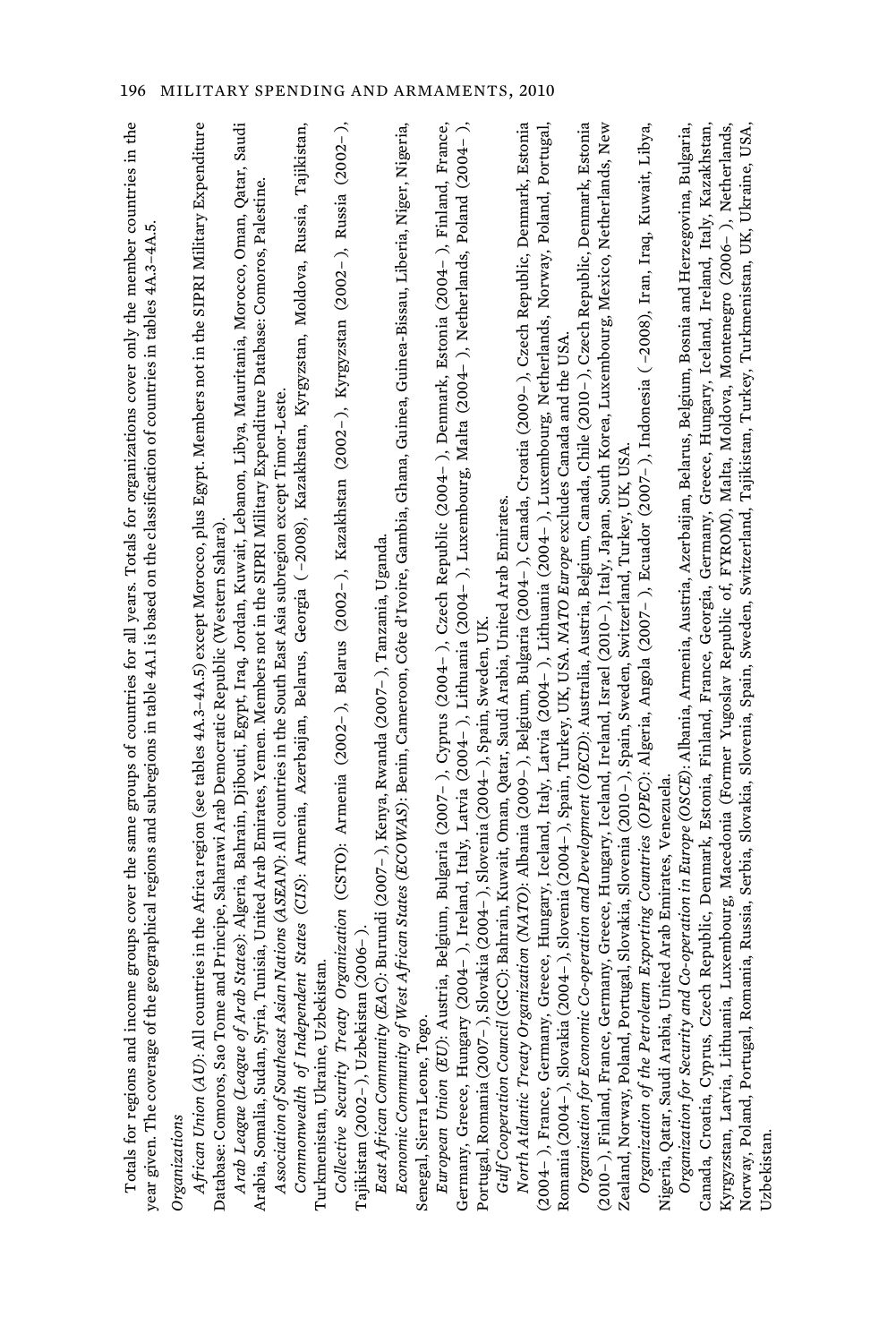| The country coverage of income groups is based on figures of 2008 gross national income (GNI) per capita as calculated in World Bank, World Development<br>Southern African Development Community (SADC): Angola, Botswana, Congo (Democratic Republic of the, DRC), Lesotho, Madagascar, Malawi,<br>Union of South American Nations (UNASUR, 2008-): All countries in the South America subregion. Members not in the SIPRI Military Expenditure<br>ic of the, DRC), Eritrea, Ethiopia, Gambia, Ghana, Guinea, Guinea-Bissau, Haiti, Kenya, North Korea, Kyrgyzstan, Laos, Liberia,<br>Mauritania, Mozambique, Myanmar, Nepal, Niger, Rwanda, Senegal, Sierra Leone, Somalia, Tajikistan, Tanzania, Togo, Uganda,<br>Low-income countries (GNI per capita <\$975 in 2008): Afghanistan, Bangladesh, Benin, Burkina Faso, Burundi, Cambodia, Central African Republic, Chad,<br>Mauritius, Mozambique, Namibia, Seychelles (2001–2003, 2008– ), South Africa, Swaziland, Tanzania, Zambia.<br>Report 2010: Development and Climate Change (World Bank: Washington, DC, 2009).<br>Uzbekistan, Viet Nam, Yemen, Zambia, Zimbabwe.<br>Congo (Democratic Republ<br>Madagascar, Malawi, Mali,<br>Database: Suriname.<br>Income group | Congo (Republic of the), Côte d'Ivoire, Djibouti, Ecuador, Egypt, El Salvador, Georgia, Guatemala, Guyana, Honduras, India, Indonesia, Iran, Iraq, Jordan,<br>Lesotho, Moldova, Mongolia, Morocco, Nicaragua, Nigeria, Pakistan, Papua New Guinea, Paraguay, Philippines, Sri Lanka, Sudan, Swaziland, Syria,<br><i>Lower-middle-income countries (GNI per capita \$976–\$3855 in 2008):</i> Albania, Angola, Armenia, Azerbaijan, Belize, Bolivia, Cameroon, Cape Verde, China,<br>Thailand, Timor-Leste, Tunisia, Turkmenistan, Ukraine. | Upper-middle-income countries (GNI per capita \$3856-\$11 905 in 2008): Algeria, Argentina, Belarus, Bosnia and Herzegovina, Botswana, Brazil, Bulgaria,<br>Republic of, FYROM), Malaysia, Mauritius, Mexico, Montenegro, Namibia, Panama, Peru, Poland, Romania, Russia, Serbia, Seychelles, South Africa, Turkey,<br>Chile, Colombia, Costa Rica, Cuba, Dominican Republic, Fiji, Gabon, Jamaica, Kazakhstan, Latvia, Lebanon, Libya, Lithuania, Macedonia (Former Yugoslav<br>Uruguay, Venezuela. | <i>High-income countries (GNI per capita ≥\$11 906 in 2008):</i> Australia, Austria, Bahrain, Belgium, Brunei Darussalam, Canada, Croatia, Cyprus, Czech<br>Republic, Denmark, Equatorial Guinea, Estonia, Finland, France, Germany, G<br>Luxembourg, Malta, Netherlands, New Zealand, Norway, Oman, Portugal, Qatar, Saudi Arabia, Singapore, Slovakia, Slovenia, Spain, Sweden, Switzerland,<br>Taiwan, Trinidad and Tobago, United Arab Emirates, UK, USA.<br>Military spending per capita and military burden | The spending per capita figures are based on estimated world population figures from United Nations Population Fund (UNFPA), State of World Population,<br>The military burden figures are based on world GDP figures from the International Monetary Fund's World Economic Outlook database, Oct. 2010,<br><http: 02="" 2010="" external="" ft="" index.aspx="" pubs="" weo="" weodata="" www.imf.org="">. The figure for world GDP in 2010 is a projection.<br/>various edns (UNFPA: New York, 2001-10)</http:> |
|---------------------------------------------------------------------------------------------------------------------------------------------------------------------------------------------------------------------------------------------------------------------------------------------------------------------------------------------------------------------------------------------------------------------------------------------------------------------------------------------------------------------------------------------------------------------------------------------------------------------------------------------------------------------------------------------------------------------------------------------------------------------------------------------------------------------------------------------------------------------------------------------------------------------------------------------------------------------------------------------------------------------------------------------------------------------------------------------------------------------------------------------------------------------------------------------------------------------------------|--------------------------------------------------------------------------------------------------------------------------------------------------------------------------------------------------------------------------------------------------------------------------------------------------------------------------------------------------------------------------------------------------------------------------------------------------------------------------------------------------------------------------------------------|------------------------------------------------------------------------------------------------------------------------------------------------------------------------------------------------------------------------------------------------------------------------------------------------------------------------------------------------------------------------------------------------------------------------------------------------------------------------------------------------------|-------------------------------------------------------------------------------------------------------------------------------------------------------------------------------------------------------------------------------------------------------------------------------------------------------------------------------------------------------------------------------------------------------------------------------------------------------------------------------------------------------------------|-------------------------------------------------------------------------------------------------------------------------------------------------------------------------------------------------------------------------------------------------------------------------------------------------------------------------------------------------------------------------------------------------------------------------------------------------------------------------------------------------------------------|
|---------------------------------------------------------------------------------------------------------------------------------------------------------------------------------------------------------------------------------------------------------------------------------------------------------------------------------------------------------------------------------------------------------------------------------------------------------------------------------------------------------------------------------------------------------------------------------------------------------------------------------------------------------------------------------------------------------------------------------------------------------------------------------------------------------------------------------------------------------------------------------------------------------------------------------------------------------------------------------------------------------------------------------------------------------------------------------------------------------------------------------------------------------------------------------------------------------------------------------|--------------------------------------------------------------------------------------------------------------------------------------------------------------------------------------------------------------------------------------------------------------------------------------------------------------------------------------------------------------------------------------------------------------------------------------------------------------------------------------------------------------------------------------------|------------------------------------------------------------------------------------------------------------------------------------------------------------------------------------------------------------------------------------------------------------------------------------------------------------------------------------------------------------------------------------------------------------------------------------------------------------------------------------------------------|-------------------------------------------------------------------------------------------------------------------------------------------------------------------------------------------------------------------------------------------------------------------------------------------------------------------------------------------------------------------------------------------------------------------------------------------------------------------------------------------------------------------|-------------------------------------------------------------------------------------------------------------------------------------------------------------------------------------------------------------------------------------------------------------------------------------------------------------------------------------------------------------------------------------------------------------------------------------------------------------------------------------------------------------------|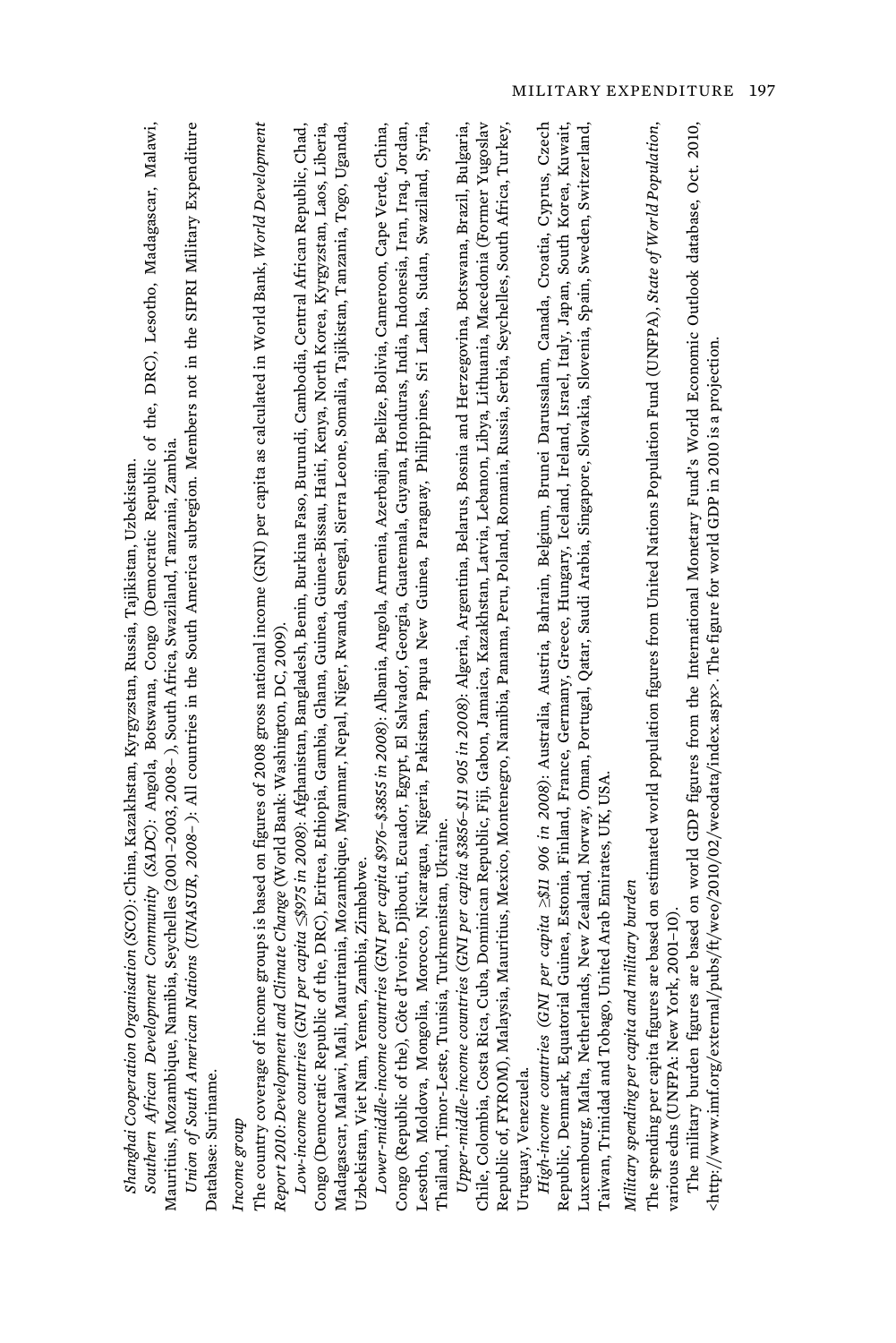| Table 4A.3. Military expenditure by country, in local currency, 2001-10                                                                                                                                                                                                         |               |                        |                                      |                                |                                                           |                          |                                                                 |                                                                   |                                                                 |                   |                      |
|---------------------------------------------------------------------------------------------------------------------------------------------------------------------------------------------------------------------------------------------------------------------------------|---------------|------------------------|--------------------------------------|--------------------------------|-----------------------------------------------------------|--------------------------|-----------------------------------------------------------------|-------------------------------------------------------------------|-----------------------------------------------------------------|-------------------|----------------------|
| Figures are in local currency at current prices and are for financial years (Jan.-Dec. unless otherwise indicated). Countries are grouped by region and<br>subregion.                                                                                                           |               |                        |                                      |                                |                                                           |                          |                                                                 |                                                                   |                                                                 |                   |                      |
| State                                                                                                                                                                                                                                                                           | Currency      | 2001                   | 2002                                 | 2003                           | 2004                                                      | 2005                     | 2006                                                            | 2007                                                              | 2008                                                            | 2009              | 2010                 |
| Africa                                                                                                                                                                                                                                                                          |               |                        |                                      |                                |                                                           |                          |                                                                 |                                                                   |                                                                 |                   |                      |
| North Africa                                                                                                                                                                                                                                                                    |               |                        |                                      |                                |                                                           |                          |                                                                 |                                                                   |                                                                 |                   |                      |
|                                                                                                                                                                                                                                                                                 | m. dinars     |                        |                                      |                                |                                                           |                          |                                                                 |                                                                   | 334 044                                                         | 383621            | 421866               |
|                                                                                                                                                                                                                                                                                 | m. dinars     | 161505<br>496          | 167380<br>575                        | 170 764<br>700                 |                                                           | 214320<br>904            | 224767<br>807                                                   |                                                                   | 1346                                                            |                   |                      |
|                                                                                                                                                                                                                                                                                 | m. dirhams    | 16619                  | 16254                                | 17418                          | $\begin{array}{c} 201\,930 \\ 894 \\ 17\,182 \end{array}$ | 18006                    |                                                                 | $\begin{array}{l} 273\ 415 \\ 807 \\ 19\ 730 \\ 629 \end{array}$  | 22824                                                           | 24615             | $\frac{26605}{772}$  |
| Algeria <sup>1</sup><br>Libya <sup>‡ ¶ 2</sup><br>Morocco<br>Tunisia                                                                                                                                                                                                            | dinars<br>g   | 483                    | 491                                  | 525                            | 554                                                       | 608                      | 18775<br>662                                                    |                                                                   | 716                                                             | 718               |                      |
| Sub-Saharan Africa                                                                                                                                                                                                                                                              |               |                        |                                      |                                |                                                           |                          |                                                                 |                                                                   |                                                                 |                   |                      |
| Angola $\parallel$ <sup>3</sup>                                                                                                                                                                                                                                                 | b. kwanzas    |                        | 19.1                                 | 50.0                           |                                                           |                          | 158                                                             | 156                                                               | 182                                                             | 251               | 343                  |
|                                                                                                                                                                                                                                                                                 | m. CFA francs |                        |                                      |                                | 68.3<br>22 072                                            |                          |                                                                 |                                                                   |                                                                 |                   |                      |
| Benin<br>Botswana <sup>a</sup><br>Burkina Faso <sup>†</sup>                                                                                                                                                                                                                     | m. pula       | 9612<br>1305           | 18 122<br>1451                       | 20 077<br>1 503                | 1464                                                      | 119<br>[24 677]<br>1 556 | $\begin{bmatrix} 25 & 601 \\ 1 & 686 \\ 37 & 081 \end{bmatrix}$ |                                                                   | $\begin{bmatrix} 30 & 330 \\ 2 & 380 \\ 55 & 089 \end{bmatrix}$ |                   |                      |
|                                                                                                                                                                                                                                                                                 | m. CFA francs |                        | 24 666                               |                                | 30289                                                     | 33649                    |                                                                 | $\begin{array}{l} [2\ 031] \\ 45\ 616 \\ 50.1 \\ 142 \end{array}$ |                                                                 | $[2673]$<br>51740 | $[2700]$<br>65631    |
|                                                                                                                                                                                                                                                                                 | b. francs     |                        |                                      | 25 571<br>47.0<br>110          |                                                           |                          |                                                                 |                                                                   |                                                                 |                   |                      |
| $\begin{array}{ll} {\rm Burundi} & \\ {\rm Cancer von}^{\S} \end{array}$                                                                                                                                                                                                        | b. CFA francs | 22 259<br>44.2<br>99.0 | $41.8$<br>52.0                       |                                |                                                           | 53.6<br>118<br>614       | 46.0<br>134                                                     |                                                                   | $52.0$<br>155                                                   | 162               | 175<br>713<br>25 549 |
|                                                                                                                                                                                                                                                                                 | m. escudos    | 572                    |                                      |                                |                                                           |                          | 614                                                             | 640                                                               | 646                                                             | 682               |                      |
|                                                                                                                                                                                                                                                                                 | m. CFA francs |                        | $530$<br>$7445$<br>$23.9$<br>$35035$ |                                |                                                           | 8 1 2 1                  |                                                                 | 9160                                                              | 14 1 11                                                         | 16995             |                      |
|                                                                                                                                                                                                                                                                                 | b. CFA francs | 22.5                   |                                      |                                |                                                           |                          |                                                                 |                                                                   | 274                                                             | 206               |                      |
| $\begin{array}{l} \text{Cap Verde} \\ \text{Central African Rep.}^{\ddag}, \\ \text{Chad}^{\text{S}} \\ \text{Congo, Republic of}^{\text{S}} \\ \text{Congo, DRC}^{\text{S}} \\ \text{Coage, DRC}^{\text{S}} \\ \text{Cote d'Ivoire}^{\text{S}} \\ \text{Djibouti} \end{array}$ | m. CFA francs | 28374                  |                                      | 565<br>8 729<br>23.8<br>38 728 | 49.4<br>117<br>573<br>7 979<br>40 050<br>40 050           | 29.3<br>41 954<br>78 292 | 44 070<br>96 045                                                | 186<br>50 849<br>106 046                                          | 63 420<br>89 486<br>165                                         |                   | 112<br>66168         |
|                                                                                                                                                                                                                                                                                 | m. francs     |                        |                                      | 31908                          | 54983                                                     |                          |                                                                 |                                                                   |                                                                 | 90100             | 166400               |
|                                                                                                                                                                                                                                                                                 | b. CFA francs |                        |                                      | 124<br>7422                    | 132                                                       | 132                      | 140                                                             | 155                                                               |                                                                 |                   |                      |
|                                                                                                                                                                                                                                                                                 | m. francs     | 4629                   | 5909                                 |                                | 6639                                                      | 7970                     | $\left[ 8\,800\right]$                                          | 6135                                                              | 6447                                                            |                   |                      |
| Equatorial Guinea<br>Eritrea                                                                                                                                                                                                                                                    | m. CFA francs |                        |                                      |                                |                                                           |                          |                                                                 |                                                                   |                                                                 |                   |                      |
|                                                                                                                                                                                                                                                                                 | m. nakfa      | 1884                   | 2104                                 | 2520                           |                                                           |                          |                                                                 |                                                                   |                                                                 |                   |                      |
| $\frac{\text{Ethiopia}^b}{\text{Gabon}^8}$                                                                                                                                                                                                                                      | m. birr       | 2610<br>66.0           | 2341                                 | 2452<br>63.0                   | 2920                                                      | 3009                     | 3 005<br>58.0                                                   | 3453<br>(9.0)                                                     | 4000                                                            | 4000              | 4581                 |
|                                                                                                                                                                                                                                                                                 | b. CFA francs |                        | 66.0                                 |                                | 65.0                                                      | 60.0                     |                                                                 |                                                                   |                                                                 |                   | 62.0                 |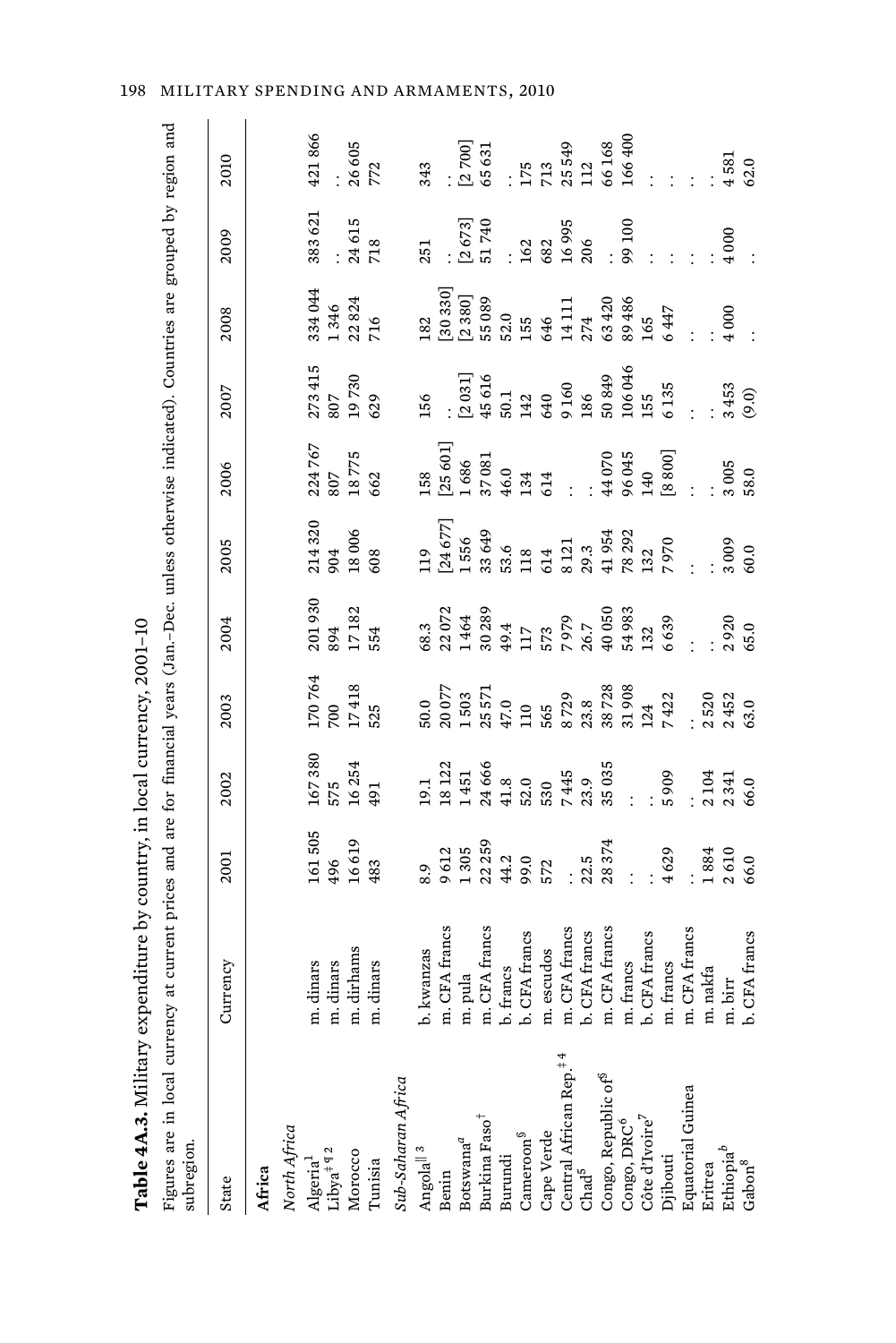| $\begin{array}{c} \text{Gambia}^{\ddagger}\\ \text{Ghana}^{\parallel\,9} \end{array}$                                                                                                                                                                                                                                                                   | m. dalasis<br>m. cedis                                                                                                                                                                                                                                        | $\begin{array}{cccccccccccc} 35.3 & 38.8 & 38.8 & 37.8 & 38.8 & 37.8 & 37.8 & 38.8 & 37.8 & 37.8 & 38.8 & 37.8 & 37.8 & 38.8 & 37.8 & 37.8 & 38.8 & 37.8 & 37.8 & 38.8 & 37.8 & 38.8 & 37.8 & 38.8 & 37.8 & 38.8 & 37.8 & 38.8 & 39.8 & 39.8 & 39.8 & 39.8 & 39.8 & 39.8 & 39.8 & $ |  |  | $\begin{array}{lllllllllllllllllll} \mathcal{R} & \mathcal{R} & \mathcal{R} & \mathcal{R} & \mathcal{R} & \mathcal{R} & \mathcal{R} & \mathcal{R} & \mathcal{R} & \mathcal{R} & \mathcal{R} & \mathcal{R} & \mathcal{R} & \mathcal{R} & \mathcal{R} & \mathcal{R} & \mathcal{R} & \mathcal{R} & \mathcal{R} & \mathcal{R} & \mathcal{R} & \mathcal{R} & \mathcal{R} & \mathcal{R} & \mathcal{R} & \mathcal{R} & \mathcal{R} & \mathcal{R} & \mathcal{R} & \$ | $\begin{array}{lllllllllllllllll} \texttt{11} & \texttt{12} & \texttt{13} & \texttt{14} & \texttt{15} & \texttt{16} & \texttt{17} \\ \texttt{11} & \texttt{12} & \texttt{13} & \texttt{16} & \texttt{17} & \texttt{18} & \texttt{18} & \texttt{18} \\ \texttt{15} & \texttt{16} & \texttt{17} & \texttt{18} & \texttt{18} & \texttt{18} & \texttt{18} & \texttt{18} & \texttt{18} \\ \texttt{17} & \texttt{1$ | $\begin{array}{lllllllllllll} \texttt{.3}\ & 0 & 0 & 0 & 0 \\ \texttt{.4}\ & 0 & 0 & 0 & 0 \\ \texttt{.5}\ & 0 & 0 & 0 & 0 \\ \texttt{.6}\ & 0 & 0 & 0 & 0 \\ \texttt{.7}\ & 0 & 0 & 0 & 0 \\ \texttt{.8}\ & 0 & 0 & 0 & 0 \\ \texttt{.9}\ & 0 & 0 & 0 & 0 \\ \texttt{.1}\ & 0 & 0 & 0 & 0 \\ \texttt{.1}\ & 0 & 0 & 0 & 0 \\ \texttt{.1}\ & 0 & 0 & 0 & 0 \\ \texttt{.2}\$ | $\begin{array}{cccccccccc} .5 & .8 & .8 & .7 & .7 & .7 & .8 & .8 & .7 & .7 & .8 & .7 & .8 & .7 & .7 & .8 & .7 & .8 & .7 & .7 & .8 & .7 & .8 & .7 & .7 & .8 & .7 & .8 & .7 & .8 & .7 & .8 & .7 & .8 & .7 & .8 & .7 & .8 & .7 & .8 & .7 & .8 & .7 & .8 & .7 & .8 & .7 & .8 & .7 & .8 & .7 & .8 & .7 & .8 & .7 & .8 & .7 & .8 & .7 & .8 & .7 & .8 & .7 & .8 & .7 & .8 & .7 & .8 & .7 & .8 & .$ |
|---------------------------------------------------------------------------------------------------------------------------------------------------------------------------------------------------------------------------------------------------------------------------------------------------------------------------------------------------------|---------------------------------------------------------------------------------------------------------------------------------------------------------------------------------------------------------------------------------------------------------------|-------------------------------------------------------------------------------------------------------------------------------------------------------------------------------------------------------------------------------------------------------------------------------------|--|--|--------------------------------------------------------------------------------------------------------------------------------------------------------------------------------------------------------------------------------------------------------------------------------------------------------------------------------------------------------------------------------------------------------------------------------------------------------------|---------------------------------------------------------------------------------------------------------------------------------------------------------------------------------------------------------------------------------------------------------------------------------------------------------------------------------------------------------------------------------------------------------------|-----------------------------------------------------------------------------------------------------------------------------------------------------------------------------------------------------------------------------------------------------------------------------------------------------------------------------------------------------------------------------|---------------------------------------------------------------------------------------------------------------------------------------------------------------------------------------------------------------------------------------------------------------------------------------------------------------------------------------------------------------------------------------------|
| Guinea $^{10}$                                                                                                                                                                                                                                                                                                                                          | b. francs                                                                                                                                                                                                                                                     |                                                                                                                                                                                                                                                                                     |  |  |                                                                                                                                                                                                                                                                                                                                                                                                                                                              |                                                                                                                                                                                                                                                                                                                                                                                                               |                                                                                                                                                                                                                                                                                                                                                                             |                                                                                                                                                                                                                                                                                                                                                                                             |
|                                                                                                                                                                                                                                                                                                                                                         |                                                                                                                                                                                                                                                               |                                                                                                                                                                                                                                                                                     |  |  |                                                                                                                                                                                                                                                                                                                                                                                                                                                              |                                                                                                                                                                                                                                                                                                                                                                                                               |                                                                                                                                                                                                                                                                                                                                                                             |                                                                                                                                                                                                                                                                                                                                                                                             |
|                                                                                                                                                                                                                                                                                                                                                         |                                                                                                                                                                                                                                                               |                                                                                                                                                                                                                                                                                     |  |  |                                                                                                                                                                                                                                                                                                                                                                                                                                                              |                                                                                                                                                                                                                                                                                                                                                                                                               |                                                                                                                                                                                                                                                                                                                                                                             |                                                                                                                                                                                                                                                                                                                                                                                             |
| $\begin{array}{l} \mbox{Guinea-Bissaul}{}^{  \ \ 11} \\ \mbox{Kenya}^b \\ \mbox{Lesotho}^a \end{array}$                                                                                                                                                                                                                                                 |                                                                                                                                                                                                                                                               |                                                                                                                                                                                                                                                                                     |  |  |                                                                                                                                                                                                                                                                                                                                                                                                                                                              |                                                                                                                                                                                                                                                                                                                                                                                                               |                                                                                                                                                                                                                                                                                                                                                                             |                                                                                                                                                                                                                                                                                                                                                                                             |
|                                                                                                                                                                                                                                                                                                                                                         |                                                                                                                                                                                                                                                               |                                                                                                                                                                                                                                                                                     |  |  |                                                                                                                                                                                                                                                                                                                                                                                                                                                              |                                                                                                                                                                                                                                                                                                                                                                                                               |                                                                                                                                                                                                                                                                                                                                                                             |                                                                                                                                                                                                                                                                                                                                                                                             |
|                                                                                                                                                                                                                                                                                                                                                         |                                                                                                                                                                                                                                                               |                                                                                                                                                                                                                                                                                     |  |  |                                                                                                                                                                                                                                                                                                                                                                                                                                                              |                                                                                                                                                                                                                                                                                                                                                                                                               |                                                                                                                                                                                                                                                                                                                                                                             |                                                                                                                                                                                                                                                                                                                                                                                             |
| $\begin{array}{l} \text{Liberia}^b \\ \text{Madaggacar}^{\parallel 12} \\ \text{Malawa}^q \\ \text{Mali}^{13} \\ \end{array}$                                                                                                                                                                                                                           |                                                                                                                                                                                                                                                               |                                                                                                                                                                                                                                                                                     |  |  |                                                                                                                                                                                                                                                                                                                                                                                                                                                              |                                                                                                                                                                                                                                                                                                                                                                                                               |                                                                                                                                                                                                                                                                                                                                                                             |                                                                                                                                                                                                                                                                                                                                                                                             |
|                                                                                                                                                                                                                                                                                                                                                         |                                                                                                                                                                                                                                                               |                                                                                                                                                                                                                                                                                     |  |  |                                                                                                                                                                                                                                                                                                                                                                                                                                                              |                                                                                                                                                                                                                                                                                                                                                                                                               |                                                                                                                                                                                                                                                                                                                                                                             |                                                                                                                                                                                                                                                                                                                                                                                             |
| Mauritania <sup>14</sup>                                                                                                                                                                                                                                                                                                                                |                                                                                                                                                                                                                                                               |                                                                                                                                                                                                                                                                                     |  |  |                                                                                                                                                                                                                                                                                                                                                                                                                                                              |                                                                                                                                                                                                                                                                                                                                                                                                               |                                                                                                                                                                                                                                                                                                                                                                             |                                                                                                                                                                                                                                                                                                                                                                                             |
|                                                                                                                                                                                                                                                                                                                                                         |                                                                                                                                                                                                                                                               |                                                                                                                                                                                                                                                                                     |  |  |                                                                                                                                                                                                                                                                                                                                                                                                                                                              |                                                                                                                                                                                                                                                                                                                                                                                                               |                                                                                                                                                                                                                                                                                                                                                                             |                                                                                                                                                                                                                                                                                                                                                                                             |
|                                                                                                                                                                                                                                                                                                                                                         |                                                                                                                                                                                                                                                               |                                                                                                                                                                                                                                                                                     |  |  |                                                                                                                                                                                                                                                                                                                                                                                                                                                              |                                                                                                                                                                                                                                                                                                                                                                                                               |                                                                                                                                                                                                                                                                                                                                                                             |                                                                                                                                                                                                                                                                                                                                                                                             |
|                                                                                                                                                                                                                                                                                                                                                         |                                                                                                                                                                                                                                                               |                                                                                                                                                                                                                                                                                     |  |  |                                                                                                                                                                                                                                                                                                                                                                                                                                                              |                                                                                                                                                                                                                                                                                                                                                                                                               |                                                                                                                                                                                                                                                                                                                                                                             |                                                                                                                                                                                                                                                                                                                                                                                             |
|                                                                                                                                                                                                                                                                                                                                                         |                                                                                                                                                                                                                                                               |                                                                                                                                                                                                                                                                                     |  |  |                                                                                                                                                                                                                                                                                                                                                                                                                                                              |                                                                                                                                                                                                                                                                                                                                                                                                               |                                                                                                                                                                                                                                                                                                                                                                             |                                                                                                                                                                                                                                                                                                                                                                                             |
|                                                                                                                                                                                                                                                                                                                                                         |                                                                                                                                                                                                                                                               |                                                                                                                                                                                                                                                                                     |  |  |                                                                                                                                                                                                                                                                                                                                                                                                                                                              |                                                                                                                                                                                                                                                                                                                                                                                                               |                                                                                                                                                                                                                                                                                                                                                                             |                                                                                                                                                                                                                                                                                                                                                                                             |
|                                                                                                                                                                                                                                                                                                                                                         |                                                                                                                                                                                                                                                               |                                                                                                                                                                                                                                                                                     |  |  |                                                                                                                                                                                                                                                                                                                                                                                                                                                              |                                                                                                                                                                                                                                                                                                                                                                                                               |                                                                                                                                                                                                                                                                                                                                                                             |                                                                                                                                                                                                                                                                                                                                                                                             |
| $\begin{array}{l} \text{Mauritius}^b \\ \text{Mozambiquell} \\ \text{Numibia}^{d} \\ \text{Nigerr} \\ \text{Wigerra} \\ \text{Rwand}^{\text{16}} \\ \text{Swand}^{\text{16}} \\ \text{Senegal}^{\text{S}} \\ \text{Seregall} \\ \text{Sierra Leone} \\ \text{Somalia} \\ \text{Somalia} \\ \text{Somalia} \\ \text{Sudan}^{\text{1 } J} \\ \end{array}$ | m. CFA francs<br>m. shillings<br>m. andolars<br>m. andolars<br>b. ariary<br>b. CFA francs<br>b. CFA francs<br>m. rupees<br>m. andolars<br>m. dollars<br>b. CFA francs<br>b. CFA francs<br>b. CFA francs<br>b. CFA francs<br>m. dollars<br>b. CFA francs<br>m. |                                                                                                                                                                                                                                                                                     |  |  |                                                                                                                                                                                                                                                                                                                                                                                                                                                              |                                                                                                                                                                                                                                                                                                                                                                                                               |                                                                                                                                                                                                                                                                                                                                                                             |                                                                                                                                                                                                                                                                                                                                                                                             |
|                                                                                                                                                                                                                                                                                                                                                         |                                                                                                                                                                                                                                                               |                                                                                                                                                                                                                                                                                     |  |  |                                                                                                                                                                                                                                                                                                                                                                                                                                                              |                                                                                                                                                                                                                                                                                                                                                                                                               |                                                                                                                                                                                                                                                                                                                                                                             |                                                                                                                                                                                                                                                                                                                                                                                             |
|                                                                                                                                                                                                                                                                                                                                                         |                                                                                                                                                                                                                                                               |                                                                                                                                                                                                                                                                                     |  |  |                                                                                                                                                                                                                                                                                                                                                                                                                                                              |                                                                                                                                                                                                                                                                                                                                                                                                               |                                                                                                                                                                                                                                                                                                                                                                             |                                                                                                                                                                                                                                                                                                                                                                                             |
|                                                                                                                                                                                                                                                                                                                                                         |                                                                                                                                                                                                                                                               |                                                                                                                                                                                                                                                                                     |  |  |                                                                                                                                                                                                                                                                                                                                                                                                                                                              |                                                                                                                                                                                                                                                                                                                                                                                                               |                                                                                                                                                                                                                                                                                                                                                                             |                                                                                                                                                                                                                                                                                                                                                                                             |
|                                                                                                                                                                                                                                                                                                                                                         |                                                                                                                                                                                                                                                               |                                                                                                                                                                                                                                                                                     |  |  |                                                                                                                                                                                                                                                                                                                                                                                                                                                              |                                                                                                                                                                                                                                                                                                                                                                                                               |                                                                                                                                                                                                                                                                                                                                                                             |                                                                                                                                                                                                                                                                                                                                                                                             |
|                                                                                                                                                                                                                                                                                                                                                         |                                                                                                                                                                                                                                                               |                                                                                                                                                                                                                                                                                     |  |  |                                                                                                                                                                                                                                                                                                                                                                                                                                                              |                                                                                                                                                                                                                                                                                                                                                                                                               |                                                                                                                                                                                                                                                                                                                                                                             |                                                                                                                                                                                                                                                                                                                                                                                             |
| Swaziland <sup>‡ a 18</sup><br>Tanzania <sup>b</sup>                                                                                                                                                                                                                                                                                                    | m. emalangeni<br>b. shillings<br>m. CFA francs<br>b. shillings                                                                                                                                                                                                |                                                                                                                                                                                                                                                                                     |  |  |                                                                                                                                                                                                                                                                                                                                                                                                                                                              |                                                                                                                                                                                                                                                                                                                                                                                                               |                                                                                                                                                                                                                                                                                                                                                                             |                                                                                                                                                                                                                                                                                                                                                                                             |
|                                                                                                                                                                                                                                                                                                                                                         |                                                                                                                                                                                                                                                               |                                                                                                                                                                                                                                                                                     |  |  |                                                                                                                                                                                                                                                                                                                                                                                                                                                              |                                                                                                                                                                                                                                                                                                                                                                                                               |                                                                                                                                                                                                                                                                                                                                                                             |                                                                                                                                                                                                                                                                                                                                                                                             |
|                                                                                                                                                                                                                                                                                                                                                         |                                                                                                                                                                                                                                                               |                                                                                                                                                                                                                                                                                     |  |  |                                                                                                                                                                                                                                                                                                                                                                                                                                                              |                                                                                                                                                                                                                                                                                                                                                                                                               |                                                                                                                                                                                                                                                                                                                                                                             |                                                                                                                                                                                                                                                                                                                                                                                             |
| Togo $_{\rm Uganda}^b$                                                                                                                                                                                                                                                                                                                                  |                                                                                                                                                                                                                                                               |                                                                                                                                                                                                                                                                                     |  |  |                                                                                                                                                                                                                                                                                                                                                                                                                                                              |                                                                                                                                                                                                                                                                                                                                                                                                               |                                                                                                                                                                                                                                                                                                                                                                             |                                                                                                                                                                                                                                                                                                                                                                                             |
| Zambia                                                                                                                                                                                                                                                                                                                                                  | b. kwacha                                                                                                                                                                                                                                                     |                                                                                                                                                                                                                                                                                     |  |  |                                                                                                                                                                                                                                                                                                                                                                                                                                                              |                                                                                                                                                                                                                                                                                                                                                                                                               |                                                                                                                                                                                                                                                                                                                                                                             |                                                                                                                                                                                                                                                                                                                                                                                             |
| Zimbabwe <sup>19</sup>                                                                                                                                                                                                                                                                                                                                  | m. dollars/m. US\$                                                                                                                                                                                                                                            |                                                                                                                                                                                                                                                                                     |  |  |                                                                                                                                                                                                                                                                                                                                                                                                                                                              |                                                                                                                                                                                                                                                                                                                                                                                                               |                                                                                                                                                                                                                                                                                                                                                                             |                                                                                                                                                                                                                                                                                                                                                                                             |
|                                                                                                                                                                                                                                                                                                                                                         |                                                                                                                                                                                                                                                               |                                                                                                                                                                                                                                                                                     |  |  |                                                                                                                                                                                                                                                                                                                                                                                                                                                              |                                                                                                                                                                                                                                                                                                                                                                                                               |                                                                                                                                                                                                                                                                                                                                                                             |                                                                                                                                                                                                                                                                                                                                                                                             |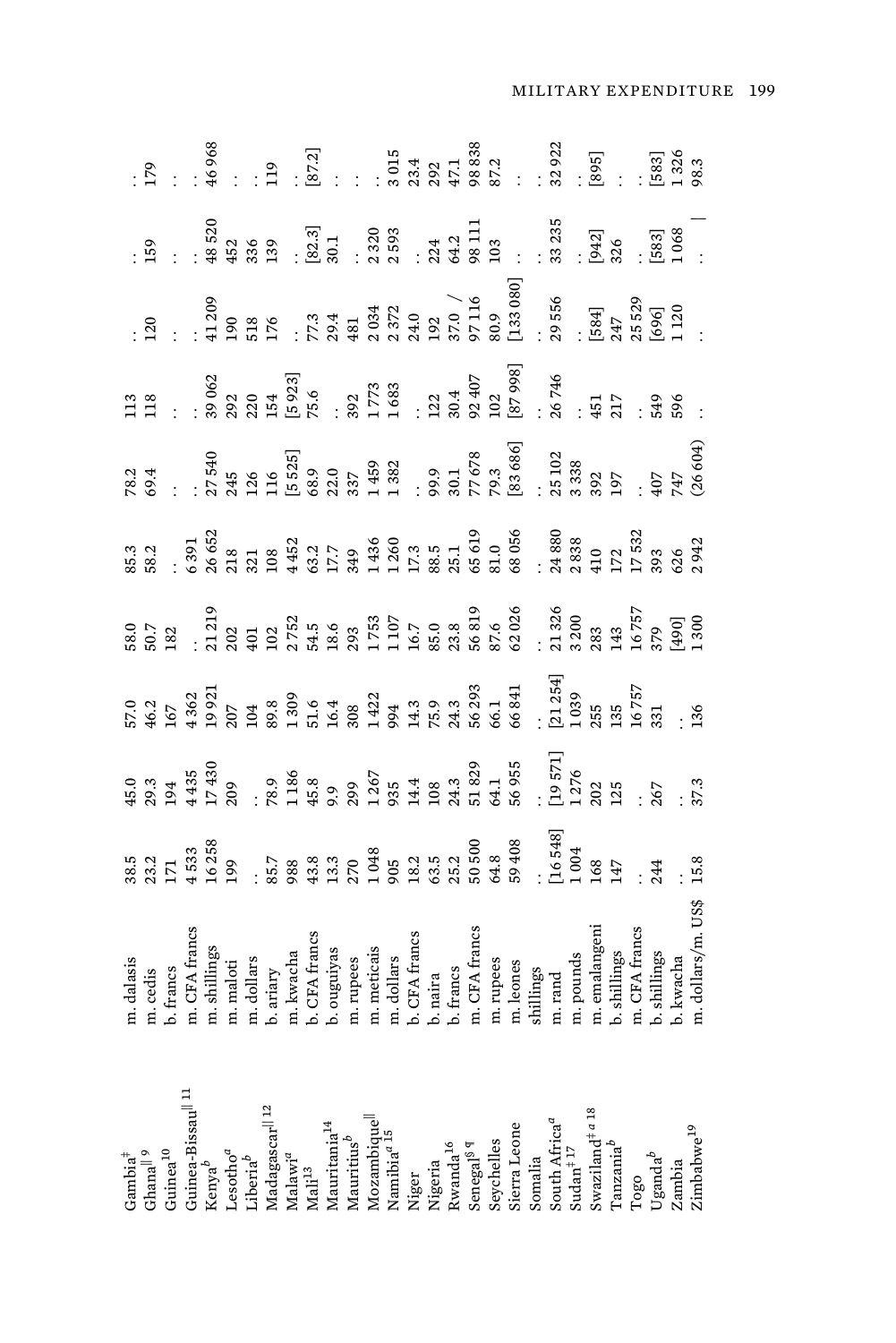| State                                                                              | Currency        | 2001                                                                                            | 2002                                                          | 2003                                                                                                                           | 2004                                                                                             | 2005                                                      | 2006                                              | 2007                                                       | 2008                                                | 2009                                                                                                  | 2010                                                                                                                         |
|------------------------------------------------------------------------------------|-----------------|-------------------------------------------------------------------------------------------------|---------------------------------------------------------------|--------------------------------------------------------------------------------------------------------------------------------|--------------------------------------------------------------------------------------------------|-----------------------------------------------------------|---------------------------------------------------|------------------------------------------------------------|-----------------------------------------------------|-------------------------------------------------------------------------------------------------------|------------------------------------------------------------------------------------------------------------------------------|
| Americas                                                                           |                 |                                                                                                 |                                                               |                                                                                                                                |                                                                                                  |                                                           |                                                   |                                                            |                                                     |                                                                                                       |                                                                                                                              |
| Central America and the Caribbean                                                  |                 |                                                                                                 |                                                               |                                                                                                                                |                                                                                                  |                                                           |                                                   |                                                            |                                                     |                                                                                                       |                                                                                                                              |
| Belize <sup><math>a</math></sup>                                                   | m. dollars      | 5.3                                                                                             | 15.8                                                          | 17.6                                                                                                                           | 19.4                                                                                             | 22.1                                                      | 25.4                                              | 28.2                                                       | 40.5                                                | $-1.6$                                                                                                | 30.4                                                                                                                         |
| $\frac{\text{Costa Rica}^{20}}{\text{Cuba}^{21}}$                                  | m. colones      |                                                                                                 |                                                               |                                                                                                                                |                                                                                                  |                                                           |                                                   |                                                            |                                                     |                                                                                                       |                                                                                                                              |
|                                                                                    | m. pesos        |                                                                                                 |                                                               | 1259                                                                                                                           |                                                                                                  |                                                           |                                                   |                                                            | 2004                                                |                                                                                                       |                                                                                                                              |
|                                                                                    | m. pesos        |                                                                                                 |                                                               |                                                                                                                                |                                                                                                  |                                                           |                                                   |                                                            |                                                     |                                                                                                       |                                                                                                                              |
| Dominican Republic<br>El Salvador <sup>22</sup><br>Guatemala<br>Haiti <sup>a</sup> | m. US dollars   | [5 882]<br>109<br>1 546                                                                         |                                                               | $\begin{bmatrix} 5 & 625 \ 106 & 1245 \ 1 & 291 \end{bmatrix}$<br>$\begin{bmatrix} 1 & 291 \ 3 & 244 \ 55 & 014 \end{bmatrix}$ | $1303$<br>$6435$<br>$106$<br>$813$                                                               | 1640<br>8305<br>768<br>768                                | 1695<br>8477<br>993<br>993                        | $\begin{array}{c} 1876 \\ 9153 \\ 122 \\ 1043 \end{array}$ | $\begin{array}{c} 11629 \\ 117 \\ 1259 \end{array}$ | $\begin{array}{r} 2\,083\\ 11\,587\\ 138\\ 1\,192\\ -\,4\,102\\ 9\,896\\ 64\,348\\ 651\\ \end{array}$ | $\begin{array}{r} 12\,326 \\ 135 \\ 1\,368 \\ -\,4\,8\,992 \\ \times\,8\,411 \\ \times\,8\,993 \\ \times\,48 \\ \end{array}$ |
|                                                                                    | m. quetzales    |                                                                                                 |                                                               |                                                                                                                                |                                                                                                  |                                                           |                                                   |                                                            |                                                     |                                                                                                       |                                                                                                                              |
|                                                                                    | th. gourdes     |                                                                                                 |                                                               |                                                                                                                                |                                                                                                  |                                                           |                                                   |                                                            |                                                     |                                                                                                       |                                                                                                                              |
| Honduras <sup>23</sup>                                                             | m. lempiras     | <br> 907]<br>2 212<br> 33 074]<br>377                                                           |                                                               |                                                                                                                                | $\frac{1}{[1\ 304]} \ \frac{3368}{35\ 314}$                                                      | -<br>[1 410]<br>3 9 467<br>574                            |                                                   | $\frac{1}{2}$ 2 210<br>6 005<br>52 235                     | 3886<br>10677<br>54977                              |                                                                                                       |                                                                                                                              |
| $Jamaica^{\mathcal{a}}$ Mexico                                                     | m. dollars      |                                                                                                 |                                                               |                                                                                                                                |                                                                                                  |                                                           | 1485<br>5100<br>44496                             |                                                            |                                                     |                                                                                                       |                                                                                                                              |
|                                                                                    | m. pesos        |                                                                                                 |                                                               |                                                                                                                                |                                                                                                  |                                                           |                                                   |                                                            |                                                     |                                                                                                       |                                                                                                                              |
|                                                                                    | m. córdobas     |                                                                                                 | $[6980]$<br>109<br>1239<br>- 1235<br>- 1261<br>[33578]<br>502 |                                                                                                                                |                                                                                                  |                                                           | 662                                               | 727                                                        | 809                                                 |                                                                                                       |                                                                                                                              |
| Nicaragua <sup>24</sup><br>Panama                                                  | m. balboas      |                                                                                                 |                                                               |                                                                                                                                |                                                                                                  |                                                           |                                                   |                                                            |                                                     |                                                                                                       |                                                                                                                              |
| North America                                                                      |                 |                                                                                                 |                                                               |                                                                                                                                |                                                                                                  |                                                           |                                                   |                                                            |                                                     |                                                                                                       |                                                                                                                              |
|                                                                                    | m. dollars      |                                                                                                 |                                                               |                                                                                                                                |                                                                                                  |                                                           |                                                   |                                                            |                                                     |                                                                                                       | $[23 733]$<br>698 281                                                                                                        |
|                                                                                    | m. dollars      | 13 191<br>312 743                                                                               | 13379<br>356720                                               | 14 143<br>415 223                                                                                                              | 14951<br>464676                                                                                  | $16001$<br>$503353$                                       | 17066<br>527660                                   | 19255<br>556961                                            | 21 100<br>621 138                                   | 22712<br>668604                                                                                       |                                                                                                                              |
| Canada <sup>a</sup><br>United States <sup>25</sup><br>South America                |                 |                                                                                                 |                                                               |                                                                                                                                |                                                                                                  |                                                           |                                                   |                                                            |                                                     |                                                                                                       |                                                                                                                              |
|                                                                                    | m. pesos        |                                                                                                 |                                                               |                                                                                                                                |                                                                                                  |                                                           |                                                   |                                                            |                                                     |                                                                                                       | $\left[ 13~030 \right]$                                                                                                      |
|                                                                                    | m. bolivianos   | $\begin{array}{c} 3\ 182 \\ 1\ 218 \\ 25\ 557 \\ 1\ 615 \\ 7\ 448 \\ 7\ 448 \\ 384 \end{array}$ | 3 413<br>1 219<br>28 224<br>1 765<br>8 191<br>505             | 3988<br>1394<br>25829                                                                                                          |                                                                                                  | $4935$<br>$1438$<br>$33080$<br>$2397$<br>$11548$<br>$954$ | 5 643<br>1 517<br>35 686<br>2 742<br>2 722<br>950 |                                                            | 8 769<br>2 455<br>44 841                            | $\begin{array}{c} 11\,063 \\ 2\,433 \\ 51\,382 \\ 3\,185 \\ 18\,567 \\ 19\,15 \end{array}$            |                                                                                                                              |
|                                                                                    | m. reais        |                                                                                                 |                                                               |                                                                                                                                |                                                                                                  |                                                           |                                                   |                                                            |                                                     |                                                                                                       |                                                                                                                              |
|                                                                                    | b. pesos        |                                                                                                 |                                                               |                                                                                                                                |                                                                                                  |                                                           |                                                   |                                                            |                                                     |                                                                                                       |                                                                                                                              |
|                                                                                    | b. pesos        |                                                                                                 |                                                               |                                                                                                                                |                                                                                                  |                                                           |                                                   |                                                            |                                                     |                                                                                                       |                                                                                                                              |
| Ecuador                                                                            | m. US dollars   |                                                                                                 |                                                               | $\frac{1842}{10203}$                                                                                                           | $\begin{array}{l} 4\,285 \\ 1\,414 \\ 28\,608 \\ 2\,158 \\ 10\,656 \\ 710 \\ 710 \\ \end{array}$ |                                                           |                                                   | 7109<br>1832<br>39 887<br>2939<br>14439<br>14439           | $\frac{3109}{17307}$<br>1548                        |                                                                                                       | 2 262<br>59 006<br>5 5 25<br>20 341<br>2 1 9 1                                                                               |
| Guyana                                                                             | m. dollars      |                                                                                                 |                                                               |                                                                                                                                |                                                                                                  |                                                           |                                                   |                                                            |                                                     |                                                                                                       |                                                                                                                              |
| $\mathrm{Paraguay}^{\dagger\ 29} \ \mathrm{Peru}^{30}$                             | b. guaranies    | 270                                                                                             | 288                                                           | 294<br>3 092                                                                                                                   | 364<br>3 397                                                                                     | 347                                                       | 431                                               | 476                                                        | 577                                                 | 626<br>5 157                                                                                          | 761                                                                                                                          |
|                                                                                    | m. nuevos soles | 3187                                                                                            | 2982                                                          |                                                                                                                                |                                                                                                  | 8820                                                      | 1011                                              | 3918                                                       | 4057                                                |                                                                                                       | 5091                                                                                                                         |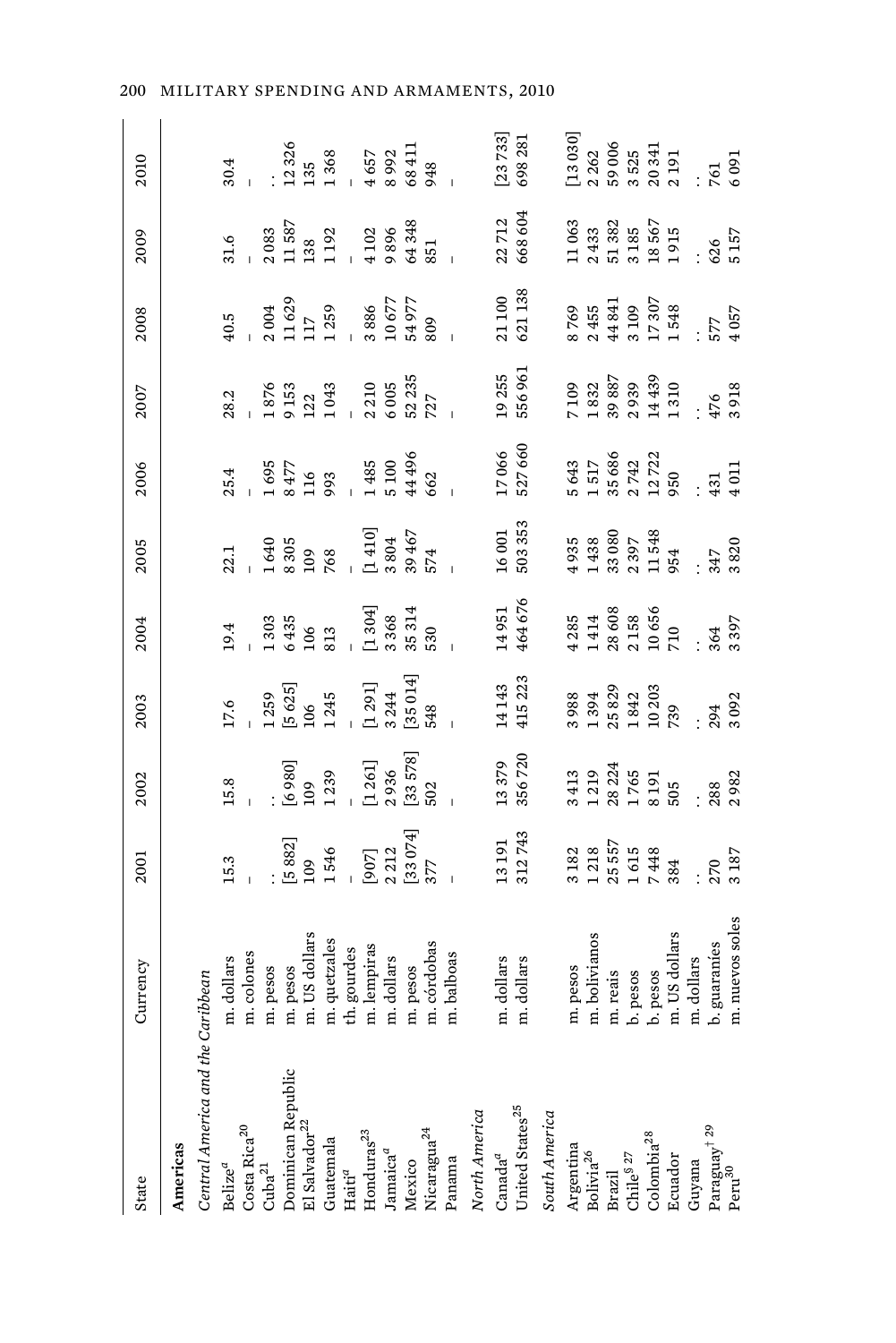| Venezuela <sup>   31</sup><br>Uruguay                                             | m. pesos<br>m. bolívares                                                                                                                                                                                                                                                                                                                                                                                                                                     | 4384<br>1383                                                                                                          | 4333<br>1244                                                                           | 1967<br>1588                                                                                                                                                                                                                                                                                                           | 5 261<br>2 740                                                                                                                                                                                                                                                                                                         | 5 696<br>4 292                                                                                 | 5168                                                                                                                                                                                                     | 6812<br>6377                                                                                                                                                   | 8397<br>9286                                                                                                                                                                                                                                                                                                  | 11344<br>9 173                                                                                                                           | 11806<br>8604                                                                                                               |
|-----------------------------------------------------------------------------------|--------------------------------------------------------------------------------------------------------------------------------------------------------------------------------------------------------------------------------------------------------------------------------------------------------------------------------------------------------------------------------------------------------------------------------------------------------------|-----------------------------------------------------------------------------------------------------------------------|----------------------------------------------------------------------------------------|------------------------------------------------------------------------------------------------------------------------------------------------------------------------------------------------------------------------------------------------------------------------------------------------------------------------|------------------------------------------------------------------------------------------------------------------------------------------------------------------------------------------------------------------------------------------------------------------------------------------------------------------------|------------------------------------------------------------------------------------------------|----------------------------------------------------------------------------------------------------------------------------------------------------------------------------------------------------------|----------------------------------------------------------------------------------------------------------------------------------------------------------------|---------------------------------------------------------------------------------------------------------------------------------------------------------------------------------------------------------------------------------------------------------------------------------------------------------------|------------------------------------------------------------------------------------------------------------------------------------------|-----------------------------------------------------------------------------------------------------------------------------|
| Asia and Oceania                                                                  |                                                                                                                                                                                                                                                                                                                                                                                                                                                              |                                                                                                                       |                                                                                        |                                                                                                                                                                                                                                                                                                                        |                                                                                                                                                                                                                                                                                                                        |                                                                                                |                                                                                                                                                                                                          |                                                                                                                                                                |                                                                                                                                                                                                                                                                                                               |                                                                                                                                          |                                                                                                                             |
| Central and South Asia                                                            |                                                                                                                                                                                                                                                                                                                                                                                                                                                              |                                                                                                                       |                                                                                        |                                                                                                                                                                                                                                                                                                                        |                                                                                                                                                                                                                                                                                                                        |                                                                                                |                                                                                                                                                                                                          |                                                                                                                                                                |                                                                                                                                                                                                                                                                                                               |                                                                                                                                          |                                                                                                                             |
|                                                                                   |                                                                                                                                                                                                                                                                                                                                                                                                                                                              |                                                                                                                       |                                                                                        |                                                                                                                                                                                                                                                                                                                        | $\begin{bmatrix} 5 & 404 \\ 5 & 150 \\ 41 & 150 \\ 50 & 0 \\ 50 & 0 \\ 50 & 0 \\ 50 & 0 \\ 20 & 34 \\ 10 & 24 \\ 20 & 24 \\ 36 & 36 \\ 10 & 24 \\ 11 & 34 \\ 12 & 34 \\ 13 & 35 \\ 14 & 15 \\ 15 & 16 \\ 16 & 13 \\ 17 & 18 \\ 18 & 19 \\ 19 & 10 \\ 11 & 13 \\ 12 & 14 & 10 \\ 13 & 15 & 10 \\ 14 & 10 & 10 \\ 15 & $ |                                                                                                |                                                                                                                                                                                                          |                                                                                                                                                                |                                                                                                                                                                                                                                                                                                               |                                                                                                                                          |                                                                                                                             |
|                                                                                   |                                                                                                                                                                                                                                                                                                                                                                                                                                                              |                                                                                                                       |                                                                                        |                                                                                                                                                                                                                                                                                                                        |                                                                                                                                                                                                                                                                                                                        |                                                                                                |                                                                                                                                                                                                          |                                                                                                                                                                |                                                                                                                                                                                                                                                                                                               |                                                                                                                                          |                                                                                                                             |
| Afghanistan $^{32}$ Bangladesh $^b$ India $^{a}$ $^{33}$                          |                                                                                                                                                                                                                                                                                                                                                                                                                                                              |                                                                                                                       |                                                                                        |                                                                                                                                                                                                                                                                                                                        |                                                                                                                                                                                                                                                                                                                        |                                                                                                |                                                                                                                                                                                                          |                                                                                                                                                                |                                                                                                                                                                                                                                                                                                               |                                                                                                                                          |                                                                                                                             |
| Kazakhstan                                                                        |                                                                                                                                                                                                                                                                                                                                                                                                                                                              |                                                                                                                       |                                                                                        |                                                                                                                                                                                                                                                                                                                        |                                                                                                                                                                                                                                                                                                                        |                                                                                                |                                                                                                                                                                                                          |                                                                                                                                                                |                                                                                                                                                                                                                                                                                                               |                                                                                                                                          |                                                                                                                             |
|                                                                                   |                                                                                                                                                                                                                                                                                                                                                                                                                                                              |                                                                                                                       |                                                                                        |                                                                                                                                                                                                                                                                                                                        |                                                                                                                                                                                                                                                                                                                        |                                                                                                |                                                                                                                                                                                                          |                                                                                                                                                                |                                                                                                                                                                                                                                                                                                               |                                                                                                                                          |                                                                                                                             |
| Kyrgyzstan <sup>34</sup><br>Nepal <sup>b ¶</sup><br>Pakistan <sup>‡ 35</sup>      |                                                                                                                                                                                                                                                                                                                                                                                                                                                              |                                                                                                                       |                                                                                        |                                                                                                                                                                                                                                                                                                                        |                                                                                                                                                                                                                                                                                                                        |                                                                                                |                                                                                                                                                                                                          |                                                                                                                                                                |                                                                                                                                                                                                                                                                                                               |                                                                                                                                          |                                                                                                                             |
|                                                                                   |                                                                                                                                                                                                                                                                                                                                                                                                                                                              |                                                                                                                       |                                                                                        |                                                                                                                                                                                                                                                                                                                        |                                                                                                                                                                                                                                                                                                                        |                                                                                                |                                                                                                                                                                                                          |                                                                                                                                                                |                                                                                                                                                                                                                                                                                                               |                                                                                                                                          |                                                                                                                             |
| Sri Lanka <sup>36</sup><br>Tajikistan                                             | $\begin{tabular}{ll} $m$ {\bf a} {\bf f} {\bf g} {\bf h} {\bf a} {\bf i} {\bf g} \\ \hline $n$ {\bf h} {\bf r} {\bf u} {\bf g} {\bf e} {\bf g} \\ \hline $b$ {\bf h} {\bf r} {\bf e} {\bf g} {\bf g} \\ \hline $n$ {\bf h} {\bf r} {\bf u} {\bf g} {\bf e} {\bf g} \\ \hline $n$ {\bf h} {\bf r} {\bf u} {\bf g} {\bf e} {\bf g} \\ \hline $n$ {\bf h} {\bf r} {\bf u} {\bf g} {\bf e} {\bf g} \\ \hline $n$ {\bf h} {\bf r} {\bf u} {\bf g} {\bf e} {\bf g$ |                                                                                                                       |                                                                                        |                                                                                                                                                                                                                                                                                                                        |                                                                                                                                                                                                                                                                                                                        | 5544<br>44860<br>44860<br>78.6<br>78.745<br>745<br>745<br>30.745<br>54.745<br>54.745<br>54.745 | $6\frac{38}{35}$<br>$63\frac{36}{35}$<br>$65\frac{36}{35}$<br>$65\frac{36}{35}$<br>$13\frac{36}{35}$<br>$13\frac{3}{35}$<br>$13\frac{3}{35}$<br>$13\frac{3}{35}$<br>$13\frac{3}{35}$<br>$13\frac{3}{35}$ | $\begin{array}{cccc}\n1506 \\ 1303 \\ 132 \\ 167 \\ 168 \\ 171 \\ 181 \\ 1381 \\ 171 \\ 181 \\ 11 \\ 11 \\ 121 \\ 122 \\ 132 \\ 133 \\ 143 \\ 15\n\end{array}$ |                                                                                                                                                                                                                                                                                                               |                                                                                                                                          | $: 500$<br>$: 501$<br>$: 194$<br>$: 194$<br>$: 194$<br>$: 194$<br>$: 194$<br>$: 194$<br>$: 194$<br>$: 194$                  |
|                                                                                   |                                                                                                                                                                                                                                                                                                                                                                                                                                                              |                                                                                                                       |                                                                                        |                                                                                                                                                                                                                                                                                                                        |                                                                                                                                                                                                                                                                                                                        |                                                                                                |                                                                                                                                                                                                          |                                                                                                                                                                |                                                                                                                                                                                                                                                                                                               |                                                                                                                                          |                                                                                                                             |
|                                                                                   |                                                                                                                                                                                                                                                                                                                                                                                                                                                              |                                                                                                                       |                                                                                        |                                                                                                                                                                                                                                                                                                                        |                                                                                                                                                                                                                                                                                                                        |                                                                                                |                                                                                                                                                                                                          |                                                                                                                                                                |                                                                                                                                                                                                                                                                                                               |                                                                                                                                          |                                                                                                                             |
| ${\rm Turkmenistan} \\ {\rm Uzbekistan}^{\rm 37}$                                 | $b$ . manat<br>$b$ . $sum$                                                                                                                                                                                                                                                                                                                                                                                                                                   | $\begin{array}{l} \tt{:}34\,020\,\\ 703\,\\ 703\,\\ 1734\,\\ 1882\,\\ 160.3\,\\ 160.3\,\\ 29.6\,\\ 1.1\, \end{array}$ | $: 34.190\n37.7\n37.7\n37.7\n74.20\n74.5\n19.6\n19.7\n19.7\n14.5\n14.5$                | $\begin{bmatrix} 5 & 622 \\ 38 & 110 \\ 38 & 110 \\ 774 & 5 \\ 2 & 408 \\ 2 & 28 & 5 \\ 520 & 31 \\ 52 & 10 \\ 10 & 10 \\ 10 & 10 \\ 10 & 10 \\ 10 & 10 \\ 10 & 10 \\ 10 & 10 \\ 10 & 10 \\ 10 & 10 \\ 10 & 10 \\ 10 & 10 \\ 10 & 10 \\ 10 & 10 \\ 10 & 10 \\ 10 & 10 \\ 10 & 10 \\ 10 & 10 \\ 10 & 10 \\ 10 & 10 \\ $ |                                                                                                                                                                                                                                                                                                                        |                                                                                                |                                                                                                                                                                                                          |                                                                                                                                                                | $\begin{array}{l} 11\,471\\ 13\,60\\ 03\,60\\ 1\,475\\ 8\,5\\ 0\,42\,71\\ 8\,6\,42\\ 7\,12\,6\\ 8\,7\,12\\ 1\,6\,4\,7\,1\\ 1\,7\,6\,4\,9\\ 1\,7\,1\,2\,6\\ 1\,7\,1\,2\,6\\ 1\,7\,1\,2\,6\\ 1\,7\,1\,2\,6\\ 1\,7\,1\,2\,6\\ 1\,7\,1\,2\,6\\ 1\,7\,1\,2\,$                                                      |                                                                                                                                          |                                                                                                                             |
| East Asia                                                                         |                                                                                                                                                                                                                                                                                                                                                                                                                                                              |                                                                                                                       |                                                                                        |                                                                                                                                                                                                                                                                                                                        |                                                                                                                                                                                                                                                                                                                        |                                                                                                |                                                                                                                                                                                                          |                                                                                                                                                                |                                                                                                                                                                                                                                                                                                               |                                                                                                                                          |                                                                                                                             |
| $China^{38}$                                                                      |                                                                                                                                                                                                                                                                                                                                                                                                                                                              |                                                                                                                       |                                                                                        |                                                                                                                                                                                                                                                                                                                        |                                                                                                                                                                                                                                                                                                                        |                                                                                                |                                                                                                                                                                                                          |                                                                                                                                                                |                                                                                                                                                                                                                                                                                                               |                                                                                                                                          |                                                                                                                             |
| $\mathrm{Japan}^{a+39}$                                                           |                                                                                                                                                                                                                                                                                                                                                                                                                                                              |                                                                                                                       |                                                                                        |                                                                                                                                                                                                                                                                                                                        |                                                                                                                                                                                                                                                                                                                        |                                                                                                |                                                                                                                                                                                                          |                                                                                                                                                                |                                                                                                                                                                                                                                                                                                               |                                                                                                                                          |                                                                                                                             |
| Korea, North <sup>40</sup>                                                        |                                                                                                                                                                                                                                                                                                                                                                                                                                                              |                                                                                                                       |                                                                                        |                                                                                                                                                                                                                                                                                                                        |                                                                                                                                                                                                                                                                                                                        |                                                                                                |                                                                                                                                                                                                          |                                                                                                                                                                |                                                                                                                                                                                                                                                                                                               |                                                                                                                                          |                                                                                                                             |
|                                                                                   |                                                                                                                                                                                                                                                                                                                                                                                                                                                              |                                                                                                                       |                                                                                        |                                                                                                                                                                                                                                                                                                                        |                                                                                                                                                                                                                                                                                                                        |                                                                                                |                                                                                                                                                                                                          |                                                                                                                                                                |                                                                                                                                                                                                                                                                                                               |                                                                                                                                          |                                                                                                                             |
| Korea, South <sup>41</sup><br>Mongolia                                            |                                                                                                                                                                                                                                                                                                                                                                                                                                                              |                                                                                                                       |                                                                                        |                                                                                                                                                                                                                                                                                                                        |                                                                                                                                                                                                                                                                                                                        |                                                                                                |                                                                                                                                                                                                          |                                                                                                                                                                |                                                                                                                                                                                                                                                                                                               |                                                                                                                                          |                                                                                                                             |
| Taiwan                                                                            | $b$ , yuan<br>$b$ , yen<br>$b$ , won<br>$b$ , won<br>$m$ , tugriks                                                                                                                                                                                                                                                                                                                                                                                           | $\begin{bmatrix} 227 \ 4\ 955 \ 3.2) \end{bmatrix} \ \begin{bmatrix} 3.2 \ 16\ 708 \end{bmatrix}$                     | $\begin{array}{l} [262] \\ 4\,956 \\ (3.3) \\ [17\,642] \\ 28\,071 \\ 235 \end{array}$ |                                                                                                                                                                                                                                                                                                                        | $\begin{bmatrix} 331 \ 4893 \ 644 \end{bmatrix}$<br>$\begin{bmatrix} 54.4 \ 20421 \ 32.891 \ 353 \end{bmatrix}$                                                                                                                                                                                                        | $\begin{bmatrix} 379 \\ 4870 \\ (64.5) \\ 22.694 \\ 35.914 \end{bmatrix}$                      | $\begin{array}{l} [452] \ 4812 \ (67.1) \ 24\ 039 \ 46\ 232 \ 46\ 235 \end{array}$                                                                                                                       |                                                                                                                                                                |                                                                                                                                                                                                                                                                                                               |                                                                                                                                          |                                                                                                                             |
| Oceania                                                                           |                                                                                                                                                                                                                                                                                                                                                                                                                                                              |                                                                                                                       |                                                                                        | $\begin{bmatrix} 288\ 4953\ 4953\ 60.8\ 118\ 8841\ 27\ 899\ 23\ 8841\ 15873\ 238\ 15873\ 1518\ 1518\ 1518\ 1518\ 1518\ 1518\ 1518\ 1518\ 1518\ 1518\ 1518\ 1518\ 1518\ 1518\ 1518\ 1518\ 1518\ 1518\ 1518\ 1518\ 1518\ 1518\ 1518\ 151$                                                                                |                                                                                                                                                                                                                                                                                                                        |                                                                                                |                                                                                                                                                                                                          |                                                                                                                                                                | $\left[\begin{matrix} 638 \\ 638 \\ 4769 \\ 71.3 \\ 83 & 73.3 \\ 86 & 64 \\ 83 & 24 \\ 83 & 249 \\ 83 & 249 \\ 83 & 208 \\ 100 & 249 \\ 100 & 249 \\ 100 & 249 \\ 100 & 249 \\ 100 & 249 \\ 200 & 249 \\ 200 & 249 \\ 200 & 249 \\ 200 & 249 \\ 200 & 249 \\ 200 & 249 \\ 200 & 249 \\ 200 & 249 \\ 200 & 24$ | $\begin{bmatrix} 752 \\ 4774 \\ 76.3 \\ 74.21 \\ 74.21 \\ 74.21 \\ 88 \\ 74.21 \\ 108 \\ 88 \\ 78.2 \\ 98.2 \\ 109 \\ 109 \\ 109 \\ 109$ | $[808]$ $[808]$ $[82.6)$ $[82.6]$ $[82.6]$ $[82.6]$ $[82.6]$ $[82.6]$ $[82.6]$ $[82.6]$ $[82.6]$ $[82.6]$ $[82.6]$ $[82.6]$ |
| $\begin{array}{lcl} \text{Australia}^b \\ \text{Fiji}^{\, +\, 4\, 2} \end{array}$ |                                                                                                                                                                                                                                                                                                                                                                                                                                                              | $\frac{14514}{74.7}$<br>14.7<br>1403<br>85.5                                                                          |                                                                                        |                                                                                                                                                                                                                                                                                                                        | $\begin{array}{l} 16\,748\\ 81.1\\ 1\,528\\ 78.7 \end{array}$                                                                                                                                                                                                                                                          | 17921<br>72.9<br>1645<br>94.2                                                                  | 19899<br>93.6<br>1807<br>93.7                                                                                                                                                                            |                                                                                                                                                                |                                                                                                                                                                                                                                                                                                               |                                                                                                                                          |                                                                                                                             |
|                                                                                   |                                                                                                                                                                                                                                                                                                                                                                                                                                                              |                                                                                                                       |                                                                                        |                                                                                                                                                                                                                                                                                                                        |                                                                                                                                                                                                                                                                                                                        |                                                                                                |                                                                                                                                                                                                          |                                                                                                                                                                |                                                                                                                                                                                                                                                                                                               |                                                                                                                                          |                                                                                                                             |
| New Zealand <sup>b</sup>                                                          |                                                                                                                                                                                                                                                                                                                                                                                                                                                              |                                                                                                                       |                                                                                        |                                                                                                                                                                                                                                                                                                                        |                                                                                                                                                                                                                                                                                                                        |                                                                                                |                                                                                                                                                                                                          |                                                                                                                                                                |                                                                                                                                                                                                                                                                                                               |                                                                                                                                          |                                                                                                                             |
| Papua New Guinea <sup>43</sup>                                                    | m. dollars<br>m. dollars<br>m. dollars<br>m. kina                                                                                                                                                                                                                                                                                                                                                                                                            |                                                                                                                       | 14739<br>67.6<br>1419<br>66.3                                                          |                                                                                                                                                                                                                                                                                                                        |                                                                                                                                                                                                                                                                                                                        |                                                                                                |                                                                                                                                                                                                          |                                                                                                                                                                |                                                                                                                                                                                                                                                                                                               |                                                                                                                                          |                                                                                                                             |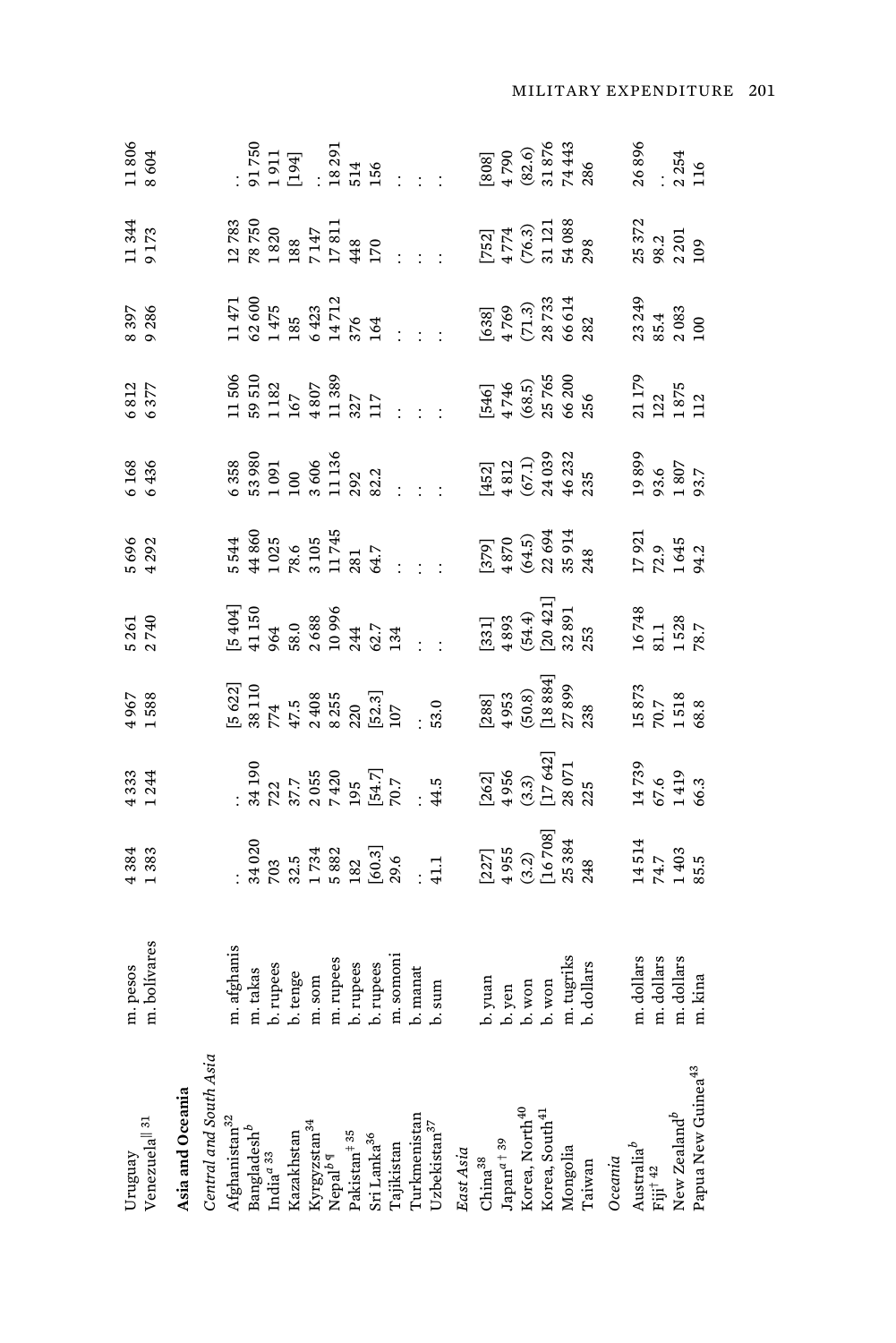| State                                                                        | <b>Jurrency</b>                                                                                                                                                                                                                                            | 2001                                                                                                                  | 2002                                                       | 2003                                                                                                            | 2004                                                                          | 2005                                                                                                                                                         | 2006                                                                                                                           | 2007                                                                                                                                                                                                                      | 2008                                                                                                                                                                                                                                                                         | 2009                                                                                                                                                                                                                                       | 2010                                                             |
|------------------------------------------------------------------------------|------------------------------------------------------------------------------------------------------------------------------------------------------------------------------------------------------------------------------------------------------------|-----------------------------------------------------------------------------------------------------------------------|------------------------------------------------------------|-----------------------------------------------------------------------------------------------------------------|-------------------------------------------------------------------------------|--------------------------------------------------------------------------------------------------------------------------------------------------------------|--------------------------------------------------------------------------------------------------------------------------------|---------------------------------------------------------------------------------------------------------------------------------------------------------------------------------------------------------------------------|------------------------------------------------------------------------------------------------------------------------------------------------------------------------------------------------------------------------------------------------------------------------------|--------------------------------------------------------------------------------------------------------------------------------------------------------------------------------------------------------------------------------------------|------------------------------------------------------------------|
| South East Asia                                                              |                                                                                                                                                                                                                                                            |                                                                                                                       |                                                            |                                                                                                                 |                                                                               |                                                                                                                                                              |                                                                                                                                |                                                                                                                                                                                                                           |                                                                                                                                                                                                                                                                              |                                                                                                                                                                                                                                            |                                                                  |
| Brunei Darussalam <sup>44</sup>                                              |                                                                                                                                                                                                                                                            |                                                                                                                       |                                                            |                                                                                                                 |                                                                               |                                                                                                                                                              |                                                                                                                                |                                                                                                                                                                                                                           |                                                                                                                                                                                                                                                                              |                                                                                                                                                                                                                                            |                                                                  |
| Cambodia                                                                     | $\begin{tabular}{l} n. dollars\\ b. rich\\ b. kup\\ h. kip\\ m. ringit\\ h. kyst\\ n. pass\\ m. pess\\ m. holds\\ n. dollars\\ n. dollars\\ n. dolar\\ m. C18\,doll\\ m. U3\,doll\\ m. U3\,doll\\ m. U3\,doll\\ m. U3\,doll\\ m. U3\,doll\\ \end{tabular}$ |                                                                                                                       |                                                            |                                                                                                                 |                                                                               |                                                                                                                                                              |                                                                                                                                |                                                                                                                                                                                                                           |                                                                                                                                                                                                                                                                              |                                                                                                                                                                                                                                            |                                                                  |
| Indonesia                                                                    |                                                                                                                                                                                                                                                            |                                                                                                                       |                                                            |                                                                                                                 |                                                                               |                                                                                                                                                              |                                                                                                                                |                                                                                                                                                                                                                           |                                                                                                                                                                                                                                                                              |                                                                                                                                                                                                                                            |                                                                  |
| Laos                                                                         |                                                                                                                                                                                                                                                            |                                                                                                                       |                                                            |                                                                                                                 |                                                                               |                                                                                                                                                              |                                                                                                                                |                                                                                                                                                                                                                           |                                                                                                                                                                                                                                                                              |                                                                                                                                                                                                                                            |                                                                  |
| Malaysia                                                                     |                                                                                                                                                                                                                                                            |                                                                                                                       |                                                            |                                                                                                                 |                                                                               |                                                                                                                                                              |                                                                                                                                |                                                                                                                                                                                                                           |                                                                                                                                                                                                                                                                              |                                                                                                                                                                                                                                            |                                                                  |
|                                                                              |                                                                                                                                                                                                                                                            |                                                                                                                       |                                                            |                                                                                                                 |                                                                               |                                                                                                                                                              |                                                                                                                                |                                                                                                                                                                                                                           |                                                                                                                                                                                                                                                                              |                                                                                                                                                                                                                                            |                                                                  |
| Myanmar <sup>a 45</sup><br>Philippines                                       |                                                                                                                                                                                                                                                            |                                                                                                                       |                                                            |                                                                                                                 |                                                                               |                                                                                                                                                              |                                                                                                                                |                                                                                                                                                                                                                           |                                                                                                                                                                                                                                                                              |                                                                                                                                                                                                                                            |                                                                  |
|                                                                              |                                                                                                                                                                                                                                                            |                                                                                                                       |                                                            |                                                                                                                 |                                                                               |                                                                                                                                                              |                                                                                                                                |                                                                                                                                                                                                                           |                                                                                                                                                                                                                                                                              |                                                                                                                                                                                                                                            |                                                                  |
| $\operatorname{Singapore}^a$ Thailand                                        |                                                                                                                                                                                                                                                            |                                                                                                                       |                                                            |                                                                                                                 |                                                                               |                                                                                                                                                              |                                                                                                                                |                                                                                                                                                                                                                           |                                                                                                                                                                                                                                                                              |                                                                                                                                                                                                                                            |                                                                  |
| Timor-Leste <sup>46</sup>                                                    |                                                                                                                                                                                                                                                            |                                                                                                                       |                                                            |                                                                                                                 |                                                                               |                                                                                                                                                              |                                                                                                                                |                                                                                                                                                                                                                           |                                                                                                                                                                                                                                                                              |                                                                                                                                                                                                                                            |                                                                  |
| Viet Nam                                                                     | dong                                                                                                                                                                                                                                                       | $\begin{array}{r} 390 \\ 280 \\ 210 \\ 573 \\ 731 \\ 731 \\ 840 \\ 7820 \\ 7820 \\ 764 \\ 764 \\ 764 \\ \end{array}.$ |                                                            | $530$ $\overline{)270}$<br>$270$ $26974$<br>$26974$<br>$215$ $338$<br>$338$<br>$338$<br>$338$<br>$339$<br>$359$ | 308<br>272<br>29 466<br>29 46<br>14 38 847<br>14 40<br>14 40<br>5.6<br>5.6    | $\begin{array}{l} 449 \\ 289 \\ 281 \\ 31 \\ 814 \\ (125) \\ (125) \\ (125) \\ (125) \\ 1631 \\ 7634 \\ 7634 \\ 7631 \\ 7632 \\ 16278 \\ 166278 \end{array}$ | $\begin{array}{l} 472 \\ 328 \\ 36540] \\ (135) \\ (139) \\ 11 \\ \vdots \\ 926 \\ 85.7 \\ 2057 \\ 2057 \\ 7 \end{array}$      | $[388] \atop {[388]} \begin{bmatrix} 388 \\ 46 \text{ } 756 \\ 46 \text{ } 756 \end{bmatrix}$<br>$[46 \text{ } 756] \atop {[140 \text{ } 13 \text{ } 649}$<br>$[140 \text{ } 13 \text{ } 649]$<br>$[11.5] \atop {[11.5]}$ | $\begin{bmatrix} 482 \\ 513 \\ 1513 \\ 14788 \\ 149 \\ 1471 \\ 140 \\ 142 \\ 142 \\ 142 \\ 143 \\ 142 \\ 143 \\ 233.7 \\ 3484 \\ 3498 \\ \end{bmatrix}$                                                                                                                      | $\begin{bmatrix} 482 \\ 790 \\ 128 \\ 4885 \\ 1367 \\ 1367 \\ 1368 \\ 1447 \\ 1447 \\ 168 \\ 168 \\ 168 \\ 168 \\ 168 \\ 169 \\ 1144 \\ 168 \\ 360 \\ 40981 \\ 40981 \\ \end{bmatrix}$                                                     | (485]<br>(65 525]<br>11 682<br>11 455<br>11 455<br>14 44 400     |
| Europe                                                                       |                                                                                                                                                                                                                                                            |                                                                                                                       |                                                            |                                                                                                                 |                                                                               |                                                                                                                                                              |                                                                                                                                |                                                                                                                                                                                                                           |                                                                                                                                                                                                                                                                              |                                                                                                                                                                                                                                            |                                                                  |
| Eastern Europe                                                               |                                                                                                                                                                                                                                                            |                                                                                                                       |                                                            |                                                                                                                 |                                                                               |                                                                                                                                                              |                                                                                                                                |                                                                                                                                                                                                                           |                                                                                                                                                                                                                                                                              |                                                                                                                                                                                                                                            |                                                                  |
| Armenia <sup>† 47</sup>                                                      |                                                                                                                                                                                                                                                            |                                                                                                                       |                                                            |                                                                                                                 |                                                                               |                                                                                                                                                              |                                                                                                                                |                                                                                                                                                                                                                           |                                                                                                                                                                                                                                                                              |                                                                                                                                                                                                                                            |                                                                  |
| Azerbaijan <sup>  </sup>                                                     | $b$ . drams<br>$m$ . manats<br>$b$ . roubles<br>$m$ . lari<br>$m$ . lei<br>$b$ . roubles                                                                                                                                                                   |                                                                                                                       |                                                            |                                                                                                                 |                                                                               |                                                                                                                                                              |                                                                                                                                |                                                                                                                                                                                                                           |                                                                                                                                                                                                                                                                              |                                                                                                                                                                                                                                            |                                                                  |
| Belarus                                                                      |                                                                                                                                                                                                                                                            |                                                                                                                       |                                                            |                                                                                                                 |                                                                               |                                                                                                                                                              |                                                                                                                                |                                                                                                                                                                                                                           |                                                                                                                                                                                                                                                                              |                                                                                                                                                                                                                                            |                                                                  |
|                                                                              |                                                                                                                                                                                                                                                            |                                                                                                                       |                                                            |                                                                                                                 |                                                                               |                                                                                                                                                              |                                                                                                                                |                                                                                                                                                                                                                           |                                                                                                                                                                                                                                                                              |                                                                                                                                                                                                                                            |                                                                  |
|                                                                              |                                                                                                                                                                                                                                                            |                                                                                                                       |                                                            |                                                                                                                 |                                                                               |                                                                                                                                                              |                                                                                                                                |                                                                                                                                                                                                                           |                                                                                                                                                                                                                                                                              |                                                                                                                                                                                                                                            |                                                                  |
| Georgia <sup>† 48</sup><br>Moldova <sup>† ¶ 49</sup><br>Russia <sup>50</sup> |                                                                                                                                                                                                                                                            |                                                                                                                       |                                                            |                                                                                                                 |                                                                               |                                                                                                                                                              |                                                                                                                                |                                                                                                                                                                                                                           |                                                                                                                                                                                                                                                                              |                                                                                                                                                                                                                                            |                                                                  |
| Ukraine <sup>§</sup>                                                         | n. hryvnias                                                                                                                                                                                                                                                | 36.8<br>[123]<br>247<br>76.7<br>[365]<br>[365]                                                                        | 36.8<br>[136]<br>74.6<br>[470]<br>6 266                    | 44.3<br>[173]<br>475<br>568]<br>7 615<br>7 615                                                                  | 52.3<br>[224]<br>656]<br>[656]<br>8963                                        | 64.4<br>288<br>975<br>1806]<br>12 328<br>12 328                                                                                                              |                                                                                                                                |                                                                                                                                                                                                                           |                                                                                                                                                                                                                                                                              |                                                                                                                                                                                                                                            | [158]<br>1 206<br>2 174<br>227<br>[1 782]<br>[1 782]<br>[29 445] |
| Western and Central Europe                                                   |                                                                                                                                                                                                                                                            |                                                                                                                       |                                                            |                                                                                                                 |                                                                               |                                                                                                                                                              | $78.3$<br>$641$<br>$1355$<br>$1350$<br>$1250$<br>$1067$<br>$1831$<br>$1334$<br>$13434$<br>$2105$<br>$2105$<br>$2105$<br>$2171$ |                                                                                                                                                                                                                           | $\begin{array}{rrrr} 121 & 1321 & 1331 & 1331 & 1331 & 1333 & 1433 & 1433 & 1433 & 1433 & 1433 & 1433 & 1433 & 1433 & 1433 & 1433 & 1433 & 1433 & 1433 & 1433 & 1433 & 1433 & 1433 & 1433 & 1433 & 1433 & 1433 & 1433 & 1433 & 1433 & 1433 & 1433 & 1433 & 1433 & 1433 & 14$ | $\begin{array}{r} 131 \ 1134 \ 1184 \ 11850 \ 277 \ 1693 \ 277 \ 286 \ 26 \ 277 \ 277 \ 2863 \ 2941 \ 208 \ 2100 \ 201 \ 201 \ 2101 \ 221 \ 2363 \ 241 \ 255 \ 266 \ 271 \ 285 \ 296 \ 211 \ 2396 \ 2396 \ 2401 \ 2596 \ 2696 \end{array}$ |                                                                  |
| Albania <sup>§</sup> ¶ <sup>51</sup>                                         |                                                                                                                                                                                                                                                            | 7 638<br>[1 999]<br>3 393<br>[887]<br>[5 251]                                                                         | 8 220<br>1 999<br>5 3 3 44<br>5 0 1<br>[9 4 7]<br>[5 7 75] | 9 279<br>2 111<br>3 434<br>551<br>[4 757]<br>[4 757]                                                            | $\begin{array}{c} 10\,373\ 2\,158\ 3\,433\ 3\,15\ 1\,025\ 1\,025 \end{array}$ | $\begin{array}{c} 11\,000 \\ 2\,160 \\ 3\,400 \\ 2\,73 \\ 1\,101 \\ 1\,101 \\ 1\,101 \\ 4\,323 \end{array}$                                                  |                                                                                                                                |                                                                                                                                                                                                                           |                                                                                                                                                                                                                                                                              |                                                                                                                                                                                                                                            | 19749<br>2 524<br>3 959<br>5 663<br>5 663                        |
| Austria                                                                      | $\begin{tabular}{l} m. leks \\ m. euros \\ m. euros \\ m. marka \\ m. hev \\ m. leva \\ m. leva \\ m. kunas \\ \end{tabular}$                                                                                                                              |                                                                                                                       |                                                            |                                                                                                                 |                                                                               |                                                                                                                                                              |                                                                                                                                |                                                                                                                                                                                                                           |                                                                                                                                                                                                                                                                              |                                                                                                                                                                                                                                            |                                                                  |
| Belgium                                                                      |                                                                                                                                                                                                                                                            |                                                                                                                       |                                                            |                                                                                                                 |                                                                               |                                                                                                                                                              |                                                                                                                                |                                                                                                                                                                                                                           |                                                                                                                                                                                                                                                                              |                                                                                                                                                                                                                                            |                                                                  |
| Bosnia-Herzegovina <sup>†¶52</sup>                                           |                                                                                                                                                                                                                                                            |                                                                                                                       |                                                            |                                                                                                                 |                                                                               |                                                                                                                                                              |                                                                                                                                |                                                                                                                                                                                                                           |                                                                                                                                                                                                                                                                              |                                                                                                                                                                                                                                            |                                                                  |
| Bulgaria <sup>†53</sup>                                                      |                                                                                                                                                                                                                                                            |                                                                                                                       |                                                            |                                                                                                                 |                                                                               |                                                                                                                                                              |                                                                                                                                |                                                                                                                                                                                                                           |                                                                                                                                                                                                                                                                              |                                                                                                                                                                                                                                            |                                                                  |
| $Cr$ oati $a^{54}$                                                           |                                                                                                                                                                                                                                                            |                                                                                                                       |                                                            |                                                                                                                 |                                                                               |                                                                                                                                                              |                                                                                                                                |                                                                                                                                                                                                                           |                                                                                                                                                                                                                                                                              |                                                                                                                                                                                                                                            |                                                                  |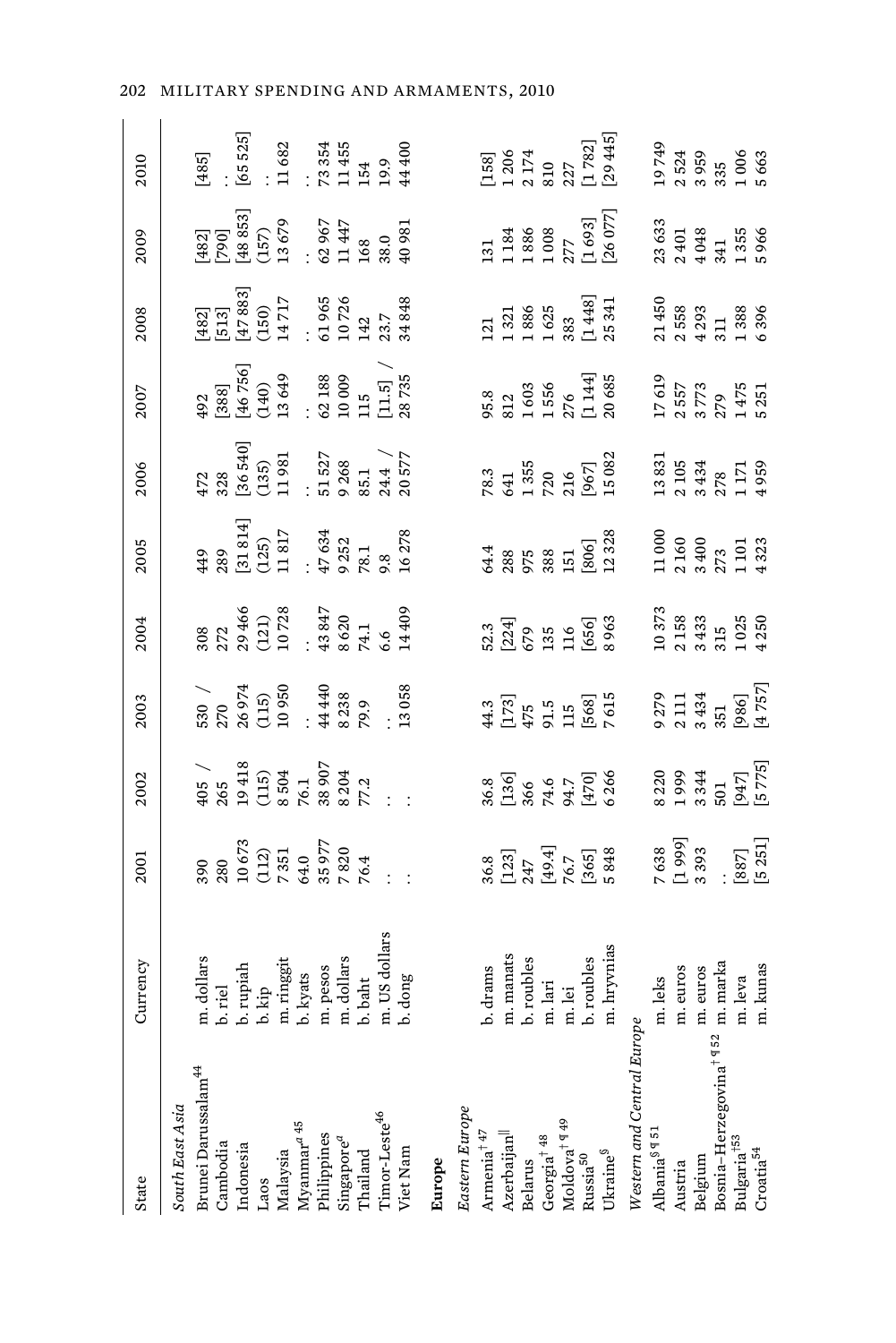| $\mbox{Cyprus}^\dagger$ ll                                                            |  |  |  |  |  |                                                                                                                                                                                                                                                                                                       |
|---------------------------------------------------------------------------------------|--|--|--|--|--|-------------------------------------------------------------------------------------------------------------------------------------------------------------------------------------------------------------------------------------------------------------------------------------------------------|
| 2zech Republic55                                                                      |  |  |  |  |  |                                                                                                                                                                                                                                                                                                       |
| Denmark                                                                               |  |  |  |  |  |                                                                                                                                                                                                                                                                                                       |
| Estonia <sup>56</sup><br>Finland                                                      |  |  |  |  |  |                                                                                                                                                                                                                                                                                                       |
|                                                                                       |  |  |  |  |  |                                                                                                                                                                                                                                                                                                       |
| France <sup>57</sup>                                                                  |  |  |  |  |  |                                                                                                                                                                                                                                                                                                       |
| Germany                                                                               |  |  |  |  |  |                                                                                                                                                                                                                                                                                                       |
| Greece                                                                                |  |  |  |  |  |                                                                                                                                                                                                                                                                                                       |
|                                                                                       |  |  |  |  |  |                                                                                                                                                                                                                                                                                                       |
| $\begin{array}{l}{\rm Hungary}\\ {\rm Icland}^\dagger\end{array}$                     |  |  |  |  |  |                                                                                                                                                                                                                                                                                                       |
|                                                                                       |  |  |  |  |  |                                                                                                                                                                                                                                                                                                       |
| $\begin{array}{c} \text{treland} \\ \text{tcaly}^{\text{58}} \end{array}$             |  |  |  |  |  |                                                                                                                                                                                                                                                                                                       |
| atvia                                                                                 |  |  |  |  |  |                                                                                                                                                                                                                                                                                                       |
| ithuania                                                                              |  |  |  |  |  |                                                                                                                                                                                                                                                                                                       |
|                                                                                       |  |  |  |  |  |                                                                                                                                                                                                                                                                                                       |
|                                                                                       |  |  |  |  |  |                                                                                                                                                                                                                                                                                                       |
| Luxembourg<br>Macedonia, FYR <sup>59</sup><br>Malta <sup>†   </sup>                   |  |  |  |  |  |                                                                                                                                                                                                                                                                                                       |
| Montenegro<br>Netherlands                                                             |  |  |  |  |  |                                                                                                                                                                                                                                                                                                       |
|                                                                                       |  |  |  |  |  |                                                                                                                                                                                                                                                                                                       |
|                                                                                       |  |  |  |  |  |                                                                                                                                                                                                                                                                                                       |
| Norway<br>Poland <sup>60</sup>                                                        |  |  |  |  |  |                                                                                                                                                                                                                                                                                                       |
|                                                                                       |  |  |  |  |  |                                                                                                                                                                                                                                                                                                       |
|                                                                                       |  |  |  |  |  |                                                                                                                                                                                                                                                                                                       |
| Portugal<br>Romania <sup>  </sup><br>Serbia <sup>61</sup><br>Slovakia <sup>†   </sup> |  |  |  |  |  |                                                                                                                                                                                                                                                                                                       |
|                                                                                       |  |  |  |  |  |                                                                                                                                                                                                                                                                                                       |
| Slovenia <sup>  </sup><br>Spain                                                       |  |  |  |  |  |                                                                                                                                                                                                                                                                                                       |
|                                                                                       |  |  |  |  |  |                                                                                                                                                                                                                                                                                                       |
| sweden                                                                                |  |  |  |  |  |                                                                                                                                                                                                                                                                                                       |
| witzerland <sup>+ ¶ 62</sup>                                                          |  |  |  |  |  |                                                                                                                                                                                                                                                                                                       |
| <b>Turkey<sup>  </sup></b>                                                            |  |  |  |  |  |                                                                                                                                                                                                                                                                                                       |
| Jnited Kingdom <sup>a 63</sup>                                                        |  |  |  |  |  | $\begin{array}{cccc} 376 & 885 \\ 3896 & 894 & 886 \\ 2100 & 478 & 88 \\ 2100 & 64 & 78 \\ 2110 & 65 & 81 \\ 2110 & 65 & 81 \\ 2110 & 65 & 81 \\ 2111 & 65 & 81 \\ 2111 & 65 & 81 \\ 2111 & 65 & 81 \\ 2111 & 65 & 81 \\ 2111 & 65 & 81 \\ 2111 & 65 & 81 \\ 2111 & 65 & 81 \\ 2111 & 65 & 81 \\ 211$ |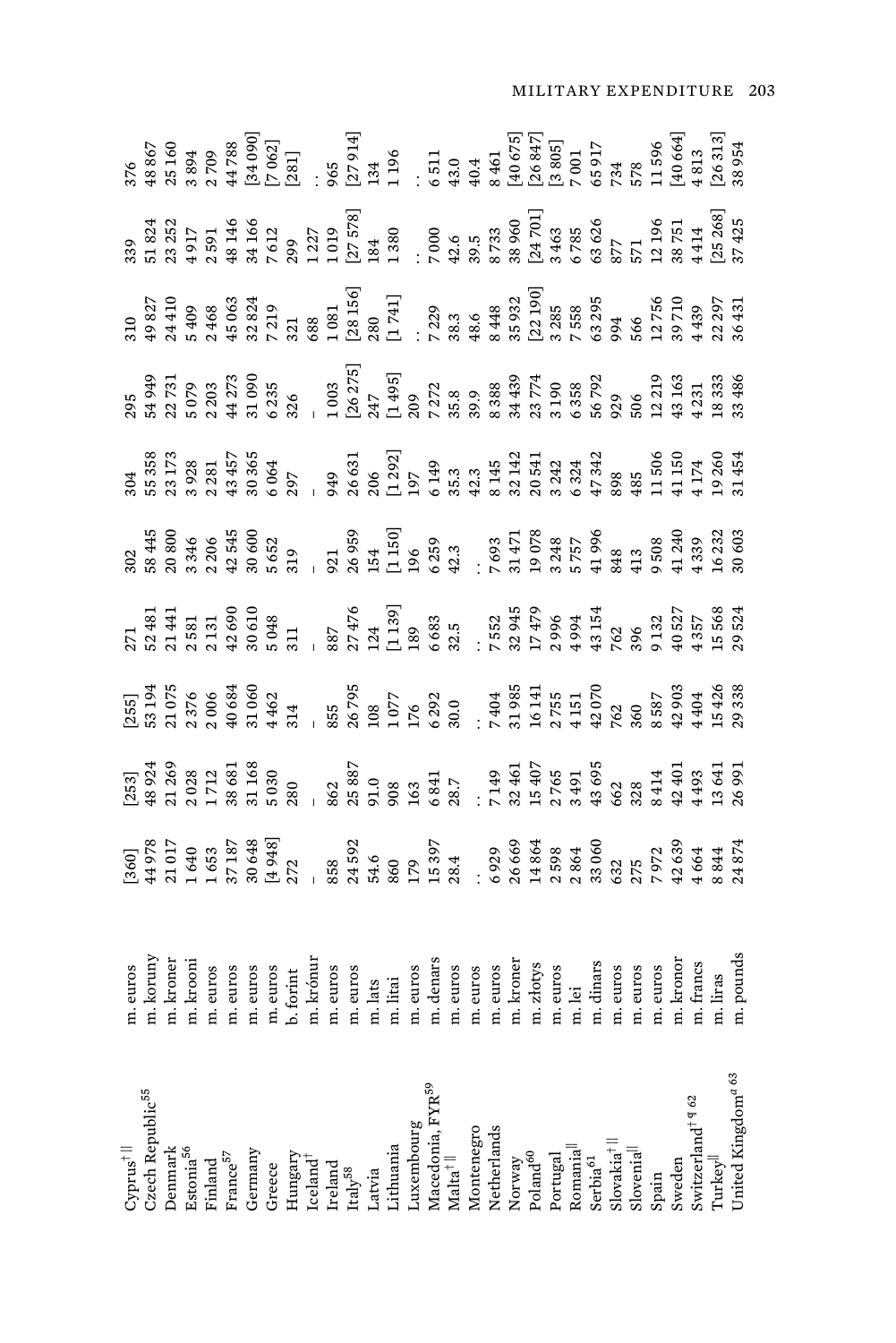| <b>State</b>                       | Currency                                                                                                        | 2001                                                                                                                                                                                                                                                                   | 2002                                                                                                           | 2003                                                                                                                                                                                                                                                                  | 2004                                                                                                                                                                                                                                                                                                                      | 2005                                                                                                                                                                                                                                                                                          | 2006                                                                                                                                                                                                                                                                | 2007                                                                                                                                                                                                                                        | 2008                                                                                                       | 2009                                                                                                                                                | 2010                                                                |
|------------------------------------|-----------------------------------------------------------------------------------------------------------------|------------------------------------------------------------------------------------------------------------------------------------------------------------------------------------------------------------------------------------------------------------------------|----------------------------------------------------------------------------------------------------------------|-----------------------------------------------------------------------------------------------------------------------------------------------------------------------------------------------------------------------------------------------------------------------|---------------------------------------------------------------------------------------------------------------------------------------------------------------------------------------------------------------------------------------------------------------------------------------------------------------------------|-----------------------------------------------------------------------------------------------------------------------------------------------------------------------------------------------------------------------------------------------------------------------------------------------|---------------------------------------------------------------------------------------------------------------------------------------------------------------------------------------------------------------------------------------------------------------------|---------------------------------------------------------------------------------------------------------------------------------------------------------------------------------------------------------------------------------------------|------------------------------------------------------------------------------------------------------------|-----------------------------------------------------------------------------------------------------------------------------------------------------|---------------------------------------------------------------------|
| Aiddle East                        |                                                                                                                 |                                                                                                                                                                                                                                                                        |                                                                                                                |                                                                                                                                                                                                                                                                       |                                                                                                                                                                                                                                                                                                                           |                                                                                                                                                                                                                                                                                               |                                                                                                                                                                                                                                                                     |                                                                                                                                                                                                                                             |                                                                                                            |                                                                                                                                                     |                                                                     |
| Bahrain <sup>64</sup>              | m. dinars                                                                                                       |                                                                                                                                                                                                                                                                        |                                                                                                                |                                                                                                                                                                                                                                                                       |                                                                                                                                                                                                                                                                                                                           |                                                                                                                                                                                                                                                                                               |                                                                                                                                                                                                                                                                     |                                                                                                                                                                                                                                             |                                                                                                            |                                                                                                                                                     |                                                                     |
| $\mathrm{Egypt}^b$                 |                                                                                                                 |                                                                                                                                                                                                                                                                        |                                                                                                                |                                                                                                                                                                                                                                                                       |                                                                                                                                                                                                                                                                                                                           |                                                                                                                                                                                                                                                                                               |                                                                                                                                                                                                                                                                     |                                                                                                                                                                                                                                             |                                                                                                            |                                                                                                                                                     |                                                                     |
| $\mathrm{tran}^{a \, \P \, 65}$    | m. pounds<br>b. rials<br>b. dinars<br>m. shekels<br>m. dinars<br>m. dinars<br>m. rials<br>b. pounds<br>m. rials |                                                                                                                                                                                                                                                                        |                                                                                                                |                                                                                                                                                                                                                                                                       |                                                                                                                                                                                                                                                                                                                           |                                                                                                                                                                                                                                                                                               |                                                                                                                                                                                                                                                                     |                                                                                                                                                                                                                                             |                                                                                                            |                                                                                                                                                     | 279<br>25 396<br>25 396<br>(5 734)<br>[1 341]<br>[1 461]<br>[2 461] |
| $\mathrm{Iraq}^{\S\,66}$           |                                                                                                                 |                                                                                                                                                                                                                                                                        |                                                                                                                |                                                                                                                                                                                                                                                                       |                                                                                                                                                                                                                                                                                                                           |                                                                                                                                                                                                                                                                                               |                                                                                                                                                                                                                                                                     |                                                                                                                                                                                                                                             |                                                                                                            |                                                                                                                                                     |                                                                     |
| $\operatorname{Israel}^\P$         |                                                                                                                 |                                                                                                                                                                                                                                                                        |                                                                                                                |                                                                                                                                                                                                                                                                       |                                                                                                                                                                                                                                                                                                                           |                                                                                                                                                                                                                                                                                               |                                                                                                                                                                                                                                                                     |                                                                                                                                                                                                                                             |                                                                                                            |                                                                                                                                                     |                                                                     |
| Jordan                             |                                                                                                                 |                                                                                                                                                                                                                                                                        |                                                                                                                |                                                                                                                                                                                                                                                                       |                                                                                                                                                                                                                                                                                                                           |                                                                                                                                                                                                                                                                                               |                                                                                                                                                                                                                                                                     |                                                                                                                                                                                                                                             |                                                                                                            |                                                                                                                                                     |                                                                     |
| Kuwait <sup>a</sup>                |                                                                                                                 |                                                                                                                                                                                                                                                                        |                                                                                                                |                                                                                                                                                                                                                                                                       |                                                                                                                                                                                                                                                                                                                           |                                                                                                                                                                                                                                                                                               |                                                                                                                                                                                                                                                                     |                                                                                                                                                                                                                                             |                                                                                                            |                                                                                                                                                     |                                                                     |
| ebanon                             |                                                                                                                 |                                                                                                                                                                                                                                                                        |                                                                                                                |                                                                                                                                                                                                                                                                       |                                                                                                                                                                                                                                                                                                                           |                                                                                                                                                                                                                                                                                               |                                                                                                                                                                                                                                                                     |                                                                                                                                                                                                                                             |                                                                                                            |                                                                                                                                                     |                                                                     |
| ${\rm Dman}^{\ddagger\;67}$        |                                                                                                                 |                                                                                                                                                                                                                                                                        |                                                                                                                |                                                                                                                                                                                                                                                                       |                                                                                                                                                                                                                                                                                                                           |                                                                                                                                                                                                                                                                                               |                                                                                                                                                                                                                                                                     |                                                                                                                                                                                                                                             |                                                                                                            |                                                                                                                                                     |                                                                     |
| $Qatar^{68}$                       |                                                                                                                 |                                                                                                                                                                                                                                                                        |                                                                                                                |                                                                                                                                                                                                                                                                       |                                                                                                                                                                                                                                                                                                                           |                                                                                                                                                                                                                                                                                               |                                                                                                                                                                                                                                                                     |                                                                                                                                                                                                                                             |                                                                                                            |                                                                                                                                                     |                                                                     |
| Saudi Arabia <sup>§ 69</sup>       |                                                                                                                 |                                                                                                                                                                                                                                                                        |                                                                                                                |                                                                                                                                                                                                                                                                       |                                                                                                                                                                                                                                                                                                                           |                                                                                                                                                                                                                                                                                               |                                                                                                                                                                                                                                                                     |                                                                                                                                                                                                                                             |                                                                                                            |                                                                                                                                                     |                                                                     |
| Syria <sup>70</sup>                |                                                                                                                 |                                                                                                                                                                                                                                                                        |                                                                                                                |                                                                                                                                                                                                                                                                       |                                                                                                                                                                                                                                                                                                                           |                                                                                                                                                                                                                                                                                               |                                                                                                                                                                                                                                                                     |                                                                                                                                                                                                                                             |                                                                                                            |                                                                                                                                                     |                                                                     |
| Inited Arab Emirates <sup>71</sup> | m. pounds<br>m. dirhams                                                                                         | $\begin{array}{l} 126\\ [12\,148] \\ 26\,831\\ 26\,831\\ 375\\ 784\\ 1445\\ 783\\ 1445\\ 830\\ 78\,850\\ 24\,062]\\ 146\\ 78\,850\\ 24\,062\\ 21\\ 24\,062\\ 21\\ 24\,062\\ 25\,062\\ 26\,062\\ 27\,062\\ 28\,062\\ 29\,062\\ 21\,062\\ 22\,062\\ 23\,062\\ 24\,062\\$ | $150$<br>$1333$<br>$1335$<br>$149$<br>$570$<br>$882$<br>$1368$<br>$883$<br>$8323$<br>$62775$<br>$120$<br>$120$ | $\begin{array}{l} 175\,\\ 175\,\\ 33\,\\ 38\,\\ 46\,\\ 350\,\\ 1392\,\\ 1392\,\\ 1010\,\\ 2428\,\\ 70\,303\,\\ 177\,\\ 76\,\\ 177\,\\ 178\,\\ 65\,\\ 117\,\\ 248\,\\ 45\,\\ 124\,\\ 64\,\\ 121\,\\ 239\,\\ 248\,\\ 259\,\\ 264\,\\ 271\,\\ 289\,\\ 299\,\\ 299\,\\ 2$ | $\begin{smallmatrix} 1200 \\ 1200 \\ 1400 \\ 1400 \\ 1000 \\ 1400 \\ 1000 \\ 1400 \\ 1400 \\ 1400 \\ 1410 \\ 1410 \\ 1410 \\ 1410 \\ 1420 \\ 1430 \\ 1440 \\ 1450 \\ 150 \\ 151 \\ 136 \\ 131 \\ 136 \\ 131 \\ 136 \\ 131 \\ 136 \\ 138 \\ 139 \\ 130 \\ 130 \\ 131 \\ 132 \\ 134 \\ 136 \\ 137 \\ 138 \\ 139 \\ 139 \\ $ | $\begin{smallmatrix} 183 & 33\\ 15 & 933\\ 15 & 649\\ 65 & 738\\ 14 & 423\\ 10 & 200\\ 14 & 451\\ 1 & 1404\\ 1 & 1404\\ 1 & 1404\\ 1 & 1404\\ 1 & 1404\\ 1 & 1404\\ 1 & 140\\ 1 & 140\\ 1 & 140\\ 1 & 140\\ 1 & 140\\ 1 & 140\\ 1 & 140\\ 1 & 140\\ 1 & 140\\ 1 & 140\\ 1 & 140\\ 1 & 140\\ $ | $\begin{array}{l} 203\\ 17\ 922\\ 17\ 841\\ 78\ 447\\ 849\\ 1\ 010\\ 1\ 010\\ 1\ 010\\ 1\ 010\\ 1\ 010\\ 7\ 024\\ 1\ 010\\ 7\ 024\\ 1\ 010\\ 7\ 024\\ 8651\\ 1\ 01\\ 7\ 023\\ 8651\\ 1\ 01\\ 7\ 023\\ 8651\\ 1\ 01\\ 7\ 023\\ 8651\\ 1\ 01\\ 7\ 023\\ 8651\\ 1\ 01$ | $\begin{smallmatrix} 222\ 23.50\ 24.50\ 25.60\ 26.437\ 27.22\ 28.60\ 28.60\ 29.60\ 21.21\ 21.60\ 22.60\ 23.60\ 24.60\ 25.60\ 26.60\ 27.60\ 28.60\ 29.60\ 21.60\ 20.60\ 21.60\ 22.60\ 23.60\ 24.3\ 25.60\ 26.60\ 27.60\ 28.60\ 29.60\ 20.60$ | 248<br>21 718<br>21 718<br>36 323<br>323 43 336<br>38 88 827<br>1 775 343 336<br>1 1 775 43 336<br>3239 41 | $287$<br>$2831$<br>$(4863)$<br>$(4863)$<br>$(5726)$<br>$(1260)$<br>$(1260)$<br>$(1264)$<br>$(1264)$<br>$(1264)$<br>$(1264)$<br>$(1264)$<br>$(1264)$ | 169 667<br>108 907<br>[58 987]                                      |
| emen?                              | b. riyals                                                                                                       |                                                                                                                                                                                                                                                                        |                                                                                                                |                                                                                                                                                                                                                                                                       |                                                                                                                                                                                                                                                                                                                           |                                                                                                                                                                                                                                                                                               |                                                                                                                                                                                                                                                                     |                                                                                                                                                                                                                                             |                                                                                                            |                                                                                                                                                     |                                                                     |
| Notes: See below table 4A.5        |                                                                                                                 |                                                                                                                                                                                                                                                                        |                                                                                                                |                                                                                                                                                                                                                                                                       |                                                                                                                                                                                                                                                                                                                           |                                                                                                                                                                                                                                                                                               |                                                                                                                                                                                                                                                                     |                                                                                                                                                                                                                                             |                                                                                                            |                                                                                                                                                     |                                                                     |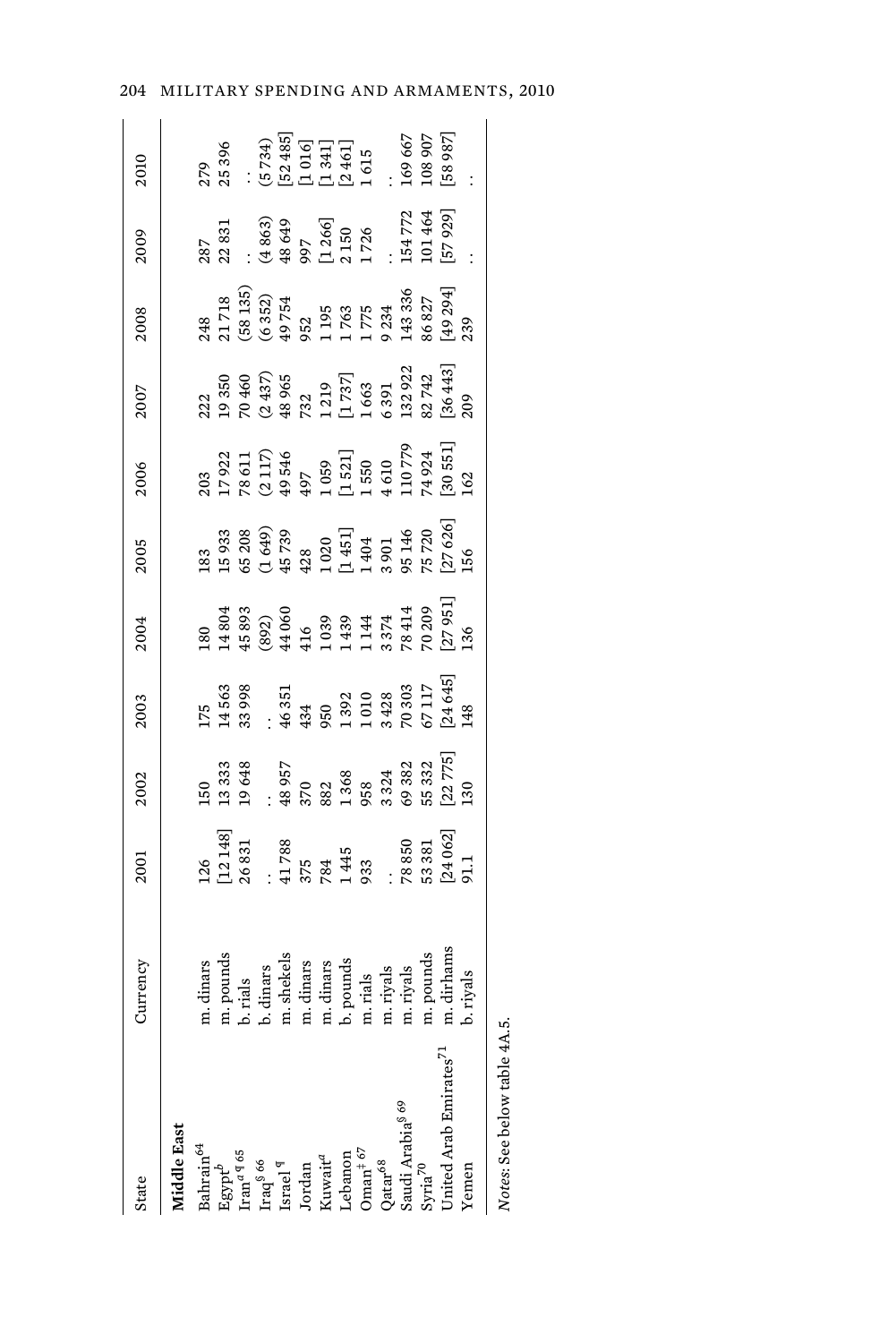|                                                                                                                                                                                                                                                                                                                                                                                                | $+7.7$                   |
|------------------------------------------------------------------------------------------------------------------------------------------------------------------------------------------------------------------------------------------------------------------------------------------------------------------------------------------------------------------------------------------------|--------------------------|
|                                                                                                                                                                                                                                                                                                                                                                                                |                          |
| י<br>בלו                                                                                                                                                                                                                                                                                                                                                                                       |                          |
|                                                                                                                                                                                                                                                                                                                                                                                                |                          |
| $\sim$ $\sim$ $\sim$                                                                                                                                                                                                                                                                                                                                                                           |                          |
|                                                                                                                                                                                                                                                                                                                                                                                                |                          |
|                                                                                                                                                                                                                                                                                                                                                                                                |                          |
|                                                                                                                                                                                                                                                                                                                                                                                                |                          |
|                                                                                                                                                                                                                                                                                                                                                                                                |                          |
|                                                                                                                                                                                                                                                                                                                                                                                                |                          |
|                                                                                                                                                                                                                                                                                                                                                                                                |                          |
| $\overline{1}$ $\overline{1}$ $\overline{1}$ $\overline{1}$ $\overline{1}$ $\overline{1}$ $\overline{1}$ $\overline{1}$ $\overline{1}$ $\overline{1}$ $\overline{1}$ $\overline{1}$ $\overline{1}$ $\overline{1}$ $\overline{1}$ $\overline{1}$ $\overline{1}$ $\overline{1}$ $\overline{1}$ $\overline{1}$ $\overline{1}$ $\overline{1}$ $\overline{1}$ $\overline{1}$ $\overline{$           |                          |
|                                                                                                                                                                                                                                                                                                                                                                                                |                          |
|                                                                                                                                                                                                                                                                                                                                                                                                |                          |
|                                                                                                                                                                                                                                                                                                                                                                                                |                          |
|                                                                                                                                                                                                                                                                                                                                                                                                |                          |
|                                                                                                                                                                                                                                                                                                                                                                                                |                          |
|                                                                                                                                                                                                                                                                                                                                                                                                |                          |
|                                                                                                                                                                                                                                                                                                                                                                                                |                          |
| n sun 1221 - 221 -                                                                                                                                                                                                                                                                                                                                                                             |                          |
|                                                                                                                                                                                                                                                                                                                                                                                                | $\frac{1}{2}$            |
|                                                                                                                                                                                                                                                                                                                                                                                                |                          |
|                                                                                                                                                                                                                                                                                                                                                                                                |                          |
|                                                                                                                                                                                                                                                                                                                                                                                                |                          |
|                                                                                                                                                                                                                                                                                                                                                                                                |                          |
|                                                                                                                                                                                                                                                                                                                                                                                                |                          |
|                                                                                                                                                                                                                                                                                                                                                                                                |                          |
|                                                                                                                                                                                                                                                                                                                                                                                                |                          |
|                                                                                                                                                                                                                                                                                                                                                                                                |                          |
| $\cdots$ and $\Box$ and $\cdots$                                                                                                                                                                                                                                                                                                                                                               |                          |
|                                                                                                                                                                                                                                                                                                                                                                                                |                          |
|                                                                                                                                                                                                                                                                                                                                                                                                |                          |
|                                                                                                                                                                                                                                                                                                                                                                                                |                          |
|                                                                                                                                                                                                                                                                                                                                                                                                |                          |
|                                                                                                                                                                                                                                                                                                                                                                                                |                          |
| $\overline{1}$ $\overline{1}$ $\overline{1}$ $\overline{1}$ $\overline{1}$ $\overline{1}$ $\overline{1}$ $\overline{1}$ $\overline{1}$ $\overline{1}$ $\overline{1}$ $\overline{1}$ $\overline{1}$ $\overline{1}$ $\overline{1}$ $\overline{1}$ $\overline{1}$ $\overline{1}$ $\overline{1}$ $\overline{1}$ $\overline{1}$ $\overline{1}$ $\overline{1}$ $\overline{1}$ $\overline{$<br>j<br>1 |                          |
|                                                                                                                                                                                                                                                                                                                                                                                                |                          |
|                                                                                                                                                                                                                                                                                                                                                                                                |                          |
|                                                                                                                                                                                                                                                                                                                                                                                                |                          |
|                                                                                                                                                                                                                                                                                                                                                                                                |                          |
|                                                                                                                                                                                                                                                                                                                                                                                                |                          |
|                                                                                                                                                                                                                                                                                                                                                                                                |                          |
|                                                                                                                                                                                                                                                                                                                                                                                                |                          |
|                                                                                                                                                                                                                                                                                                                                                                                                |                          |
|                                                                                                                                                                                                                                                                                                                                                                                                |                          |
| $-$                                                                                                                                                                                                                                                                                                                                                                                            |                          |
|                                                                                                                                                                                                                                                                                                                                                                                                |                          |
|                                                                                                                                                                                                                                                                                                                                                                                                |                          |
|                                                                                                                                                                                                                                                                                                                                                                                                |                          |
|                                                                                                                                                                                                                                                                                                                                                                                                |                          |
|                                                                                                                                                                                                                                                                                                                                                                                                |                          |
|                                                                                                                                                                                                                                                                                                                                                                                                |                          |
|                                                                                                                                                                                                                                                                                                                                                                                                |                          |
|                                                                                                                                                                                                                                                                                                                                                                                                |                          |
|                                                                                                                                                                                                                                                                                                                                                                                                |                          |
|                                                                                                                                                                                                                                                                                                                                                                                                |                          |
|                                                                                                                                                                                                                                                                                                                                                                                                | - 1<br>- 1 cccc - 1 cccc |
|                                                                                                                                                                                                                                                                                                                                                                                                |                          |
|                                                                                                                                                                                                                                                                                                                                                                                                |                          |
|                                                                                                                                                                                                                                                                                                                                                                                                |                          |
|                                                                                                                                                                                                                                                                                                                                                                                                |                          |
|                                                                                                                                                                                                                                                                                                                                                                                                |                          |
|                                                                                                                                                                                                                                                                                                                                                                                                |                          |
|                                                                                                                                                                                                                                                                                                                                                                                                |                          |
|                                                                                                                                                                                                                                                                                                                                                                                                |                          |
|                                                                                                                                                                                                                                                                                                                                                                                                |                          |
|                                                                                                                                                                                                                                                                                                                                                                                                |                          |
|                                                                                                                                                                                                                                                                                                                                                                                                |                          |
|                                                                                                                                                                                                                                                                                                                                                                                                |                          |
|                                                                                                                                                                                                                                                                                                                                                                                                | $\frac{1}{2}$            |
|                                                                                                                                                                                                                                                                                                                                                                                                |                          |
|                                                                                                                                                                                                                                                                                                                                                                                                |                          |
|                                                                                                                                                                                                                                                                                                                                                                                                |                          |
|                                                                                                                                                                                                                                                                                                                                                                                                |                          |
|                                                                                                                                                                                                                                                                                                                                                                                                |                          |
|                                                                                                                                                                                                                                                                                                                                                                                                |                          |
| $T = 1$                                                                                                                                                                                                                                                                                                                                                                                        | i                        |
|                                                                                                                                                                                                                                                                                                                                                                                                |                          |

Figures are in US\$ m. at constant 2009 prices and exchange rates for 2001–10 and, in the right-most column, marked \*, in current US\$ m. for 2010. Figures<br>are for calendar years except for the USA, where the figures are for Figures are in US\$ m. at constant 2009 prices and exchange rates for 2001–10 and, in the right-most column, marked \*, in current US\$ m. for 2010. Figures are for calendar years except for the USA, where the figures are for financial years. Countries are grouped by region and subregion.

| State                                                                                                                   | 2001                        | 2002                | 2003                           | 2004                                                                                                              | 2005                                                                                                                                                                                                                                                                                                                                                                               | 2006                         | 2007                                                                                                                                                                                                                                                                                                            | 2008                                | 2009                                                                                                                                                                                                                            | 2010                                                                                             | 2010*                 |
|-------------------------------------------------------------------------------------------------------------------------|-----------------------------|---------------------|--------------------------------|-------------------------------------------------------------------------------------------------------------------|------------------------------------------------------------------------------------------------------------------------------------------------------------------------------------------------------------------------------------------------------------------------------------------------------------------------------------------------------------------------------------|------------------------------|-----------------------------------------------------------------------------------------------------------------------------------------------------------------------------------------------------------------------------------------------------------------------------------------------------------------|-------------------------------------|---------------------------------------------------------------------------------------------------------------------------------------------------------------------------------------------------------------------------------|--------------------------------------------------------------------------------------------------|-----------------------|
| Africa                                                                                                                  |                             |                     |                                |                                                                                                                   |                                                                                                                                                                                                                                                                                                                                                                                    |                              |                                                                                                                                                                                                                                                                                                                 |                                     |                                                                                                                                                                                                                                 |                                                                                                  |                       |
| North Africa                                                                                                            |                             |                     |                                |                                                                                                                   |                                                                                                                                                                                                                                                                                                                                                                                    |                              |                                                                                                                                                                                                                                                                                                                 |                                     |                                                                                                                                                                                                                                 |                                                                                                  |                       |
|                                                                                                                         |                             |                     |                                |                                                                                                                   |                                                                                                                                                                                                                                                                                                                                                                                    |                              |                                                                                                                                                                                                                                                                                                                 |                                     |                                                                                                                                                                                                                                 | 5586                                                                                             |                       |
|                                                                                                                         | 2914<br>427<br>24369<br>469 | 2978<br>549<br>2304 | 2 914<br>683<br>2 483<br>2 483 | 3314<br>382<br>2377<br>491                                                                                        | 3470<br>879<br>2467<br>529                                                                                                                                                                                                                                                                                                                                                         | 3 557<br>773<br>2 490<br>551 | $4173$<br>$728$<br>$2565$<br>$507$                                                                                                                                                                                                                                                                              | $4862$<br>$1100$<br>$2850$<br>$550$ | $\begin{array}{c} 5281 \\ 3055 \\ 532 \end{array}$                                                                                                                                                                              |                                                                                                  |                       |
|                                                                                                                         |                             |                     |                                |                                                                                                                   |                                                                                                                                                                                                                                                                                                                                                                                    |                              |                                                                                                                                                                                                                                                                                                                 |                                     |                                                                                                                                                                                                                                 | $3\,256$<br>$548$                                                                                |                       |
| $\begin{array}{l} \bf{Algeria}^1 \\ \bf{Libya}^{\ddag}} \P_2 \\ \bf{Morocco} \\ \bf{Norocco} \\ \bf{Tunia} \end{array}$ |                             |                     |                                |                                                                                                                   |                                                                                                                                                                                                                                                                                                                                                                                    |                              |                                                                                                                                                                                                                                                                                                                 |                                     |                                                                                                                                                                                                                                 |                                                                                                  | 5 668<br>3 162<br>539 |
| Sub-Saharan Africa                                                                                                      |                             |                     |                                |                                                                                                                   |                                                                                                                                                                                                                                                                                                                                                                                    |                              |                                                                                                                                                                                                                                                                                                                 |                                     |                                                                                                                                                                                                                                 |                                                                                                  |                       |
| Angolal <sup>13</sup>                                                                                                   |                             |                     |                                |                                                                                                                   |                                                                                                                                                                                                                                                                                                                                                                                    |                              |                                                                                                                                                                                                                                                                                                                 |                                     | 3165                                                                                                                                                                                                                            | 1774                                                                                             |                       |
| Benin                                                                                                                   |                             |                     |                                |                                                                                                                   |                                                                                                                                                                                                                                                                                                                                                                                    |                              |                                                                                                                                                                                                                                                                                                                 |                                     |                                                                                                                                                                                                                                 |                                                                                                  |                       |
| Botswana                                                                                                                |                             |                     |                                |                                                                                                                   |                                                                                                                                                                                                                                                                                                                                                                                    |                              |                                                                                                                                                                                                                                                                                                                 |                                     |                                                                                                                                                                                                                                 |                                                                                                  |                       |
| Burkina Faso <sup>†</sup>                                                                                               |                             |                     |                                | $133$<br>$133$<br>$153$<br>$153$<br>$153$<br>$153$<br>$153$<br>$153$<br>$153$<br>$153$<br>$153$<br>$153$<br>$153$ | $\begin{array}{lllllllllll} \text{32.3} & \text{5.3} & \text{5.3} & \text{5.3} & \text{5.3} \\ \text{5.3} & \text{5.3} & \text{5.3} & \text{5.3} & \text{5.3} \\ \text{5.3} & \text{5.3} & \text{5.3} & \text{5.3} & \text{5.3} \\ \text{5.4} & \text{5.4} & \text{5.5} & \text{5.5} & \text{5.5} \\ \text{5.5} & \text{5.5} & \text{5.5} & \text{5.5} & \text{5.5} \\ \text{5.5}$ |                              | $\begin{array}{c} 2,393 \\ 1331 \\ 110 \\ 56.1 \\ 327 \\ 8.7 \\ 21.0 \\ 23.9 \\ 212 \\ 23.3 \\ 35.3 \\ 39.3 \\ 39.3 \\ 39.3 \\ 39.3 \\ 39.3 \\ 39.3 \\ 39.3 \\ 39.3 \\ 39.3 \\ 39.3 \\ 39.3 \\ 39.3 \\ 39.3 \\ 39.3 \\ 39.3 \\ 39.3 \\ 39.3 \\ 39.3 \\ 39.3 \\ 39.3 \\ 39.3 \\ 39.3 \\ 39.3 \\ 39.3 \\ 39.3 \\$ |                                     | $\frac{1}{2}$ $\frac{1}{2}$ $\frac{1}{3}$ $\frac{1}{3}$ $\frac{1}{3}$ $\frac{1}{3}$ $\frac{1}{3}$ $\frac{1}{3}$ $\frac{1}{3}$ $\frac{1}{3}$ $\frac{1}{3}$ $\frac{1}{3}$ $\frac{1}{3}$ $\frac{1}{3}$ $\frac{1}{3}$ $\frac{1}{3}$ | $\begin{array}{ccc}\n 1.6521 \\  1.40 \\  3.68 \\  8.83 \\  5.21 \\  1.33 \\  1.63\n\end{array}$ |                       |
| <b>Burundi</b>                                                                                                          |                             |                     |                                |                                                                                                                   |                                                                                                                                                                                                                                                                                                                                                                                    |                              |                                                                                                                                                                                                                                                                                                                 |                                     |                                                                                                                                                                                                                                 |                                                                                                  |                       |
| $\mathtt{Lameroon}^\S$                                                                                                  |                             |                     |                                |                                                                                                                   |                                                                                                                                                                                                                                                                                                                                                                                    |                              |                                                                                                                                                                                                                                                                                                                 |                                     |                                                                                                                                                                                                                                 |                                                                                                  |                       |
| Cape Verde                                                                                                              |                             |                     |                                |                                                                                                                   |                                                                                                                                                                                                                                                                                                                                                                                    |                              |                                                                                                                                                                                                                                                                                                                 |                                     |                                                                                                                                                                                                                                 |                                                                                                  |                       |
| Central African Republic <sup>‡ 4</sup><br>Chad <sup>5</sup>                                                            |                             |                     |                                |                                                                                                                   |                                                                                                                                                                                                                                                                                                                                                                                    |                              |                                                                                                                                                                                                                                                                                                                 |                                     |                                                                                                                                                                                                                                 |                                                                                                  |                       |
|                                                                                                                         |                             |                     |                                |                                                                                                                   |                                                                                                                                                                                                                                                                                                                                                                                    |                              |                                                                                                                                                                                                                                                                                                                 |                                     |                                                                                                                                                                                                                                 |                                                                                                  |                       |
| Congo, Republic of <sup>6</sup>                                                                                         |                             |                     |                                |                                                                                                                   |                                                                                                                                                                                                                                                                                                                                                                                    |                              |                                                                                                                                                                                                                                                                                                                 |                                     |                                                                                                                                                                                                                                 |                                                                                                  |                       |
| $\begin{array}{c} \text{Congo, DRC}^6 \\ \text{Côte d'Ivoire}^7 \end{array}$                                            |                             |                     |                                |                                                                                                                   |                                                                                                                                                                                                                                                                                                                                                                                    |                              |                                                                                                                                                                                                                                                                                                                 |                                     |                                                                                                                                                                                                                                 |                                                                                                  |                       |
|                                                                                                                         |                             |                     |                                |                                                                                                                   |                                                                                                                                                                                                                                                                                                                                                                                    |                              |                                                                                                                                                                                                                                                                                                                 |                                     |                                                                                                                                                                                                                                 |                                                                                                  |                       |
| Djibouti                                                                                                                |                             |                     |                                |                                                                                                                   |                                                                                                                                                                                                                                                                                                                                                                                    |                              |                                                                                                                                                                                                                                                                                                                 |                                     |                                                                                                                                                                                                                                 |                                                                                                  |                       |
| Equatorial Guinea<br>Eritrea                                                                                            |                             |                     |                                |                                                                                                                   |                                                                                                                                                                                                                                                                                                                                                                                    |                              |                                                                                                                                                                                                                                                                                                                 |                                     |                                                                                                                                                                                                                                 |                                                                                                  |                       |
|                                                                                                                         |                             |                     |                                |                                                                                                                   |                                                                                                                                                                                                                                                                                                                                                                                    |                              |                                                                                                                                                                                                                                                                                                                 |                                     |                                                                                                                                                                                                                                 |                                                                                                  |                       |
| Ethiopia                                                                                                                | 502<br>715<br>165           |                     | $$484$<br>$484$<br>$154$       |                                                                                                                   |                                                                                                                                                                                                                                                                                                                                                                                    |                              |                                                                                                                                                                                                                                                                                                                 |                                     |                                                                                                                                                                                                                                 | $\therefore$<br>$\frac{384}{334}$                                                                | 297<br>125            |
| $\mathrm{Gabon}^8$                                                                                                      |                             |                     |                                |                                                                                                                   |                                                                                                                                                                                                                                                                                                                                                                                    |                              |                                                                                                                                                                                                                                                                                                                 |                                     |                                                                                                                                                                                                                                 |                                                                                                  |                       |
|                                                                                                                         |                             |                     |                                |                                                                                                                   |                                                                                                                                                                                                                                                                                                                                                                                    |                              |                                                                                                                                                                                                                                                                                                                 |                                     |                                                                                                                                                                                                                                 |                                                                                                  |                       |

MILITARY EXPENDITURE 205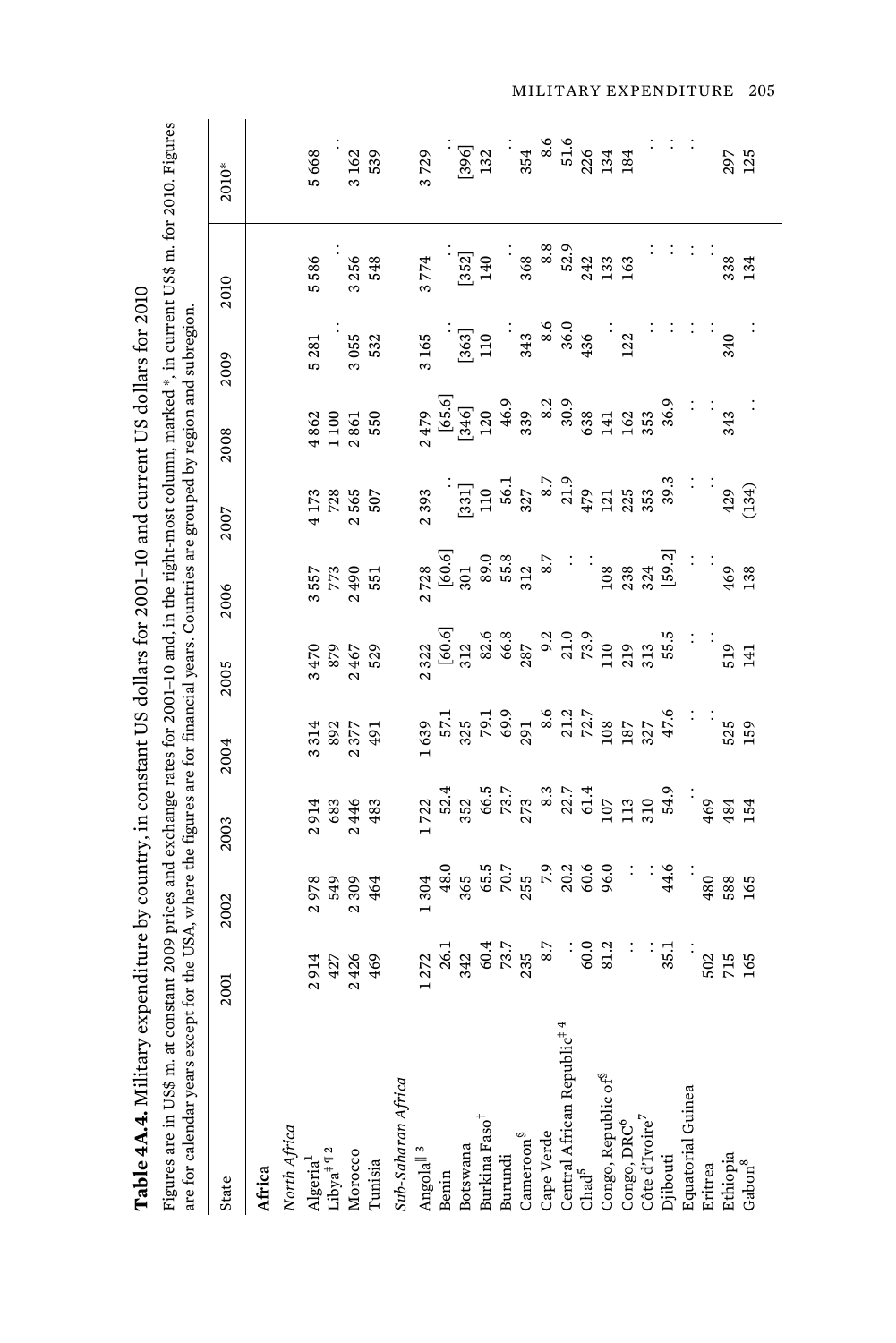| State                                                                                                                                                                                | 2001                                     | 2002                                                                     | 2003 | 2004                                                                                                       | 2005                                                                                                    | 2006          | 2007                                                                                                                                                                      | 2008                                                                                                                                                                                                                                                                                                            | 2009                                                                        | 2010                                                | 2010*                                                                                                                                                                                                                                                                                                                                                                                                                                              |
|--------------------------------------------------------------------------------------------------------------------------------------------------------------------------------------|------------------------------------------|--------------------------------------------------------------------------|------|------------------------------------------------------------------------------------------------------------|---------------------------------------------------------------------------------------------------------|---------------|---------------------------------------------------------------------------------------------------------------------------------------------------------------------------|-----------------------------------------------------------------------------------------------------------------------------------------------------------------------------------------------------------------------------------------------------------------------------------------------------------------|-----------------------------------------------------------------------------|-----------------------------------------------------|----------------------------------------------------------------------------------------------------------------------------------------------------------------------------------------------------------------------------------------------------------------------------------------------------------------------------------------------------------------------------------------------------------------------------------------------------|
|                                                                                                                                                                                      |                                          |                                                                          |      |                                                                                                            |                                                                                                         |               |                                                                                                                                                                           |                                                                                                                                                                                                                                                                                                                 |                                                                             |                                                     |                                                                                                                                                                                                                                                                                                                                                                                                                                                    |
|                                                                                                                                                                                      |                                          |                                                                          |      | $2.7$<br>$7.5$<br>$9.5$                                                                                    | $\frac{3}{2}$                                                                                           | $3.8$<br>75.8 | $\frac{4}{116}$                                                                                                                                                           | 102                                                                                                                                                                                                                                                                                                             | 113                                                                         | 115                                                 | 126                                                                                                                                                                                                                                                                                                                                                                                                                                                |
| $\begin{array}{ll} \text{Gambia}^\ddagger\\ \text{Ghamal}^{\parallel 9} \\ \text{Guina}^{\text{10}} \\ \text{Guinea}^{\text{20}} \\ \text{Guinea-bissau}^{\parallel 11} \end{array}$ | $\frac{2.6}{52.5}$<br>126<br>474<br>50.1 | $\frac{36}{38}$<br>$\frac{33}{12}$<br>$\frac{33}{12}$<br>$\frac{33}{38}$ |      |                                                                                                            |                                                                                                         |               |                                                                                                                                                                           |                                                                                                                                                                                                                                                                                                                 |                                                                             |                                                     |                                                                                                                                                                                                                                                                                                                                                                                                                                                    |
|                                                                                                                                                                                      |                                          |                                                                          |      |                                                                                                            |                                                                                                         |               |                                                                                                                                                                           |                                                                                                                                                                                                                                                                                                                 |                                                                             |                                                     |                                                                                                                                                                                                                                                                                                                                                                                                                                                    |
|                                                                                                                                                                                      |                                          |                                                                          |      |                                                                                                            |                                                                                                         |               |                                                                                                                                                                           |                                                                                                                                                                                                                                                                                                                 |                                                                             | 594                                                 |                                                                                                                                                                                                                                                                                                                                                                                                                                                    |
| Kenya<br>Lesotho<br>Liberia<br>Liberia<br>Madagascar <sup>   12</sup><br>Madawi<br>Madawi                                                                                            |                                          |                                                                          |      |                                                                                                            |                                                                                                         |               | $39.39$<br>$39.39$<br>$39.39$<br>$48.6$<br>$17$                                                                                                                           | 567<br>27.3<br>98.3                                                                                                                                                                                                                                                                                             | $\frac{30}{45.0}$<br>$\frac{45.0}{7.2}$                                     |                                                     |                                                                                                                                                                                                                                                                                                                                                                                                                                                    |
|                                                                                                                                                                                      |                                          |                                                                          |      |                                                                                                            |                                                                                                         |               |                                                                                                                                                                           |                                                                                                                                                                                                                                                                                                                 |                                                                             |                                                     |                                                                                                                                                                                                                                                                                                                                                                                                                                                    |
|                                                                                                                                                                                      |                                          |                                                                          |      |                                                                                                            |                                                                                                         |               |                                                                                                                                                                           |                                                                                                                                                                                                                                                                                                                 |                                                                             | 55.7                                                |                                                                                                                                                                                                                                                                                                                                                                                                                                                    |
|                                                                                                                                                                                      |                                          |                                                                          |      |                                                                                                            |                                                                                                         |               |                                                                                                                                                                           |                                                                                                                                                                                                                                                                                                                 |                                                                             |                                                     |                                                                                                                                                                                                                                                                                                                                                                                                                                                    |
|                                                                                                                                                                                      |                                          |                                                                          |      |                                                                                                            |                                                                                                         |               |                                                                                                                                                                           |                                                                                                                                                                                                                                                                                                                 |                                                                             | .<br>[183]                                          |                                                                                                                                                                                                                                                                                                                                                                                                                                                    |
| $\begin{array}{c} \rm{Mauritania}^{14}\\ \rm{Mauritius} \end{array}$                                                                                                                 |                                          |                                                                          |      |                                                                                                            |                                                                                                         |               |                                                                                                                                                                           |                                                                                                                                                                                                                                                                                                                 | $\begin{bmatrix} 174 \\ 115 \end{bmatrix}$                                  |                                                     |                                                                                                                                                                                                                                                                                                                                                                                                                                                    |
|                                                                                                                                                                                      |                                          |                                                                          |      |                                                                                                            |                                                                                                         |               |                                                                                                                                                                           |                                                                                                                                                                                                                                                                                                                 |                                                                             |                                                     |                                                                                                                                                                                                                                                                                                                                                                                                                                                    |
|                                                                                                                                                                                      |                                          |                                                                          |      |                                                                                                            |                                                                                                         |               |                                                                                                                                                                           |                                                                                                                                                                                                                                                                                                                 |                                                                             |                                                     |                                                                                                                                                                                                                                                                                                                                                                                                                                                    |
| Mozambique <sup>  </sup><br>Namibia <sup>15</sup>                                                                                                                                    |                                          |                                                                          |      |                                                                                                            |                                                                                                         |               |                                                                                                                                                                           |                                                                                                                                                                                                                                                                                                                 |                                                                             |                                                     |                                                                                                                                                                                                                                                                                                                                                                                                                                                    |
| Niger                                                                                                                                                                                |                                          |                                                                          |      |                                                                                                            |                                                                                                         |               |                                                                                                                                                                           |                                                                                                                                                                                                                                                                                                                 |                                                                             |                                                     |                                                                                                                                                                                                                                                                                                                                                                                                                                                    |
|                                                                                                                                                                                      |                                          |                                                                          |      |                                                                                                            |                                                                                                         |               |                                                                                                                                                                           |                                                                                                                                                                                                                                                                                                                 |                                                                             |                                                     |                                                                                                                                                                                                                                                                                                                                                                                                                                                    |
|                                                                                                                                                                                      |                                          |                                                                          |      |                                                                                                            |                                                                                                         |               |                                                                                                                                                                           |                                                                                                                                                                                                                                                                                                                 |                                                                             |                                                     |                                                                                                                                                                                                                                                                                                                                                                                                                                                    |
|                                                                                                                                                                                      |                                          |                                                                          |      |                                                                                                            |                                                                                                         |               |                                                                                                                                                                           |                                                                                                                                                                                                                                                                                                                 | $\begin{array}{r} .363 \ 86.3 \ 300 \ 1504 \ 75.3 \ 208 \ 75.5 \end{array}$ |                                                     |                                                                                                                                                                                                                                                                                                                                                                                                                                                    |
|                                                                                                                                                                                      |                                          |                                                                          |      |                                                                                                            |                                                                                                         |               |                                                                                                                                                                           |                                                                                                                                                                                                                                                                                                                 |                                                                             |                                                     |                                                                                                                                                                                                                                                                                                                                                                                                                                                    |
| Nigeria ${\rm Rowand}^{\rm 16}$ Rwanda $^{\rm 16}$ Senegal $^{\rm 87}$ Senegal $^{\rm 87}$ Seychelles Sierra Leone South Africa South Africa South Africa South Africa               |                                          |                                                                          |      |                                                                                                            |                                                                                                         |               | $\begin{array}{rrrr} 12.8 & & & \\ 12.8 & & & \\ 75.2 & & & \\ 1021 & & & \\ 103 & & & \\ 103 & & & \\ 103 & & & \\ 305 & & & \\ 3713 & & & \\ 3713 & & & \\ \end{array}$ | $\begin{array}{r} 167 \\ 167 \\ 144 \\ 78.2 \\ 78.2 \\ 83.1 \\ 1435 \\ 70.9 \\ 70.9 \\ 70.8 \\ 78.8 \\ 78.9 \\ 78.9 \\ 78.9 \\ 78.9 \\ 78.9 \\ 78.9 \\ 78.9 \\ 78.9 \\ 78.9 \\ 78.9 \\ 78.9 \\ 78.9 \\ 78.9 \\ 78.9 \\ 78.9 \\ 78.9 \\ 78.9 \\ 78.9 \\ 78.9 \\ 78.9 \\ 78.9 \\ 78.9 \\ 78.9 \\ 78.9 \\ 78.9 \\$ |                                                                             |                                                     | $\begin{array}{ccccccccc}\n&\vdots&\vdots&&\vdots&&\vdots&&\vdots\\ &\circ&\circ&\circ&\circ&\circ&\circ\\ &\circ&\circ&\circ&\circ&\circ&\circ\\ &\circ&\circ&\circ&\circ&\circ&\circ\\ &\circ&\circ&\circ&\circ&\circ&\circ\\ &\circ&\circ&\circ&\circ&\circ&\circ\\ &\circ&\circ&\circ&\circ&\circ&\circ\\ &\circ&\circ&\circ&\circ&\circ&\circ\\ &\circ&\circ&\circ&\circ&\circ&\circ\\ &\circ&\circ&\circ&\circ&\circ&\circ\\ &\circ&\circ&\$ |
|                                                                                                                                                                                      |                                          |                                                                          |      |                                                                                                            |                                                                                                         |               |                                                                                                                                                                           |                                                                                                                                                                                                                                                                                                                 |                                                                             |                                                     |                                                                                                                                                                                                                                                                                                                                                                                                                                                    |
|                                                                                                                                                                                      |                                          |                                                                          |      |                                                                                                            |                                                                                                         |               |                                                                                                                                                                           |                                                                                                                                                                                                                                                                                                                 | 813                                                                         | 3735                                                |                                                                                                                                                                                                                                                                                                                                                                                                                                                    |
|                                                                                                                                                                                      |                                          |                                                                          |      |                                                                                                            |                                                                                                         |               |                                                                                                                                                                           |                                                                                                                                                                                                                                                                                                                 |                                                                             |                                                     |                                                                                                                                                                                                                                                                                                                                                                                                                                                    |
| $Swaziland$ #18                                                                                                                                                                      |                                          |                                                                          |      | $\begin{array}{c} 3\,482 \\ 2\,220 \\ 2\,47.8 \\ 15.7 \\ 13.3 \\ 272 \\ 1177 \\ 196 \\ \hline \end{array}$ | $\begin{array}{c} 3\,791 \\ 1\,815 \\ 1\,815 \\ 6\,2.6 \\ 16\,9 \\ 12\,72 \\ 131 \\ 132 \\ \end{array}$ |               |                                                                                                                                                                           |                                                                                                                                                                                                                                                                                                                 | $\begin{bmatrix} 101 \end{bmatrix}$                                         | [102]                                               | .<br>[124]                                                                                                                                                                                                                                                                                                                                                                                                                                         |
| <b>Tanzania</b>                                                                                                                                                                      |                                          |                                                                          |      |                                                                                                            |                                                                                                         |               | 62.6                                                                                                                                                                      |                                                                                                                                                                                                                                                                                                                 |                                                                             |                                                     |                                                                                                                                                                                                                                                                                                                                                                                                                                                    |
| Togo                                                                                                                                                                                 |                                          |                                                                          |      |                                                                                                            |                                                                                                         |               |                                                                                                                                                                           |                                                                                                                                                                                                                                                                                                                 |                                                                             |                                                     |                                                                                                                                                                                                                                                                                                                                                                                                                                                    |
| Uganda<br>Zambia                                                                                                                                                                     | $\frac{206}{5}$                          | 221                                                                      |      |                                                                                                            |                                                                                                         |               | 296<br>151                                                                                                                                                                |                                                                                                                                                                                                                                                                                                                 | .<br>[312<br>212                                                            | $\begin{array}{c} [276] \\ 243 \\ 93.8 \end{array}$ | $256$<br>$276$<br>$276$<br>$98.3$                                                                                                                                                                                                                                                                                                                                                                                                                  |
|                                                                                                                                                                                      |                                          |                                                                          |      |                                                                                                            |                                                                                                         |               |                                                                                                                                                                           |                                                                                                                                                                                                                                                                                                                 |                                                                             |                                                     |                                                                                                                                                                                                                                                                                                                                                                                                                                                    |
| Zimbabwe <sup>19</sup>                                                                                                                                                               | 120                                      | $\frac{1}{18}$                                                           |      |                                                                                                            |                                                                                                         |               |                                                                                                                                                                           |                                                                                                                                                                                                                                                                                                                 |                                                                             |                                                     |                                                                                                                                                                                                                                                                                                                                                                                                                                                    |
|                                                                                                                                                                                      |                                          |                                                                          |      |                                                                                                            |                                                                                                         |               |                                                                                                                                                                           |                                                                                                                                                                                                                                                                                                                 |                                                                             |                                                     |                                                                                                                                                                                                                                                                                                                                                                                                                                                    |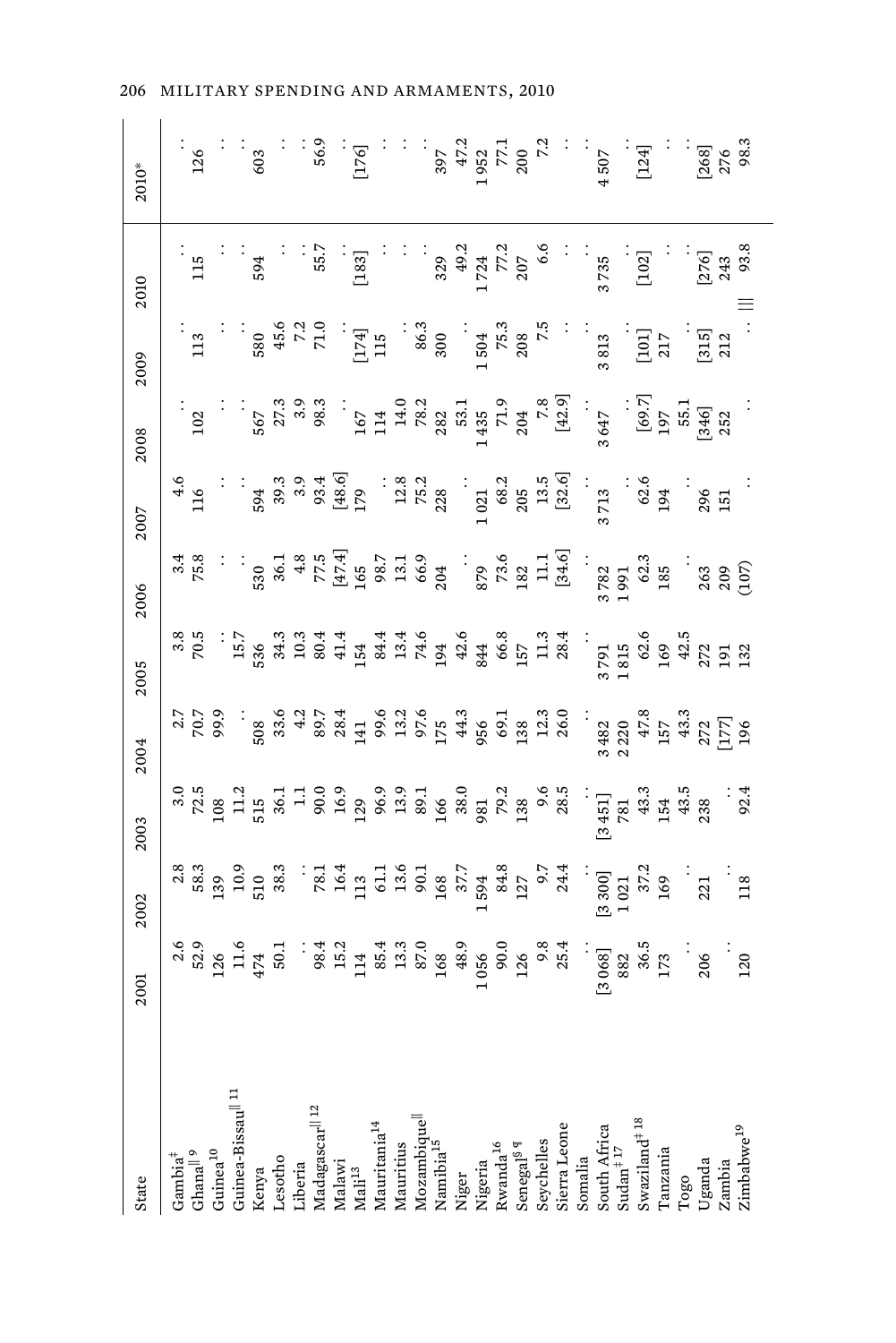| Central America and the<br>Americas                                                                                                                    | Caribbean                                         |                                                             |                                                                                                                                                                                                                                                                                                              |                                                                                                             |                                                                                                                                                                                                                                                                                                  |                                                                                                                              |                                                                                                    |                                                                                                                          |                                                                                                |                                                                                       |                                                            |
|--------------------------------------------------------------------------------------------------------------------------------------------------------|---------------------------------------------------|-------------------------------------------------------------|--------------------------------------------------------------------------------------------------------------------------------------------------------------------------------------------------------------------------------------------------------------------------------------------------------------|-------------------------------------------------------------------------------------------------------------|--------------------------------------------------------------------------------------------------------------------------------------------------------------------------------------------------------------------------------------------------------------------------------------------------|------------------------------------------------------------------------------------------------------------------------------|----------------------------------------------------------------------------------------------------|--------------------------------------------------------------------------------------------------------------------------|------------------------------------------------------------------------------------------------|---------------------------------------------------------------------------------------|------------------------------------------------------------|
| Belize                                                                                                                                                 | 9.4                                               | 9.6                                                         | 10.3                                                                                                                                                                                                                                                                                                         | 11.0                                                                                                        | 12.0                                                                                                                                                                                                                                                                                             | 13.2                                                                                                                         | 14.5                                                                                               | $18.5$                                                                                                                   | 16.9                                                                                           | 14.9                                                                                  | 15.3                                                       |
| Costa Rica $\rm ^{20}$                                                                                                                                 |                                                   |                                                             |                                                                                                                                                                                                                                                                                                              |                                                                                                             |                                                                                                                                                                                                                                                                                                  |                                                                                                                              |                                                                                                    |                                                                                                                          |                                                                                                |                                                                                       |                                                            |
| ${\rm Cuba}^{21}$                                                                                                                                      |                                                   |                                                             |                                                                                                                                                                                                                                                                                                              |                                                                                                             |                                                                                                                                                                                                                                                                                                  |                                                                                                                              |                                                                                                    |                                                                                                                          |                                                                                                |                                                                                       |                                                            |
| Dominican Republic                                                                                                                                     |                                                   |                                                             |                                                                                                                                                                                                                                                                                                              |                                                                                                             |                                                                                                                                                                                                                                                                                                  |                                                                                                                              |                                                                                                    |                                                                                                                          |                                                                                                |                                                                                       |                                                            |
| $\mathop{\rm El}\nolimits$ Salvador $^{22}$                                                                                                            | $\begin{bmatrix} 443 \\ 145 \\ 327 \end{bmatrix}$ |                                                             |                                                                                                                                                                                                                                                                                                              |                                                                                                             |                                                                                                                                                                                                                                                                                                  |                                                                                                                              |                                                                                                    |                                                                                                                          |                                                                                                |                                                                                       |                                                            |
| Guatemala                                                                                                                                              |                                                   | - 143<br>143<br>242                                         |                                                                                                                                                                                                                                                                                                              |                                                                                                             |                                                                                                                                                                                                                                                                                                  |                                                                                                                              |                                                                                                    |                                                                                                                          |                                                                                                |                                                                                       |                                                            |
| Haiti                                                                                                                                                  |                                                   |                                                             |                                                                                                                                                                                                                                                                                                              |                                                                                                             |                                                                                                                                                                                                                                                                                                  |                                                                                                                              |                                                                                                    |                                                                                                                          |                                                                                                |                                                                                       |                                                            |
| $H$ onduras $^{23}$                                                                                                                                    |                                                   |                                                             |                                                                                                                                                                                                                                                                                                              |                                                                                                             |                                                                                                                                                                                                                                                                                                  |                                                                                                                              |                                                                                                    | $\begin{array}{cc} 1 & 64 \\ 327 \\ 321 \\ 157 \\ 157 \\ 157 \\ 212 \\ 4234 \\ 41.2 \\ 41.2 \end{array}$                 | $\begin{array}{c}\n 1 \\  2349 \\  332 \\  138 \\  146 \\  115 \\  4762 \\  4762\n\end{array}$ | $\begin{array}{c} 322 \\ 133 \\ 161 \\ 161 \\ 235 \\ 235 \\ 4859 \\ 4859 \end{array}$ | $334$ $335$ $-170$ $-340$ $-3414$ $-5414$                  |
| Jamaica                                                                                                                                                |                                                   |                                                             |                                                                                                                                                                                                                                                                                                              |                                                                                                             |                                                                                                                                                                                                                                                                                                  |                                                                                                                              |                                                                                                    |                                                                                                                          |                                                                                                |                                                                                       |                                                            |
| Mexico                                                                                                                                                 |                                                   |                                                             |                                                                                                                                                                                                                                                                                                              |                                                                                                             |                                                                                                                                                                                                                                                                                                  |                                                                                                                              |                                                                                                    |                                                                                                                          |                                                                                                |                                                                                       |                                                            |
| Nicaragua <sup>24</sup><br>Panama                                                                                                                      |                                                   | $\begin{bmatrix} 112 \\ 73.5 \\ 8373 \\ 46.6 \end{bmatrix}$ | $\begin{array}{r} 1\ 360 \\[2mm] 130 \\[2mm] 136 \\[2mm] 137 \\[2mm] 231 \\[2mm] 136 \\[2mm] 137 \\[2mm] 137 \\[2mm] 130 \\[2mm] 137 \\[2mm] 130 \\[2mm] 130 \\[2mm] 130 \\[2mm] 130 \\[2mm] 130 \\[2mm] 130 \\[2mm] 130 \\[2mm] 131 \\[2mm] 130 \\[2mm] 131 \\[2mm] 130 \\[2mm] 131 \\[2mm] 130 \\[2mm] 13$ | $\begin{array}{r} 1\\ 407\\ 239\\ 130\\ 140\\ 140\\ 599.6\\ 71.0\\ 71.0\\ 3241\\ 43.0\\ 43.0\\ \end{array}$ | $1\,771$<br>$295$<br>$122$<br>$122$<br>$-68.3$<br>$-8483$<br>$342.5$<br>$-5$<br>$-5$<br>$-5$<br>$-5$<br>$-5$<br>$-5$<br>$-5$<br>$-5$<br>$-5$<br>$-5$<br>$-5$<br>$-5$<br>$-5$<br>$-5$<br>$-5$<br>$-5$<br>$-5$<br>$-5$<br>$-5$<br>$-5$<br>$-5$<br>$-5$<br>$-5$<br>$-5$<br>$-5$<br>$-5$<br>$-5$<br> | $\begin{array}{r} 1\,830 \\ 2\,80 \\ 1\,31 \\ 1\,49 \\ 1\,49 \\ 8\,8.3 \\ 8\,1.2 \\ 8\,3.7 \\ 8\,9 \\ 4\,4.9 \\ \end{array}$ | $\begin{array}{r} 1026 \\ 2026 \\ 285 \\ 131 \\ 147 \\ 137 \\ 309 \\ 427 \\ 44.4 \\ 4 \end{array}$ |                                                                                                                          | $\ddot{=}$                                                                                     | 44.1                                                                                  | 44.4                                                       |
|                                                                                                                                                        |                                                   |                                                             |                                                                                                                                                                                                                                                                                                              |                                                                                                             |                                                                                                                                                                                                                                                                                                  |                                                                                                                              |                                                                                                    |                                                                                                                          |                                                                                                |                                                                                       |                                                            |
| North America                                                                                                                                          |                                                   |                                                             |                                                                                                                                                                                                                                                                                                              |                                                                                                             |                                                                                                                                                                                                                                                                                                  |                                                                                                                              |                                                                                                    |                                                                                                                          |                                                                                                |                                                                                       |                                                            |
| Canada                                                                                                                                                 | 13280<br>378925                                   | 13350<br>425471                                             | 13595<br>484255                                                                                                                                                                                                                                                                                              | 14 110<br>527 799                                                                                           | 14730<br>552966                                                                                                                                                                                                                                                                                  | 15 415<br>561 555                                                                                                            | 16806<br>576294                                                                                    | 18 111<br>618 940                                                                                                        | 19518                                                                                          | $[20164]$<br>687 105                                                                  | $[22788]$<br>698 281                                       |
| United States <sup>25</sup>                                                                                                                            |                                                   |                                                             |                                                                                                                                                                                                                                                                                                              |                                                                                                             |                                                                                                                                                                                                                                                                                                  |                                                                                                                              |                                                                                                    |                                                                                                                          | 668604                                                                                         |                                                                                       |                                                            |
| South America                                                                                                                                          |                                                   |                                                             |                                                                                                                                                                                                                                                                                                              |                                                                                                             |                                                                                                                                                                                                                                                                                                  |                                                                                                                              |                                                                                                    |                                                                                                                          |                                                                                                |                                                                                       |                                                            |
| $\begin{array}{l} {\bf Argentina}\\ {\bf Bolivia}^{26}\\ {\bf Brazil}\\ {\bf Brazil}\\ {\bf Child}^{8~27}\\ \end{array}$                               | 1953                                              |                                                             |                                                                                                                                                                                                                                                                                                              | 1764                                                                                                        | 1853                                                                                                                                                                                                                                                                                             | 1910                                                                                                                         | 2211                                                                                               |                                                                                                                          | 2982                                                                                           | $\left[3\,179\right]$                                                                 | [3 344]                                                    |
|                                                                                                                                                        | 266<br>21679                                      |                                                             |                                                                                                                                                                                                                                                                                                              |                                                                                                             |                                                                                                                                                                                                                                                                                                  | 277<br>20 504                                                                                                                | 307<br>22 114                                                                                      |                                                                                                                          | 347<br>25704                                                                                   | 314                                                                                   | $\begin{array}{c} 322 \\ 33538 \end{array}$                |
|                                                                                                                                                        |                                                   |                                                             |                                                                                                                                                                                                                                                                                                              |                                                                                                             |                                                                                                                                                                                                                                                                                                  |                                                                                                                              |                                                                                                    |                                                                                                                          |                                                                                                | 28096                                                                                 |                                                            |
|                                                                                                                                                        |                                                   |                                                             |                                                                                                                                                                                                                                                                                                              |                                                                                                             |                                                                                                                                                                                                                                                                                                  |                                                                                                                              |                                                                                                    |                                                                                                                          |                                                                                                |                                                                                       |                                                            |
| $\begin{array}{c} \mbox{Colombia}^{28}\\ \mbox{Ecudor} \end{array}$                                                                                    | 3 763<br>5 347<br>589                             | $1664$<br>$264$<br>$21079$<br>$4013$<br>$530$<br>$689$      | $\begin{array}{r} 1\,714 \\ 2\,92 \\ 2\,9 \\ 1\,7\,614 \\ 4\,074 \\ 6\,429 \\ 6\,934 \end{array}$                                                                                                                                                                                                            | $\begin{array}{c} 284 \\ 18 \ 301 \\ 4 \ 723 \\ 6 \ 340 \\ 6 \ 873 \end{array}$                             | $\begin{array}{c} 274 \\ 19\ 802 \\ 5\ 090 \\ 6\ 541 \\ 6\ 146 \end{array}$                                                                                                                                                                                                                      | 5633<br>6909<br>1108                                                                                                         | 5781<br>7430<br>1493                                                                               | $\begin{array}{r} 2\,512 \\ 3\,61 \\ 3\,63 \\ 2\,3\,62 \\ 5\,62 \\ 6\,23 \\ 6\,23 \\ 1\,62 \\ 8 \\ 1\,62 \\ \end{array}$ | 5679<br>8569<br>1915                                                                           | 6198<br>9191<br>2116                                                                  | $\begin{array}{c} 6\ 909 \\ 10\ 717 \\ 2\ 191 \end{array}$ |
|                                                                                                                                                        |                                                   |                                                             |                                                                                                                                                                                                                                                                                                              |                                                                                                             |                                                                                                                                                                                                                                                                                                  |                                                                                                                              |                                                                                                    |                                                                                                                          |                                                                                                |                                                                                       |                                                            |
| Guyana                                                                                                                                                 |                                                   |                                                             |                                                                                                                                                                                                                                                                                                              |                                                                                                             |                                                                                                                                                                                                                                                                                                  |                                                                                                                              |                                                                                                    |                                                                                                                          |                                                                                                |                                                                                       |                                                            |
| $\mathrm{Paraguay}^{\dagger\ 29} \ \mathrm{Peru}^{30}$                                                                                                 | $\begin{array}{c} 102 \\ 1291 \end{array}$        | $98.9$<br>$-206$<br>$348$                                   | $\begin{array}{r} \textbf{88.4} \\ 1 \textbf{222} \\ \textbf{334} \end{array}$                                                                                                                                                                                                                               | $105$<br>$1296$<br>$324$<br>$324$<br>$3374$                                                                 | $93.6$<br>1 434<br>335                                                                                                                                                                                                                                                                           | $\begin{array}{c} 106 \\ 1476 \\ 341 \\ 6014 \end{array}$                                                                    |                                                                                                    | $\begin{array}{c} 119 \\ 1387 \\ \hline \end{array}$                                                                     |                                                                                                |                                                                                       |                                                            |
|                                                                                                                                                        |                                                   |                                                             |                                                                                                                                                                                                                                                                                                              |                                                                                                             |                                                                                                                                                                                                                                                                                                  |                                                                                                                              | 108<br>1416<br>349                                                                                 |                                                                                                                          | $\begin{array}{c} 126 \\ 1\,712 \\ 503 \end{array}$                                            | 146<br>1992<br>491                                                                    | 160<br>2156<br>589                                         |
| Uruguay                                                                                                                                                | $\overline{5}$                                    |                                                             |                                                                                                                                                                                                                                                                                                              |                                                                                                             |                                                                                                                                                                                                                                                                                                  |                                                                                                                              |                                                                                                    |                                                                                                                          |                                                                                                |                                                                                       |                                                            |
| $\ensuremath{\text{Vene}}\xspace\ensuremath{\text{la}}\xspace\ensuremath{\text{ll}}\xspace\ensuremath{\text{all}}\xspace\ensuremath{\text{31}}\xspace$ | 329                                               | 445                                                         | 380                                                                                                                                                                                                                                                                                                          |                                                                                                             | 558                                                                                                                                                                                                                                                                                              |                                                                                                                              | 5020                                                                                               | 562                                                                                                                      | 273                                                                                            | 3106                                                                                  | 328                                                        |
|                                                                                                                                                        |                                                   |                                                             |                                                                                                                                                                                                                                                                                                              |                                                                                                             |                                                                                                                                                                                                                                                                                                  |                                                                                                                              |                                                                                                    |                                                                                                                          |                                                                                                |                                                                                       |                                                            |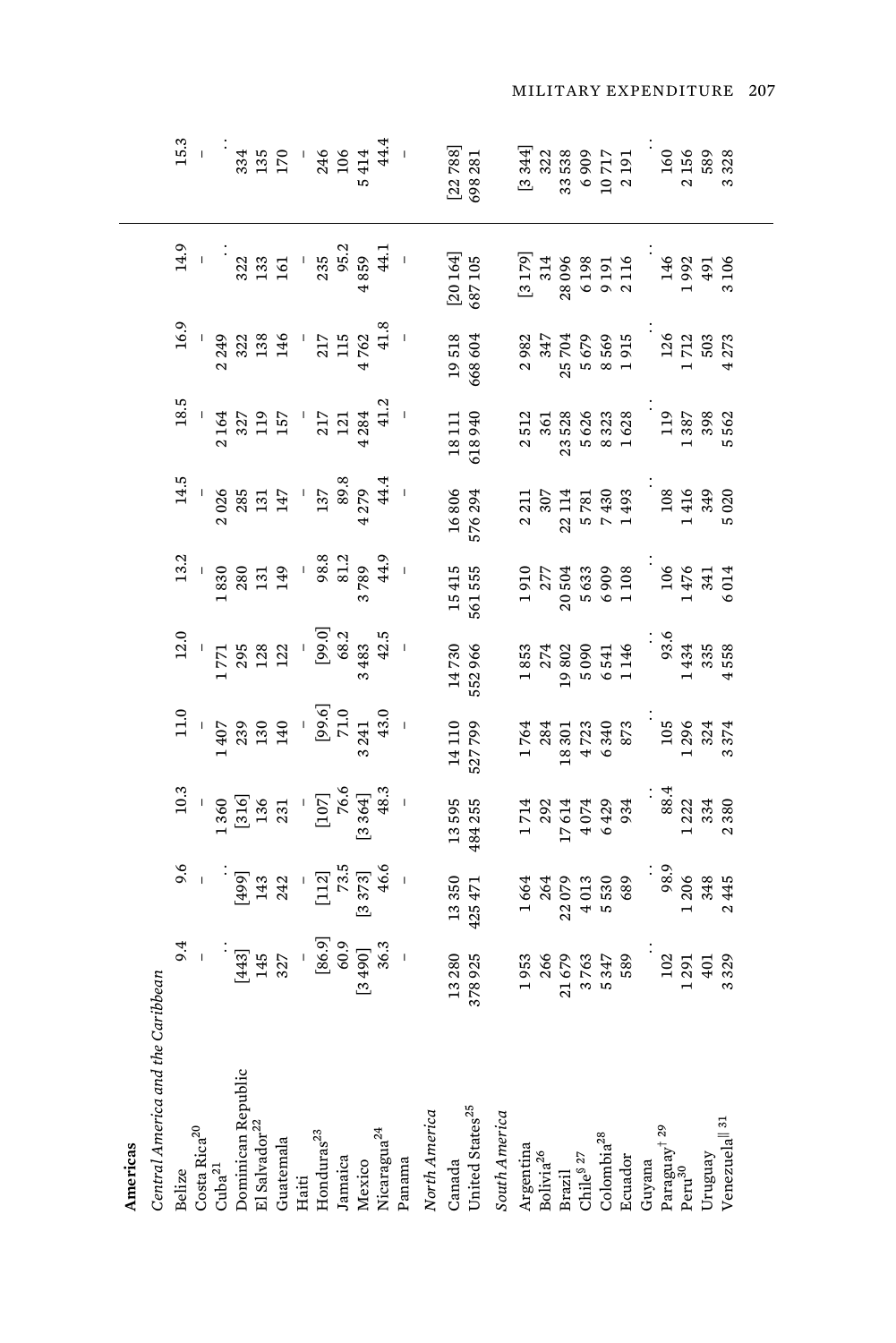| State                                                                                                                                                                                                                                                                                                                                                                                                  | 2001                                                                                                                                                                                                                                                                                                                  | 2002                                                                                                                                                                          | 2003                                                                                                             | 2004                                                                                                | 2005                                                                                                | 2006                                                          | 2007                                                 | 2008                                                | 2009                                                                     | 2010               | 2010*         |
|--------------------------------------------------------------------------------------------------------------------------------------------------------------------------------------------------------------------------------------------------------------------------------------------------------------------------------------------------------------------------------------------------------|-----------------------------------------------------------------------------------------------------------------------------------------------------------------------------------------------------------------------------------------------------------------------------------------------------------------------|-------------------------------------------------------------------------------------------------------------------------------------------------------------------------------|------------------------------------------------------------------------------------------------------------------|-----------------------------------------------------------------------------------------------------|-----------------------------------------------------------------------------------------------------|---------------------------------------------------------------|------------------------------------------------------|-----------------------------------------------------|--------------------------------------------------------------------------|--------------------|---------------|
| Asia and Oceania                                                                                                                                                                                                                                                                                                                                                                                       |                                                                                                                                                                                                                                                                                                                       |                                                                                                                                                                               |                                                                                                                  |                                                                                                     |                                                                                                     |                                                               |                                                      |                                                     |                                                                          |                    |               |
| Central and South Asia                                                                                                                                                                                                                                                                                                                                                                                 |                                                                                                                                                                                                                                                                                                                       |                                                                                                                                                                               |                                                                                                                  |                                                                                                     |                                                                                                     |                                                               |                                                      |                                                     |                                                                          |                    |               |
|                                                                                                                                                                                                                                                                                                                                                                                                        |                                                                                                                                                                                                                                                                                                                       |                                                                                                                                                                               |                                                                                                                  |                                                                                                     |                                                                                                     |                                                               |                                                      | 198                                                 | 250                                                                      |                    |               |
|                                                                                                                                                                                                                                                                                                                                                                                                        |                                                                                                                                                                                                                                                                                                                       |                                                                                                                                                                               |                                                                                                                  |                                                                                                     |                                                                                                     | 154<br>897                                                    |                                                      | 932                                                 | 1024                                                                     | 1137               | 1224          |
|                                                                                                                                                                                                                                                                                                                                                                                                        |                                                                                                                                                                                                                                                                                                                       |                                                                                                                                                                               |                                                                                                                  |                                                                                                     |                                                                                                     |                                                               | 226<br>944<br>28 765<br>1420<br>149                  | 32106                                               | 35819                                                                    | 34816              | 41284         |
| Kazakhstan                                                                                                                                                                                                                                                                                                                                                                                             |                                                                                                                                                                                                                                                                                                                       |                                                                                                                                                                               |                                                                                                                  |                                                                                                     |                                                                                                     |                                                               |                                                      |                                                     |                                                                          | [1 227]            | $[1317]$      |
|                                                                                                                                                                                                                                                                                                                                                                                                        |                                                                                                                                                                                                                                                                                                                       |                                                                                                                                                                               |                                                                                                                  |                                                                                                     |                                                                                                     |                                                               |                                                      |                                                     |                                                                          |                    |               |
|                                                                                                                                                                                                                                                                                                                                                                                                        |                                                                                                                                                                                                                                                                                                                       |                                                                                                                                                                               |                                                                                                                  |                                                                                                     | $\begin{array}{r} 142 \\ 833 \\ 836 \\ 806 \\ 806 \\ 12 \\ 207 \\ 511 \\ 910 \\ 910 \\ \end{array}$ | 28 365<br>944<br>123<br>194<br>5 1051<br>5 1051               | 180                                                  | 1349<br>160<br>188                                  | $\begin{array}{c} 1272 \\ 167 \\ 167 \\ 210 \\ 5039 \\ 1480 \end{array}$ |                    | 247           |
|                                                                                                                                                                                                                                                                                                                                                                                                        |                                                                                                                                                                                                                                                                                                                       |                                                                                                                                                                               |                                                                                                                  |                                                                                                     |                                                                                                     |                                                               |                                                      |                                                     |                                                                          | $\frac{207}{5160}$ | 5646          |
|                                                                                                                                                                                                                                                                                                                                                                                                        |                                                                                                                                                                                                                                                                                                                       |                                                                                                                                                                               |                                                                                                                  | $[156] \atop 822 \atop 822 \atop 832 \atop 840 \atop 101 \atop 112 \atop 137 \atop 4911 \atop 983}$ |                                                                                                     |                                                               | 5 1 8 2 2 3 7                                        | 4888<br>1474                                        |                                                                          | 1280               | 379           |
|                                                                                                                                                                                                                                                                                                                                                                                                        | $\begin{array}{r} 841 \\ 22 \ 557 \\ 432 \\ 71.5 \\ 106 \\ 4 \ 108 \\ 1 \ 186 \\ 1 \ 1 \ 1 \ 81 \\ 1 \ 1 \ 1 \ 81 \\ 1 \ 1 \ 1 \ 81 \\ 1 \ 1 \ 1 \ 1 \ 81 \\ 1 \ 1 \ 1 \ 1 \ 81 \\ 1 \ 1 \ 1 \ 1 \ 1 \ 81 \\ 1 \ 1 \ 1 \ 1 \ 1 \ 81 \\ 1 \ 1 \ 1 \ 1 \ 1 \ 81 \\ 1 \ 1 \ 1 \ 1 \ 1 \ 1 \ 81 \\ 1 \ 1 \ 1 \ 1 \ 1 \ 1$ | $\begin{array}{r} \text{316} \\ \text{316} \\ \text{22-487} \\ \text{473} \\ \text{473} \\ \text{52.9} \\ \text{141} \\ \text{4414} \\ \text{581}] \\ \text{584} \end{array}$ | $[153] \atop 818 \atop 818 \atop 818 \atop 560 \atop 560 \atop 4714 \atop 4714 \atop 4714 \atop 883 \atop 47.2}$ | 55.4                                                                                                |                                                                                                     |                                                               |                                                      |                                                     |                                                                          |                    |               |
|                                                                                                                                                                                                                                                                                                                                                                                                        |                                                                                                                                                                                                                                                                                                                       |                                                                                                                                                                               |                                                                                                                  |                                                                                                     |                                                                                                     |                                                               |                                                      |                                                     |                                                                          |                    |               |
| $\begin{array}{l} \displaystyle{{\rm Kyryzstan}^{34}}\\ \displaystyle{{\rm Nepal}^{\rm q}}\\ \displaystyle{{\rm Palistant}^{\rm 1\,\, 35}}\\ \displaystyle{{\rm Falsistant}^{\rm 1\,\, 35}}\\ \displaystyle{{\rm Srl}\, \rm Lanka}^{\rm 36}\\ \displaystyle{{\rm Tajkistan}}\\ \displaystyle{{\rm Turkmenistan}}\\ \displaystyle{{\rm Turkmenistan}}\\ \displaystyle{Uzbelistan}^{\rm 37} \end{array}$ | 77.2                                                                                                                                                                                                                                                                                                                  | 65.7                                                                                                                                                                          | 70.1                                                                                                             |                                                                                                     |                                                                                                     |                                                               |                                                      |                                                     |                                                                          |                    |               |
| East Asia                                                                                                                                                                                                                                                                                                                                                                                              |                                                                                                                                                                                                                                                                                                                       |                                                                                                                                                                               |                                                                                                                  |                                                                                                     |                                                                                                     |                                                               |                                                      |                                                     |                                                                          |                    |               |
|                                                                                                                                                                                                                                                                                                                                                                                                        |                                                                                                                                                                                                                                                                                                                       |                                                                                                                                                                               |                                                                                                                  |                                                                                                     |                                                                                                     |                                                               |                                                      |                                                     |                                                                          | [114300]           | [119400]      |
| $\frac{C \text{hina}^{38}}{\text{Japan}^{\dagger\;39}}$                                                                                                                                                                                                                                                                                                                                                | $[39 500]$<br>$52 314$                                                                                                                                                                                                                                                                                                | $[45\ 900] \\ 52\ 844$                                                                                                                                                        | $[49800]$<br>52 954                                                                                              | $[55\,200]$<br>$52\,470$                                                                            | $\begin{array}{c} [62\,100] \\ 52\,270 \end{array}$                                                 | $[72900]$<br>51 616                                           | $[84 100]$<br>50 905                                 | $[92\,700]$<br>50 221                               | $\begin{bmatrix} 110100 \\ 51008 \end{bmatrix}$                          | 51420              | 54527         |
|                                                                                                                                                                                                                                                                                                                                                                                                        |                                                                                                                                                                                                                                                                                                                       |                                                                                                                                                                               |                                                                                                                  |                                                                                                     |                                                                                                     |                                                               |                                                      |                                                     |                                                                          |                    |               |
|                                                                                                                                                                                                                                                                                                                                                                                                        | $[16\ 711]$<br>34.8                                                                                                                                                                                                                                                                                                   |                                                                                                                                                                               | $\begin{bmatrix} 17 & 755 \\ 36.1 \end{bmatrix}$                                                                 |                                                                                                     |                                                                                                     |                                                               | $21\,717$<br>61.2                                    | 23138                                               | 24372<br>37.6                                                            | 24270              |               |
|                                                                                                                                                                                                                                                                                                                                                                                                        |                                                                                                                                                                                                                                                                                                                       |                                                                                                                                                                               |                                                                                                                  |                                                                                                     |                                                                                                     |                                                               |                                                      |                                                     |                                                                          | 47.4               | 27591<br>54.9 |
| Korea, North <sup>40</sup><br>Korea, South <sup>41</sup><br>Mongolia<br>Taiwan                                                                                                                                                                                                                                                                                                                         | 8146                                                                                                                                                                                                                                                                                                                  | $\begin{array}{c} [17\,171] \\ 38.1 \\ 7\,424 \end{array}$                                                                                                                    | 7864                                                                                                             | $\begin{array}{c} [18\,535] \\ 39.3 \\ 8\,230 \end{array}$                                          | $\begin{array}{c} 20\,047 \\ 38.0 \\ 7\,870 \end{array}$                                            | $\begin{array}{c} 20\,778 \\ 46.6 \\ 7\,419 \end{array}$      | 7946                                                 | $49.2$<br>8470                                      | 9008                                                                     | 535<br>$^{\circ}$  | 9078          |
| Oceania                                                                                                                                                                                                                                                                                                                                                                                                |                                                                                                                                                                                                                                                                                                                       |                                                                                                                                                                               |                                                                                                                  |                                                                                                     |                                                                                                     |                                                               |                                                      |                                                     |                                                                          |                    |               |
|                                                                                                                                                                                                                                                                                                                                                                                                        | 13301                                                                                                                                                                                                                                                                                                                 |                                                                                                                                                                               | 14 123                                                                                                           |                                                                                                     |                                                                                                     |                                                               | 17023                                                | 17643                                               | 18963                                                                    | 19799              | 23972         |
| Australia<br>Fiji <sup>† 42</sup>                                                                                                                                                                                                                                                                                                                                                                      |                                                                                                                                                                                                                                                                                                                       |                                                                                                                                                                               |                                                                                                                  |                                                                                                     |                                                                                                     |                                                               |                                                      |                                                     | 50.2                                                                     |                    |               |
| New Zealand                                                                                                                                                                                                                                                                                                                                                                                            |                                                                                                                                                                                                                                                                                                                       |                                                                                                                                                                               | $\begin{array}{r} 45.6 \\ 1.086 \\ 31.8 \end{array}$                                                             |                                                                                                     |                                                                                                     |                                                               | $\begin{array}{r} 69.4 \\ 1.227 \\ 48.2 \end{array}$ | $\begin{array}{r} 45.2 \\ 1263 \\ 38.9 \end{array}$ | 1339                                                                     | 1358               | 1605          |
| Papua New Guinea <sup>43</sup>                                                                                                                                                                                                                                                                                                                                                                         | $\begin{array}{r} 50.6 \\ 1104 \\ 50.6 \end{array}$                                                                                                                                                                                                                                                                   | $\begin{array}{c} 13\,870 \\ 45.4 \\ 1\,062 \\ 35.1 \end{array}$                                                                                                              |                                                                                                                  | $14\,705$<br>50.9<br>1 102<br>35.6                                                                  | $\begin{array}{r} 15\,222\\ 44.7\\ 1\,14\\ 41.8 \end{array}$                                        | $\begin{array}{c} 16\,038\\ 56.0\\ 1\,172\\ 40.6 \end{array}$ |                                                      |                                                     | 39.4                                                                     | 39.1               | 42.5          |
| South East Asia                                                                                                                                                                                                                                                                                                                                                                                        |                                                                                                                                                                                                                                                                                                                       |                                                                                                                                                                               |                                                                                                                  |                                                                                                     |                                                                                                     |                                                               |                                                      |                                                     |                                                                          |                    |               |
| Brunei Darussalam <sup>44</sup>                                                                                                                                                                                                                                                                                                                                                                        |                                                                                                                                                                                                                                                                                                                       |                                                                                                                                                                               |                                                                                                                  |                                                                                                     |                                                                                                     |                                                               |                                                      |                                                     |                                                                          | $[327]$            | [355]         |
| Cambodia                                                                                                                                                                                                                                                                                                                                                                                               | 280<br>111                                                                                                                                                                                                                                                                                                            | 297<br>101                                                                                                                                                                    | 3102                                                                                                             | 245<br>99.1                                                                                         | 297<br>99.1                                                                                         | 334<br>106                                                    | 345<br>[116]                                         | $[336]$<br>$[123]$                                  | $\begin{bmatrix} 331 \\ 191 \end{bmatrix}$                               |                    |               |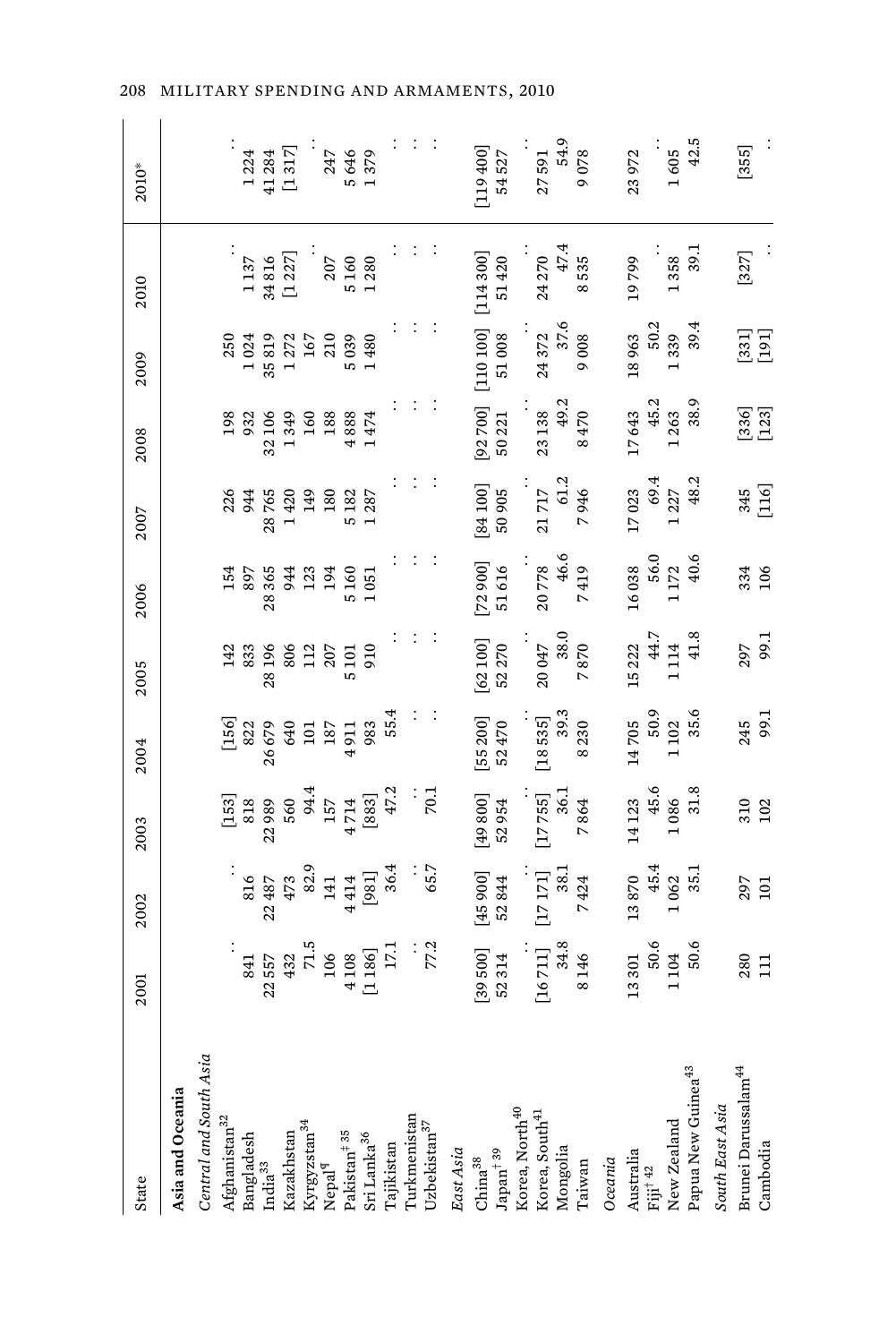| ndonesia                                                                                                                                               |                                                                                                                                                                                                               |                                                                                                                                                                                                                                                                                                                                           |                                                                                                                                                                                                                                                                                                     |                                                                                                                     |                                                                            |                                                                                                                                                                                                                                                                                                                                    |                                                                                                        |                                                                                                              |                                                                                                                                             | [6006]                                                          | $\left[7\,208\right]$                                                                                                           |
|--------------------------------------------------------------------------------------------------------------------------------------------------------|---------------------------------------------------------------------------------------------------------------------------------------------------------------------------------------------------------------|-------------------------------------------------------------------------------------------------------------------------------------------------------------------------------------------------------------------------------------------------------------------------------------------------------------------------------------------|-----------------------------------------------------------------------------------------------------------------------------------------------------------------------------------------------------------------------------------------------------------------------------------------------------|---------------------------------------------------------------------------------------------------------------------|----------------------------------------------------------------------------|------------------------------------------------------------------------------------------------------------------------------------------------------------------------------------------------------------------------------------------------------------------------------------------------------------------------------------|--------------------------------------------------------------------------------------------------------|--------------------------------------------------------------------------------------------------------------|---------------------------------------------------------------------------------------------------------------------------------------------|-----------------------------------------------------------------|---------------------------------------------------------------------------------------------------------------------------------|
|                                                                                                                                                        | $\begin{array}{c} 2\ 025 \\ (23.9) \\ 2\ 513 \\ 1\ 130 \\ 5\ 995 \\ 2\ 747 \end{array}.$                                                                                                                      |                                                                                                                                                                                                                                                                                                                                           | $\begin{array}{c} 4\ 291 \\ (19.2) \\ 3\ 640 \\ 1\ 310 \\ 6\ 382 \\ 2\ 802 \\ 2\ 802 \\ 1\ 369 \\ \end{array}.$                                                                                                                                                                                     | $\begin{array}{c} 4\,412\\ (18.2)\\ 3\,513\\ 1\,220\\ 6\,503\\ 2\,3\\ 4\,2\\ 4\,2\\ 1\,402\\ 1\,402\\ \end{array}.$ | $[4\;313] \\ (17.6) \\ 3\;758 \\ 1\;231 \\ 6\;908 \\ 10.4 \\ 10.4 \\ 1462$ | $[4\ 380] \atop (17.8) \atop (3\ 678) \atop (17.8) \atop (3\ 678) \atop (4\ 664) \atop (5\ 64) \atop (6\ 664) \atop (7.7) \atop (7.7) \atop (7.7) \atop (7.7) \atop (7.7) \atop (7.7) \atop (7.7) \atop (7.7) \atop (7.7) \atop (7.7) \atop (7.7) \atop (7.7) \atop (7.7) \atop (7.7) \atop (7.7) \atop (7.7) \atop (7.7) \atop ($ | $\begin{bmatrix} 5\ 271] \\ (17.7) \\ 4\ 107 \\ 1\ 472 \\ 7\ 236 \\ 3\ 498 \\ 26.1 \end{bmatrix}.$     | $\begin{bmatrix} 4\ 903 \\ (17.6) \\ 4\ 199 \\ 1\ 342 \\ 7\ 293 \\ 4\ 115 \\ 2\ 38 \\ 2\ 186 \end{bmatrix}.$ | $\begin{bmatrix} 4\ 702 \\ (18.4) \\ 3\ 881 \\ 3\ 881 \\ 1\ 321 \\ 7\ 743 \\ 4\ 907 \\ 38.0 \\ 4\ 907 \\ 3\ 8.0 \\ 2\ 401 \\ \end{bmatrix}$ |                                                                 |                                                                                                                                 |
| Laos<br>Malaysia                                                                                                                                       |                                                                                                                                                                                                               |                                                                                                                                                                                                                                                                                                                                           |                                                                                                                                                                                                                                                                                                     |                                                                                                                     |                                                                            |                                                                                                                                                                                                                                                                                                                                    |                                                                                                        |                                                                                                              |                                                                                                                                             | 3259                                                            | 3626                                                                                                                            |
| Myanmar <sup>45</sup><br>Philippines<br>Singapore<br>Thailand                                                                                          |                                                                                                                                                                                                               |                                                                                                                                                                                                                                                                                                                                           |                                                                                                                                                                                                                                                                                                     |                                                                                                                     |                                                                            |                                                                                                                                                                                                                                                                                                                                    |                                                                                                        |                                                                                                              |                                                                                                                                             |                                                                 |                                                                                                                                 |
|                                                                                                                                                        |                                                                                                                                                                                                               |                                                                                                                                                                                                                                                                                                                                           |                                                                                                                                                                                                                                                                                                     |                                                                                                                     |                                                                            |                                                                                                                                                                                                                                                                                                                                    |                                                                                                        |                                                                                                              |                                                                                                                                             |                                                                 |                                                                                                                                 |
|                                                                                                                                                        |                                                                                                                                                                                                               |                                                                                                                                                                                                                                                                                                                                           |                                                                                                                                                                                                                                                                                                     |                                                                                                                     |                                                                            |                                                                                                                                                                                                                                                                                                                                    |                                                                                                        |                                                                                                              |                                                                                                                                             |                                                                 |                                                                                                                                 |
|                                                                                                                                                        |                                                                                                                                                                                                               |                                                                                                                                                                                                                                                                                                                                           |                                                                                                                                                                                                                                                                                                     |                                                                                                                     |                                                                            |                                                                                                                                                                                                                                                                                                                                    |                                                                                                        |                                                                                                              |                                                                                                                                             |                                                                 |                                                                                                                                 |
| l'imor-Leste <sup>46</sup>                                                                                                                             |                                                                                                                                                                                                               |                                                                                                                                                                                                                                                                                                                                           |                                                                                                                                                                                                                                                                                                     |                                                                                                                     |                                                                            |                                                                                                                                                                                                                                                                                                                                    |                                                                                                        |                                                                                                              |                                                                                                                                             |                                                                 | $1626$<br>$16399$<br>$4846$<br>$19.5$<br>$2385$                                                                                 |
| Viet Nam                                                                                                                                               | ini<br>L                                                                                                                                                                                                      |                                                                                                                                                                                                                                                                                                                                           |                                                                                                                                                                                                                                                                                                     |                                                                                                                     |                                                                            |                                                                                                                                                                                                                                                                                                                                    |                                                                                                        |                                                                                                              |                                                                                                                                             |                                                                 |                                                                                                                                 |
| Europe                                                                                                                                                 |                                                                                                                                                                                                               |                                                                                                                                                                                                                                                                                                                                           |                                                                                                                                                                                                                                                                                                     |                                                                                                                     |                                                                            |                                                                                                                                                                                                                                                                                                                                    |                                                                                                        |                                                                                                              |                                                                                                                                             |                                                                 |                                                                                                                                 |
| Eastern Europe                                                                                                                                         |                                                                                                                                                                                                               |                                                                                                                                                                                                                                                                                                                                           |                                                                                                                                                                                                                                                                                                     |                                                                                                                     |                                                                            |                                                                                                                                                                                                                                                                                                                                    |                                                                                                        |                                                                                                              |                                                                                                                                             |                                                                 |                                                                                                                                 |
| Armenia $^\dagger$ 47                                                                                                                                  |                                                                                                                                                                                                               |                                                                                                                                                                                                                                                                                                                                           |                                                                                                                                                                                                                                                                                                     |                                                                                                                     |                                                                            |                                                                                                                                                                                                                                                                                                                                    |                                                                                                        |                                                                                                              |                                                                                                                                             |                                                                 |                                                                                                                                 |
|                                                                                                                                                        |                                                                                                                                                                                                               | $\begin{array}{c} 138\\[13.3]\\ 330\\ 71.5\\ 17.1\\ 1871\\ 1871\\ \end{array}$                                                                                                                                                                                                                                                            | $\begin{bmatrix} 159 \\ [391] \\ 334 \\ 83.7 \\ 18.6 \\ 18.6 \\ 18.6 \\ 2162 \end{bmatrix}$                                                                                                                                                                                                         | $\begin{array}{r} 175 \\ [474] \\ 404 \\ 117 \\ 16.6 \\ 16.6 \\ 2334 \\ \end{array}$                                | 215<br>554<br>526<br>310<br>198669]<br>2826                                | $\begin{array}{r} 254 \\ 1 \ 138 \\ 683 \\ 527 \\ 24.6 \\ 142 \ 317 \end{array}$                                                                                                                                                                                                                                                   | $\begin{array}{r} 297 \\ 1\,237 \\ 7\,45 \\ 1\,043 \\ 28.0 \\ 28.0 \\ 3\,853 \\ 3\,853 \\ \end{array}$ | 345<br>1666<br>764<br>19937]<br>3770<br>3770                                                                 |                                                                                                                                             |                                                                 |                                                                                                                                 |
|                                                                                                                                                        |                                                                                                                                                                                                               |                                                                                                                                                                                                                                                                                                                                           |                                                                                                                                                                                                                                                                                                     |                                                                                                                     |                                                                            |                                                                                                                                                                                                                                                                                                                                    |                                                                                                        |                                                                                                              |                                                                                                                                             |                                                                 |                                                                                                                                 |
|                                                                                                                                                        |                                                                                                                                                                                                               |                                                                                                                                                                                                                                                                                                                                           |                                                                                                                                                                                                                                                                                                     |                                                                                                                     |                                                                            |                                                                                                                                                                                                                                                                                                                                    |                                                                                                        |                                                                                                              |                                                                                                                                             |                                                                 |                                                                                                                                 |
|                                                                                                                                                        |                                                                                                                                                                                                               |                                                                                                                                                                                                                                                                                                                                           |                                                                                                                                                                                                                                                                                                     |                                                                                                                     |                                                                            |                                                                                                                                                                                                                                                                                                                                    |                                                                                                        |                                                                                                              |                                                                                                                                             |                                                                 |                                                                                                                                 |
| Azerbaijan  <br>Belarus<br>Georgia <sup>† 48</sup><br>Moldova <sup>† q 49</sup><br>Musia <sup>50</sup><br>Russia <sup>50</sup><br>Ukraine <sup>8</sup> |                                                                                                                                                                                                               |                                                                                                                                                                                                                                                                                                                                           |                                                                                                                                                                                                                                                                                                     |                                                                                                                     |                                                                            |                                                                                                                                                                                                                                                                                                                                    |                                                                                                        |                                                                                                              |                                                                                                                                             |                                                                 | $[\begin{matrix} [42\,2]\\ 1\,50\,2\\ 73\,0\\ 45\,4\\ 1\,8\,3\\ 1\,8\,3\\ 1\,8\,3\\ [5\,8\,6\,6\,8]\\ 5\,7\,1\,1] \end{matrix}$ |
|                                                                                                                                                        | $[291] \centering \begin{tabular}{c} 140 \\ [291] \\ 318 \\ [50.0] \\ [50.0] \\ 14.6 \\ [28\,83] \\ 1760 \\ \end{tabular}$                                                                                    |                                                                                                                                                                                                                                                                                                                                           |                                                                                                                                                                                                                                                                                                     |                                                                                                                     |                                                                            |                                                                                                                                                                                                                                                                                                                                    |                                                                                                        |                                                                                                              | 359<br>1473<br>676<br>604<br>604<br>63330<br>5347]                                                                                          | $[404] \\ 1\,421 \\ 726 \\ 452 \\ 19.0 \\ [52.366] \\ [3\,442]$ |                                                                                                                                 |
| Western and Central Europe                                                                                                                             |                                                                                                                                                                                                               |                                                                                                                                                                                                                                                                                                                                           |                                                                                                                                                                                                                                                                                                     |                                                                                                                     |                                                                            |                                                                                                                                                                                                                                                                                                                                    |                                                                                                        |                                                                                                              |                                                                                                                                             |                                                                 |                                                                                                                                 |
| Albania <sup>§ ¶ 51</sup><br>Austria                                                                                                                   |                                                                                                                                                                                                               |                                                                                                                                                                                                                                                                                                                                           |                                                                                                                                                                                                                                                                                                     |                                                                                                                     |                                                                            |                                                                                                                                                                                                                                                                                                                                    |                                                                                                        |                                                                                                              |                                                                                                                                             | 201                                                             | 190                                                                                                                             |
|                                                                                                                                                        | $[3\,216] \atop [3\,257]{{\rm i}\atop {5\,527}}\atop {[1\,022]{{\rm i}\atop {\rm i}\,059]{{\rm n}}}}\atop {[1\,030]{{\rm i}\atop {\rm i}\,059]{{\rm s}}}{{\rm s}\atop {\rm s}\,576}}\atop {2\,8556}\\ 2\,576$ | $\begin{array}{r} 101 \\ 3160 \\ 5359 \\ 5353 \\ 6311 \\ -10357 \\ -10353 \\ -10353 \\ -10353 \\ -10353 \\ -10353 \\ -10353 \\ -10353 \\ -2035 \\ -2035 \\ -2035 \\ -2035 \\ -2035 \\ -2035 \\ -2035 \\ -2035 \\ -2035 \\ -2035 \\ -2035 \\ -2035 \\ -2035 \\ -2035 \\ -2035 \\ -2035 \\ -2035 \\ -2035 \\ -2035 \\ -2035 \\ -2035 \\ -2$ | $\begin{array}{r} 114 \\ 3.291 \\ 5.417 \\ 2.98 \\ 5.417 \\ 1.051 \\ 1.094 \\ 1.010 \\ 1.010 \\ 1.010 \\ 1.010 \\ 1.010 \\ 1.010 \\ 1.010 \\ 1.010 \\ 1.010 \\ 1.010 \\ 1.010 \\ 1.010 \\ 1.010 \\ 1.010 \\ 1.010 \\ 1.010 \\ 1.010 \\ 1.010 \\ 1.010 \\ 1.010 \\ 1.010 \\ 1.010 \\ 1.010 \\ 1.010$ | 22222223<br>222222322323<br>222222323<br>222223234                                                                  |                                                                            | 158<br>3098 1543<br>300715434212<br>3008 424212<br>3008 425<br>42500<br>42500<br>3380                                                                                                                                                                                                                                              | 1968<br>868721210208034488<br>868721210208082488<br>878220824888184                                    |                                                                                                              |                                                                                                                                             |                                                                 |                                                                                                                                 |
| Belgium                                                                                                                                                |                                                                                                                                                                                                               |                                                                                                                                                                                                                                                                                                                                           |                                                                                                                                                                                                                                                                                                     |                                                                                                                     |                                                                            |                                                                                                                                                                                                                                                                                                                                    |                                                                                                        |                                                                                                              |                                                                                                                                             |                                                                 |                                                                                                                                 |
| Bosnia-Herzegovina <sup>† ¶ 52</sup><br>Bulgaria <sup>†53</sup><br>Croatia <sup>54</sup>                                                               |                                                                                                                                                                                                               |                                                                                                                                                                                                                                                                                                                                           |                                                                                                                                                                                                                                                                                                     |                                                                                                                     |                                                                            |                                                                                                                                                                                                                                                                                                                                    |                                                                                                        |                                                                                                              |                                                                                                                                             |                                                                 |                                                                                                                                 |
|                                                                                                                                                        |                                                                                                                                                                                                               |                                                                                                                                                                                                                                                                                                                                           |                                                                                                                                                                                                                                                                                                     |                                                                                                                     |                                                                            |                                                                                                                                                                                                                                                                                                                                    |                                                                                                        |                                                                                                              |                                                                                                                                             |                                                                 |                                                                                                                                 |
|                                                                                                                                                        |                                                                                                                                                                                                               |                                                                                                                                                                                                                                                                                                                                           |                                                                                                                                                                                                                                                                                                     |                                                                                                                     |                                                                            |                                                                                                                                                                                                                                                                                                                                    |                                                                                                        |                                                                                                              |                                                                                                                                             |                                                                 |                                                                                                                                 |
| $\mbox{Cyprus}^\dagger$ ll                                                                                                                             |                                                                                                                                                                                                               |                                                                                                                                                                                                                                                                                                                                           |                                                                                                                                                                                                                                                                                                     |                                                                                                                     |                                                                            |                                                                                                                                                                                                                                                                                                                                    |                                                                                                        |                                                                                                              |                                                                                                                                             | $3446\n5332\n6333\n7360\n830\n1533\n1533\n1533\n1533$           | 3343<br>5 244<br>5 25 36 36 36 36<br>1 472<br>1 472                                                                             |
| Czech Republic <sup>55</sup>                                                                                                                           |                                                                                                                                                                                                               |                                                                                                                                                                                                                                                                                                                                           |                                                                                                                                                                                                                                                                                                     |                                                                                                                     |                                                                            |                                                                                                                                                                                                                                                                                                                                    |                                                                                                        |                                                                                                              |                                                                                                                                             |                                                                 |                                                                                                                                 |
| Denmark                                                                                                                                                |                                                                                                                                                                                                               |                                                                                                                                                                                                                                                                                                                                           |                                                                                                                                                                                                                                                                                                     |                                                                                                                     |                                                                            |                                                                                                                                                                                                                                                                                                                                    |                                                                                                        |                                                                                                              |                                                                                                                                             |                                                                 |                                                                                                                                 |
| Estonia <sup>56</sup>                                                                                                                                  |                                                                                                                                                                                                               |                                                                                                                                                                                                                                                                                                                                           |                                                                                                                                                                                                                                                                                                     |                                                                                                                     |                                                                            |                                                                                                                                                                                                                                                                                                                                    |                                                                                                        |                                                                                                              |                                                                                                                                             | 3718<br>3718                                                    | 330<br>588                                                                                                                      |
| Finland                                                                                                                                                |                                                                                                                                                                                                               |                                                                                                                                                                                                                                                                                                                                           |                                                                                                                                                                                                                                                                                                     |                                                                                                                     |                                                                            |                                                                                                                                                                                                                                                                                                                                    |                                                                                                        |                                                                                                              |                                                                                                                                             |                                                                 |                                                                                                                                 |
|                                                                                                                                                        |                                                                                                                                                                                                               |                                                                                                                                                                                                                                                                                                                                           |                                                                                                                                                                                                                                                                                                     |                                                                                                                     |                                                                            |                                                                                                                                                                                                                                                                                                                                    |                                                                                                        |                                                                                                              |                                                                                                                                             |                                                                 |                                                                                                                                 |

MILITARY EXPENDITURE 209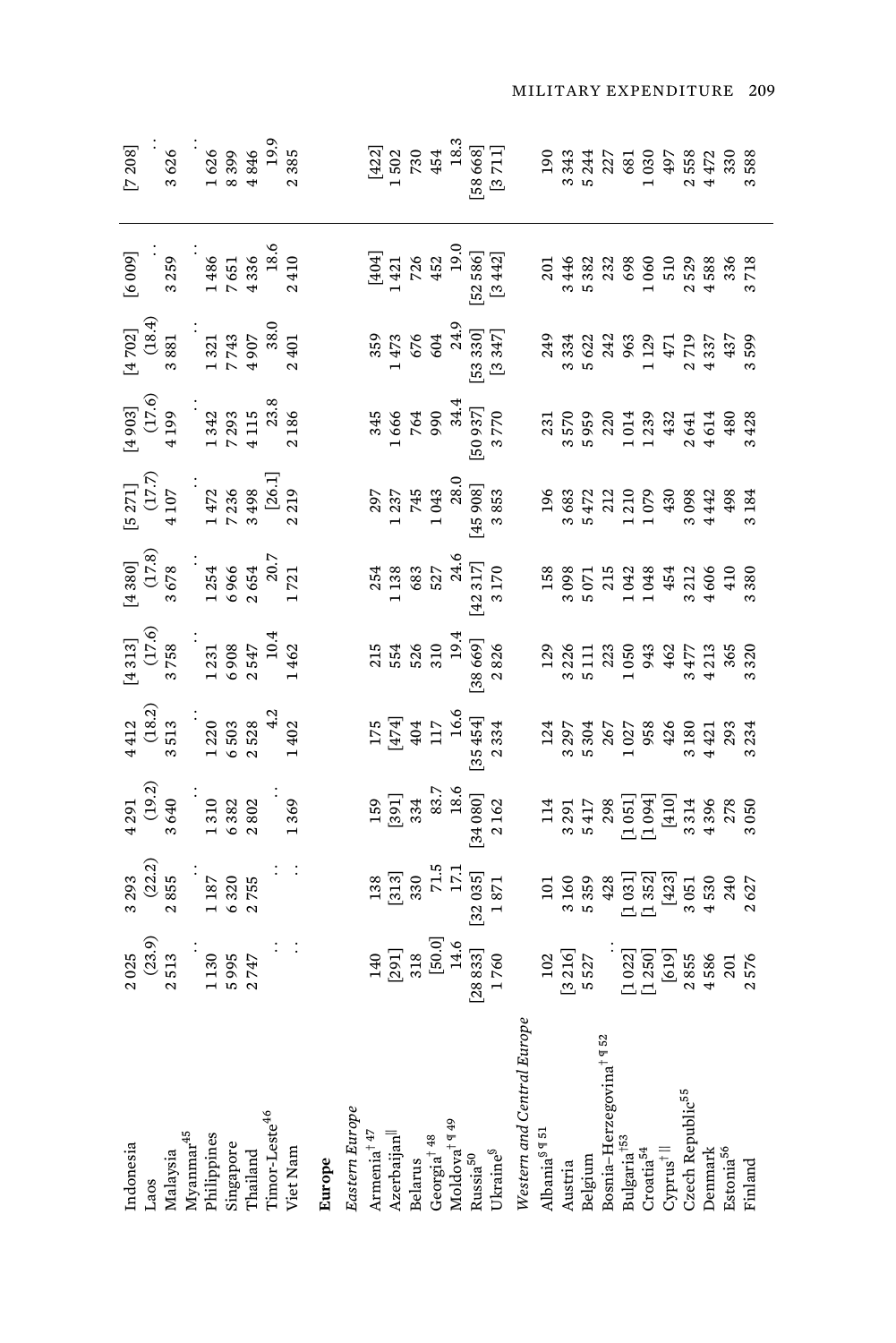| State                                                                         | 2001                                                                                         | 2002                                                             | 2003                                                                                                                                                                                                                                                                                                                   | 2004                                                                                                                        | 2005                                                                                                                                                                                                                                                                                                                                    | 2006                                                                                                                                                                                                                                                                                    | 2007                                                                                                                                                                                                                                                                                                   | 2008                        | 2009                                                                                                                                                                                                                                                                                                                              | 2010                                                                                                                                                                                                                                                                                                                                | 2010*                         |
|-------------------------------------------------------------------------------|----------------------------------------------------------------------------------------------|------------------------------------------------------------------|------------------------------------------------------------------------------------------------------------------------------------------------------------------------------------------------------------------------------------------------------------------------------------------------------------------------|-----------------------------------------------------------------------------------------------------------------------------|-----------------------------------------------------------------------------------------------------------------------------------------------------------------------------------------------------------------------------------------------------------------------------------------------------------------------------------------|-----------------------------------------------------------------------------------------------------------------------------------------------------------------------------------------------------------------------------------------------------------------------------------------|--------------------------------------------------------------------------------------------------------------------------------------------------------------------------------------------------------------------------------------------------------------------------------------------------------|-----------------------------|-----------------------------------------------------------------------------------------------------------------------------------------------------------------------------------------------------------------------------------------------------------------------------------------------------------------------------------|-------------------------------------------------------------------------------------------------------------------------------------------------------------------------------------------------------------------------------------------------------------------------------------------------------------------------------------|-------------------------------|
| $\rm France^{57}$                                                             | 59308                                                                                        | 60525                                                            | 62364                                                                                                                                                                                                                                                                                                                  | 64076                                                                                                                       | 62724                                                                                                                                                                                                                                                                                                                                   | 63059                                                                                                                                                                                                                                                                                   | 63272                                                                                                                                                                                                                                                                                                  |                             |                                                                                                                                                                                                                                                                                                                                   | 61285                                                                                                                                                                                                                                                                                                                               | 59322                         |
| Germany                                                                       | 48170                                                                                        | 48306                                                            | 47646                                                                                                                                                                                                                                                                                                                  | 46183                                                                                                                       | 45460                                                                                                                                                                                                                                                                                                                                   | 44411                                                                                                                                                                                                                                                                                   | 44454                                                                                                                                                                                                                                                                                                  |                             |                                                                                                                                                                                                                                                                                                                                   | [46 848]                                                                                                                                                                                                                                                                                                                            | [45 152]                      |
| Greece                                                                        | $[8\ 794]$<br>2032                                                                           |                                                                  | 7390                                                                                                                                                                                                                                                                                                                   | 8 125<br>1 9 7 1                                                                                                            | 8786<br>1951                                                                                                                                                                                                                                                                                                                            | 9 135<br>1 749                                                                                                                                                                                                                                                                          | 9 128<br>1 782                                                                                                                                                                                                                                                                                         | $62642\n45730\n10148\n1656$ | 66869<br>47453<br>10572                                                                                                                                                                                                                                                                                                           | $[9369]$                                                                                                                                                                                                                                                                                                                            | [9354]                        |
|                                                                               |                                                                                              | 8626<br>1981                                                     | 2129                                                                                                                                                                                                                                                                                                                   |                                                                                                                             |                                                                                                                                                                                                                                                                                                                                         |                                                                                                                                                                                                                                                                                         |                                                                                                                                                                                                                                                                                                        |                             | 1476                                                                                                                                                                                                                                                                                                                              | $[1323]$                                                                                                                                                                                                                                                                                                                            | [1350]                        |
| $\begin{array}{lcl} \textrm{Hungary} \\ \textrm{Iceland}^\dagger \end{array}$ |                                                                                              |                                                                  |                                                                                                                                                                                                                                                                                                                        |                                                                                                                             |                                                                                                                                                                                                                                                                                                                                         |                                                                                                                                                                                                                                                                                         |                                                                                                                                                                                                                                                                                                        |                             | $\ddot{\circ}$                                                                                                                                                                                                                                                                                                                    |                                                                                                                                                                                                                                                                                                                                     |                               |
|                                                                               |                                                                                              | 1405                                                             |                                                                                                                                                                                                                                                                                                                        |                                                                                                                             |                                                                                                                                                                                                                                                                                                                                         |                                                                                                                                                                                                                                                                                         |                                                                                                                                                                                                                                                                                                        |                             |                                                                                                                                                                                                                                                                                                                                   | 1354                                                                                                                                                                                                                                                                                                                                | 1279                          |
|                                                                               |                                                                                              |                                                                  |                                                                                                                                                                                                                                                                                                                        |                                                                                                                             |                                                                                                                                                                                                                                                                                                                                         |                                                                                                                                                                                                                                                                                         |                                                                                                                                                                                                                                                                                                        |                             |                                                                                                                                                                                                                                                                                                                                   | [38198]                                                                                                                                                                                                                                                                                                                             |                               |
|                                                                               |                                                                                              |                                                                  |                                                                                                                                                                                                                                                                                                                        |                                                                                                                             |                                                                                                                                                                                                                                                                                                                                         |                                                                                                                                                                                                                                                                                         |                                                                                                                                                                                                                                                                                                        |                             |                                                                                                                                                                                                                                                                                                                                   |                                                                                                                                                                                                                                                                                                                                     | $[36972]$<br>$253$            |
| Ireland<br>Italy <sup>58</sup><br>Latvia<br>Lithuania                         | $\begin{array}{l} 1\,464\\ 40\,553\\ 180\\ 453\\ 453\\ 496\\ 418\\ 413\\ 47.9\\ \end{array}$ | $41\,661$<br>$294$<br>$465$<br>$465$<br>$264$<br>$181$<br>$47.3$ | $\begin{array}{l} 1\,347\\ 41\,999\\ 339\\ 514\\ 279\\ 165\\ 140\\ 168\\ 8.8 \end{array}$                                                                                                                                                                                                                              | $\begin{array}{r} 1\,368 \\ 42\,137 \\ 366 \\ \hline \begin{bmatrix} 49\,2 \\ 293 \\ 173 \\ 51.6 \end{bmatrix} \end{array}$ | $\begin{array}{r} 1386 \\ 1389 \\ 40539 \\ 426 \\ 532] \\ 537 \\ 297 \\ 162 \\ 65.0 \end{array}$                                                                                                                                                                                                                                        | $\begin{array}{r} -1374 \\ 1374 \\ 39226 \\ 536 \\ 579 \\ 291 \\ 154 \end{array}$                                                                                                                                                                                                       | $\begin{bmatrix} 1 & 384 \\ 28 & 006 \\ 584 \\ 632 \\ 632 \\ 301 \\ 301 \\ 176 \\ \end{bmatrix}$                                                                                                                                                                                                       |                             | $\begin{array}{c} 1\,415 \\ [38\,303] \\ 3\,64 \\ 3\,64 \end{array}$                                                                                                                                                                                                                                                              | $268$<br>$427$                                                                                                                                                                                                                                                                                                                      | 412                           |
|                                                                               |                                                                                              |                                                                  |                                                                                                                                                                                                                                                                                                                        |                                                                                                                             |                                                                                                                                                                                                                                                                                                                                         |                                                                                                                                                                                                                                                                                         |                                                                                                                                                                                                                                                                                                        |                             |                                                                                                                                                                                                                                                                                                                                   |                                                                                                                                                                                                                                                                                                                                     |                               |
|                                                                               |                                                                                              |                                                                  |                                                                                                                                                                                                                                                                                                                        |                                                                                                                             |                                                                                                                                                                                                                                                                                                                                         |                                                                                                                                                                                                                                                                                         |                                                                                                                                                                                                                                                                                                        |                             |                                                                                                                                                                                                                                                                                                                                   | $\frac{145}{1}$                                                                                                                                                                                                                                                                                                                     | $\frac{140}{1}$               |
| Luxembourg<br>Macedonia, FYR <sup>59</sup><br>Malta <sup>†   </sup>           |                                                                                              |                                                                  |                                                                                                                                                                                                                                                                                                                        |                                                                                                                             |                                                                                                                                                                                                                                                                                                                                         |                                                                                                                                                                                                                                                                                         |                                                                                                                                                                                                                                                                                                        |                             | $159$<br>$59.1$<br>$54.9$                                                                                                                                                                                                                                                                                                         |                                                                                                                                                                                                                                                                                                                                     |                               |
| Montenegro                                                                    |                                                                                              |                                                                  |                                                                                                                                                                                                                                                                                                                        |                                                                                                                             |                                                                                                                                                                                                                                                                                                                                         |                                                                                                                                                                                                                                                                                         |                                                                                                                                                                                                                                                                                                        |                             |                                                                                                                                                                                                                                                                                                                                   | $58.8$<br>$5.8$                                                                                                                                                                                                                                                                                                                     | $57.0\,$ $53.5$               |
| Netherlands                                                                   |                                                                                              |                                                                  |                                                                                                                                                                                                                                                                                                                        |                                                                                                                             |                                                                                                                                                                                                                                                                                                                                         |                                                                                                                                                                                                                                                                                         |                                                                                                                                                                                                                                                                                                        |                             |                                                                                                                                                                                                                                                                                                                                   | 11604                                                                                                                                                                                                                                                                                                                               | 1207                          |
| Norway                                                                        | $\begin{array}{c} 1.137 \\ 4.908 \\ 5.804 \\ 4.341 \end{array}$                              | 1125<br>5897 443<br>5894 4334<br>577 414 14 14 14 14 14 15       | $\begin{array}{cccc} 11 & 283 \\ 5 & 670 \\ 5 & 137 \\ 6 & 130 \\ 4 & 2 & 115 \\ 1 & 161 \\ 1 & 335 \\ 1 & 1 & 335 \\ 1 & 1 & 335 \\ 1 & 1 & 1 & 335 \\ 1 & 1 & 1 & 1 & 335 \\ 1 & 1 & 1 & 1 & 335 \\ 1 & 1 & 1 & 1 & 1 & 335 \\ 1 & 1 & 1 & 1 & 1 & 335 \\ 1 & 1 & 1 & 1 & 1 & 335 \\ 1 & 1 & 1 & 1 & 1 & 335 \\ 1 &$ | $\begin{array}{r} 11370 \\ 1332 \\ 5313 \\ 6416 \\ 7371 \\ 1072 \\ 1084 \\ 1102 \\ 1037 \\ 1037 \\ \end{array}$             | $\begin{array}{cccc} 11 & 388 \\ 1 & 6 & 6 \\ 5 & 6 & 8 \\ 6 & 8 & 3 \\ 7 & 8 & 3 \\ 8 & 9 & 3 \\ 9 & 9 & 3 \\ 1 & 1 & 6 \\ 1 & 0 & 0 \\ 1 & 0 & 0 \\ 1 & 0 & 0 \\ 1 & 0 & 0 \\ 1 & 0 & 0 \\ 1 & 0 & 0 \\ 1 & 0 & 0 \\ 1 & 0 & 0 \\ 1 & 0 & 0 \\ 1 & 0 & 0 \\ 1 & 0 & 0 \\ 1 & 0 & 0 \\ 1 & 0 & 0 \\ 1 & 0 & 0 \\ 1 & 0 & 0 & 0 \\ 1 &$ | $\begin{array}{r} 52.8 \\ 52.8 \\ 08.7 \\ 11\,922 \\ 11\,923 \\ 5\,459 \\ 7\,303 \\ 7\,470 \\ 2\,476 \\ 7\,476 \\ 1\,363 \\ 7\,44 \\ 1\,7\,64 \\ 1\,7\,47 \\ 1\,7\,64 \\ 1\,7\,44 \\ 1\,7\,64 \\ 1\,7\,44 \\ 1\,7\,64 \\ 1\,7\,47 \\ 1\,7\,48 \\ 1\,7\,49 \\ 1\,7\,49 \\ 1\,7\,49 \\ 1$ | $\begin{array}{r} 52.9\\ 52.3\\ 62.2\\ 20.82\\ 50.8\\ 25.9\\ 50.8\\ 4\\ 3\\ 7\\ 1\\ 1\\ 2\\ 3\\ 2\\ 4\\ 1\\ 1\\ 2\\ 3\\ 2\\ 4\\ 3\\ 4\\ 2\\ 4\\ 3\\ 4\\ 4\\ 4\\ 5\\ 2\\ 5\\ 4\\ 5\\ 4\\ 5\\ 6\\ 7\\ 4\\ 9\\ 8\\ 9\\ 1\\ 1\\ 4\\ 9\\ 1\\ 1\\ 4\\ 9\\ 1\\ 1\\ 2\\ 4\\ 9\\ 1\\ 1\\ 3\\ 4\\ 4\\ 1\\ 4\\ 1$ |                             | $\begin{array}{cccc} 12 & 12 & 9 & 6 \\ 1 & 9 & 6 & 8 \\ 1 & 9 & 1 & 1 \\ 1 & 1 & 1 & 1 \\ 1 & 1 & 1 & 1 \\ 1 & 1 & 1 & 1 \\ 1 & 1 & 1 & 1 \\ 1 & 1 & 1 & 1 \\ 1 & 1 & 1 & 1 \\ 1 & 1 & 1 & 1 \\ 1 & 1 & 1 & 1 \\ 1 & 1 & 1 & 1 \\ 1 & 1 & 1 & 1 \\ 1 & 1 & 1 & 1 \\ 1 & 1 & 1 & 1 \\ 1 & 1 & 1 & 1 \\ 1 & 1 & 1 & 1 \\ 1 & 1 & $ |                                                                                                                                                                                                                                                                                                                                     |                               |
| Poland <sup>60</sup>                                                          |                                                                                              |                                                                  |                                                                                                                                                                                                                                                                                                                        |                                                                                                                             |                                                                                                                                                                                                                                                                                                                                         |                                                                                                                                                                                                                                                                                         |                                                                                                                                                                                                                                                                                                        |                             |                                                                                                                                                                                                                                                                                                                                   |                                                                                                                                                                                                                                                                                                                                     | [6 729]<br>[8 902]<br>[5 040] |
| Portugal                                                                      |                                                                                              |                                                                  |                                                                                                                                                                                                                                                                                                                        |                                                                                                                             |                                                                                                                                                                                                                                                                                                                                         |                                                                                                                                                                                                                                                                                         |                                                                                                                                                                                                                                                                                                        |                             |                                                                                                                                                                                                                                                                                                                                   |                                                                                                                                                                                                                                                                                                                                     |                               |
| Romania <sup> </sup>                                                          | 2059<br>1971<br>1242<br>520                                                                  |                                                                  |                                                                                                                                                                                                                                                                                                                        |                                                                                                                             |                                                                                                                                                                                                                                                                                                                                         |                                                                                                                                                                                                                                                                                         |                                                                                                                                                                                                                                                                                                        |                             |                                                                                                                                                                                                                                                                                                                                   | $\begin{bmatrix} 6 & 322 \\ 8 & 380 \\ 8 & 380 \\ 5 & 213 \\ 2 & 164 \\ 2 & 0 & 0 \\ 1 & 0 & 0 \\ 7 & 8 & 7 \\ 8 & 1 & 0 \\ 1 & 0 & 0 \\ 1 & 0 & 0 \\ 1 & 0 & 0 \\ 1 & 0 & 0 \\ 1 & 0 & 0 \\ 1 & 0 & 0 \\ 1 & 0 & 0 \\ 1 & 0 & 0 \\ 1 & 0 & 0 \\ 1 & 0 & 0 \\ 1 & 0 & 0 \\ 1 & 0 & 0 \\ 1 & 0 & 0 \\ 1 & 0 & 0 \\ 1 & 0 & 0 & 0 \\$ | 2202                          |
| $\rm Serbia^{61}$                                                             |                                                                                              |                                                                  |                                                                                                                                                                                                                                                                                                                        |                                                                                                                             |                                                                                                                                                                                                                                                                                                                                         |                                                                                                                                                                                                                                                                                         |                                                                                                                                                                                                                                                                                                        |                             |                                                                                                                                                                                                                                                                                                                                   |                                                                                                                                                                                                                                                                                                                                     | 848                           |
| $Slovakia^{\dagger\,\parallel}$                                               |                                                                                              |                                                                  |                                                                                                                                                                                                                                                                                                                        |                                                                                                                             |                                                                                                                                                                                                                                                                                                                                         |                                                                                                                                                                                                                                                                                         |                                                                                                                                                                                                                                                                                                        |                             |                                                                                                                                                                                                                                                                                                                                   |                                                                                                                                                                                                                                                                                                                                     | 972<br>766                    |
|                                                                               |                                                                                              |                                                                  |                                                                                                                                                                                                                                                                                                                        |                                                                                                                             |                                                                                                                                                                                                                                                                                                                                         |                                                                                                                                                                                                                                                                                         |                                                                                                                                                                                                                                                                                                        |                             |                                                                                                                                                                                                                                                                                                                                   |                                                                                                                                                                                                                                                                                                                                     |                               |
|                                                                               | 13814                                                                                        |                                                                  | 14010                                                                                                                                                                                                                                                                                                                  | 14461                                                                                                                       |                                                                                                                                                                                                                                                                                                                                         |                                                                                                                                                                                                                                                                                         |                                                                                                                                                                                                                                                                                                        |                             |                                                                                                                                                                                                                                                                                                                                   |                                                                                                                                                                                                                                                                                                                                     | 15359                         |
|                                                                               | 6250                                                                                         | 6084                                                             | 6040                                                                                                                                                                                                                                                                                                                   | 5684                                                                                                                        |                                                                                                                                                                                                                                                                                                                                         | 5668                                                                                                                                                                                                                                                                                    |                                                                                                                                                                                                                                                                                                        | 17646<br>5174<br>4060       |                                                                                                                                                                                                                                                                                                                                   | $\begin{bmatrix} 5 & 803 \\ 5 & 248 \end{bmatrix}$                                                                                                                                                                                                                                                                                  | [5641]                        |
| Sloveniall<br>Spain<br>Sweden<br>Switzerland <sup>† ¶62</sup>                 | 4595                                                                                         | 4398                                                             | 4283                                                                                                                                                                                                                                                                                                                   | 4204                                                                                                                        | 14565<br>5758<br>4138                                                                                                                                                                                                                                                                                                                   | 3939                                                                                                                                                                                                                                                                                    | 17591<br>5817<br>3964                                                                                                                                                                                                                                                                                  |                             |                                                                                                                                                                                                                                                                                                                                   | 4392                                                                                                                                                                                                                                                                                                                                | 4615                          |
| Turkey <sup>  </sup>                                                          | L7803                                                                                        | 18942                                                            | 17096<br>52765                                                                                                                                                                                                                                                                                                         | 15602                                                                                                                       | 14770                                                                                                                                                                                                                                                                                                                                   | 15859                                                                                                                                                                                                                                                                                   | 13880                                                                                                                                                                                                                                                                                                  | 15285<br>55291              |                                                                                                                                                                                                                                                                                                                                   | [15634]                                                                                                                                                                                                                                                                                                                             | [17509]                       |
| Jnited Kingdom <sup>63</sup>                                                  | 17 112                                                                                       | 49977                                                            |                                                                                                                                                                                                                                                                                                                        | 52541                                                                                                                       | 52579                                                                                                                                                                                                                                                                                                                                   | 52475                                                                                                                                                                                                                                                                                   | 53 122                                                                                                                                                                                                                                                                                                 |                             |                                                                                                                                                                                                                                                                                                                                   |                                                                                                                                                                                                                                                                                                                                     | 59598                         |
| Middle East                                                                   |                                                                                              |                                                                  |                                                                                                                                                                                                                                                                                                                        |                                                                                                                             |                                                                                                                                                                                                                                                                                                                                         |                                                                                                                                                                                                                                                                                         |                                                                                                                                                                                                                                                                                                        |                             |                                                                                                                                                                                                                                                                                                                                   |                                                                                                                                                                                                                                                                                                                                     |                               |
| Bahrain <sup>64</sup>                                                         |                                                                                              | 4360<br>4360                                                     | 546<br>4567                                                                                                                                                                                                                                                                                                            | 550<br>4321                                                                                                                 | 544<br>4313                                                                                                                                                                                                                                                                                                                             | 592<br>4413                                                                                                                                                                                                                                                                             | 627<br>4 444                                                                                                                                                                                                                                                                                           | 677<br>4 139                |                                                                                                                                                                                                                                                                                                                                   | 731                                                                                                                                                                                                                                                                                                                                 | 742<br>4290                   |
| Egypt                                                                         | [4 169]                                                                                      |                                                                  |                                                                                                                                                                                                                                                                                                                        |                                                                                                                             |                                                                                                                                                                                                                                                                                                                                         |                                                                                                                                                                                                                                                                                         |                                                                                                                                                                                                                                                                                                        |                             | 762<br>4017                                                                                                                                                                                                                                                                                                                       | 3914                                                                                                                                                                                                                                                                                                                                |                               |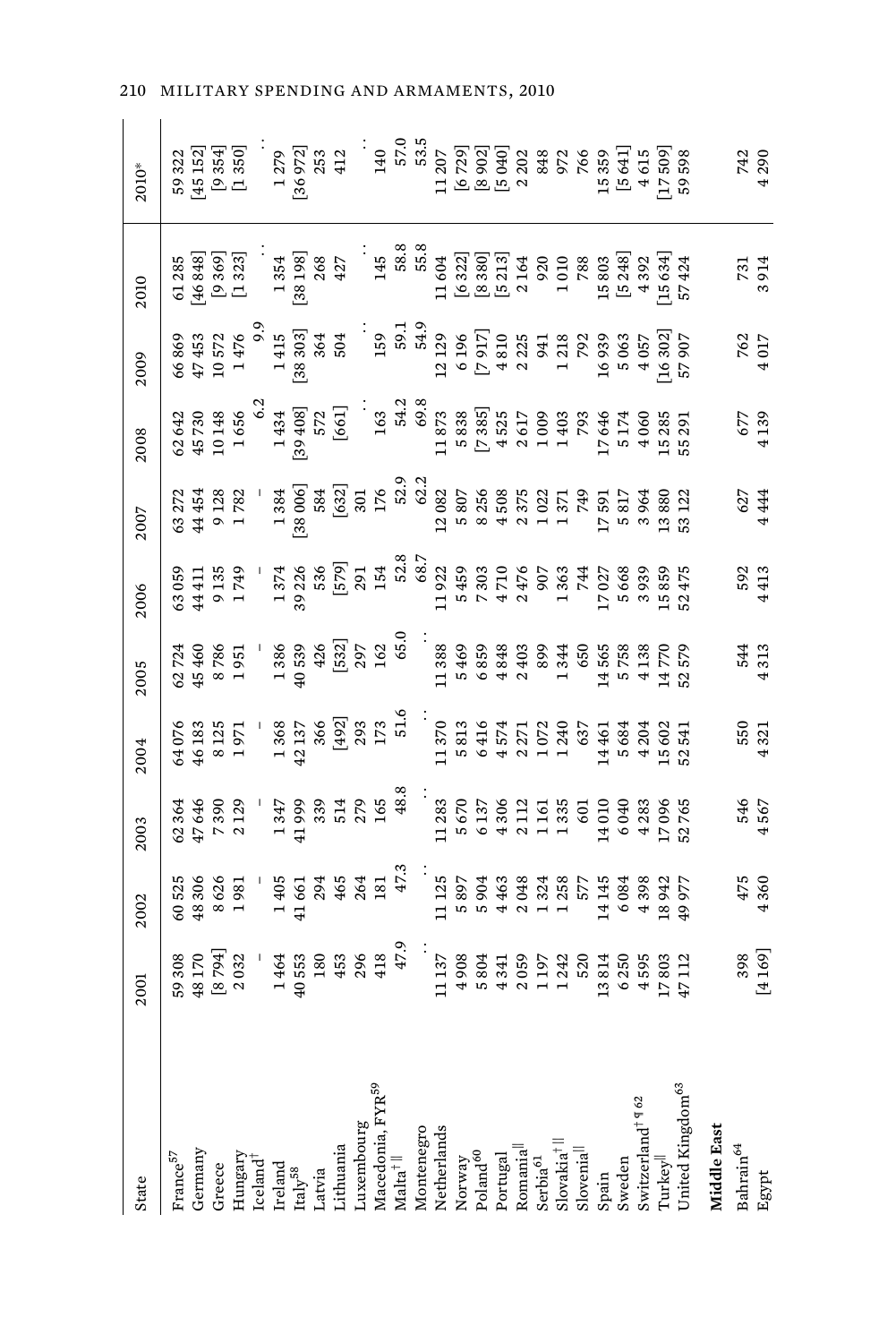|                                                                                                                                                                                                                              | 8552                                                                                                                                             | 6162                                                                                                                                                                                                                                                              | 7503                                                                                                                                                                                                                                                                 |                                                                                                                                                                                                                                                                                                               |                                                                                                                                                                                                                                                                                                                                                      |                                                                                                                                                                                                                                                                                                               |                                                                                                                                                                                                                                                                                                                                                   |                                                                                                                                                                                     |                                                                                                                                                                                                                                                                    |                                                                                                                                                                                                                                                                                        |                                                                         |
|------------------------------------------------------------------------------------------------------------------------------------------------------------------------------------------------------------------------------|--------------------------------------------------------------------------------------------------------------------------------------------------|-------------------------------------------------------------------------------------------------------------------------------------------------------------------------------------------------------------------------------------------------------------------|----------------------------------------------------------------------------------------------------------------------------------------------------------------------------------------------------------------------------------------------------------------------|---------------------------------------------------------------------------------------------------------------------------------------------------------------------------------------------------------------------------------------------------------------------------------------------------------------|------------------------------------------------------------------------------------------------------------------------------------------------------------------------------------------------------------------------------------------------------------------------------------------------------------------------------------------------------|---------------------------------------------------------------------------------------------------------------------------------------------------------------------------------------------------------------------------------------------------------------------------------------------------------------|---------------------------------------------------------------------------------------------------------------------------------------------------------------------------------------------------------------------------------------------------------------------------------------------------------------------------------------------------|-------------------------------------------------------------------------------------------------------------------------------------------------------------------------------------|--------------------------------------------------------------------------------------------------------------------------------------------------------------------------------------------------------------------------------------------------------------------|----------------------------------------------------------------------------------------------------------------------------------------------------------------------------------------------------------------------------------------------------------------------------------------|-------------------------------------------------------------------------|
| Iran <sup>q</sup> 65<br>Iraq <sup>8</sup> 66<br>Israel <sup>q</sup><br>Israel <sup>q</sup><br>Israel 1<br>Conan <sup>† 67</sup><br>Onan <sup>† 67</sup><br>Qatar <sup>68</sup><br>Qatar <sup>68</sup><br>Sytia <sup>70</sup> |                                                                                                                                                  | $\begin{array}{r} 14\,037\\ 14\,036\\ 2\,362\\ 3\,423\\ 1\,436\\ 3\,431\\ 1\,511\\ 2\,90\\ 1\,920\\ 1\,313\\ 1\,313\\ 1\,313\\ 1\,313\\ 1\,313\\ 1\,313\\ 1\,313\\ 1\,313\\ 1\,313\\ 1\,313\\ 1\,313\\ 1\,313\\ 1\,313\\ 1\,313\\ 1\,313\\ 1\,313\\ 1\,313\\ 1\,$ |                                                                                                                                                                                                                                                                      | $\begin{array}{c} 238 \\ 2389 \\ 2491 \\ 2541 \\ 2689 \\ 2751 \\ 2852 \\ 2963 \\ 2541 \\ 2553 \\ 2553 \\ 2553 \\ 2553 \\ 2553 \\ 2553 \\ 2553 \\ 2553 \\ 2553 \\ 2553 \\ 2553 \\ 2553 \\ 2553 \\ 2553 \\ 2553 \\ 2553 \\ 2553 \\ 2553 \\ 2553 \\ 2553 \\ 2553 \\ 2553 \\ 2553 \\ 2553 \\ 2553 \\ 2553 \\ 255$ | $\begin{array}{cccc}\n 1.44 \\  2.820 \\  3.820 \\  5.75 \\  6.81 \\  7.820 \\  7.85 \\  8.5 \\  7.85 \\  9.81 \\  1.83 \\  1.85 \\  2.83 \\  3.85 \\  7.85 \\  7.85 \\  7.85 \\  7.85 \\  7.85 \\  7.85 \\  7.85 \\  7.85 \\  7.85 \\  7.85 \\  7.85 \\  7.85 \\  7.85 \\  7.85 \\  7.85 \\  7.85 \\  7.85 \\  7.85 \\  7.85 \\  7.85 \\  7.85 \\ $ | $\begin{array}{l} 12743 \\ 13862 \\ 1492 \\ 1592 \\ 1603 \\ 1717 \\ 1850 \\ 1910 \\ 1910 \\ 1010 \\ 1010 \\ 1010 \\ 1010 \\ 1010 \\ 1010 \\ 1010 \\ 1010 \\ 1010 \\ 1010 \\ 1010 \\ 1010 \\ 1010 \\ 1010 \\ 1010 \\ 1010 \\ 1010 \\ 1010 \\ 1010 \\ 1010 \\ 1010 \\ 1010 \\ 1010 \\ 1010 \\ 1010 \\ 1010 \\ $ | $\begin{array}{l} 10 \\ 10 \\ 20 \\ 30 \\ 45 \\ 50 \\ 60 \\ 70 \\ 80 \\ 80 \\ 11 \\ 70 \\ 80 \\ 12 \\ 71 \\ 13 \\ 71 \\ 14 \\ 15 \\ 16 \\ 17 \\ 18 \\ 19 \\ 19 \\ 10 \\ 10 \\ 10 \\ 11 \\ 12 \\ 13 \\ 14 \\ 12 \\ 13 \\ 14 \\ 14 \\ 15 \\ 16 \\ 17 \\ 18 \\ 19 \\ 19 \\ 19 \\ 11 \\ 12 \\ 13 \\ 14 \\ 15 \\ 16 \\ 17 \\ 18 \\ 19 \\ 19 \\ 19 \\ $ | $(5.94)$ $(5.27)$ $(5.27)$ $(5.27)$ $(5.27)$ $(5.27)$ $(5.27)$ $(5.27)$ $(5.27)$ $(5.27)$ $(5.27)$ $(5.27)$ $(5.27)$ $(5.27)$ $(5.27)$ $(5.27)$ $(5.27)$ $(5.27)$ $(5.27)$ $(5.27)$ | $\begin{array}{l} (4\,156)\\ (1\,373\\ 1\,2\,374\\ 1\,404\\ 1\,426\\ 1\,426\\ 4\,1\,273\\ 2\,182\\ 2\,182\\ 2\,182\\ 2\,182\\ 2\,182\\ 2\,182\\ 2\,182\\ 2\,182\\ 2\,182\\ 2\,182\\ 2\,182\\ 2\,182\\ 2\,182\\ 2\,182\\ 2\,182\\ 2\,182\\ 2\,182\\ 2\,182\\ 2\,18$ | $\begin{array}{l} (4\,66\,3)\\ (13\,001]\\ (13\,63]\\ (14\,11)\\ (14\,14)\\ (15\,64)\\ (15\,64)\\ (15\,74)\\ (18\,74)\\ (19\,74)\\ (19\,74)\\ (19\,74)\\ (19\,74)\\ (19\,74)\\ (19\,74)\\ (19\,74)\\ (19\,74)\\ (19\,74)\\ (19\,74)\\ (19\,74)\\ (19\,74)\\ (19\,74)\\ (19\,74)\\ (19$ | $(4.901)$ $(4.9030)$ $(4.9030)$ $(4.300)$ $(4.300)$ $(4.300)$ $(4.300)$ |
|                                                                                                                                                                                                                              |                                                                                                                                                  |                                                                                                                                                                                                                                                                   |                                                                                                                                                                                                                                                                      |                                                                                                                                                                                                                                                                                                               |                                                                                                                                                                                                                                                                                                                                                      |                                                                                                                                                                                                                                                                                                               |                                                                                                                                                                                                                                                                                                                                                   |                                                                                                                                                                                     |                                                                                                                                                                                                                                                                    |                                                                                                                                                                                                                                                                                        |                                                                         |
|                                                                                                                                                                                                                              |                                                                                                                                                  |                                                                                                                                                                                                                                                                   |                                                                                                                                                                                                                                                                      |                                                                                                                                                                                                                                                                                                               |                                                                                                                                                                                                                                                                                                                                                      |                                                                                                                                                                                                                                                                                                               |                                                                                                                                                                                                                                                                                                                                                   |                                                                                                                                                                                     |                                                                                                                                                                                                                                                                    |                                                                                                                                                                                                                                                                                        |                                                                         |
|                                                                                                                                                                                                                              |                                                                                                                                                  |                                                                                                                                                                                                                                                                   |                                                                                                                                                                                                                                                                      |                                                                                                                                                                                                                                                                                                               |                                                                                                                                                                                                                                                                                                                                                      |                                                                                                                                                                                                                                                                                                               |                                                                                                                                                                                                                                                                                                                                                   |                                                                                                                                                                                     |                                                                                                                                                                                                                                                                    |                                                                                                                                                                                                                                                                                        |                                                                         |
|                                                                                                                                                                                                                              |                                                                                                                                                  |                                                                                                                                                                                                                                                                   |                                                                                                                                                                                                                                                                      |                                                                                                                                                                                                                                                                                                               |                                                                                                                                                                                                                                                                                                                                                      |                                                                                                                                                                                                                                                                                                               |                                                                                                                                                                                                                                                                                                                                                   |                                                                                                                                                                                     |                                                                                                                                                                                                                                                                    |                                                                                                                                                                                                                                                                                        |                                                                         |
|                                                                                                                                                                                                                              |                                                                                                                                                  |                                                                                                                                                                                                                                                                   |                                                                                                                                                                                                                                                                      |                                                                                                                                                                                                                                                                                                               |                                                                                                                                                                                                                                                                                                                                                      |                                                                                                                                                                                                                                                                                                               |                                                                                                                                                                                                                                                                                                                                                   |                                                                                                                                                                                     |                                                                                                                                                                                                                                                                    |                                                                                                                                                                                                                                                                                        |                                                                         |
|                                                                                                                                                                                                                              |                                                                                                                                                  |                                                                                                                                                                                                                                                                   |                                                                                                                                                                                                                                                                      |                                                                                                                                                                                                                                                                                                               |                                                                                                                                                                                                                                                                                                                                                      |                                                                                                                                                                                                                                                                                                               |                                                                                                                                                                                                                                                                                                                                                   |                                                                                                                                                                                     |                                                                                                                                                                                                                                                                    |                                                                                                                                                                                                                                                                                        |                                                                         |
|                                                                                                                                                                                                                              |                                                                                                                                                  |                                                                                                                                                                                                                                                                   |                                                                                                                                                                                                                                                                      |                                                                                                                                                                                                                                                                                                               |                                                                                                                                                                                                                                                                                                                                                      |                                                                                                                                                                                                                                                                                                               |                                                                                                                                                                                                                                                                                                                                                   |                                                                                                                                                                                     |                                                                                                                                                                                                                                                                    |                                                                                                                                                                                                                                                                                        |                                                                         |
|                                                                                                                                                                                                                              |                                                                                                                                                  |                                                                                                                                                                                                                                                                   |                                                                                                                                                                                                                                                                      |                                                                                                                                                                                                                                                                                                               |                                                                                                                                                                                                                                                                                                                                                      |                                                                                                                                                                                                                                                                                                               |                                                                                                                                                                                                                                                                                                                                                   |                                                                                                                                                                                     |                                                                                                                                                                                                                                                                    |                                                                                                                                                                                                                                                                                        |                                                                         |
| Inited Arab Emirates <sup>71</sup>                                                                                                                                                                                           | $\begin{array}{r} \\ 12\,656 \\ 747 \\ 3\,839 \\ 1\,228 \\ 3\,169 \\ 26\,322 \\ 26\,322 \\ 10\,703 \\ 1\,037 \\ 1\,037 \\ 1\,037 \\ \end{array}$ |                                                                                                                                                                                                                                                                   | $\begin{smallmatrix}1&3&194\\1&3&835\\8&369\\4&14&33\\4&34&32\\7&4&32&7\\8&1&3&2\\1&3&2&2\\1&3&3&3\\1&3&3&2\\1&3&3&3\\1&3&3&3\\1&3&3&3\\1&3&3&3\\1&3&3&3\\1&3&3&3&\\1&3&3&3&\\1&3&3&3&\\1&3&3&3&\\1&3&3&3&\\1&3&3&3&\\1&3&3&3&\\1&3&3&3&\\1&3&3&3&\\1&3&3&3&\\1&3&3$ |                                                                                                                                                                                                                                                                                                               |                                                                                                                                                                                                                                                                                                                                                      |                                                                                                                                                                                                                                                                                                               |                                                                                                                                                                                                                                                                                                                                                   |                                                                                                                                                                                     |                                                                                                                                                                                                                                                                    |                                                                                                                                                                                                                                                                                        | 45 245<br>2 346<br>16 06 2]                                             |
| Temen                                                                                                                                                                                                                        |                                                                                                                                                  |                                                                                                                                                                                                                                                                   |                                                                                                                                                                                                                                                                      |                                                                                                                                                                                                                                                                                                               |                                                                                                                                                                                                                                                                                                                                                      |                                                                                                                                                                                                                                                                                                               |                                                                                                                                                                                                                                                                                                                                                   |                                                                                                                                                                                     |                                                                                                                                                                                                                                                                    |                                                                                                                                                                                                                                                                                        |                                                                         |
|                                                                                                                                                                                                                              |                                                                                                                                                  |                                                                                                                                                                                                                                                                   |                                                                                                                                                                                                                                                                      |                                                                                                                                                                                                                                                                                                               |                                                                                                                                                                                                                                                                                                                                                      |                                                                                                                                                                                                                                                                                                               |                                                                                                                                                                                                                                                                                                                                                   |                                                                                                                                                                                     |                                                                                                                                                                                                                                                                    |                                                                                                                                                                                                                                                                                        |                                                                         |

Notes: See below table 4A.5. *Notes*: See below table 4A.5.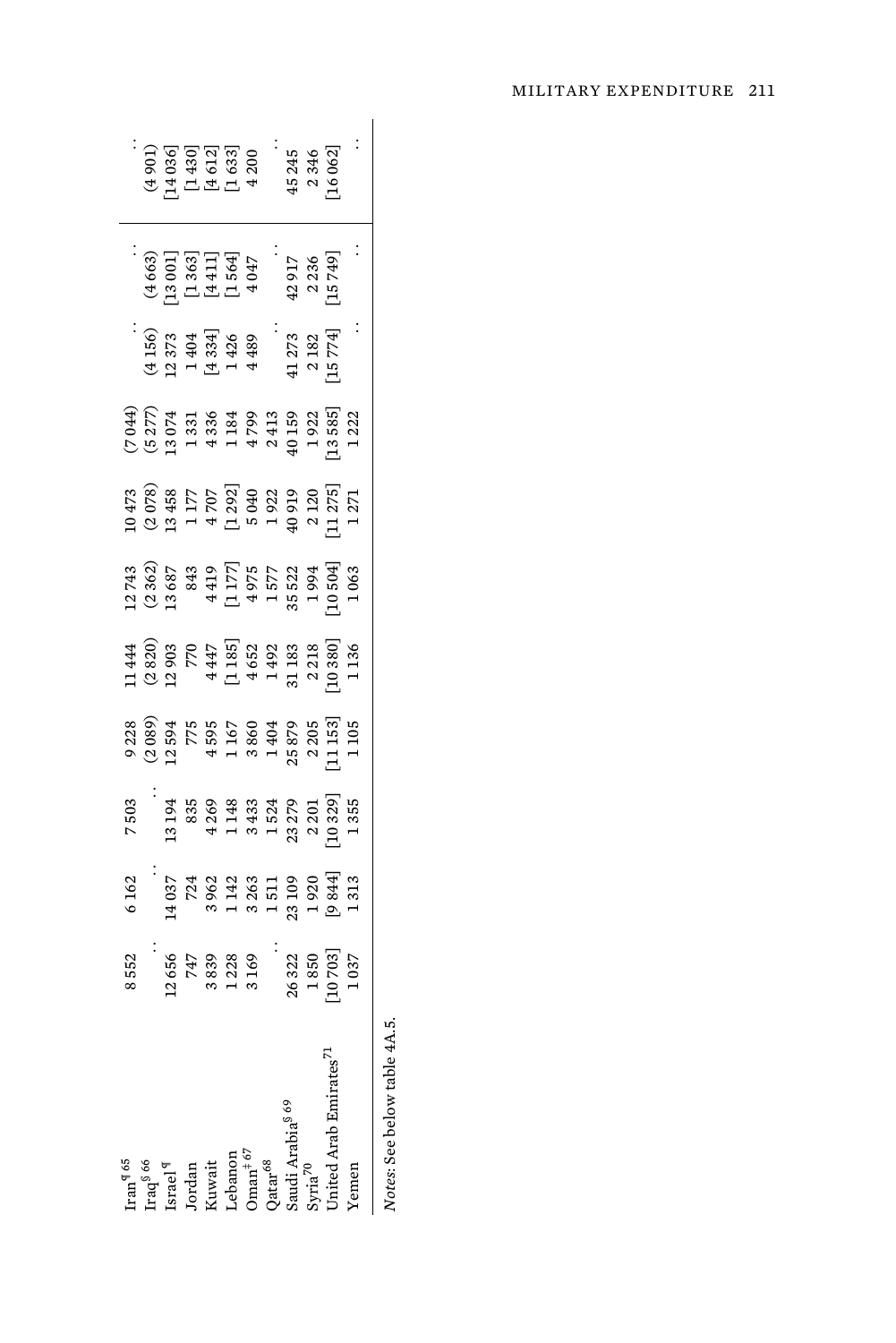| Table 4A.5. Military expenditure by country as percentage of gross domestic product, 2001-2009 |                                           |                             |                                                                   |                                     |                |                                  |                                                                                                                                                                                                                                                                                                                     |                                                              |                       |  |
|------------------------------------------------------------------------------------------------|-------------------------------------------|-----------------------------|-------------------------------------------------------------------|-------------------------------------|----------------|----------------------------------|---------------------------------------------------------------------------------------------------------------------------------------------------------------------------------------------------------------------------------------------------------------------------------------------------------------------|--------------------------------------------------------------|-----------------------|--|
| Countries are grouped by region and subregion.                                                 |                                           |                             |                                                                   |                                     |                |                                  |                                                                                                                                                                                                                                                                                                                     |                                                              |                       |  |
| State                                                                                          | 2001                                      | 2002                        | 2003                                                              | 2004                                | 2005           | 2006                             | 2007                                                                                                                                                                                                                                                                                                                | 2008                                                         | 2009                  |  |
| Africa                                                                                         |                                           |                             |                                                                   |                                     |                |                                  |                                                                                                                                                                                                                                                                                                                     |                                                              |                       |  |
| North Africa                                                                                   |                                           |                             |                                                                   |                                     |                |                                  |                                                                                                                                                                                                                                                                                                                     |                                                              |                       |  |
| $\rm{Algeria}^1$                                                                               |                                           |                             |                                                                   |                                     |                |                                  |                                                                                                                                                                                                                                                                                                                     |                                                              | 3.8                   |  |
| $\ensuremath{\text{Libya}}\xspace^{\ddag}$ $\P$ 2                                              | $3.59$<br>$3.59$<br>$1.7$                 |                             | $3.950$<br>$-3.56$<br>$-1.6$                                      | $3.940$<br>$3.46$<br>$1.6$          |                |                                  | $0.9014$<br>$0.914$                                                                                                                                                                                                                                                                                                 | $0.234$<br>$0.434$<br>$0.434$                                |                       |  |
| Morocco                                                                                        |                                           |                             |                                                                   |                                     |                |                                  |                                                                                                                                                                                                                                                                                                                     |                                                              | $: 4.3$<br>$-1.3$     |  |
| Tunisia                                                                                        |                                           |                             |                                                                   |                                     |                |                                  |                                                                                                                                                                                                                                                                                                                     |                                                              |                       |  |
| Sub-Saharan Africa                                                                             |                                           |                             |                                                                   |                                     |                |                                  |                                                                                                                                                                                                                                                                                                                     |                                                              |                       |  |
| Angola <sup>   3</sup>                                                                         |                                           |                             |                                                                   |                                     |                |                                  | 3.4                                                                                                                                                                                                                                                                                                                 |                                                              | 4.2                   |  |
| Benin                                                                                          |                                           | $3.8$<br>$0.9$<br>$3.8$     |                                                                   |                                     |                |                                  |                                                                                                                                                                                                                                                                                                                     |                                                              |                       |  |
| Botswana                                                                                       | $4.58$<br>$3.8$                           |                             | 8 9 8 9 9 1 7 1 0 1 1 1 1 1 1 0<br>4 0 8 1 1 1 1 0 1 1 1 1 1 1 0  | 4 1 3 4 1 9 4 2 3 1 1 2 4 1 3 4 1 8 |                | 4 0 8 2 9 4 9<br>4 1 2 3 4 4 1 0 | $\frac{1}{2}$ $\frac{1}{2}$ $\frac{1}{3}$ $\frac{1}{4}$ $\frac{1}{4}$ $\frac{1}{2}$ $\frac{1}{2}$ $\frac{1}{2}$ $\frac{1}{4}$ $\frac{1}{2}$ $\frac{1}{2}$ $\frac{1}{2}$ $\frac{1}{2}$ $\frac{1}{2}$ $\frac{1}{2}$ $\frac{1}{2}$ $\frac{1}{2}$ $\frac{1}{2}$ $\frac{1}{2}$ $\frac{1}{2}$ $\frac{1}{2}$ $\frac{1}{2}$ | 20. フォ 85. 5. 114. 5. 2. 0. 0. 7. 4. 8. 5. 0. 1. 1. 4. 5. 7. | $:\overline{3}\;12$   |  |
| Burkina Faso <sup>†</sup>                                                                      |                                           |                             |                                                                   |                                     |                |                                  |                                                                                                                                                                                                                                                                                                                     |                                                              |                       |  |
| Burundi                                                                                        | 1.388                                     | 1235111                     |                                                                   |                                     |                |                                  |                                                                                                                                                                                                                                                                                                                     |                                                              |                       |  |
| $\mathrm{Cameroon}^\S$                                                                         |                                           |                             |                                                                   |                                     |                |                                  |                                                                                                                                                                                                                                                                                                                     |                                                              |                       |  |
| Cape Verde                                                                                     |                                           |                             |                                                                   |                                     |                |                                  |                                                                                                                                                                                                                                                                                                                     |                                                              | $: 9.980$<br>$-1.980$ |  |
| Central African Rep. <sup>‡ 4</sup><br>Chad <sup>5</sup>                                       |                                           |                             |                                                                   |                                     |                |                                  |                                                                                                                                                                                                                                                                                                                     |                                                              |                       |  |
|                                                                                                | $\frac{3}{1}$ $\frac{3}{1}$ $\frac{4}{1}$ |                             |                                                                   |                                     |                |                                  |                                                                                                                                                                                                                                                                                                                     |                                                              |                       |  |
| Congo, Republic of <sup>§</sup>                                                                |                                           |                             |                                                                   |                                     |                |                                  |                                                                                                                                                                                                                                                                                                                     |                                                              |                       |  |
| Congo, DRC <sup>6</sup>                                                                        | $\ddot{\cdot}$                            |                             |                                                                   |                                     |                |                                  |                                                                                                                                                                                                                                                                                                                     |                                                              | $\frac{1}{1}$         |  |
| Côte d'Ivoire <sup>7</sup>                                                                     |                                           |                             |                                                                   |                                     |                |                                  |                                                                                                                                                                                                                                                                                                                     |                                                              |                       |  |
| Djibouti                                                                                       | $\frac{1}{4}$ .                           | $\therefore$ $\frac{6}{10}$ |                                                                   |                                     |                | $: 7749$<br>$: 749$<br>$: 79$    |                                                                                                                                                                                                                                                                                                                     |                                                              |                       |  |
| Equatorial Guinea                                                                              |                                           |                             |                                                                   | $\div$                              | ÷              | $\vdots$                         | $\ddot{\cdot}$                                                                                                                                                                                                                                                                                                      |                                                              | $\mathbb{R}^2$        |  |
| Eritrea                                                                                        |                                           |                             |                                                                   |                                     |                |                                  |                                                                                                                                                                                                                                                                                                                     |                                                              |                       |  |
| Ethiopia                                                                                       |                                           |                             |                                                                   |                                     |                |                                  |                                                                                                                                                                                                                                                                                                                     | $\Xi$                                                        | $\therefore$ 9        |  |
| ${\rm Gabon}^8$                                                                                | $: 2144$<br>$2440$<br>$-109$              | $: 20.7$<br>20.7 4.00       | $\frac{1}{20}$<br>$\frac{2}{3}$<br>$\frac{3}{1}$<br>$\frac{3}{1}$ | : 5, 7, 6, 4                        | $: 3.3$ $ 5.5$ | : 714                            | $: 3000$<br>$-1.3000$                                                                                                                                                                                                                                                                                               |                                                              |                       |  |
| $\mathrm{Gambia}^\ddag$                                                                        |                                           |                             |                                                                   |                                     |                |                                  |                                                                                                                                                                                                                                                                                                                     |                                                              |                       |  |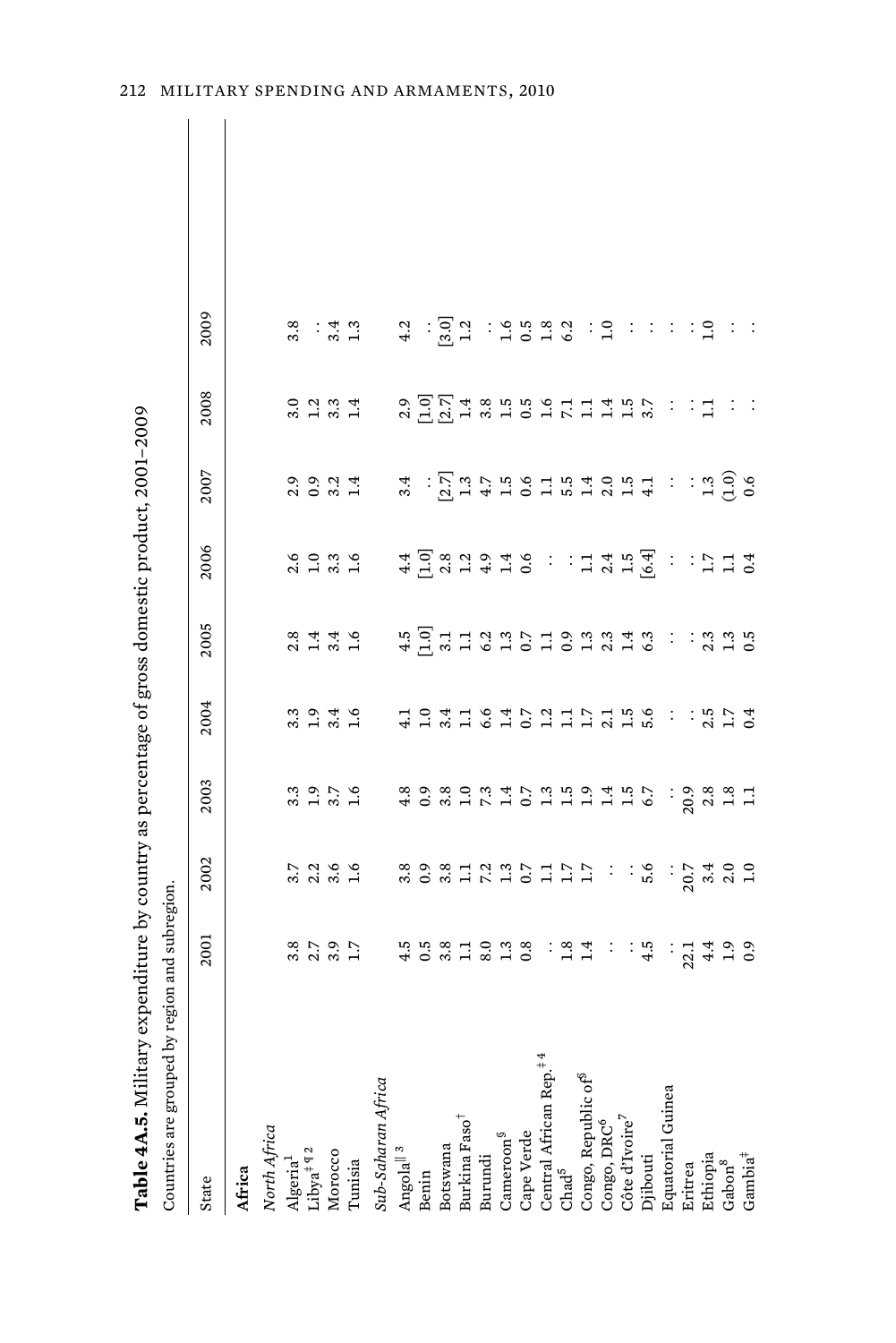| $\mathrm{Gham}^{ \parallel\, 9}_{\mathrm{Guinea}^{ 10}}$                                                                                                                                                                                                                                                                                                                                                                                        |                                                               |                                  |  |  |  |                                                                                                                                                                                                                                                                                                                                                                                                      |
|-------------------------------------------------------------------------------------------------------------------------------------------------------------------------------------------------------------------------------------------------------------------------------------------------------------------------------------------------------------------------------------------------------------------------------------------------|---------------------------------------------------------------|----------------------------------|--|--|--|------------------------------------------------------------------------------------------------------------------------------------------------------------------------------------------------------------------------------------------------------------------------------------------------------------------------------------------------------------------------------------------------------|
| Fuinea-Bissaull <sup>11</sup>                                                                                                                                                                                                                                                                                                                                                                                                                   | <b>んのような ・47062223334487.0546.4.200154.470622233413. つうより</b> | enara chedwerydra di di di di di |  |  |  | $\begin{array}{l} \mathbf{S}^{\text{!`}} \; : \; : \; \mathbf{S} \; \mathbf{w} \; \mathbf{w} \; \mathbf{S} \; \mathbf{w} \; : \; \mathbf{S} \; \mathbf{w} \; : \; \mathbf{S} \; \mathbf{w} \; \mathbf{w} \; : \; \mathbf{S} \; \mathbf{w} \; : \; \mathbf{S} \; \mathbf{w} \; : \; \mathbf{S} \; \mathbf{w} \; : \; \mathbf{S} \; \mathbf{w} \; : \; \mathbf{S} \; \mathbf{w} \; : \; \mathbf{S} \;$ |
|                                                                                                                                                                                                                                                                                                                                                                                                                                                 |                                                               |                                  |  |  |  |                                                                                                                                                                                                                                                                                                                                                                                                      |
|                                                                                                                                                                                                                                                                                                                                                                                                                                                 |                                                               |                                  |  |  |  |                                                                                                                                                                                                                                                                                                                                                                                                      |
| Kenya<br>Lesotho<br>Liberia<br>Liberia<br>Madagascar <sup>   12</sup><br>Madawi<br>Madawi                                                                                                                                                                                                                                                                                                                                                       |                                                               |                                  |  |  |  |                                                                                                                                                                                                                                                                                                                                                                                                      |
|                                                                                                                                                                                                                                                                                                                                                                                                                                                 |                                                               |                                  |  |  |  |                                                                                                                                                                                                                                                                                                                                                                                                      |
|                                                                                                                                                                                                                                                                                                                                                                                                                                                 |                                                               |                                  |  |  |  |                                                                                                                                                                                                                                                                                                                                                                                                      |
|                                                                                                                                                                                                                                                                                                                                                                                                                                                 |                                                               |                                  |  |  |  |                                                                                                                                                                                                                                                                                                                                                                                                      |
|                                                                                                                                                                                                                                                                                                                                                                                                                                                 |                                                               |                                  |  |  |  |                                                                                                                                                                                                                                                                                                                                                                                                      |
| Mauritania <sup>14</sup><br>Mauritius                                                                                                                                                                                                                                                                                                                                                                                                           |                                                               |                                  |  |  |  |                                                                                                                                                                                                                                                                                                                                                                                                      |
| Mozambiqu                                                                                                                                                                                                                                                                                                                                                                                                                                       |                                                               |                                  |  |  |  |                                                                                                                                                                                                                                                                                                                                                                                                      |
|                                                                                                                                                                                                                                                                                                                                                                                                                                                 |                                                               |                                  |  |  |  |                                                                                                                                                                                                                                                                                                                                                                                                      |
|                                                                                                                                                                                                                                                                                                                                                                                                                                                 |                                                               |                                  |  |  |  |                                                                                                                                                                                                                                                                                                                                                                                                      |
|                                                                                                                                                                                                                                                                                                                                                                                                                                                 |                                                               |                                  |  |  |  |                                                                                                                                                                                                                                                                                                                                                                                                      |
|                                                                                                                                                                                                                                                                                                                                                                                                                                                 |                                                               |                                  |  |  |  |                                                                                                                                                                                                                                                                                                                                                                                                      |
|                                                                                                                                                                                                                                                                                                                                                                                                                                                 |                                                               |                                  |  |  |  |                                                                                                                                                                                                                                                                                                                                                                                                      |
|                                                                                                                                                                                                                                                                                                                                                                                                                                                 |                                                               |                                  |  |  |  |                                                                                                                                                                                                                                                                                                                                                                                                      |
| $\begin{array}{l} \text{Namibia}^{15} \\ \text{Niger} \\ \text{Wigeria} \\ \text{Kwanda}^{16} \\ \text{Swanda}^{16} \\ \text{Sereg1}^{18} \\ \text{Sverleles} \\ \text{Sverleles} \\ \text{Sorral zone} \\ \text{Sondia}^{17} \\ \text{Sondia} \\ \text{Souda}^{17} \\ \text{Swaziland}^{18} \\ \text{Swaziland}^{18} \\ \text{Swaziland}^{18} \\ \text{Swazland}^{18} \\ \text{Swazland}^{18} \\ \text{Swazland}^{18} \\ \text{Swazland}^{18}$ |                                                               |                                  |  |  |  |                                                                                                                                                                                                                                                                                                                                                                                                      |
|                                                                                                                                                                                                                                                                                                                                                                                                                                                 |                                                               |                                  |  |  |  |                                                                                                                                                                                                                                                                                                                                                                                                      |
|                                                                                                                                                                                                                                                                                                                                                                                                                                                 |                                                               |                                  |  |  |  |                                                                                                                                                                                                                                                                                                                                                                                                      |
|                                                                                                                                                                                                                                                                                                                                                                                                                                                 |                                                               |                                  |  |  |  |                                                                                                                                                                                                                                                                                                                                                                                                      |
|                                                                                                                                                                                                                                                                                                                                                                                                                                                 |                                                               |                                  |  |  |  |                                                                                                                                                                                                                                                                                                                                                                                                      |
|                                                                                                                                                                                                                                                                                                                                                                                                                                                 |                                                               |                                  |  |  |  |                                                                                                                                                                                                                                                                                                                                                                                                      |
| Togo<br>Uganda<br>Zambia<br>Zimbabwe <sup>19</sup>                                                                                                                                                                                                                                                                                                                                                                                              |                                                               |                                  |  |  |  |                                                                                                                                                                                                                                                                                                                                                                                                      |
|                                                                                                                                                                                                                                                                                                                                                                                                                                                 |                                                               |                                  |  |  |  |                                                                                                                                                                                                                                                                                                                                                                                                      |
|                                                                                                                                                                                                                                                                                                                                                                                                                                                 |                                                               |                                  |  |  |  |                                                                                                                                                                                                                                                                                                                                                                                                      |
|                                                                                                                                                                                                                                                                                                                                                                                                                                                 |                                                               |                                  |  |  |  |                                                                                                                                                                                                                                                                                                                                                                                                      |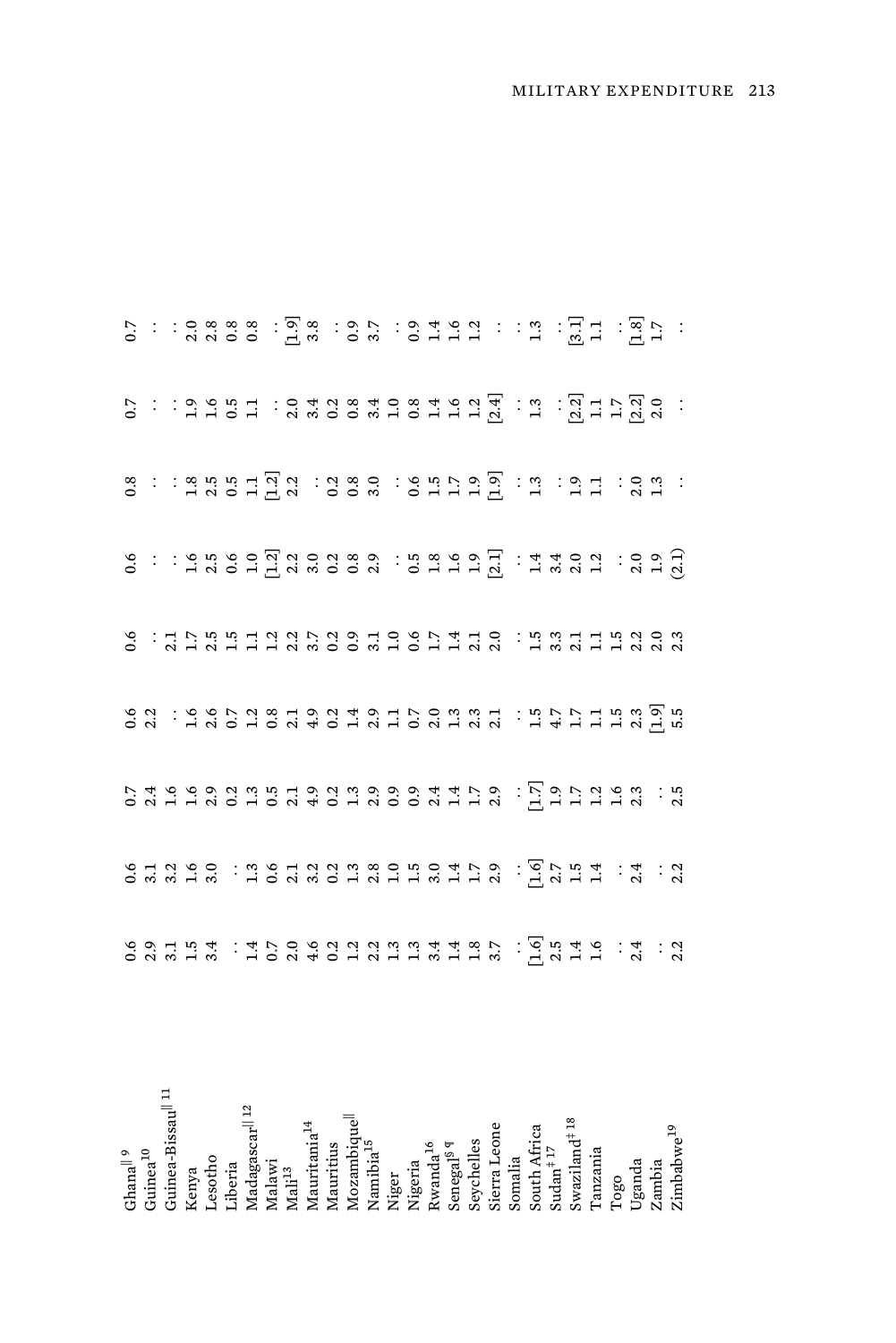| State                             | 2001                                  | 2002                                    | 2003                                                                                                                                                                                                                                                                                                                | 2004                                 | 2005                                                                      | 2006                                                                                                                                                                                                                           | 2007                                    | 2008              | 2009                                       |
|-----------------------------------|---------------------------------------|-----------------------------------------|---------------------------------------------------------------------------------------------------------------------------------------------------------------------------------------------------------------------------------------------------------------------------------------------------------------------|--------------------------------------|---------------------------------------------------------------------------|--------------------------------------------------------------------------------------------------------------------------------------------------------------------------------------------------------------------------------|-----------------------------------------|-------------------|--------------------------------------------|
| Americas                          |                                       |                                         |                                                                                                                                                                                                                                                                                                                     |                                      |                                                                           |                                                                                                                                                                                                                                |                                         |                   |                                            |
| Central America and the Caribbean |                                       |                                         |                                                                                                                                                                                                                                                                                                                     |                                      |                                                                           |                                                                                                                                                                                                                                |                                         |                   |                                            |
| Belize                            | 0.9                                   |                                         | 0.9                                                                                                                                                                                                                                                                                                                 | 0.9                                  | 1.0                                                                       | $\frac{0}{1}$                                                                                                                                                                                                                  | $\Xi$                                   | 1.4               | 1.2                                        |
| $\mbox{Costa Rica}^{20}$          | $\overline{1}$                        | 0.8                                     | $\overline{1}$                                                                                                                                                                                                                                                                                                      | $\overline{1}$                       | $\overline{1}$                                                            |                                                                                                                                                                                                                                |                                         | $\overline{1}$    |                                            |
| $Cuba^{21}$                       |                                       |                                         |                                                                                                                                                                                                                                                                                                                     |                                      |                                                                           |                                                                                                                                                                                                                                |                                         | $\vdots$          | $\vdots$                                   |
| Dominican Republic                | $:\frac{4}{5}$ 8 9 9                  |                                         |                                                                                                                                                                                                                                                                                                                     |                                      | : 8004                                                                    |                                                                                                                                                                                                                                | $: 5.6$<br>$0.64$                       |                   | 7.0000                                     |
| El Salvador <sup>22</sup>         |                                       |                                         |                                                                                                                                                                                                                                                                                                                     |                                      |                                                                           |                                                                                                                                                                                                                                |                                         | $0.5$<br>0.5      |                                            |
| Guatemala                         |                                       |                                         |                                                                                                                                                                                                                                                                                                                     |                                      |                                                                           |                                                                                                                                                                                                                                |                                         | 0.4               | 0.4                                        |
| Haiti                             |                                       |                                         |                                                                                                                                                                                                                                                                                                                     |                                      |                                                                           |                                                                                                                                                                                                                                | $\overline{1}$                          |                   |                                            |
| $\rm{Hom}durs^{23}$               | 7<br>  8 15 0<br>  8 10 0<br>  8 10 0 | းပြစ္ပြဲ ၁၉၀၉ -<br>မြန်မာ - ၁၉၀၉ - ၁၉၀၉ | $\frac{1}{2}$ $\frac{1}{2}$ $\frac{1}{2}$ $\frac{1}{2}$ $\frac{1}{2}$ $\frac{1}{2}$ $\frac{1}{2}$ $\frac{1}{2}$ $\frac{1}{2}$ $\frac{1}{2}$ $\frac{1}{2}$ $\frac{1}{2}$ $\frac{1}{2}$ $\frac{1}{2}$ $\frac{1}{2}$ $\frac{1}{2}$ $\frac{1}{2}$ $\frac{1}{2}$ $\frac{1}{2}$ $\frac{1}{2}$ $\frac{1}{2}$ $\frac{1}{2}$ | $-8.8$<br>$-8.9$<br>$-8.4$<br>$-8.7$ | $-8.8$<br>$-8.5$<br>$-8.5$<br>$-8.7$                                      | $2.584$ $-2.594$ $-2.594$ $-2.594$ $-2.594$ $-2.594$ $-2.594$ $-2.594$ $-2.594$ $-2.594$ $-2.594$ $-2.594$ $-2.594$ $-2.594$ $-2.594$ $-2.594$ $-2.594$ $-2.594$ $-2.594$ $-2.594$ $-2.594$ $-2.594$ $-2.594$ $-2.594$ $-2.59$ | $_{0.9}$                                |                   | $\begin{array}{c} 1.5 \\ -1.5 \end{array}$ |
| Jamaica                           |                                       |                                         |                                                                                                                                                                                                                                                                                                                     |                                      |                                                                           |                                                                                                                                                                                                                                |                                         |                   |                                            |
| Mexico                            |                                       |                                         |                                                                                                                                                                                                                                                                                                                     |                                      |                                                                           |                                                                                                                                                                                                                                | $0.5$<br>$0.5$                          |                   | $0.5$<br>0.7                               |
| Nicaragua <sup>24</sup>           |                                       |                                         |                                                                                                                                                                                                                                                                                                                     |                                      |                                                                           |                                                                                                                                                                                                                                |                                         |                   |                                            |
| Panama                            | $\overline{1}$                        | $\overline{1}$                          | $\bar{1}$                                                                                                                                                                                                                                                                                                           | $\overline{1}$                       | $\overline{1}$                                                            | $\overline{1}$                                                                                                                                                                                                                 | $\overline{1}$                          | $\overline{1}$    |                                            |
| North America                     |                                       |                                         |                                                                                                                                                                                                                                                                                                                     |                                      |                                                                           |                                                                                                                                                                                                                                |                                         |                   |                                            |
| Canada                            | 1.2                                   |                                         |                                                                                                                                                                                                                                                                                                                     |                                      |                                                                           |                                                                                                                                                                                                                                |                                         | 1.3               |                                            |
| United States <sup>25</sup>       | 3.1                                   | $1.2$<br>3.4                            | $\frac{1}{3}$ .3                                                                                                                                                                                                                                                                                                    | $1.1$<br>$4.0$                       | $1.1$<br>$4.0$                                                            | $1.2$<br>3.9                                                                                                                                                                                                                   | $\begin{array}{c} 2 \\ 4.0 \end{array}$ | 4.3               | 4.7                                        |
| South America                     |                                       |                                         |                                                                                                                                                                                                                                                                                                                     |                                      |                                                                           |                                                                                                                                                                                                                                |                                         |                   |                                            |
| Argentina                         |                                       |                                         |                                                                                                                                                                                                                                                                                                                     | $\frac{1}{2}$                        | 0.9                                                                       | $\ddot{0}$ .                                                                                                                                                                                                                   | 0.9                                     | 0.8               | $\frac{1}{2}$                              |
| ${\rm Bolivia}^{26}$              | 2.3                                   |                                         |                                                                                                                                                                                                                                                                                                                     |                                      |                                                                           |                                                                                                                                                                                                                                |                                         |                   | 2.0                                        |
| Brazil                            |                                       | 2.3                                     |                                                                                                                                                                                                                                                                                                                     | $2.5$<br>$-1.5$<br>$-3.7$            |                                                                           |                                                                                                                                                                                                                                | $3.5$ $3.4$                             |                   |                                            |
| ${\rm Chile}^{\S\,27}$            | 3.7                                   | 3.8                                     | $2.56$<br>$2.56$                                                                                                                                                                                                                                                                                                    |                                      | $\begin{array}{ccc}\n9 & 15 & 0 \\ -1 & 0 & 0 \\ -1 & 0 & 0\n\end{array}$ | $755333$<br>$113333$                                                                                                                                                                                                           |                                         | $0.555$<br>$0.55$ | $1.874$<br>$1.874$                         |
| Colombia <sup>28</sup>            | 3.5                                   | 3.5                                     | $3.\overline{6}$                                                                                                                                                                                                                                                                                                    | $3.\overline{6}$<br>$2.\overline{2}$ |                                                                           |                                                                                                                                                                                                                                | $3.\overline{3}$                        | 3.6               |                                            |
| Ecuador                           | 1.8                                   | 2.0                                     |                                                                                                                                                                                                                                                                                                                     |                                      | $3.\overline{6}$                                                          |                                                                                                                                                                                                                                | 2.9                                     | 2.8               |                                            |
| Guyana                            |                                       | $\vdots$                                | $\vdots$                                                                                                                                                                                                                                                                                                            | $\vdots$                             | $\vdots$                                                                  | ÷                                                                                                                                                                                                                              | $\vdots$                                | $\vdots$          | $\vdots$                                   |
| $\mathrm{Paraguay}^{\dagger\ 29}$ | $\frac{1}{2}$                         |                                         |                                                                                                                                                                                                                                                                                                                     |                                      |                                                                           |                                                                                                                                                                                                                                |                                         |                   |                                            |
| Peru <sup>30</sup>                | $\overline{1}$                        | 2.5                                     | $0.8$<br>1.5                                                                                                                                                                                                                                                                                                        | 0.4                                  | $0.8$<br>1.5                                                              | $0.\overline{3}$                                                                                                                                                                                                               | $0.8$<br>1.2                            | $0.8$<br>1.1      | 0.4                                        |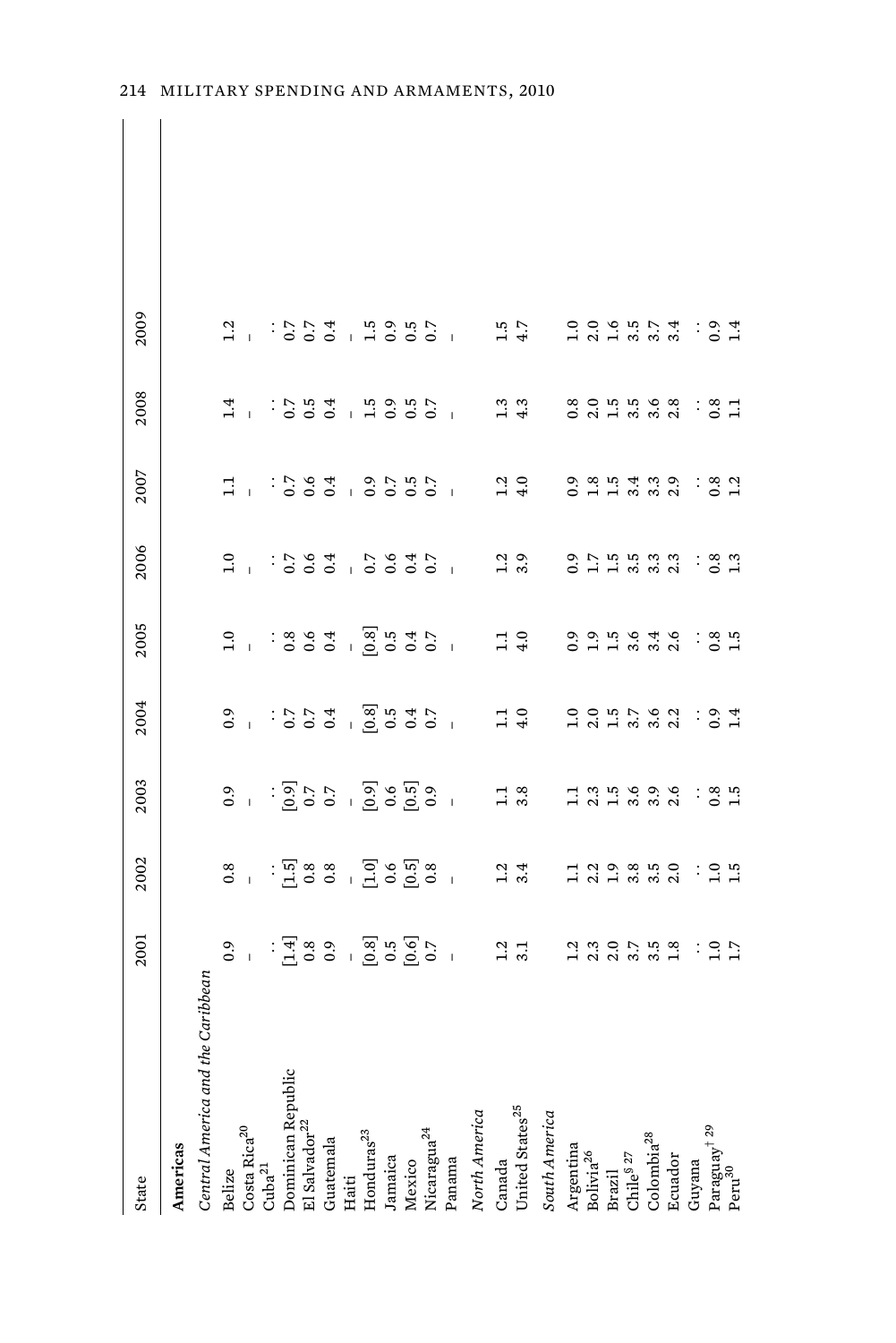| Venezuela <sup>   31</sup><br>Uruguay          | $1.6$<br>1.6            | $1.7$<br>$1.2$     | $1.6$<br>1.2                                                                                                                                                                                                                                                                                                                     | 1.3                                                                                                                                                                                                                                                                                                                             | $1.3$<br>$1.4$                                                                                                                                                                                                                                                                                                                       | $1.3$<br>$1.6$                           | 1.3                                        | $\frac{3}{1.4}$                            | $1.3$<br>$1.3$                                                                                                                                                                                                                                                                                                                |
|------------------------------------------------|-------------------------|--------------------|----------------------------------------------------------------------------------------------------------------------------------------------------------------------------------------------------------------------------------------------------------------------------------------------------------------------------------|---------------------------------------------------------------------------------------------------------------------------------------------------------------------------------------------------------------------------------------------------------------------------------------------------------------------------------|--------------------------------------------------------------------------------------------------------------------------------------------------------------------------------------------------------------------------------------------------------------------------------------------------------------------------------------|------------------------------------------|--------------------------------------------|--------------------------------------------|-------------------------------------------------------------------------------------------------------------------------------------------------------------------------------------------------------------------------------------------------------------------------------------------------------------------------------|
| Asia and Oceania                               |                         |                    |                                                                                                                                                                                                                                                                                                                                  |                                                                                                                                                                                                                                                                                                                                 |                                                                                                                                                                                                                                                                                                                                      |                                          |                                            |                                            |                                                                                                                                                                                                                                                                                                                               |
| Central and South Asia                         |                         |                    |                                                                                                                                                                                                                                                                                                                                  |                                                                                                                                                                                                                                                                                                                                 |                                                                                                                                                                                                                                                                                                                                      |                                          |                                            |                                            |                                                                                                                                                                                                                                                                                                                               |
| $\rm{Afg}$ hanistan $^{32}$                    |                         |                    | 2118196782<br>212112122                                                                                                                                                                                                                                                                                                          |                                                                                                                                                                                                                                                                                                                                 |                                                                                                                                                                                                                                                                                                                                      |                                          |                                            |                                            |                                                                                                                                                                                                                                                                                                                               |
| Bangladesh                                     |                         |                    |                                                                                                                                                                                                                                                                                                                                  |                                                                                                                                                                                                                                                                                                                                 |                                                                                                                                                                                                                                                                                                                                      |                                          |                                            |                                            |                                                                                                                                                                                                                                                                                                                               |
| India <sup>33</sup>                            |                         |                    |                                                                                                                                                                                                                                                                                                                                  |                                                                                                                                                                                                                                                                                                                                 |                                                                                                                                                                                                                                                                                                                                      |                                          |                                            |                                            |                                                                                                                                                                                                                                                                                                                               |
| Kazakhstan                                     |                         |                    |                                                                                                                                                                                                                                                                                                                                  | Tracao o cod<br>Tracao o cod                                                                                                                                                                                                                                                                                                    | <b>いのフロコン 4 6.5 しょうこう</b>                                                                                                                                                                                                                                                                                                            | 6 0 10 0 11 11 22 3<br>1 1 2 1 2 2 2 2 2 | 2 0 0 0 0 0 0 0 0 0 0<br>2 1 2 1 2 2 2 2 2 | 0.0.14.8.8.7<br>11211812                   | a o a a e o a n<br>Hidiwada                                                                                                                                                                                                                                                                                                   |
|                                                |                         |                    |                                                                                                                                                                                                                                                                                                                                  |                                                                                                                                                                                                                                                                                                                                 |                                                                                                                                                                                                                                                                                                                                      |                                          |                                            |                                            |                                                                                                                                                                                                                                                                                                                               |
| Kyrgyzstan <sup>34</sup><br>Nepal <sup>¶</sup> |                         |                    |                                                                                                                                                                                                                                                                                                                                  |                                                                                                                                                                                                                                                                                                                                 |                                                                                                                                                                                                                                                                                                                                      |                                          |                                            |                                            |                                                                                                                                                                                                                                                                                                                               |
| $\rm Palxistan^{+35}$                          |                         |                    |                                                                                                                                                                                                                                                                                                                                  |                                                                                                                                                                                                                                                                                                                                 |                                                                                                                                                                                                                                                                                                                                      |                                          |                                            |                                            |                                                                                                                                                                                                                                                                                                                               |
| Sri Lanka <sup>36</sup>                        |                         |                    |                                                                                                                                                                                                                                                                                                                                  |                                                                                                                                                                                                                                                                                                                                 |                                                                                                                                                                                                                                                                                                                                      |                                          |                                            |                                            |                                                                                                                                                                                                                                                                                                                               |
| <b>Tajikistan</b>                              |                         |                    |                                                                                                                                                                                                                                                                                                                                  |                                                                                                                                                                                                                                                                                                                                 | $\vdots$                                                                                                                                                                                                                                                                                                                             |                                          |                                            |                                            |                                                                                                                                                                                                                                                                                                                               |
| Turkmenistan                                   |                         |                    |                                                                                                                                                                                                                                                                                                                                  | $\sim 100$                                                                                                                                                                                                                                                                                                                      |                                                                                                                                                                                                                                                                                                                                      | $1\leq l\leq 1$                          | 1/1/1                                      |                                            |                                                                                                                                                                                                                                                                                                                               |
| Uzbekistan <sup>37</sup>                       |                         |                    | : $\frac{3}{5}$                                                                                                                                                                                                                                                                                                                  |                                                                                                                                                                                                                                                                                                                                 |                                                                                                                                                                                                                                                                                                                                      |                                          |                                            | $\mathbb{R}^2$                             | $\mathbb{R}^2$                                                                                                                                                                                                                                                                                                                |
| East Asia                                      |                         |                    |                                                                                                                                                                                                                                                                                                                                  |                                                                                                                                                                                                                                                                                                                                 |                                                                                                                                                                                                                                                                                                                                      |                                          |                                            |                                            |                                                                                                                                                                                                                                                                                                                               |
| China <sup>38</sup>                            |                         |                    | $\begin{bmatrix} 1 & 0 & 0 & 0 \\ 0 & -1 & 0 & 0 \\ 0 & 0 & 0 & 0 \\ 0 & 0 & 0 & 0 \\ 0 & 0 & 0 & 0 \\ 0 & 0 & 0 & 0 \\ 0 & 0 & 0 & 0 \\ 0 & 0 & 0 & 0 \\ 0 & 0 & 0 & 0 \\ 0 & 0 & 0 & 0 \\ 0 & 0 & 0 & 0 \\ 0 & 0 & 0 & 0 \\ 0 & 0 & 0 & 0 \\ 0 & 0 & 0 & 0 \\ 0 & 0 & 0 & 0 & 0 \\ 0 & 0 & 0 & 0 & 0 \\ 0 & 0 & 0 & 0 & 0 \\ $ |                                                                                                                                                                                                                                                                                                                                 |                                                                                                                                                                                                                                                                                                                                      |                                          |                                            | $\begin{bmatrix} 2.0 \\ 0.9 \end{bmatrix}$ |                                                                                                                                                                                                                                                                                                                               |
| $\mathrm{Japan}^\dagger$ 39                    |                         |                    |                                                                                                                                                                                                                                                                                                                                  |                                                                                                                                                                                                                                                                                                                                 |                                                                                                                                                                                                                                                                                                                                      |                                          | $\begin{bmatrix} 2.1 \\ 0.9 \end{bmatrix}$ |                                            |                                                                                                                                                                                                                                                                                                                               |
| Korea, North <sup>40</sup>                     |                         |                    |                                                                                                                                                                                                                                                                                                                                  |                                                                                                                                                                                                                                                                                                                                 |                                                                                                                                                                                                                                                                                                                                      |                                          |                                            |                                            |                                                                                                                                                                                                                                                                                                                               |
| Korea, South <sup>41</sup>                     |                         |                    |                                                                                                                                                                                                                                                                                                                                  | $\begin{bmatrix} 1 & 0 & 0 & 0 \\ 0 & -1 & 0 & 0 \\ 0 & 0 & 0 & 0 \\ 0 & 0 & 0 & 0 \\ 0 & 0 & 0 & 0 \\ 0 & 0 & 0 & 0 \\ 0 & 0 & 0 & 0 \\ 0 & 0 & 0 & 0 \\ 0 & 0 & 0 & 0 \\ 0 & 0 & 0 & 0 \\ 0 & 0 & 0 & 0 \\ 0 & 0 & 0 & 0 \\ 0 & 0 & 0 & 0 \\ 0 & 0 & 0 & 0 & 0 \\ 0 & 0 & 0 & 0 & 0 \\ 0 & 0 & 0 & 0 & 0 \\ 0 & 0 & 0 & 0 & $ | $\begin{bmatrix} 0 & 0 & 0 \\ 0 & -1 & 0 \\ 0 & 0 & 0 \\ 0 & 0 & 0 \\ 0 & 0 & 0 \\ 0 & 0 & 0 \\ 0 & 0 & 0 \\ 0 & 0 & 0 \\ 0 & 0 & 0 \\ 0 & 0 & 0 \\ 0 & 0 & 0 \\ 0 & 0 & 0 \\ 0 & 0 & 0 \\ 0 & 0 & 0 \\ 0 & 0 & 0 & 0 \\ 0 & 0 & 0 & 0 \\ 0 & 0 & 0 & 0 \\ 0 & 0 & 0 & 0 \\ 0 & 0 & 0 & 0 \\ 0 & 0 & 0 & 0 \\ 0 & 0 & 0 & 0 & 0 \\ $ | $3000332$<br>$3120$                      | $: 840$<br>$: 400$                         |                                            | $\begin{bmatrix} 2 & 0 & 0 & 0 & 0 \\ 0 & -1 & 0 & 0 & 0 \\ 0 & 0 & 0 & 0 & 0 \\ 0 & 0 & 0 & 0 & 0 \\ 0 & 0 & 0 & 0 & 0 \\ 0 & 0 & 0 & 0 & 0 \\ 0 & 0 & 0 & 0 & 0 \\ 0 & 0 & 0 & 0 & 0 \\ 0 & 0 & 0 & 0 & 0 \\ 0 & 0 & 0 & 0 & 0 \\ 0 & 0 & 0 & 0 & 0 \\ 0 & 0 & 0 & 0 & 0 \\ 0 & 0 & 0 & 0 & 0 \\ 0 & 0 & 0 & 0 & 0 \\ 0 & $ |
| Mongolia                                       |                         |                    |                                                                                                                                                                                                                                                                                                                                  |                                                                                                                                                                                                                                                                                                                                 |                                                                                                                                                                                                                                                                                                                                      |                                          |                                            |                                            |                                                                                                                                                                                                                                                                                                                               |
| Taiwan                                         |                         |                    |                                                                                                                                                                                                                                                                                                                                  |                                                                                                                                                                                                                                                                                                                                 |                                                                                                                                                                                                                                                                                                                                      |                                          |                                            |                                            |                                                                                                                                                                                                                                                                                                                               |
| Oceania                                        |                         |                    |                                                                                                                                                                                                                                                                                                                                  |                                                                                                                                                                                                                                                                                                                                 |                                                                                                                                                                                                                                                                                                                                      |                                          |                                            |                                            |                                                                                                                                                                                                                                                                                                                               |
|                                                |                         |                    |                                                                                                                                                                                                                                                                                                                                  |                                                                                                                                                                                                                                                                                                                                 |                                                                                                                                                                                                                                                                                                                                      |                                          |                                            |                                            |                                                                                                                                                                                                                                                                                                                               |
| Australia<br>Fiji <sup>† 42</sup>              | $3.0$<br>$3.3$<br>$3.3$ | $2.716$<br>$-1.76$ | $2.5$<br>$-1.5$<br>$-1.5$                                                                                                                                                                                                                                                                                                        | $2.500$<br>$-1.500$                                                                                                                                                                                                                                                                                                             | $2.400$<br>$-1.50$                                                                                                                                                                                                                                                                                                                   | $2.7$<br>$-1.7$<br>$-1.5$                | $3.316$<br>$-1.56$                         | $2.5$ $-1.5$ $-1.5$ $-1.5$                 | $2.726$<br>$-1.25$                                                                                                                                                                                                                                                                                                            |
| New Zealand                                    |                         |                    |                                                                                                                                                                                                                                                                                                                                  |                                                                                                                                                                                                                                                                                                                                 |                                                                                                                                                                                                                                                                                                                                      |                                          |                                            |                                            |                                                                                                                                                                                                                                                                                                                               |
| Papua New Guinea <sup>43</sup>                 |                         |                    |                                                                                                                                                                                                                                                                                                                                  |                                                                                                                                                                                                                                                                                                                                 |                                                                                                                                                                                                                                                                                                                                      |                                          |                                            |                                            |                                                                                                                                                                                                                                                                                                                               |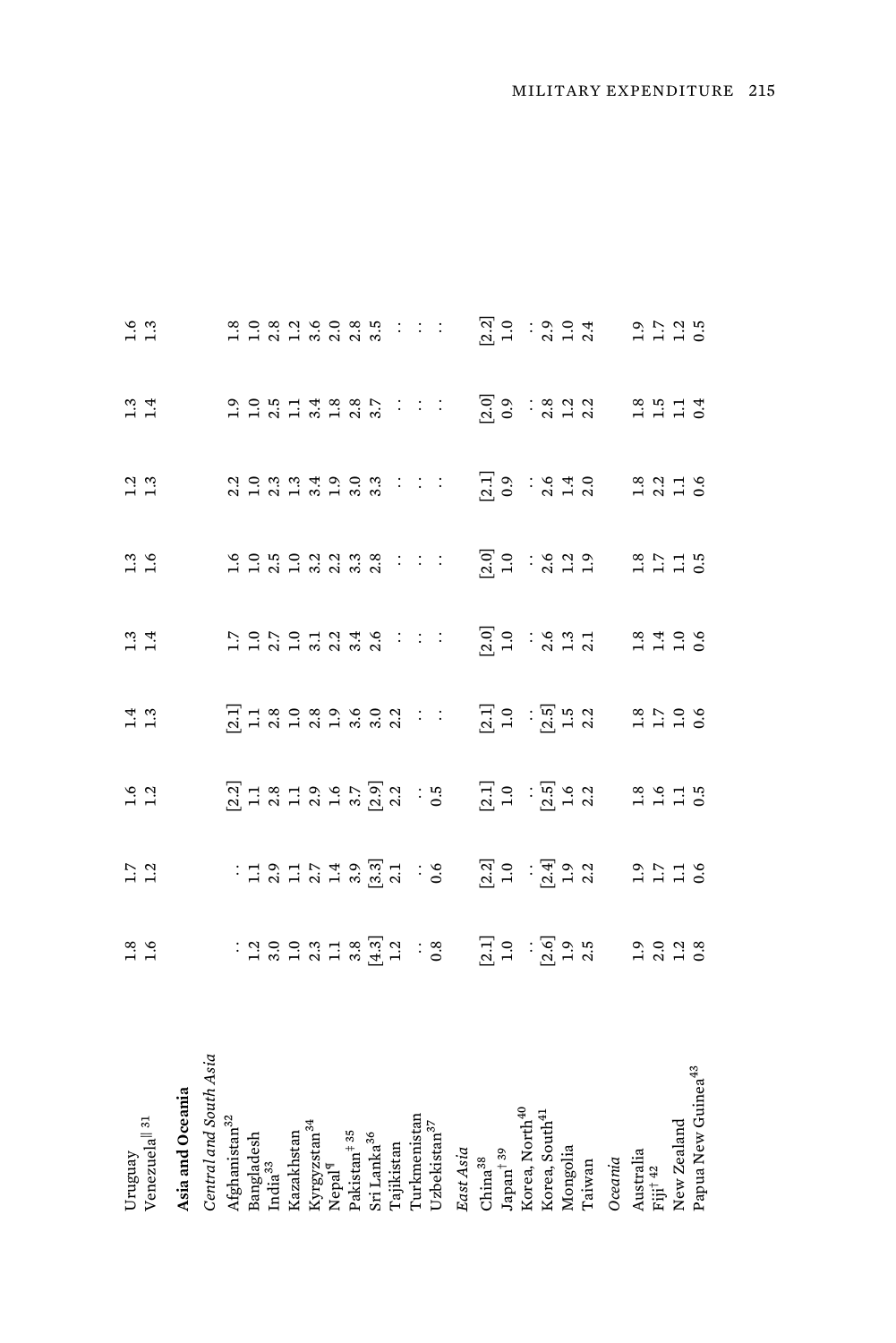| State                                | 2001                                                  | 2002                           | 2003                                  | 2004                                      | 2005                            | 2006                                        | 2007                                                 | 2008                                  | 2009                                                                                                                                                                                                                          |  |
|--------------------------------------|-------------------------------------------------------|--------------------------------|---------------------------------------|-------------------------------------------|---------------------------------|---------------------------------------------|------------------------------------------------------|---------------------------------------|-------------------------------------------------------------------------------------------------------------------------------------------------------------------------------------------------------------------------------|--|
| South East Asia                      |                                                       |                                |                                       |                                           |                                 |                                             |                                                      |                                       |                                                                                                                                                                                                                               |  |
| Brunei Darussalam <sup>44</sup>      |                                                       |                                |                                       |                                           |                                 |                                             |                                                      |                                       |                                                                                                                                                                                                                               |  |
| Cambodia                             |                                                       |                                | 3.75996737373777                      |                                           | 211423 : 94159<br>241592 : 9412 |                                             | るに以ずま・9 r x i g i g<br>2 i g i g i g i g i g i g i g |                                       | යු වූ පු ම<br>යු පු වූ ම                                                                                                                                                                                                      |  |
| Indonesia                            |                                                       |                                |                                       |                                           |                                 |                                             |                                                      |                                       |                                                                                                                                                                                                                               |  |
| Laos                                 |                                                       |                                |                                       |                                           |                                 |                                             |                                                      |                                       |                                                                                                                                                                                                                               |  |
| Malaysia                             |                                                       |                                |                                       |                                           |                                 |                                             |                                                      |                                       |                                                                                                                                                                                                                               |  |
| Myanmar <sup>45</sup>                |                                                       |                                |                                       |                                           |                                 |                                             |                                                      |                                       |                                                                                                                                                                                                                               |  |
| Philippines                          |                                                       |                                |                                       |                                           |                                 |                                             |                                                      |                                       |                                                                                                                                                                                                                               |  |
| Singapore                            |                                                       |                                |                                       |                                           |                                 |                                             |                                                      |                                       |                                                                                                                                                                                                                               |  |
| Thailand                             |                                                       |                                |                                       |                                           |                                 |                                             |                                                      |                                       |                                                                                                                                                                                                                               |  |
| Timor-Leste <sup>46</sup>            |                                                       |                                |                                       |                                           |                                 |                                             |                                                      |                                       | 3.89980                                                                                                                                                                                                                       |  |
| Viet Nam                             |                                                       |                                |                                       |                                           |                                 |                                             |                                                      |                                       |                                                                                                                                                                                                                               |  |
| Europe                               |                                                       |                                |                                       |                                           |                                 |                                             |                                                      |                                       |                                                                                                                                                                                                                               |  |
| Eastern Europe                       |                                                       |                                |                                       |                                           |                                 |                                             |                                                      |                                       |                                                                                                                                                                                                                               |  |
| Armenia <sup>†47</sup>               |                                                       |                                |                                       |                                           |                                 |                                             |                                                      |                                       |                                                                                                                                                                                                                               |  |
| Azerbaijan <sup>  </sup>             |                                                       |                                |                                       |                                           |                                 | 0. 4 1 2 3 4 5 6 70<br>0. 4 1 2 3 4 6 70 70 | 0.0.0.10.10.0.<br>0.0.10.0.10.10                     | 3<br>3 3 4 5 6 7 7<br>3 4 9 5 9 5 6 7 |                                                                                                                                                                                                                               |  |
| Belarus                              |                                                       |                                |                                       |                                           |                                 |                                             |                                                      |                                       |                                                                                                                                                                                                                               |  |
| Georgia<br>† $^{48}$                 |                                                       |                                |                                       |                                           |                                 |                                             |                                                      |                                       |                                                                                                                                                                                                                               |  |
| Moldova <sup>† ¶ 49</sup>            |                                                       |                                |                                       |                                           |                                 |                                             |                                                      |                                       |                                                                                                                                                                                                                               |  |
| Russia <sup>50</sup>                 |                                                       |                                |                                       |                                           |                                 |                                             |                                                      |                                       |                                                                                                                                                                                                                               |  |
| $Ukraine^{\S}$                       | 1. 8. 4. 5. 4. 5. 6.<br>2. 4. 5. 4. 5. 6.             | ਨ ਕ 4 0 4 4 %<br>ਨ ਕ 4 0 4 4 % | ਨ ਚ ਂ ਹ – 4 ਲਾ ਲ<br>ਪ ਯੂ – 1 – 0 ਜੂ ਅ | てんしょう 8.6<br>2.7.4.4.8.6.4.               |                                 |                                             |                                                      |                                       | ねょうちょう 20<br>ムネルト 0 日の                                                                                                                                                                                                        |  |
| Western and Central Europ            |                                                       |                                |                                       |                                           |                                 |                                             |                                                      |                                       |                                                                                                                                                                                                                               |  |
| Albania <sup>§</sup> ¶ <sup>51</sup> |                                                       |                                |                                       |                                           |                                 |                                             |                                                      |                                       |                                                                                                                                                                                                                               |  |
| Austria                              |                                                       |                                |                                       |                                           |                                 |                                             |                                                      |                                       |                                                                                                                                                                                                                               |  |
| Belgium                              |                                                       |                                |                                       |                                           |                                 |                                             |                                                      |                                       |                                                                                                                                                                                                                               |  |
| Bosnia-Herzegovina <sup>† ¶ 52</sup> | $1.9$ $3.3$ $1.9$ $3.3$ $3.4$ $3.4$ $3.4$ $3.4$ $3.4$ | 1.0.1.9.0.1<br>1.0.1.9.10.1    | 101481<br>101481                      | $1.9$ $1.9$ $0.9$ $0.9$ $0.5$ $0.7$ $0.7$ | 1.011000                        | $1.8$ $3.7$ $3.7$ $3.7$ $3.7$               | 3.31187                                              | 3 3 3 4 4 5 6<br>3 9 4 4 5 6          | $7.9$ $2.9$ $3.9$ $3.9$ $3.9$ $3.9$ $3.9$ $3.9$ $3.9$ $3.9$ $3.9$ $3.9$ $3.9$ $3.9$ $3.9$ $3.9$ $3.9$ $3.9$ $3.9$ $3.9$ $3.9$ $3.9$ $3.9$ $3.9$ $3.9$ $3.9$ $3.9$ $3.9$ $3.9$ $3.9$ $3.9$ $3.9$ $3.9$ $3.9$ $3.9$ $3.9$ $3.9$ |  |
| Bulgaria <sup>+53</sup>              |                                                       |                                |                                       |                                           |                                 |                                             |                                                      |                                       |                                                                                                                                                                                                                               |  |
| Croatia <sup>54</sup>                |                                                       |                                |                                       |                                           |                                 |                                             |                                                      |                                       |                                                                                                                                                                                                                               |  |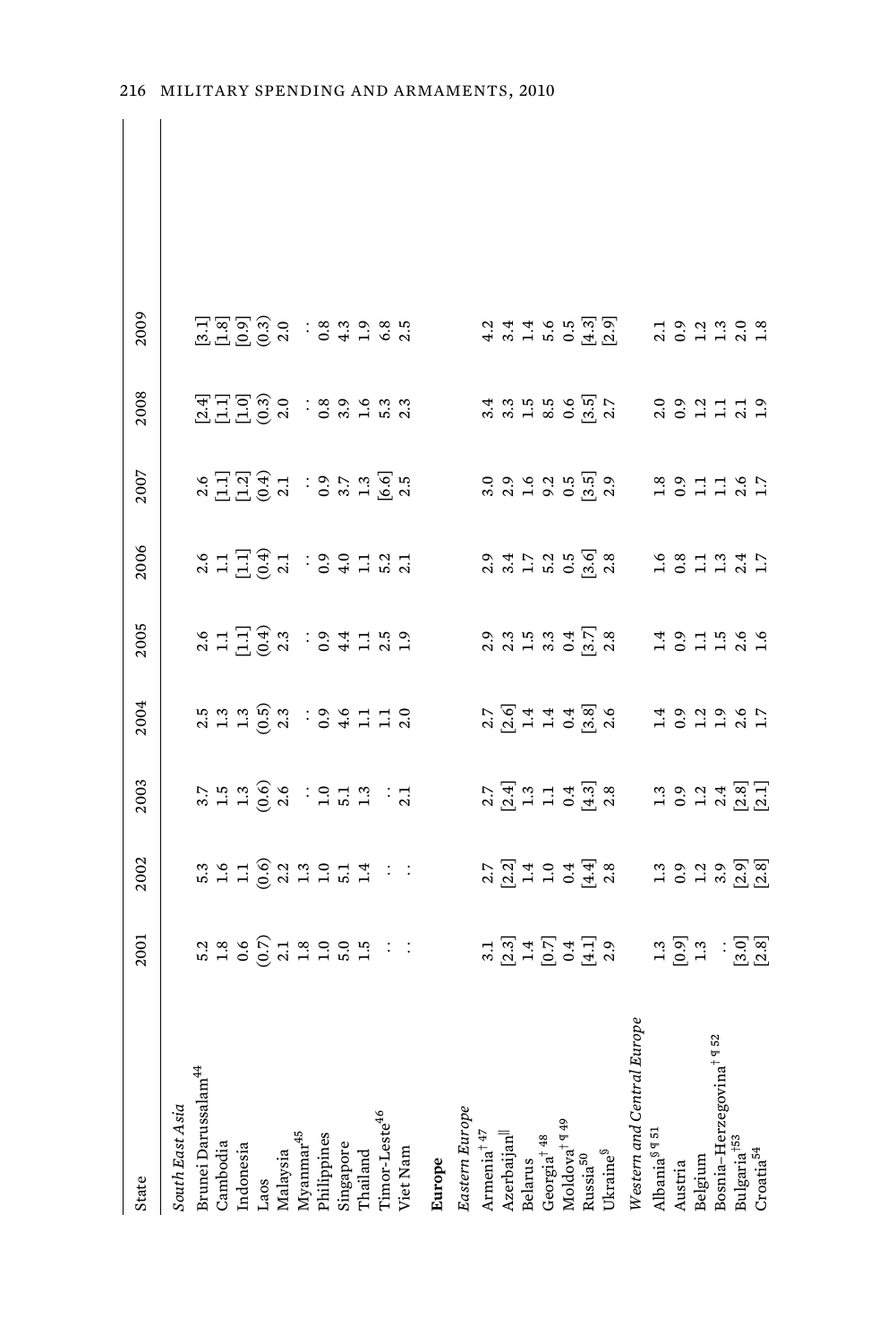| $\mbox{Cyprus}^\dagger$ ll                                                                                                                                                                                                                            |                                                   |  |                                                       |  |                                                                                     |
|-------------------------------------------------------------------------------------------------------------------------------------------------------------------------------------------------------------------------------------------------------|---------------------------------------------------|--|-------------------------------------------------------|--|-------------------------------------------------------------------------------------|
| Czech Republic <sup>55</sup>                                                                                                                                                                                                                          |                                                   |  |                                                       |  |                                                                                     |
| Denmark                                                                                                                                                                                                                                               |                                                   |  |                                                       |  |                                                                                     |
| Estonia $^{56}\,$                                                                                                                                                                                                                                     |                                                   |  |                                                       |  |                                                                                     |
| Finland                                                                                                                                                                                                                                               |                                                   |  |                                                       |  |                                                                                     |
| $\rm France^{57}$                                                                                                                                                                                                                                     |                                                   |  |                                                       |  |                                                                                     |
|                                                                                                                                                                                                                                                       |                                                   |  |                                                       |  |                                                                                     |
|                                                                                                                                                                                                                                                       |                                                   |  |                                                       |  |                                                                                     |
|                                                                                                                                                                                                                                                       |                                                   |  |                                                       |  |                                                                                     |
|                                                                                                                                                                                                                                                       |                                                   |  |                                                       |  |                                                                                     |
|                                                                                                                                                                                                                                                       |                                                   |  |                                                       |  |                                                                                     |
| $\begin{array}{l} \text{Germany} \\ \text{Greece} \\ \text{Hungary} \\ \text{Icland}^{\dagger} \\ \text{Icland} \\ \text{Icland} \\ \text{Irlay}^{\text{58}} \\ \text{Iratya} \\ \text{Latvia} \\ \text{Liftuania} \\ \text{Lithuania} \\ \text{Lutw$ | えるエエエスエミューの211020.にたい22年111118212111218110211020. |  | 203945494 6974620.5521057405954223111111111111 1011にの |  | 2 4 4 3 5 5 4 5 4 5 6 5 4 4 : 1 5 6 4 4 5 5 5 4 4 5 6 7 5 6 7 6 7 6 7 6 7 6 7 6 7 7 |
|                                                                                                                                                                                                                                                       |                                                   |  |                                                       |  |                                                                                     |
|                                                                                                                                                                                                                                                       |                                                   |  |                                                       |  |                                                                                     |
|                                                                                                                                                                                                                                                       |                                                   |  |                                                       |  |                                                                                     |
| Macedonia, FYR <sup>59</sup><br>Malta <sup>†   </sup>                                                                                                                                                                                                 |                                                   |  |                                                       |  |                                                                                     |
|                                                                                                                                                                                                                                                       |                                                   |  |                                                       |  |                                                                                     |
|                                                                                                                                                                                                                                                       |                                                   |  |                                                       |  |                                                                                     |
|                                                                                                                                                                                                                                                       |                                                   |  |                                                       |  |                                                                                     |
|                                                                                                                                                                                                                                                       |                                                   |  |                                                       |  |                                                                                     |
| $\begin{array}{l} \text{Montenegro} \\ \text{Netherlands} \\ \text{Notway} \\ \text{Poland}^{\text{60}} \\ \text{Poland} \\ \text{Portugal} \\ \text{Romanial}^{\text{all}} \\ \text{Storia}^{\text{d}} \\ \text{Serbia}^{\text{G}} \\ \end{array}$   |                                                   |  |                                                       |  |                                                                                     |
|                                                                                                                                                                                                                                                       |                                                   |  |                                                       |  |                                                                                     |
|                                                                                                                                                                                                                                                       |                                                   |  |                                                       |  |                                                                                     |
|                                                                                                                                                                                                                                                       |                                                   |  |                                                       |  |                                                                                     |
|                                                                                                                                                                                                                                                       |                                                   |  |                                                       |  |                                                                                     |
| Slovakia <sup>†   </sup><br>Slovenia <sup>  </sup><br>Spain                                                                                                                                                                                           |                                                   |  |                                                       |  |                                                                                     |
|                                                                                                                                                                                                                                                       |                                                   |  |                                                       |  |                                                                                     |
| Sweden<br>Switzerland <sup>† ¶ 62</sup><br>Turkey <sup>  </sup>                                                                                                                                                                                       |                                                   |  |                                                       |  |                                                                                     |
|                                                                                                                                                                                                                                                       |                                                   |  |                                                       |  |                                                                                     |
|                                                                                                                                                                                                                                                       |                                                   |  |                                                       |  |                                                                                     |
| United Kingdom <sup>63</sup>                                                                                                                                                                                                                          |                                                   |  |                                                       |  |                                                                                     |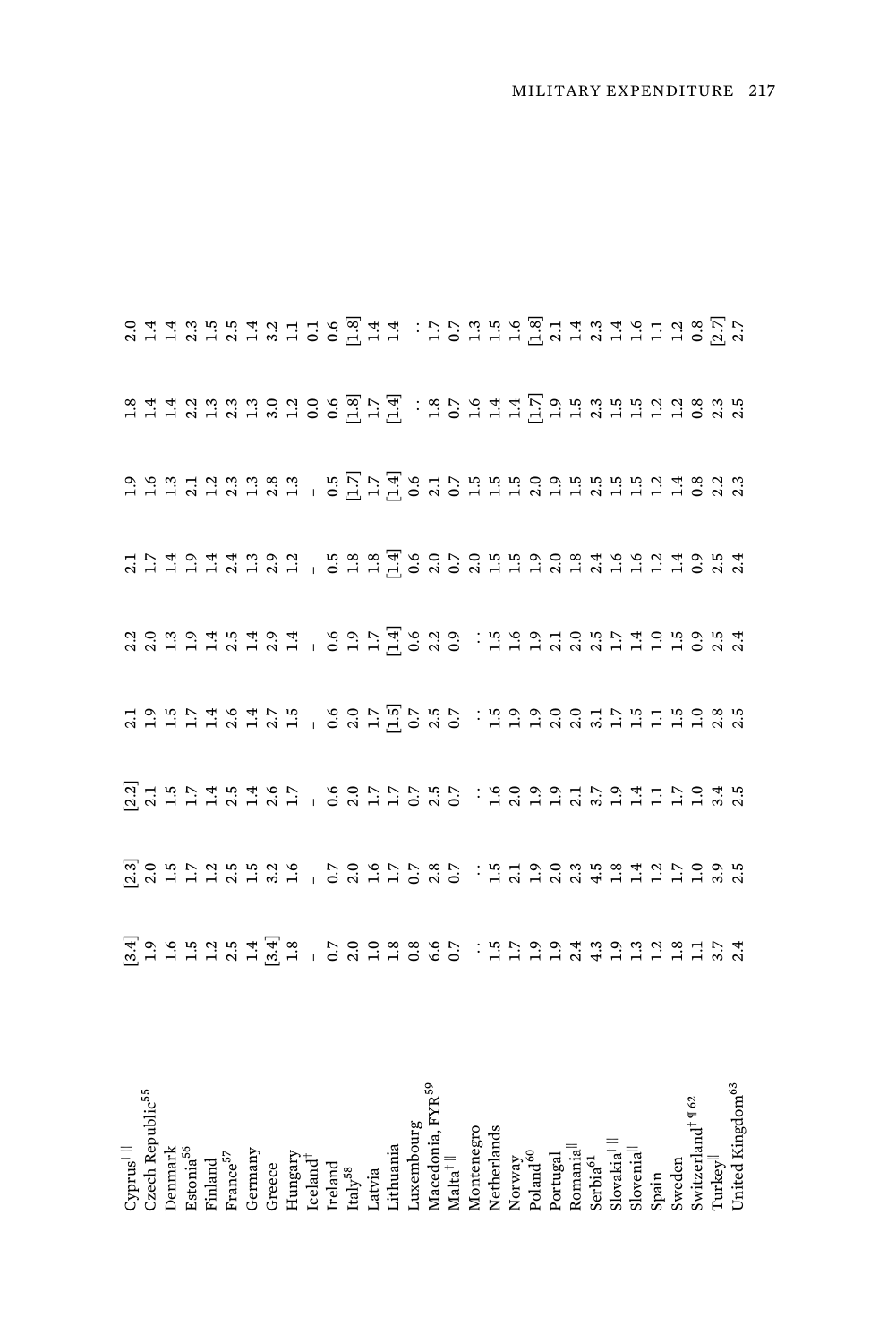| State                                                                                                                                                                                                               | 2001                                                                                                     | 2002           | 2003          | 2004              | 2005            | 2006                                             | 2007                              | 2008                 | 2009                                                                                                                                                              |
|---------------------------------------------------------------------------------------------------------------------------------------------------------------------------------------------------------------------|----------------------------------------------------------------------------------------------------------|----------------|---------------|-------------------|-----------------|--------------------------------------------------|-----------------------------------|----------------------|-------------------------------------------------------------------------------------------------------------------------------------------------------------------|
| Middle East                                                                                                                                                                                                         |                                                                                                          |                |               |                   |                 |                                                  |                                   |                      |                                                                                                                                                                   |
| Bahrain <sup>64</sup>                                                                                                                                                                                               | 4.2                                                                                                      |                | 4.8           |                   |                 |                                                  |                                   |                      |                                                                                                                                                                   |
|                                                                                                                                                                                                                     | [3.3]                                                                                                    | 3.4            | 3.3           |                   |                 | 2.7                                              | 2.5                               | 2.3                  |                                                                                                                                                                   |
| ${\rm Egypt}$ Iran $^{\P\,65}$                                                                                                                                                                                      | 3.9                                                                                                      | 2.3            | 2.7           |                   | 3.3             |                                                  |                                   | $\widetilde{S}(1,8)$ |                                                                                                                                                                   |
| ${\rm Iraq}^{\S\,66}\atop{\rm Israel}^{\P}$                                                                                                                                                                         | $\vdots$                                                                                                 | $\vdots$       | $\vdots$      | $\widetilde{c}$ . | (2.6)           | $\begin{array}{c} 3,4 \\ 2,6 \\ 2,7 \end{array}$ | $2.5$<br>$2.5$<br>$7.1$           |                      | (5.4)                                                                                                                                                             |
|                                                                                                                                                                                                                     | 8.1                                                                                                      |                | 8.6           | 7.7               | 7.6             |                                                  |                                   | (5.3)                | 6.3                                                                                                                                                               |
|                                                                                                                                                                                                                     |                                                                                                          |                |               |                   |                 |                                                  |                                   |                      |                                                                                                                                                                   |
| Kuwait                                                                                                                                                                                                              | 5.7                                                                                                      | 5.447<br>9.447 | 6.5           | $5.\overline{3}$  | $4.3$<br>$4.3$  | $4.8$<br>3.6                                     | $6.1$<br>$6.6$<br>$6.3$<br>$10.3$ | $6.3$<br>3.0         | $\begin{array}{c} 6.1 \\[-4pt] 4.1 \end{array}$                                                                                                                   |
|                                                                                                                                                                                                                     | 5.4                                                                                                      |                | 4.6           | 4.4               | $[4.4]$<br>11.8 |                                                  |                                   | 3.7                  |                                                                                                                                                                   |
| Lebanon Oman<br>† $67$                                                                                                                                                                                              | 12.5                                                                                                     |                |               |                   |                 | $\begin{bmatrix} 4.5 \\ 1.1 \end{bmatrix}$       |                                   |                      | 5.7                                                                                                                                                               |
| $Qatar^{68}$                                                                                                                                                                                                        | $\vdots$                                                                                                 | $12.4$<br>4.7  | $12.2$<br>4.0 | $12.1$<br>$2.9$   | 2.5             |                                                  |                                   | $2.\overline{3}$     |                                                                                                                                                                   |
| Saudi Arabia <sup>§ 69</sup>                                                                                                                                                                                        | 11.5                                                                                                     | 9.8            | $\sim 8$      | 8.4               | 8.0             | 8.3                                              | $2.2$<br>9.2                      | 8.0                  | 11.2                                                                                                                                                              |
| Syria <sup>70</sup>                                                                                                                                                                                                 | 5.5                                                                                                      | 5.4            | 6.3           | 5.6               | 5.1             | 4.4                                              | 4.1                               | 3.8                  | 4.0                                                                                                                                                               |
| Jnited Arab Emirates <sup>71</sup>                                                                                                                                                                                  | $[9.8]$                                                                                                  | [8.6]          | [2.5]         | [7.4]             | [5.6]           | 도.a]                                             | $\overline{5.0}$                  | $\left[5.5\right]$   | [7.3]                                                                                                                                                             |
| Yemen                                                                                                                                                                                                               | 4.8                                                                                                      | 6.0            | 6.0           |                   | 4.3             | 3.6                                              | 4.1                               | 3.9                  |                                                                                                                                                                   |
|                                                                                                                                                                                                                     |                                                                                                          |                |               |                   |                 |                                                  |                                   |                      | . = not available or not applicable; - = nil or a negligible value; () = uncertain figure; [] = SIPRI estimate;   = change of multiple of currency; / = change of |
| financial year (FY);     = series break.                                                                                                                                                                            |                                                                                                          |                |               |                   |                 |                                                  |                                   |                      |                                                                                                                                                                   |
| $^a$ The FY runs from Apr. of the year indicated to Mar. of the following year. $^b$ The FY runs from July of the year indicated to June of the following year. $^{\dagger}$ All figures exclude military pensions. |                                                                                                          |                |               |                   |                 |                                                  |                                   |                      |                                                                                                                                                                   |
|                                                                                                                                                                                                                     |                                                                                                          |                |               |                   |                 |                                                  |                                   |                      |                                                                                                                                                                   |
| $\frac{1}{2}$ All figures are for current spending only (i.e. exclude capital spending).                                                                                                                            |                                                                                                          |                |               |                   |                 |                                                  |                                   |                      |                                                                                                                                                                   |
| <sup>§</sup> All figures are for the adopted budget, rather than actual expenditure.                                                                                                                                |                                                                                                          |                |               |                   |                 |                                                  |                                   |                      |                                                                                                                                                                   |
| $\P$ All figures exclude spending on paramilitary forces.<br>This country changed                                                                                                                                   | or redenominated its currency during the period; all figures have been converted to the latest currency. |                |               |                   |                 |                                                  |                                   |                      |                                                                                                                                                                   |
|                                                                                                                                                                                                                     |                                                                                                          |                |               |                   |                 |                                                  |                                   |                      |                                                                                                                                                                   |

<sup>1</sup> The figures for Algeria for 2004-10 are budget figures. In July 2006 the Algerian Government issued supplementary budgets increasing the total 1 The figures for Algeria for 2004–10 are budget figures. In July 2006 the Algerian Government issued supplementary budgets increasing the total

expenditure by 35%. It is not clear if any of these extra funds were allocated to the military.<br><sup>2</sup> The figures for Libya do not include development expenditure, which in 2008 amounted to 1000 million dinars. expenditure by 35%. It is not clear if any of these extra funds were allocated to the military.<br><sup>2</sup> The figures for Libya do not include development expenditure, which in 2008 amounted to 1000 million dinars.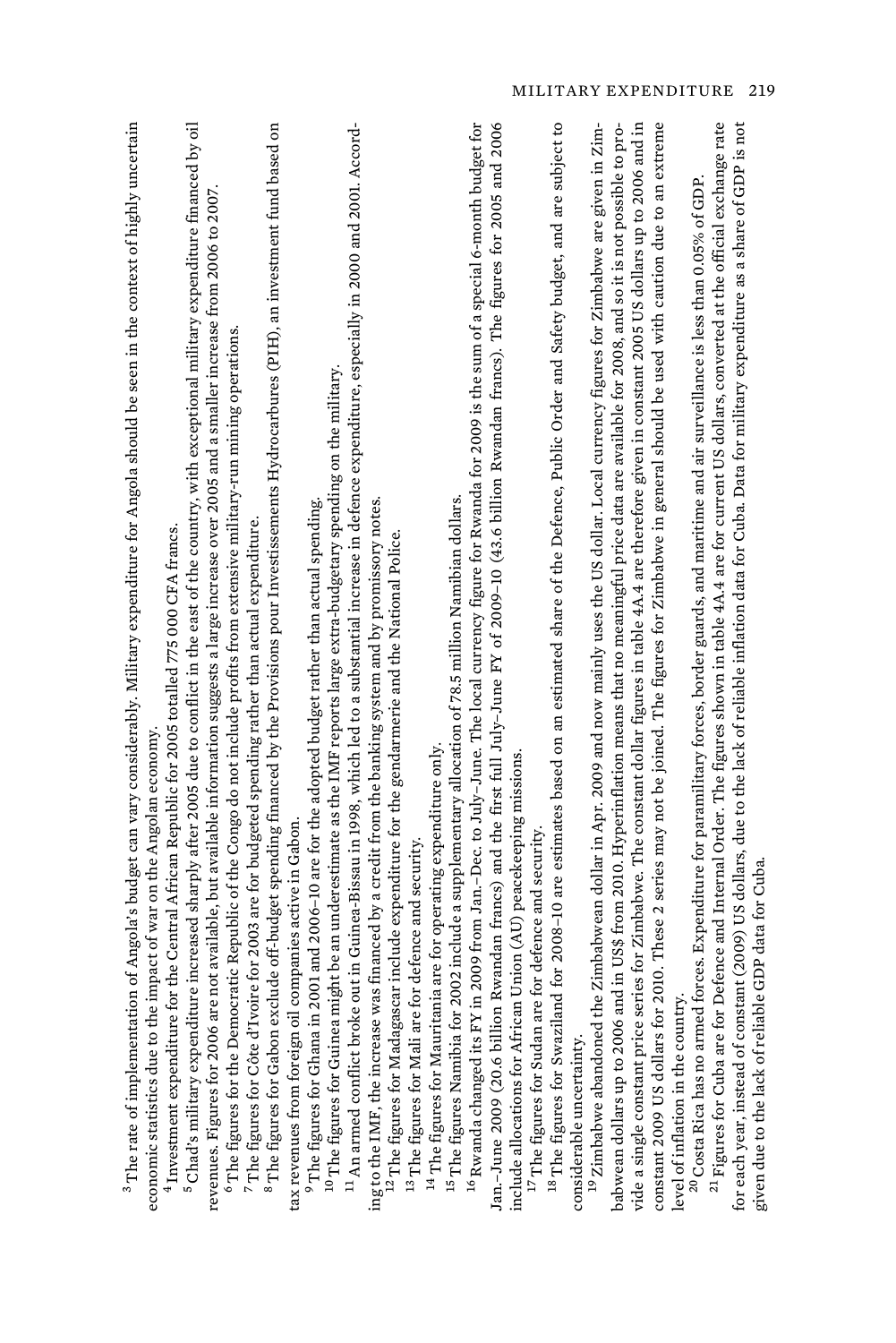| $^{22}$ The figures for El Salvador do not include local government spending on the Armed Forces Pensions Fund or the Pharmaceutical Centre for the Armed<br>Forces. If included, total military spending for 2007 would have been \$205.7 million.                                                                           |  |
|-------------------------------------------------------------------------------------------------------------------------------------------------------------------------------------------------------------------------------------------------------------------------------------------------------------------------------|--|
| <sup>24</sup> The figures for Nicaragua include military aid from the USA and Taiwan for the years 2002-2009 of 12.5, 16.9, 13.6, 11.1, 7.3, 28.8, 12.2 and 11.6 million<br><sup>23</sup> The figures for Honduras do not include spending on arms imports                                                                    |  |
| cordobas, respectively.                                                                                                                                                                                                                                                                                                       |  |
| $^{25}$ All figures for the USA are for FY (1 Oct. of the previous year to 30 Sep. of the stated year), rather than calendar year.                                                                                                                                                                                            |  |
| $^{26}$ The figures for Bolivia include some expenditure for civil defence.                                                                                                                                                                                                                                                   |  |
| are for the adopted budget. They include direct transfers from the state-owned copper company Corporacion Nacional del Cobre<br>(CODELCO) for military purchases. These transfers increased rapidly between 2005 and 2008 owing to rising copper prices, then fell in 2009, also along<br><sup>27</sup> The figures for Chile |  |
| with copper prices.                                                                                                                                                                                                                                                                                                           |  |
| <sup>28</sup> The figures for Colombia for 2002–2007 include special allocations totalling 2.5 billion pesos from a war tax decree of 12 Aug. 2002. Most of these allo-                                                                                                                                                       |  |
| cations were spent between 2002 and 2004                                                                                                                                                                                                                                                                                      |  |
| <sup>29</sup> The figures for Paraguay in 2003 are for the modified budget, rather than actual expenditure. Spending on military pensions is not included and for the                                                                                                                                                         |  |
| years 2007, 2008, 2009 and 2010 amounted to 208, 239.3, 271.7 and 293.9 billion guaranies, respectively.                                                                                                                                                                                                                      |  |
| <sup>30</sup> The figures for Peru from 2005 do not include spending from revenues from natural gas that are used to fund military and police procurement.                                                                                                                                                                    |  |
| 31 The figures for Venezuela do not include substantial extra-budgetary expenditure on arms imports.                                                                                                                                                                                                                          |  |
| <sup>32</sup> The figures for Afghanistan are for core budget expenditure on the Afghan National Army. Military aid from foreign donors—which in 2009 included                                                                                                                                                                |  |
| \$4 billion from the USA, 16 times Afghanistan's domestic military expenditure-is not included                                                                                                                                                                                                                                |  |
| include expenditure on the paramilitary forces of the Border Security Force, the Central Reserve Police Force, the Assam Rifles,<br><sup>33</sup> The figures for India                                                                                                                                                       |  |
| olice and, from 2007, the Sashastra Seema Bal, but do not include spending on military nuclear activities.<br>the Indo-Tibetan Border F                                                                                                                                                                                       |  |
| <sup>34</sup> The figures for Kyrgyzstan include spending on internal security, which accounts for a substantial part of total military spending.                                                                                                                                                                             |  |
| <sup>35</sup> The figures for Pakistan are for current expenditure. They do not include spending on paramilitary forces-the Frontier Corps (Civil Armed Forces)                                                                                                                                                               |  |
| 2008, 2009 and 2010, these totalled 16.7, 20.8 and 31.4 billion rupees, respectively. Defence spending in the Public Sector Develop-<br>and Pakistan Rangers. For                                                                                                                                                             |  |
| ment Plan amounted to 2.3, 5 and 3.9 billion rupees in 2008, 2009 and 2010, respectively.                                                                                                                                                                                                                                     |  |
| <sup>56</sup> The figures for Sri Lanka for 2009 include a 33 billion rupees supplementary allocation following the end of the civil war.                                                                                                                                                                                     |  |
| $^{37}$ The figures for Uzbekistan expressed in constant US dollars should be seen in the light of considerable difference between the official and the unofficial<br>exchange rates.                                                                                                                                         |  |
|                                                                                                                                                                                                                                                                                                                               |  |
| , which have been substantially revised in this edition of the Yearbook, are for estimated total military expenditure, including esti-<br><sup>38</sup> The figures for China                                                                                                                                                 |  |
| mates for items not included in the official defence budget. See section III above for more details                                                                                                                                                                                                                           |  |
| <sup>39</sup> The figures for Japan are for adopted budget for 2001-2004 and 2009-10. The figures include the budgeted amount for the Special Action Committee                                                                                                                                                                |  |
| on Okinawa (SACO) and exclude military pensions.                                                                                                                                                                                                                                                                              |  |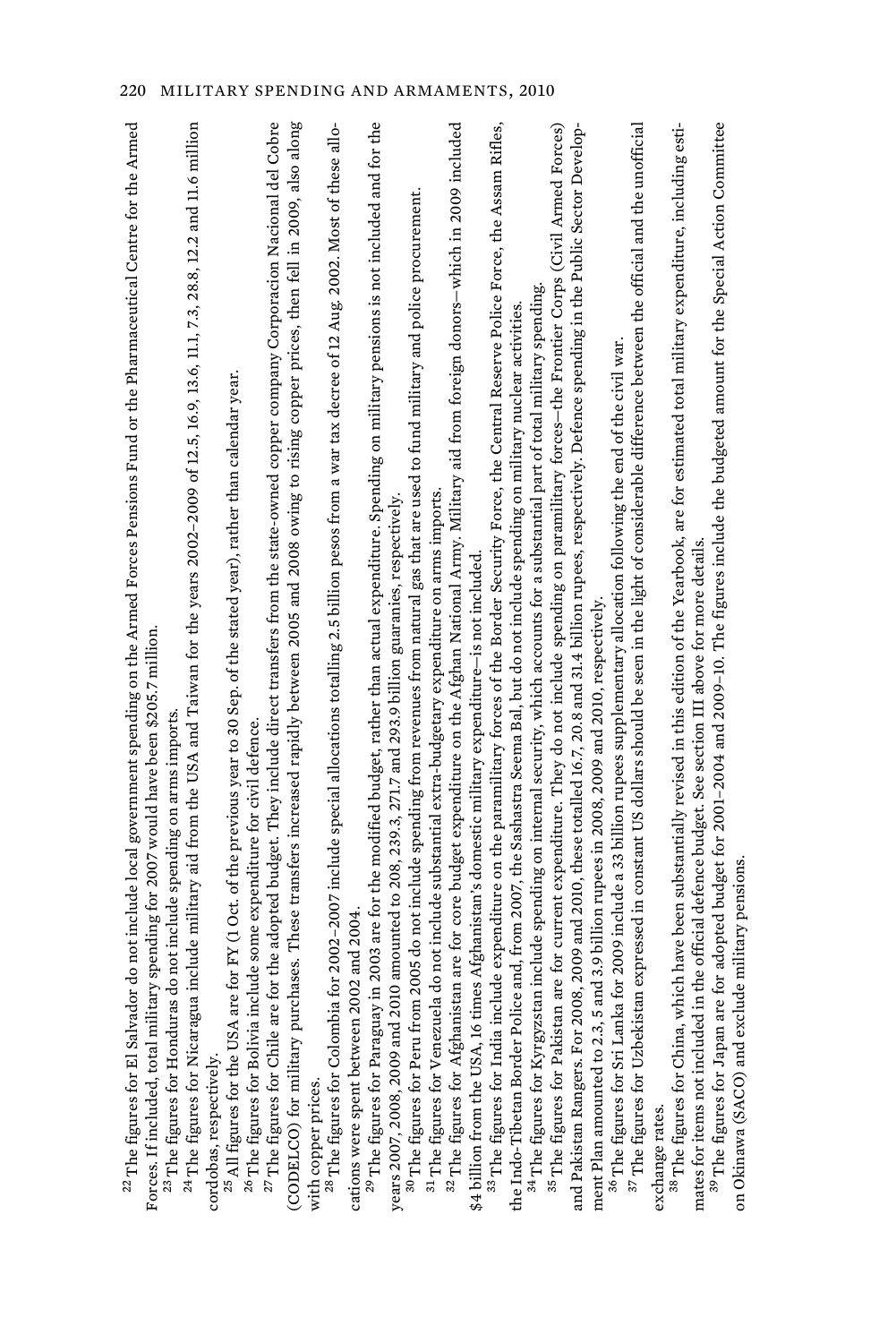| technology, or various social welfare services provided through the military sector. Due to lack of a credible exchange rate between the North Korean won                                                                                                                                                                       |
|---------------------------------------------------------------------------------------------------------------------------------------------------------------------------------------------------------------------------------------------------------------------------------------------------------------------------------|
| $^{41}$ The figures for South Korea do not include spending on 3 'special funds' for relocation of military installations, relocation of US bases and welfare for<br>troops. These amounted to 449.3 billion and 1048.8 billion won in 2009 and 2010, respectively<br>estimates can be provided<br>and the US dollar, no dollar |
| $^{42}$ Fiji's spending on military pensions for the years 1998–2002 amounted to roughly 3.5% of annual military spending                                                                                                                                                                                                       |
| $^{43}$ Figures for Papua New Guinea are for the recurrent part of the budget. For the years 2008–10, development expenditure amounted to 6 million,<br>25.1 million and 0 kina, respectively.                                                                                                                                  |
| <sup>44</sup> The local currency figure for Brunei Darussalam for 2003 is for a special 15-month FY from Jan. 2003 to Mar. 2004. FYs up to 2002 are Jan.-Dec., those                                                                                                                                                            |
| .-Mar.<br>from 2004 onwards are Apr                                                                                                                                                                                                                                                                                             |
| 46 The local currency figure for Timor-Leste for 2007 is for a special 6-month FY, July-Dec. 2007. Previous FYs, up to 2006/2007, are July-June; sub-<br>$^{45}$ The figures for Myanmar are not presented in US dollar terms owing to the extreme variation in stated exchange rate between the kyat and the dollar.           |
| sequent FYs, from 2008, are Jan.-Dec. The figures for military expenditure as a share of GDP for Timor-Leste are based on GDP data that excludes oil and                                                                                                                                                                        |
| gas revenues, which in recent years have been several times higher than Timor-Leste's GDP itself.                                                                                                                                                                                                                               |
| $^{47}$ If the figures for Armenia were to include military pensions they would be 15–20% higher.                                                                                                                                                                                                                               |
| 49 Adding all military items in Moldova's budget, including expenditure on military pensions and paramilitary forces, would give total military expend-<br>Georgia for 2003 are believed to be an underestimation of actual spending because of the political turmoil during the year.<br><sup>48</sup> The budget figures for  |
| iture for 2005, 2006 and 2007 of 343, 457 and 530 million lei, respectively                                                                                                                                                                                                                                                     |
| 50 For the sources and methods of the military expenditure figures for Russia see Cooper, J., 'The military expenditure of the USSR and the Russian                                                                                                                                                                             |
| Yearbook 1998<br>Federation, 1987-97', SIPRI                                                                                                                                                                                                                                                                                    |
| a prior to 2006 do not fully include pensions.<br><sup>51</sup> The figures for Albania                                                                                                                                                                                                                                         |
| and Herzegovina from 2005 onwards are for the armed forces of Bosnia and Herzegovina, which was formed in 2005 from the<br>$^{52}$ The figures for Bosnia                                                                                                                                                                       |
| Croat-Bosniak Army of the Federation of Bosnia and Herzegovina and the Bosnian Serb Army of Republika Srpska. The figures prior to 2005 include<br>expenditure for the Army of the Federation of Bosnia and Herzegovina and the Army of Republika Srpska. The figures for Bosnia and Herzegovina do not                         |
| include spending on arms imports                                                                                                                                                                                                                                                                                                |
| 53 According to NATO figures, Bulgaria's total spending, including pensions, was 1393, 1712 and 1749 million leva in 2006, 2007 and 2008, respectively.                                                                                                                                                                         |
| <sup>54</sup> The figures for Croatia for 2006–10 include sums allocated from central government expenditure for repayments on a loan for a military radar system.                                                                                                                                                              |
| The sums allocated were 147.8, 91.4, 53.2, 54.6 and 55.2 million koruny in 2006, 2007, 2008, 2009 and 2010, respectively,                                                                                                                                                                                                       |
| <sup>55</sup> The figures for the Czech Republic do not include military aid to Afghanistan or Iraq. Aid to Afghanistan was 18.7 million koruny in 2004 and 612.6 mil-                                                                                                                                                          |
| <sup>56</sup> Estonia merged its Border Guard Service with the National Police in 2010, and it is no longer classed as a paramilitary force by SIPRI. This accounts for<br>Iraq was 1.1 million koruny in 2005<br>lion koruny in 2007. Aid to 1                                                                                 |
| much of the decrease in Estonian military spending in 2010.                                                                                                                                                                                                                                                                     |